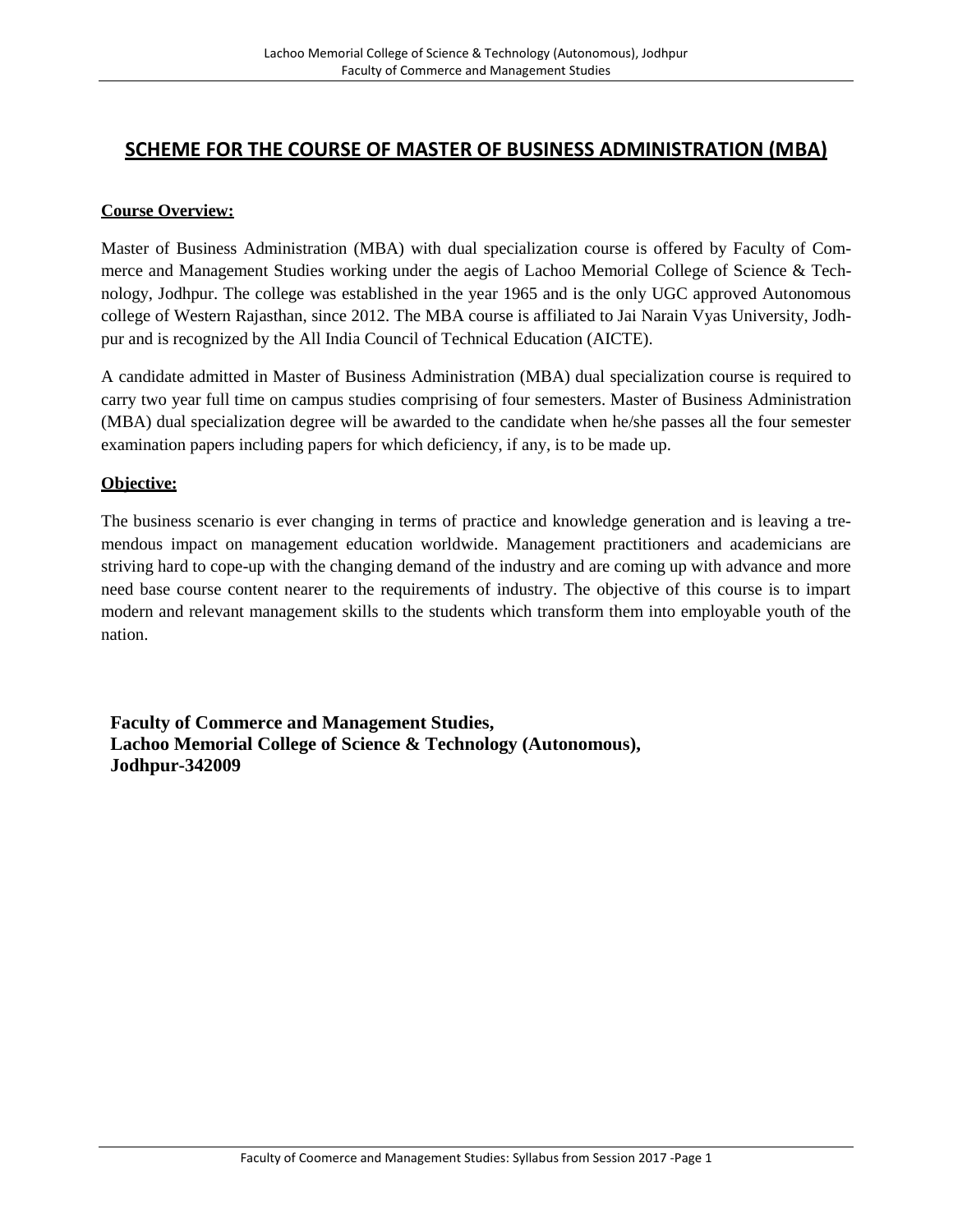# **COURSE/EXAMINATIONSTRUCTUREFORMBAPROGRAM EFFECTIVE FROM ACADEMIC SESSION 2017-18**

**MBA (First& Second Semester) I Semester MBA**

|                                      |                                            |                                       |                                                                                              | <b>Marks</b>                                             |                            |
|--------------------------------------|--------------------------------------------|---------------------------------------|----------------------------------------------------------------------------------------------|----------------------------------------------------------|----------------------------|
| I Semester<br><b>MBA</b><br>Code No. | Name of<br><b>Subject</b>                  | <b>Number</b><br>of hours<br>per week | <b>CIA</b><br>(Continuous<br>Internal As-<br>sessment)<br><b>1hour</b><br><b>Examination</b> | <b>ESE</b><br>(End Semes-<br>ter<br><b>Examination</b> ) | Maximum/<br><b>Minimum</b> |
| <b>MBA111</b>                        | Principles of<br>Management                | $\overline{4}$                        | 20                                                                                           | 80                                                       | 100/40                     |
| <b>MBA112</b>                        | Organizational<br><b>Behavior</b>          | $\overline{4}$                        | 20                                                                                           | 80                                                       | 100/40                     |
| <b>MBA113</b>                        | Quantitative<br>Methods                    | $\overline{4}$                        | 20                                                                                           | 80                                                       | 100/40                     |
| <b>MBA114</b>                        | Managerial<br>Economics                    | $\overline{4}$                        | 20                                                                                           | 80                                                       | 100/40                     |
| <b>MBA115</b>                        | Fundamentals of Ac-<br>counting            | $\overline{4}$                        | 20                                                                                           | 80                                                       | 100/40                     |
| <b>MBA116</b>                        | <b>Business</b><br>Environment             | $\overline{4}$                        | 20                                                                                           | 80                                                       | 100/40                     |
| <b>MBA117</b>                        | Information<br>Technology in<br>Management | $\overline{4}$                        | 20                                                                                           | 80                                                       | 100/40                     |
| <b>MBA121</b>                        | Seminar on<br>Contemporary<br>Issues       | $\overline{4}$                        | 20                                                                                           | 80                                                       | 100/40                     |
|                                      | <b>Total</b>                               | 32                                    | 160                                                                                          | 640                                                      | 800/320                    |

**\*The BOS approved paper number MBA121 is the paper on seminar on Contemporary issues. Here the faculty members will assign contemporary issues concerning with Corporate sector like, merger & acquisition, current economic issues, stock market developments, new HR initiatives, recent trends in marketing etc.to the students. Students will prepare seminar report under the guidance of assigned faculty members and will submit and present the report in the Continuous Internal Assessment Examinations (CIA) of 20 marks and 80 marks will be evaluated by the internal and external examiners on the same in End Semester Examinations (ESE).**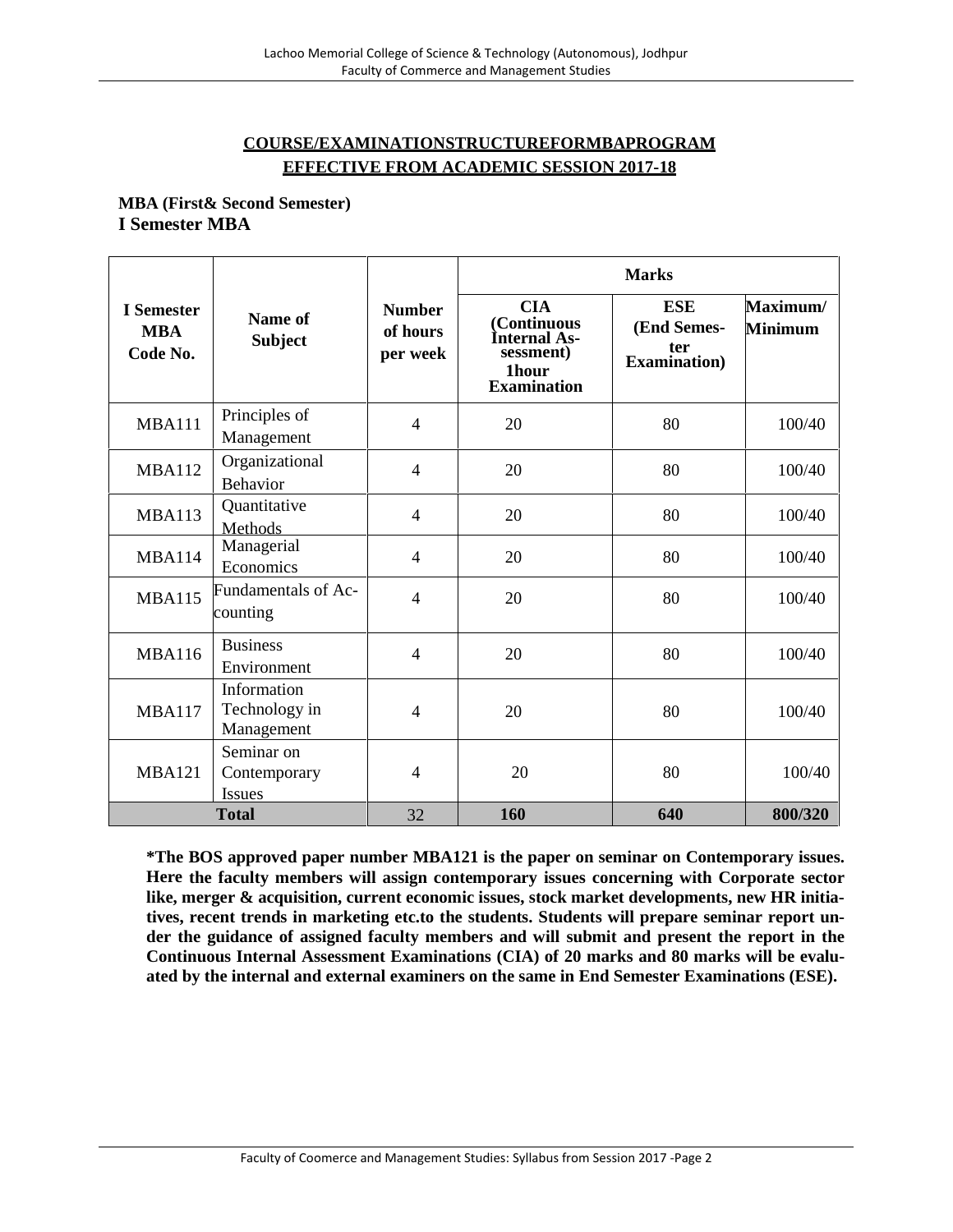# **II Semester MBA**

|                                              |                                           |                                       |                                                                            | <b>Mark</b>                                                                            |                            |
|----------------------------------------------|-------------------------------------------|---------------------------------------|----------------------------------------------------------------------------|----------------------------------------------------------------------------------------|----------------------------|
| <b>II</b> Semester<br><b>MBA Code</b><br>No. | Name of<br><b>Subject</b>                 | Number of<br><b>Hours</b> per<br>week | <b>CIA</b><br>(Continu-<br><b>OUS</b><br>Inter-<br>nal<br>Assess-<br>ment) | <b>ESE</b><br>(End Se-<br>mester<br><b>Examina-</b><br>tion)3hours<br>Examina-<br>tion | Maximum/<br><b>Minimum</b> |
|                                              | <b>Human Resource</b>                     |                                       |                                                                            |                                                                                        |                            |
| <b>MBA211</b>                                | Management                                | $\overline{4}$                        | 20                                                                         | 80                                                                                     | 100/40                     |
| <b>MBA212</b>                                | <b>Marketing Management</b>               | $\overline{4}$                        | 20                                                                         | 80                                                                                     | 100/40                     |
| <b>MBA213</b>                                | <b>Financial Management</b>               | $\overline{4}$                        | 20                                                                         | 80                                                                                     | 100/40                     |
| <b>MBA214</b>                                | <b>Business Legislation I</b>             | $\overline{\mathcal{L}}$              | 20                                                                         | 80                                                                                     | 100/40                     |
| <b>MBA215</b>                                | Production and Opera-<br>tions Management | $\overline{4}$                        | 20                                                                         | 80                                                                                     | 100/40                     |
| <b>MBA216</b>                                | <b>Business Research</b><br>Methods       | 4                                     | 20                                                                         | 80                                                                                     | 100/40                     |
| <b>MBA217</b>                                | Management<br>Accounting                  | $\overline{4}$                        | 20                                                                         | 80                                                                                     | 100/40                     |
| <b>MBA221</b>                                | Major Research Report &                   | $\overline{4}$                        | 20                                                                         | 80                                                                                     | 100/40                     |
|                                              | Presentation                              |                                       |                                                                            |                                                                                        |                            |
|                                              | <b>Total</b>                              | 32                                    | 160                                                                        | 640                                                                                    | 800/320                    |

**\*The BOS approved paper number MBA221 i.e. the paper on major research report & presentation. Here the students are required to do research work related to the corporate world or different industries or the issues related to the social science. Students will prepare research report under the guidance of assigned faculty members and will submit and present the report in the Continuous Internal Assessment Examinations (CIA) of 20 marks and 80 marks will be evaluated by the internal and external examiners on the same in End Semester Examinations (ESE).**

**Note: \* \*In order to gain practical exposure of real life corporate/industrial world students are required to take Corporate/Industrial training of six weeks after completion of their second semester examination in any of the industrial unit or business houses approved by the Director. Students are also required to submit and present a training report on their training/field experience at the time of their MBA III Sem Examination (MBA 322).**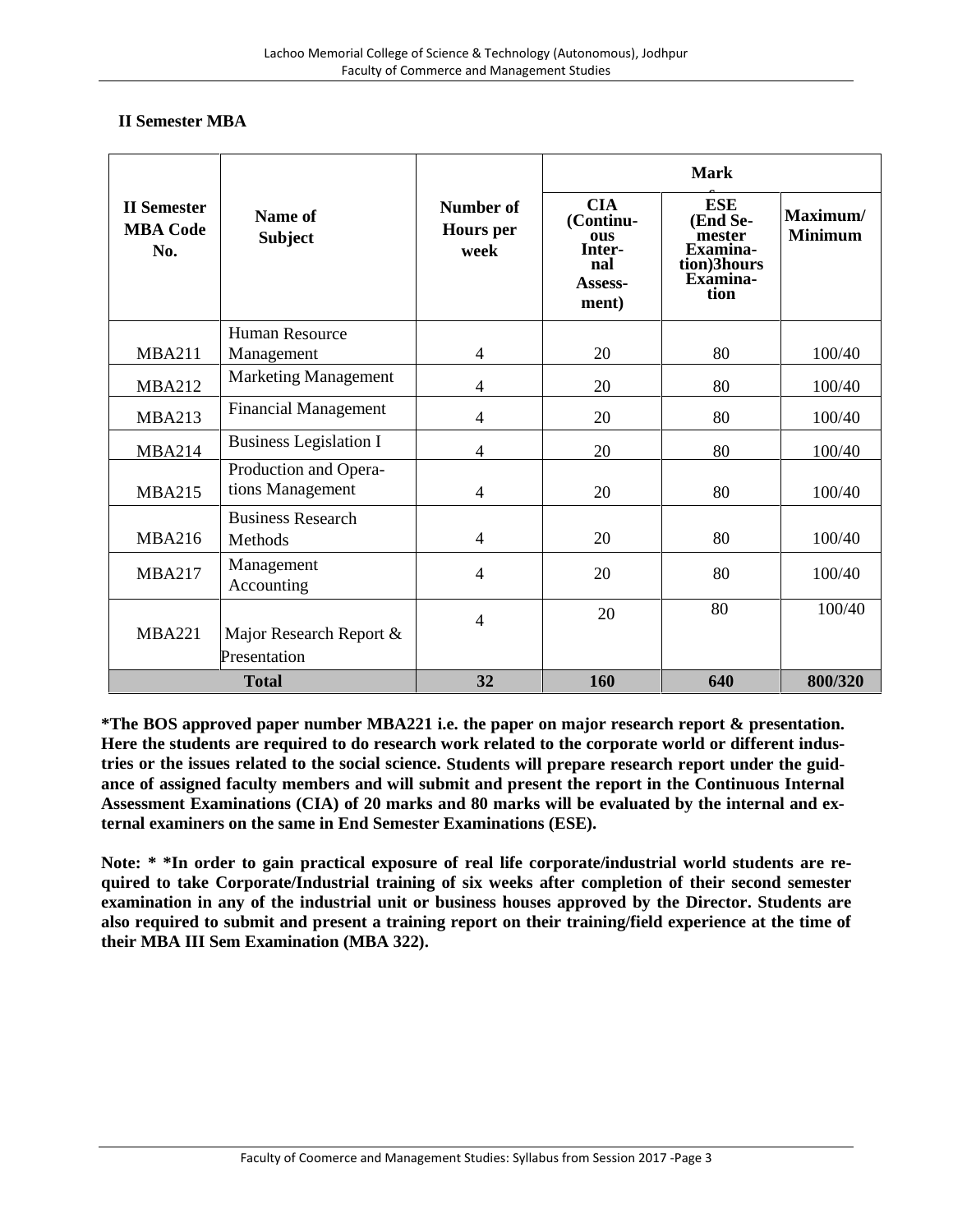# **MBA (Third & Fourth Semester)**

#### **III Semester MBA**

|                                          | Name of<br><b>Subject</b>                                                                            | <b>Number</b><br>of Hours<br>per week | <b>Marks</b>                                                                                       |                                                                                          |                            |  |
|------------------------------------------|------------------------------------------------------------------------------------------------------|---------------------------------------|----------------------------------------------------------------------------------------------------|------------------------------------------------------------------------------------------|----------------------------|--|
| <b>III</b> Semes-<br>ter MBA<br>Code No. |                                                                                                      |                                       | <b>CIA</b><br><b>Continuous</b><br>Internal As-<br>sessment)<br><b>1hour</b><br><b>Examination</b> | <b>ESE</b><br>(End Semes-<br>ter<br><b>Examination</b> )<br>3hours<br><b>Examination</b> | Maximum/<br><b>Minimum</b> |  |
|                                          |                                                                                                      |                                       | <b>COMPULSORY SUBJECTS</b>                                                                         |                                                                                          |                            |  |
|                                          | <b>Business Policy</b>                                                                               |                                       |                                                                                                    |                                                                                          |                            |  |
| <b>MBA311</b>                            | and Strategic                                                                                        | $\overline{4}$                        | 20                                                                                                 | 80                                                                                       | 100/40                     |  |
|                                          | Management                                                                                           |                                       |                                                                                                    |                                                                                          |                            |  |
| <b>MBA312</b>                            | <b>BusinessEthics</b>                                                                                | $\overline{4}$                        | 20                                                                                                 | 80                                                                                       | 100/40                     |  |
| <b>MBA321</b>                            | <b>Small Business De-</b>                                                                            | 4                                     | 20                                                                                                 | 80                                                                                       | 100/40                     |  |
|                                          | velopment Plan                                                                                       |                                       |                                                                                                    |                                                                                          |                            |  |
|                                          | (Presentation & Vi-                                                                                  |                                       |                                                                                                    |                                                                                          |                            |  |
|                                          | va)                                                                                                  |                                       |                                                                                                    |                                                                                          |                            |  |
| <b>MBA322</b>                            | <b>Summer Training</b>                                                                               | $\overline{4}$                        | 20                                                                                                 | 80                                                                                       | 100/40                     |  |
|                                          | Report (Presenta-                                                                                    |                                       |                                                                                                    |                                                                                          |                            |  |
|                                          | tion $&$ Viva)                                                                                       |                                       |                                                                                                    |                                                                                          |                            |  |
|                                          |                                                                                                      |                                       | <b>OPTIONAL SUBJECTS (DUAL SPECILIZATION)</b>                                                      |                                                                                          |                            |  |
|                                          | In order to avail dual specialization in MBA a Candidate can choose any two specializations or elec- |                                       |                                                                                                    |                                                                                          |                            |  |

**mester IV.**

| Second Elective<br>Stream-Paper II<br><b>Total</b> | 4<br>32 | 20<br><b>120</b> | 80<br>640 | 100/40<br>800/320 |
|----------------------------------------------------|---------|------------------|-----------|-------------------|
| Stream-Paper I                                     | 4       | 20               | 80        | 100/40            |
| Second Elective                                    |         |                  |           |                   |
| <b>First Elective</b><br>Stream-PaperII            | 4       | 20               | 80        | 100/40            |
| <b>First Elective</b><br>Stream-PaperI             | 4       | 20               | 80        | 100/40            |

**\*Paper MBA321 Small Business Development Plan, Students are required to submit and present the plan in the Continuous Internal Assessment Examination (CIA) of 20 marks and 80 marks will be evaluated in the same by internal and external examiners in End Semester Examinations (ESE).**

**\*\*Paper MBA322 Summer Training Project report presentation, Students are required to submit and present the report in Continuous Internal Assessment Examination (CIA) of 20 marks and 80 marks will be evaluated in the same by internal and external examiners in End Semester Examinations (ESE).**

**\*\*\*Note: An elective/optional group opted will be open only if it is desired by 1/6th of the total strength of the students.**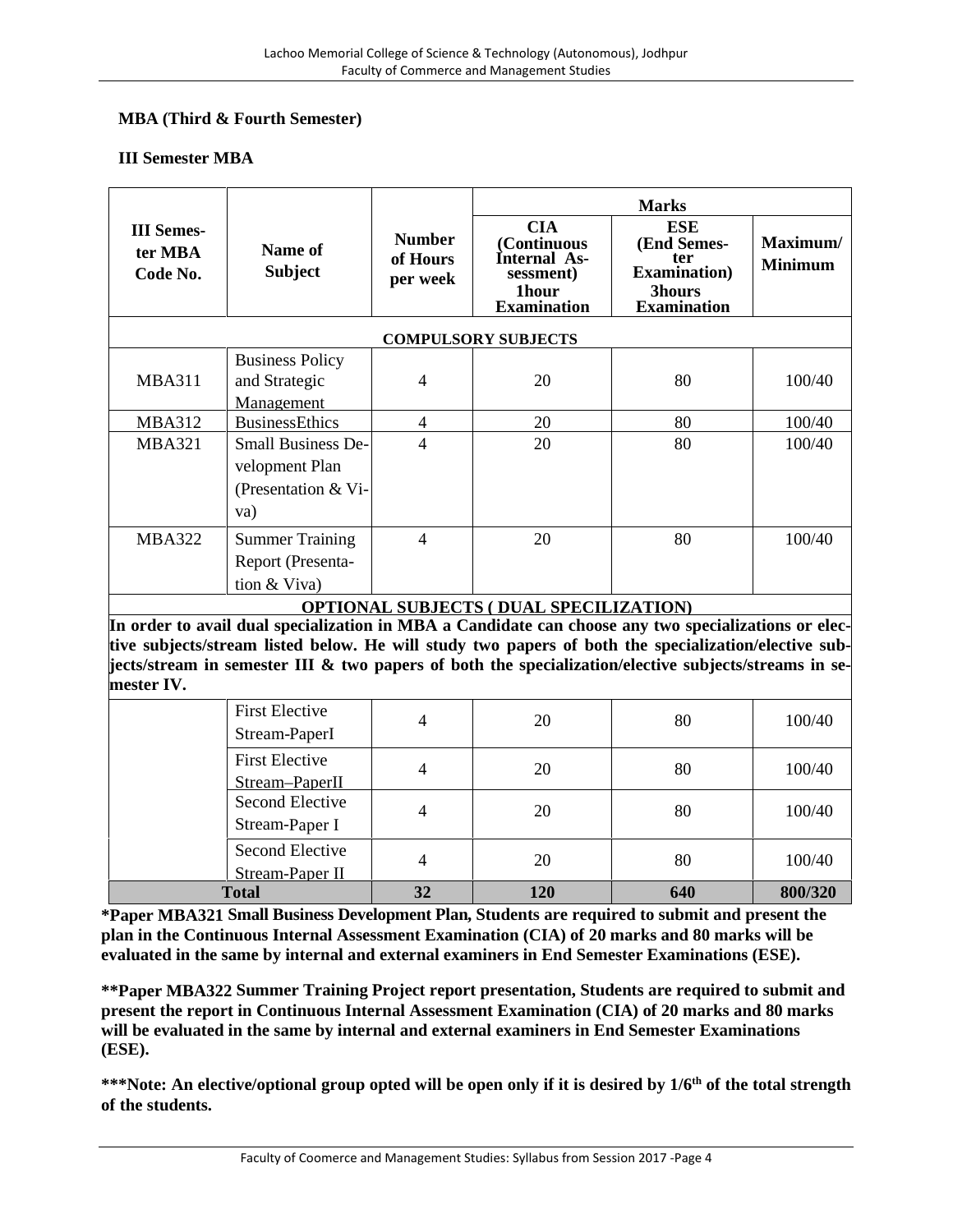# **IV Semester MBA**

|                                              | Name of<br><b>Subject</b>                  | <b>Number of</b><br><b>Hours</b> per<br>week | <b>Marks</b>                                                                          |                                                                                          |                            |  |
|----------------------------------------------|--------------------------------------------|----------------------------------------------|---------------------------------------------------------------------------------------|------------------------------------------------------------------------------------------|----------------------------|--|
| <b>IV Semester</b><br><b>MBA Code</b><br>No. |                                            |                                              | <b>CIA</b><br>(Continuous<br>Internal As-<br>sessment)<br>1hour<br><b>Examination</b> | <b>ESE</b><br>(End Semes-<br>ter<br><b>Examination</b> )<br>3hours<br><b>Examination</b> | Maximum/<br><b>Minimum</b> |  |
|                                              |                                            |                                              | <b>COMPULSORY SUBJECTS</b>                                                            |                                                                                          |                            |  |
| <b>MBA411</b>                                | <b>Business Legisla-</b><br>tion II        | $\overline{4}$                               | 20                                                                                    | 80                                                                                       | 100 /40                    |  |
| <b>MBA412</b>                                | Project Manage-<br>ment                    | $\overline{4}$                               | 20                                                                                    | 80                                                                                       | 100/40                     |  |
| <b>MBA421</b>                                | Comprehensive<br>Viva-Voce                 |                                              |                                                                                       | 200                                                                                      | 200/80                     |  |
|                                              |                                            |                                              | <b>OPTIONAL SUBJECTS (DUAL SPECILIZATION)</b>                                         |                                                                                          |                            |  |
|                                              | <b>First Elective</b><br>Stream-Paper III  | $\overline{4}$                               | 20                                                                                    | 80                                                                                       | 100/40                     |  |
|                                              | <b>First Elective</b><br>Stream-PaperIV    | $\overline{4}$                               | 20                                                                                    | 80                                                                                       | 100/40                     |  |
|                                              | <b>Second Elective</b><br>Stream-Paper III | 4                                            | 20                                                                                    | 80                                                                                       | 100/40                     |  |
|                                              | <b>Second Elective</b><br>Stream-Paper IV  | 4                                            | 20                                                                                    | 80                                                                                       | 100/40                     |  |
|                                              | <b>Total</b>                               | 24                                           | 220                                                                                   | 580                                                                                      | 800/320                    |  |

**\*The BOS approved paper number MBA421 Comprehensive Viva-voce examination is based on the subject knowledge of MBA I to MBA IV Semester and it will be jointly examined by the internal and external examiners.**

**NOTE: Eligibility and Admission Scheme of Examination, Promotions, Grace Marks etc. will be as per the rules and regulations of college.**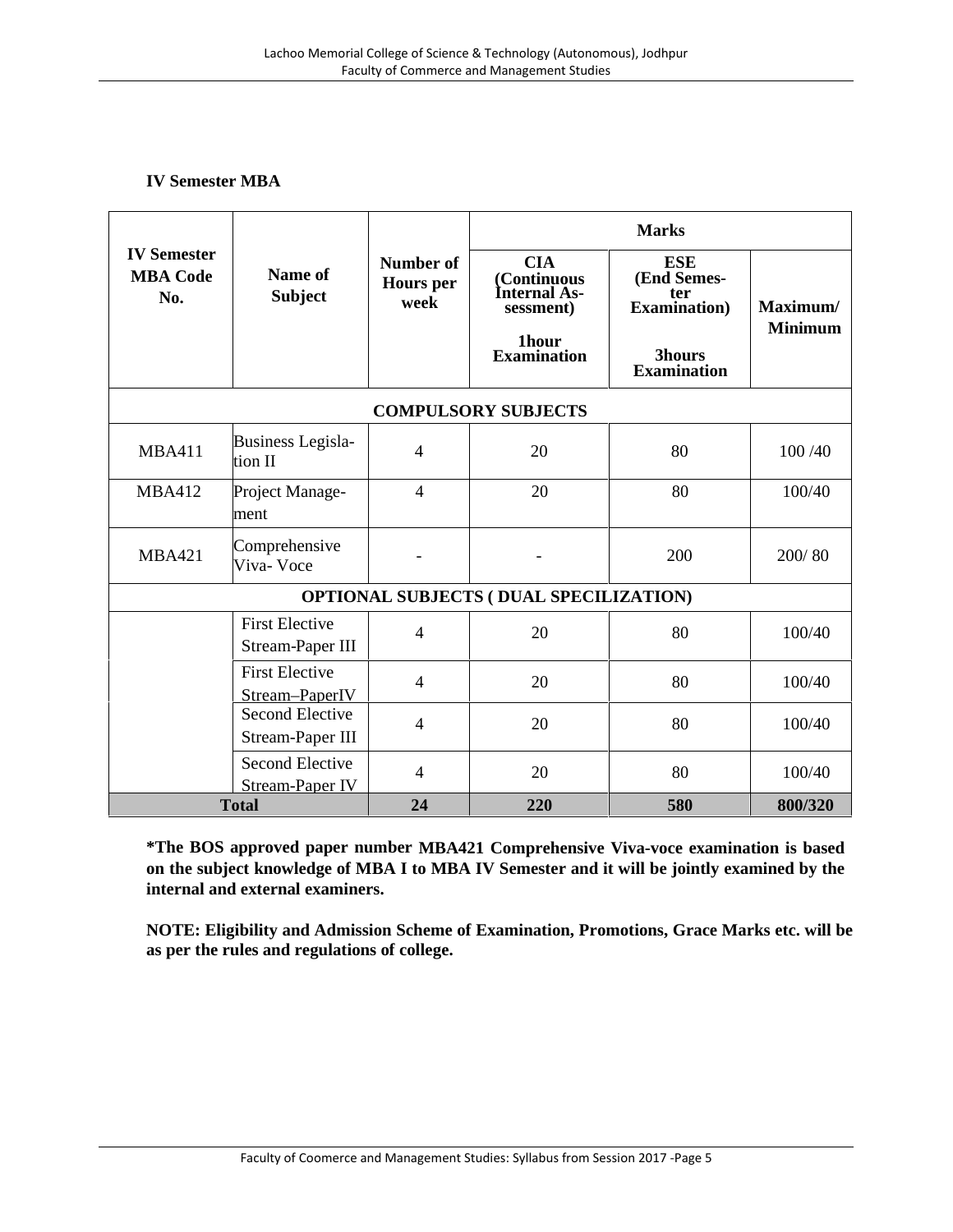#### **List of Specialization/Elective Subjects/ Streams for MBA Semester III & MBA Semester IV**

# **FINANCE (GROUP A)**

#### **(III SEMESTER)**

FM101SecurityAnalysisandPortfolioManagement FM102Managementof Financial Services FM 201 Corporate Taxation FM 202 Strategic Financial Management

#### **(IV SEMESTER)**

FM103InternationalFinancialManagement FM104FinancialDerivatives FM203Financial Reporting FM204 Banking & Insurance

# **MARKETING (GROUP B)**

#### **(III SEMESTER)**

MM101Consumer Behavior MM102 Marketing of Services MM 201 Advertising Management MM 202 Sales & Distribution Management

#### **(IV SEMESTER)**

MM103 Product& Brand Management MM104 International Marketing MM 203 Marketing Research MM 204 Marketing for non-profit organizations

# **HUMANRESOURCEMANAGEMENT (GROUP C) (III SEMESTER)**

HRM101Managementof Industrial Relations HRM102CounselingSkillsforManagers HRM 201 Human Resource Planning & Development HRM 202 Training & Development

#### **(IV SEMESTER)**

HRM103 Labor Legislation HRM104 Organizational Development HRM 203 Team Building & Leadership HRM 204 Performance Management & Retention Strategies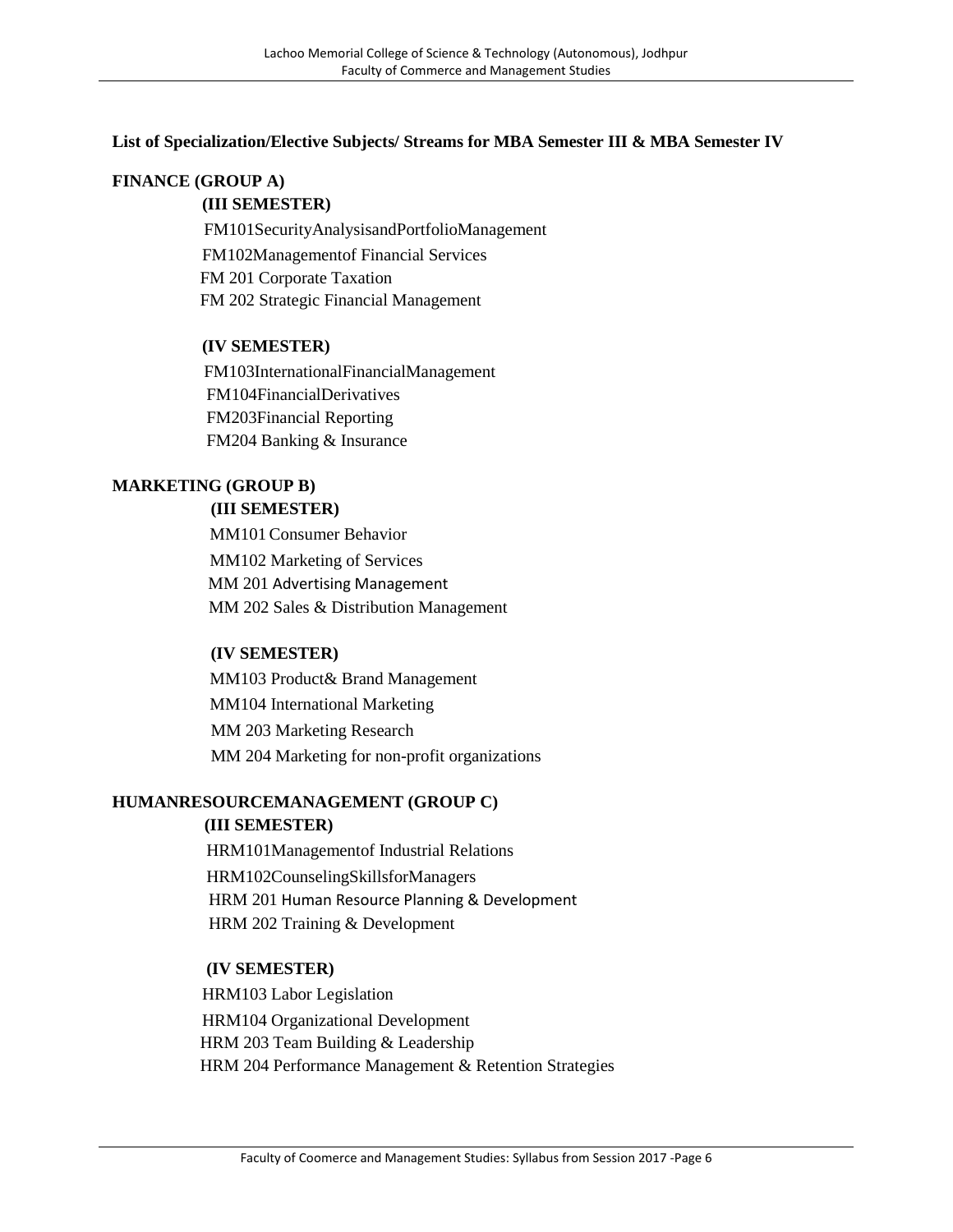# **PRODUCTIONANDOPERATIONSMANAGEMENT (GROUP D)**

#### **(III SEMESTER)**

POM101 Total Quality Management

POM102 Applied Operations Research

POM 201 Production Planning & Control

POM 202 Logistics and Supply Chain Management

# **(IV SEMESTER)**

POM103 Materials Management

POM104 Service Operations Management

POM203 Technology Management

POM 204 Manufacturing Policy & Implementation

# **SMALL BUSINESS AND ENTREPRENEURSHIP MANAGEMENT (GROUP E) (III SEMESTER)**

SBE101 Government Business Interface SBE102 Small Business Marketing SBE201 Small Business Environment SBE202 Entrepreneurship & Innovation

# **(IV SEMESTER)**

SBE103 New Enterprise Management SBE104 Entrepreneurial Development SBE203 Entrepreneurship & Project Management SBE204 New Venture Creation & Growth Strategy

# **RURAL MANAGEMENT (GROUP F)**

# **(III SEMESTER)**

RUM101 Rural Financial Management RUM102 Rural Resources and Development RUM201 Rural Industrialization RUM202 Co-operative Management

# **(IV SEMESTER)**

RUM103 Rural Marketing RUM104 Rural Business Management RUM203 Participatory Development in rural areas RUM204 Urban Organization & Management

# **INTERNATIONALBUSINESS (GROUP G) (III SEMESTER)**

IB101 Export-Import Procedures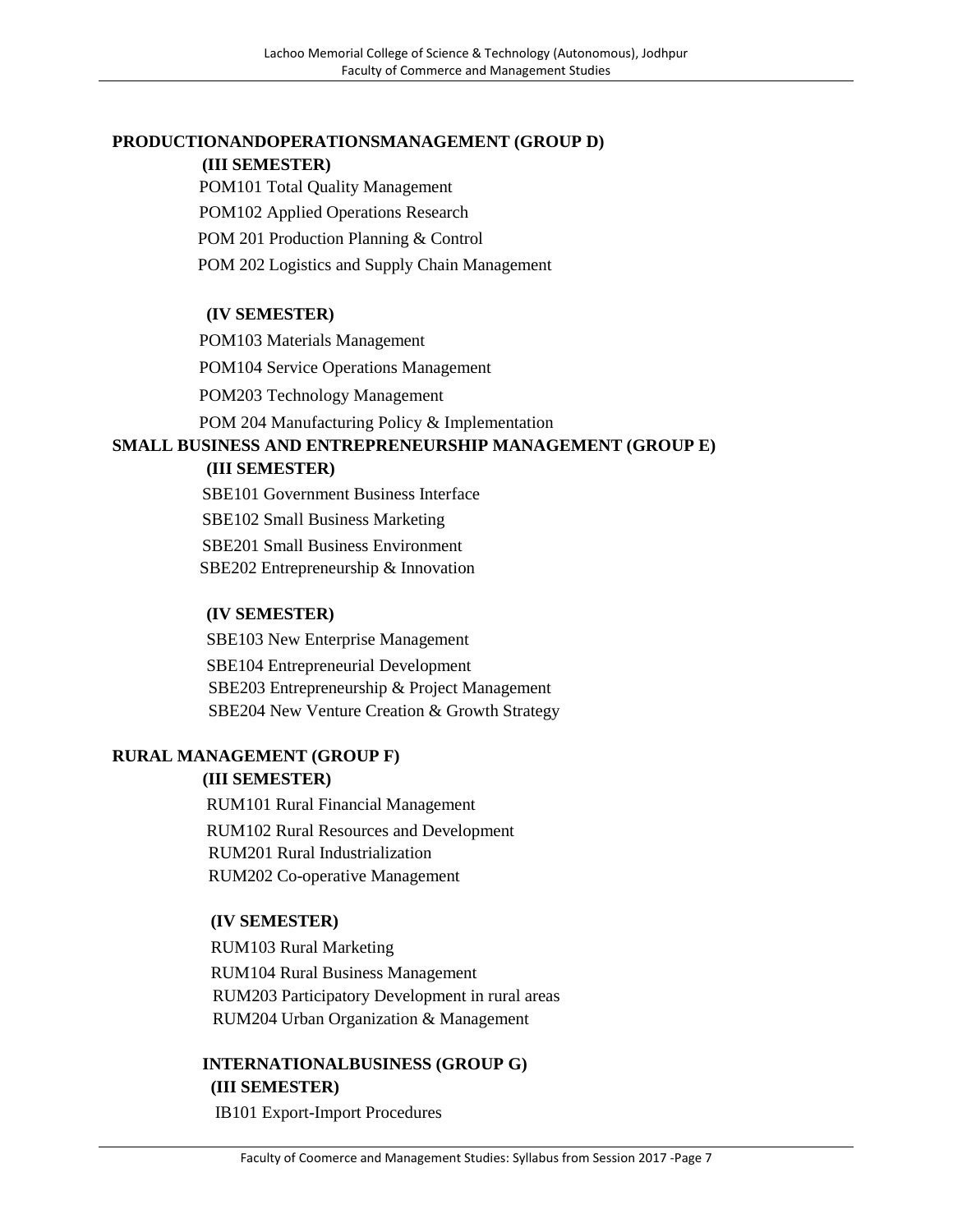IB102 International Business Management IB201 International Accounting IB202 International Financial Markets

### **(IV SEMESTER)**

IB103 International Business Legislation **I**B104 Foreign Exchange Markets IB203 India's Foreign Trade policy IB204 Global Human Resource Management

#### **TOURISMANDHOTELMANAGEMENT (GROUP H) (III SEMESTER)**

THM101 Legal and Regulatory Framework of Tourism THM102 Tourism Management THM201 Tourism Marketing THM202 Airlines Management

### **(IV SEMESTER)**

THM103 Hotel Management THM104 Management of Travel Agency and Tour Management THM203 Event Management in Tourism THM204 Tourism Product in India

# **ECONOMIC ENERGY MANAGEMENT (GROUP I)**

# **(III SEMESTER)**

EEM101 Energy Economics EEM102 Energy Trading EEM201 Energy Management EEM202 Energy & Environment

#### **(IV SEMESTER)**

EEM103 Energy Trading Lab-I EEM104 Energy Trading Lab-II EEM203 Electricity Industry Structure & Regulation EEM204RenewableEnergyResources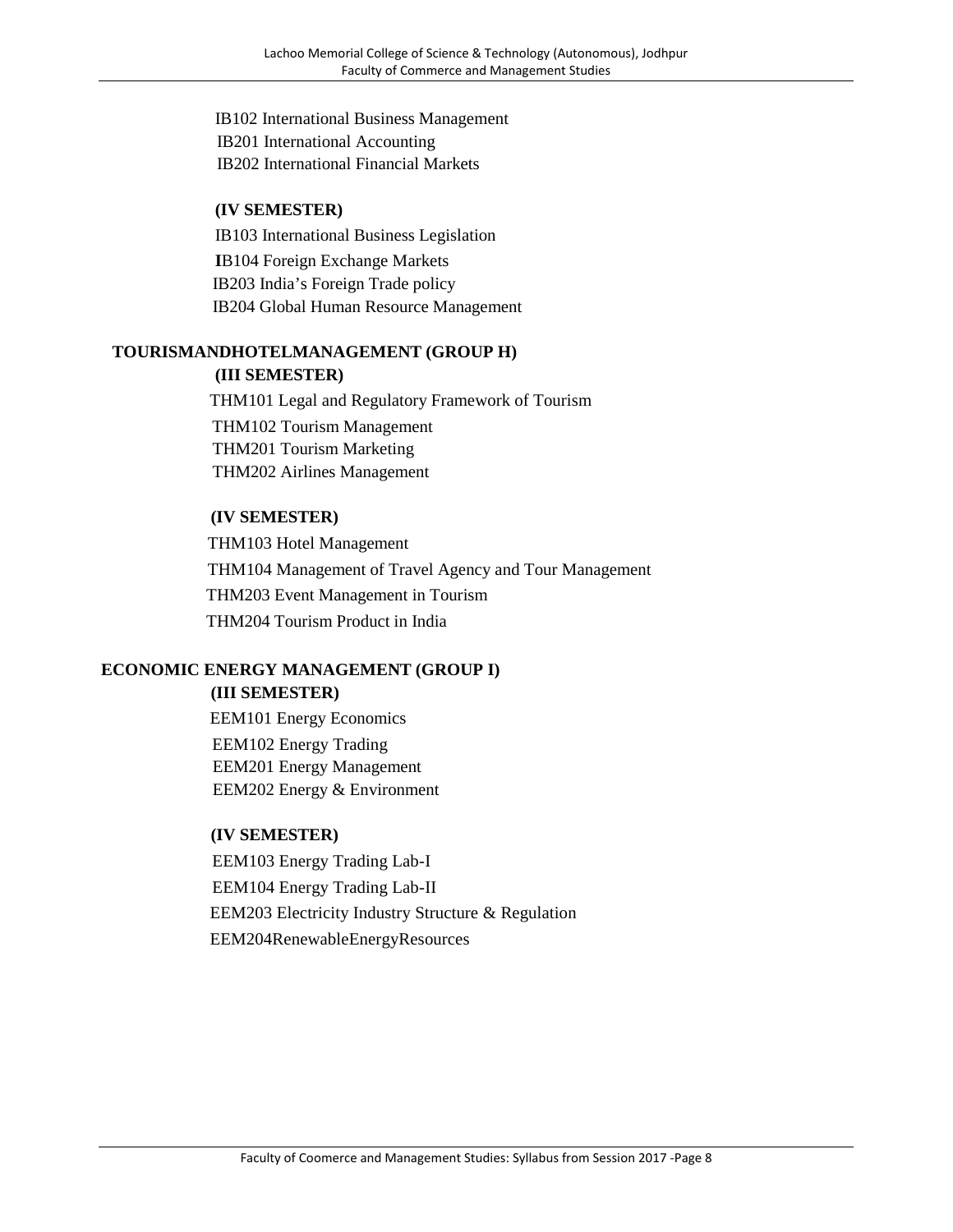# **SYLLABUS**

# **MASTER OF BUSINESS ADMINISTRATION (M.B.A.)**

# **SEMESTER I**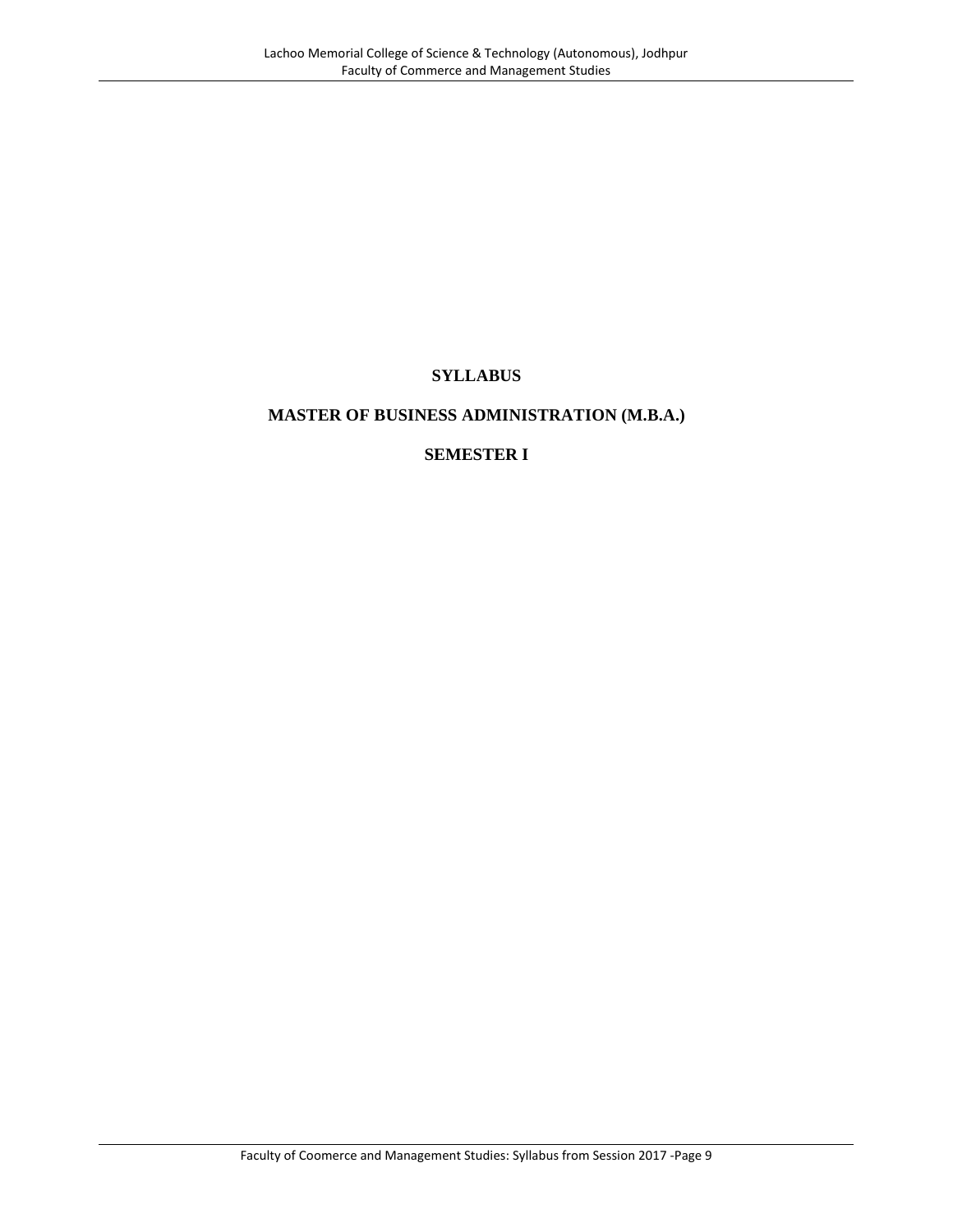#### **PAPER–MBA111 PRINCIPLES OF MANAGEMENT**

### **MBA Semester –I Max.marks:100 Course/paper-MBA 111 Time: 3 hrs**

- **Objective:** *The objective of this paper is to familiarize the students with basic management Concept.*
- Unit1: Concept of Management: Functions and Responsibilities of Managers, Fayol's Principles of Management, Management Thought - the Classical School, the Human Relations School, Systems Theory, Contingency Management, Excellent Managers
- Unit2: Planning: Nature and Purpose of Planning, the Planning Process, Principles of panning, Types of Planning, Advantages and Limitations of Planning.
- Unit3: Concept and Nature of Objectives: Types of Objectives, Importance of objectives, Management by Objectives (MBO).
- Unit4: Organizing: Nature and Purpose, Organizational Structure, Departmentalization, Span of Management, Delegation, Centralization and Decentralization.
- Unit5: Decision Making- Meaning and definition, importance and process, Models of decision making. Directing Meaning, Definition, Concept, Importance, and Principle. Control: Meaning, Importance, Process, Techniques.

- 1. Koontz, H & Wechrich, H. Management.10<sup>th</sup> ed., New York, McGraw Hill, 1995.
- 2. Luthans, F. Organizational Behavior. 7<sup>th</sup> ed., New York, McGraw Hill, 1995.
- 3. Robbins, S P. Management. 5th ed., New Jersey, Englewood Cliffs, Prentice Hall Inc., 1996.
- 4. Robbins, S P. Organizational Behaviour. 7<sup>th</sup> ed., New Delhi, Prentice Hall of India., 1996.
- 5. Stoner, J.etc.Management.6th ed., New Delhi, Prentice Hall of India., 1996.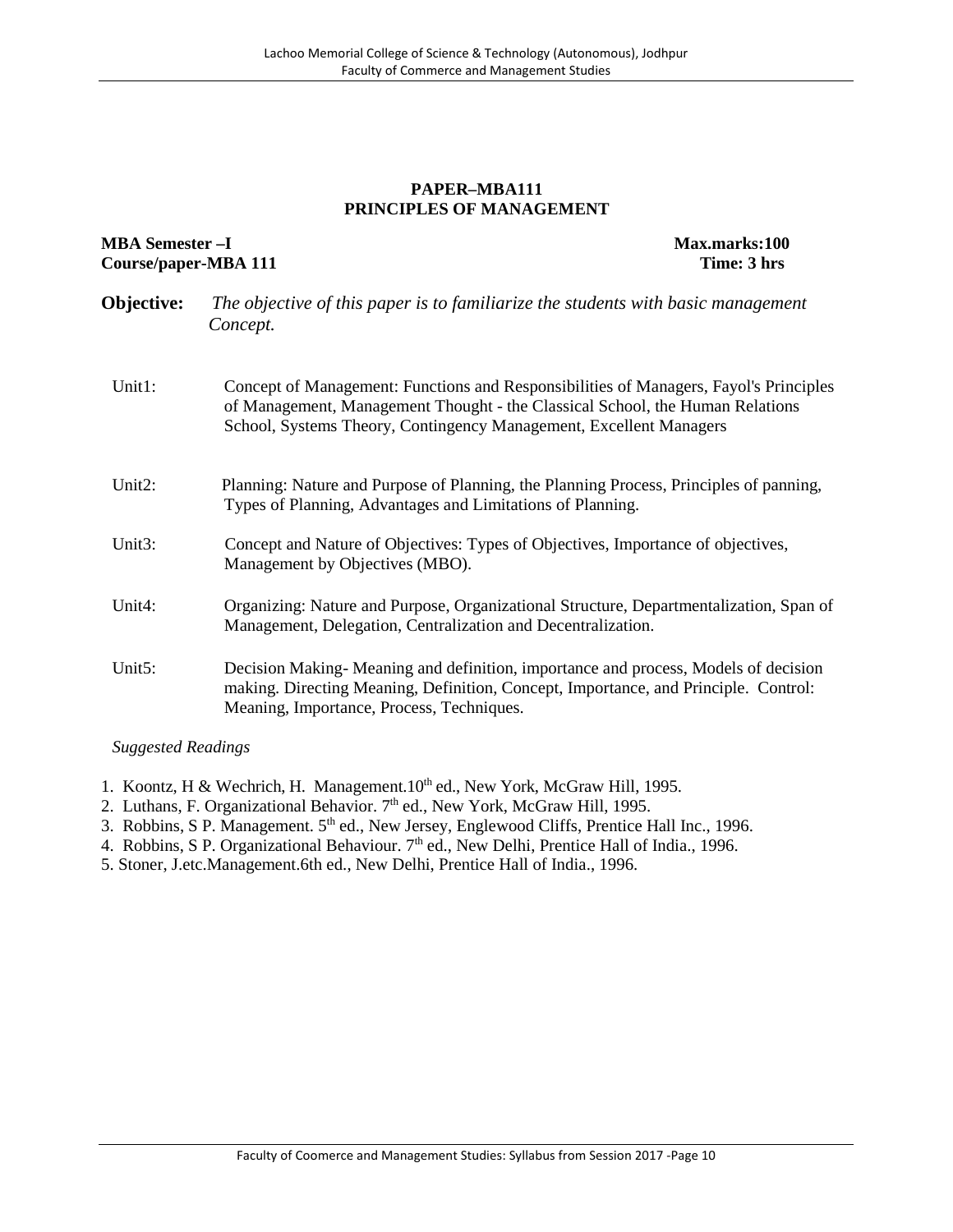# **PAPER-MBA112 ORGANISATIONAL BEHAVIOUR**

# **MBA Semester –I Max.marks:100 Course/paper-MBA 112 Time: 3hrs**

**Objective:** *The objective of this paper is to familiarize the students with the basic behavioral processes in the organisation.*

- Unit 1 Introduction to Organizational Behaviour: Definition, Importance, Scope, Fundamental Concepts of OB, Different models of OB - autocratic, custodial, supportive, collegial and SOBC.
- Unit 2 Perception Meaning & Definition, Determinants, Personality & Attitudes: Meaning of personality, attitude - Development of personality – Attributes of personality- Transactional Analysis – Ego states – Johari window - Nature and dimensions of attitude- Developing the right attitude
- Unit 3 Motivation: Definition, Importance, Motives Characteristics, Classification of motives Primary & Secondary motives. Theories of Motivation - Maslow's Theory of need hierarchy - Herzberg's theory. Leadership – Meaning and Definition, Importance, Leadership Styles, Theories of Leadership- Trait theories, Behavioral Theories.
- Unit 4 Group Dynamics and Team building: Concept of Group & Team. Theories of Group Formation -Formal and Informal Groups. Importance of Team building. Conflict Management: Definition. Traditional vis-à-vis Modern view of conflict – Types of conflict – Intrapersonal, Interpersonal, and Organizational. Constructive and Destructive conflict. Conflict management.
- Unit 5 Stress management: Definition, Causes, Managing stress, Stress as a motivator. Work life balance. Change management: Concept of change, change as a natural process, Importance & Causes of change – social, economic, technological, organizational. Learning – unlearning, Concept of learning organizations

- 1. Organizational Behavior, 9th Ed. Stephen Robbins
- 2. Human Behavior at work Davis and Newstorm
- 3. Organizational Behavior Uma Sekaran
- 4. Organizational Behavior Fred Luthans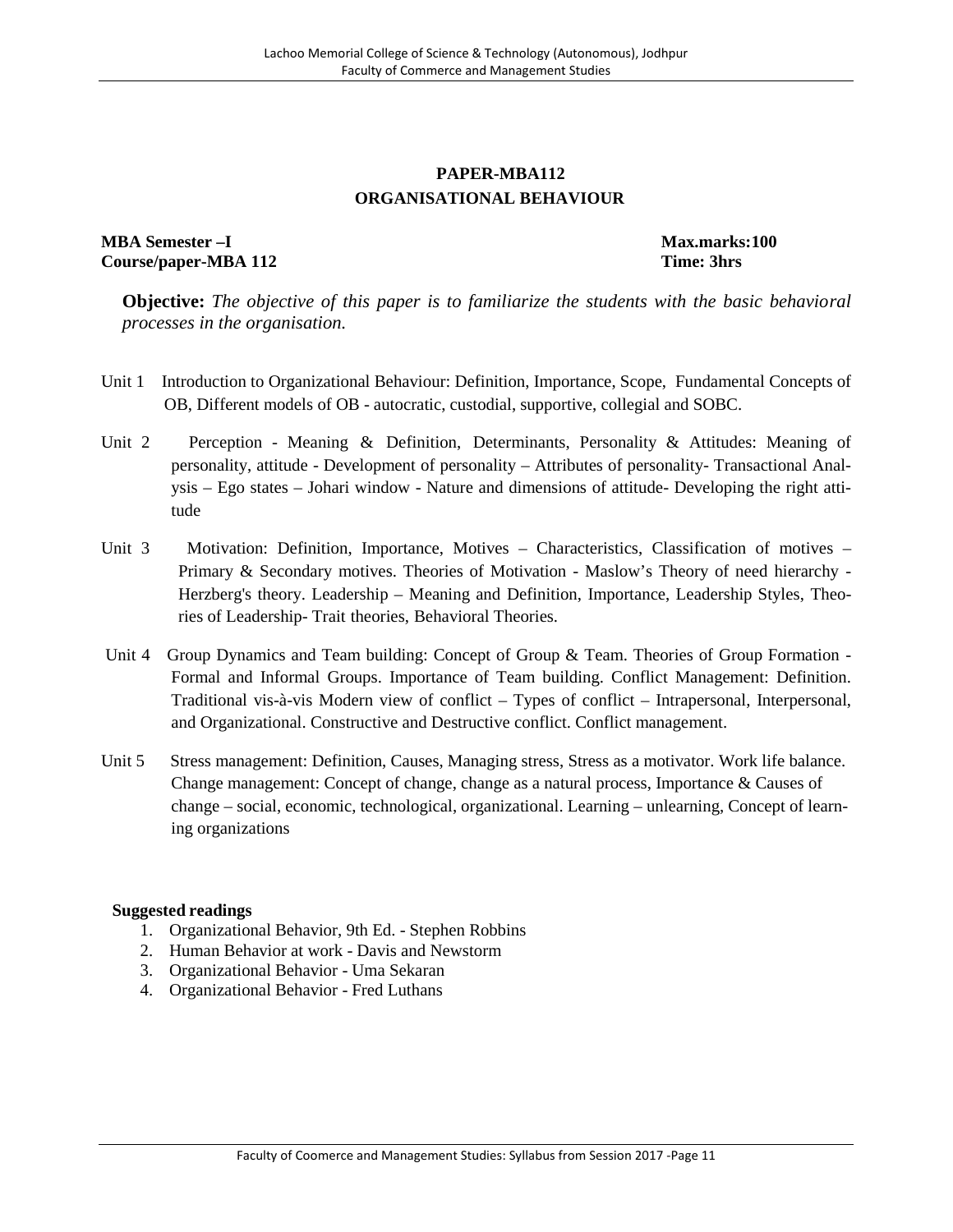#### **PAPER -MBA113 QUANTITATIVE METHODS**

#### **MBA Semester –I Max.marks:100 Course/paper-MBA 113 Time: 3 hrs**

**Objective:** *The objective of this course is to make the students familiar with basic statistical and linear programming techniques, with main focus on their application in business decision making.*

| Unit1:     | Introduction to Quantitative Techniques. Concept Model Building for Business Deci-<br>sions. Role and Scope Models in Business and Industry. Matrix<br>Algebra Determina-<br>tions. Solving linear equations by using matrices. |
|------------|---------------------------------------------------------------------------------------------------------------------------------------------------------------------------------------------------------------------------------|
| Unit $2$ : | Correlation and Regression. Transportation and assignment problems                                                                                                                                                              |
| Unit3:     | Basics of Probability, Linear Programme, Problem formulation and geometric methods of<br>solution Simple method, Two phase method, Elementary ideas about duality                                                               |
| Unit4:     | Decision Theory, Decision making under uncertainty, Criterion of Maximax, Minimax.<br>Maximin and Minimin and Laplace. Decision making under risk Bayesian approach. Cri-<br>terion of Maximum likelihood.                      |
| Unit5:     | Decision Tress-Applications, Decision making in a Competitive Situation, G a me<br>Theory.                                                                                                                                      |

#### *Suggested Readings*

- 1. Chandha, N. K. Statistics for Behavioral and Social Scientist, Reliance Publishing House, Delhi 1996.
- **2.** Gupta, S P and Gupta, M P. Business Statistics. New Delhi, Sultan Chand, 1997.
- **3.** Sharma, J K. Fundamentals of Operations Research, Macmillan, New Delhi, 2001.
- **4.** Terry, Sineich. Business Statistics by examples. London, Collier Mac Millian Publishers, 1990.
- **5.** Narag, A S. Linear Programming and Decision Making. New Delhi, Sultan Chand, 1995.

### **PAPER - MBA114 MANAGERIAL ECONOMICS**

# **MBA Semester –I Max.marks:100 Course/paper-MBA 114 Time: 3 hrs**

**Objective:** *The objective of this course is to acquaint the students with the concept and techniques used in Micro Economics Theory and to apply this knowledge in business decision making.*

Unit1: Nature & scope of Managerial Economics, Fundamental concepts of economics, Utility Analysis, Consumer Surplus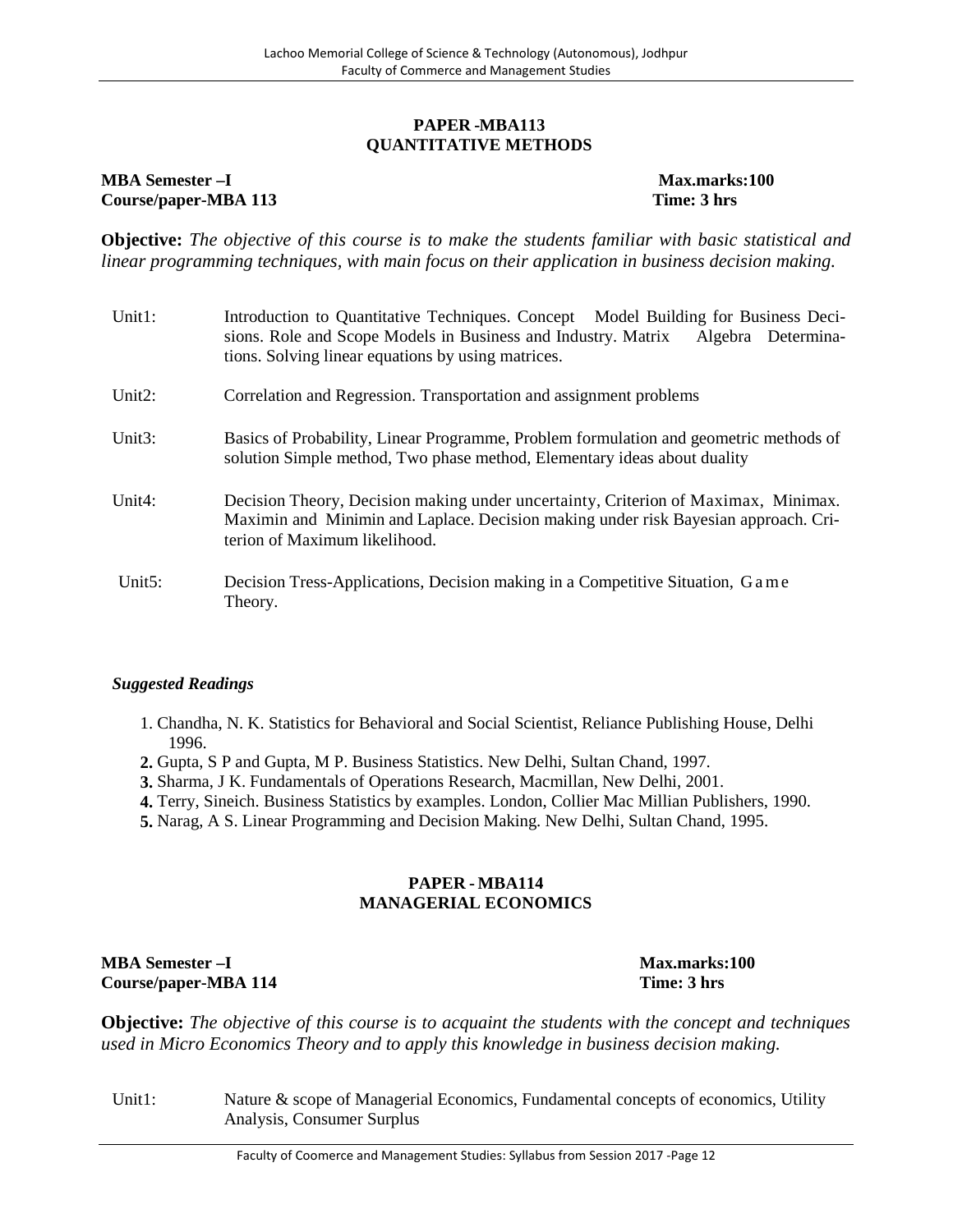| Unit2: | Demand Analysis: Meaning, Law, Exceptions, Elasticity of Demand, Methods for meas-<br>urement of Elasticity of Demand, Demand Forecasting, Law of Supply: Meaning, Law,<br>Exception                                                                                 |
|--------|----------------------------------------------------------------------------------------------------------------------------------------------------------------------------------------------------------------------------------------------------------------------|
| Unit3: | Cost & Revenue: Short run and Long run costs, Fixed and Variable Costs, Average, mar-<br>ginal and Total Cost Curves, Cost Output relationship, Average Marginal and Total Rev-<br>enue. Production Analysis: meaning, Laws of Returns, Law of Variable Proportions. |
| Unit4: | Market Analysis: Price & output determination under Perfect Competition,<br>Monopoly and Monopolistic, Oligopoly                                                                                                                                                     |
| Unit5: | National Income, Balance of Payment, Business Cycle, the new econo-<br>my, Inflation                                                                                                                                                                                 |

#### *Suggested Readings*

- 1. Dwivedi, D N., Managerial Economics, New Delhi, Vikas Publishing House, 1995.
- 2. Keat, P. Managerial Econimics,  $7<sup>th</sup>$  ed., New Delhi, Pearson Publishing House, 2013.
- 3. Dean, J. Micro Economics, 4<sup>th</sup> ed., New Delhi, PHI Learning House, 1993.
- 4. Douma, S., Economic Approaches to Organization, 5<sup>th</sup> ed., Pearson Publication House, 2012.
- 5. Mithani , J., Managerial Economics, 2nd ed., New Delhi, Himalaya Publication House, 1998.

# **PAPER - MBA115 FUNDAMENTALS OF ACCOUNTING**

**MBA Semester –I Max.marks:100 Course/paper-MBA 115 Time: 3 hrs**

**Objective:** *The basic purpose of this course is to develop an insight of the student regarding the basic accounting concept.*

- Unit 1: Introduction to Accounting: Meaning, objectives, Basic Accounting terms. Accounting Principles: Meaning and nature, accounting concept. Nature of Accounts, An overview of Accounting Standards (AS) in India. Books of Original Entry- Journal, special purpose journal. Ledger posting from Journal and Balancing.
- Unit 2: Trial Balance: Meaning, objectives& preparation. Financial Statements: Meaning, Capital and Revenue Expenditures, Preparation of Trading and Profit and loss account and Balance Sheet, Adjustments in preparation of Financial Statements.
- Unit 3: Accounting for Non-profit organizations; Receipts and Payment Account, Preparation of Income and Expenditure Accounts and Balance Sheet from Receipt and Payment account.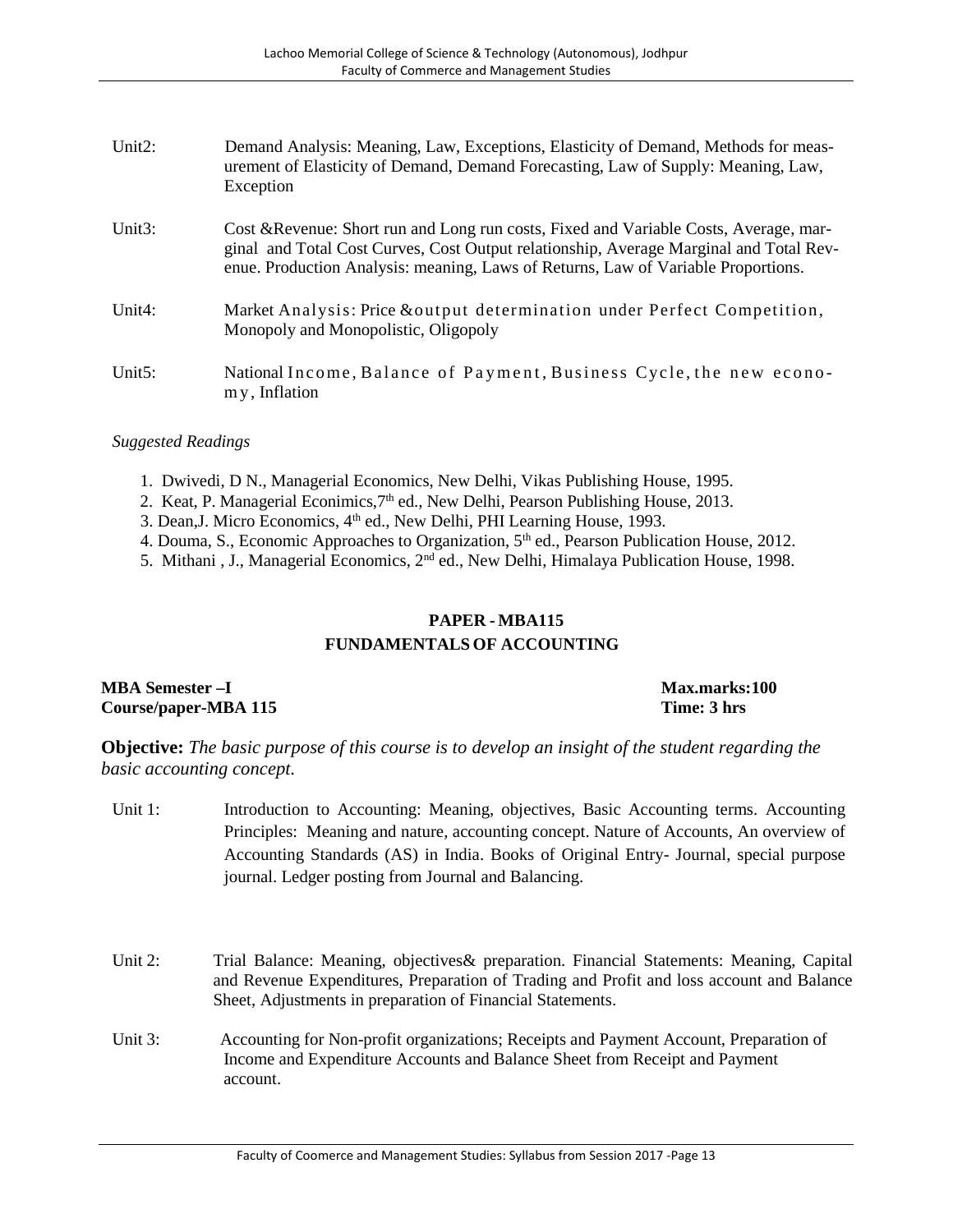- Unit 4: Hire Purchase and Installment Payment System.
- Unit 5: Accounting for Depreciation: Methods, computation and accounting treatment of Depreciation, change in depreciation method. Accounting for insurance claims for loss of stock and loss of profit.

#### *Suggested Readings*

- 1. Maheshwari, S N. Advanced Accountancy, 9th ed., New Delhi, Vikas Publishing House, 2004.
- 2. Maheshwari, S N. Corporate Accounting for Managers, New Delhi, Vikas Publishing House, 2004.
- 3. Khan, M.Y. and Jain, P.K. Financial Management, Text, Problems & Cases. 4th ed., New Delhi. , Tata McGraw Hill Company, 2004.
- 4. Jain, S P. Financial Accounting, New Delhi, Kalyani Publishers.
- 5. Bhattacharya, Ashish K. Financial Accounting for Business Managers. Prentice Hall of India, 2003.

# **PAPER-MBA116 BUSINESS ENVIRONMENT**

#### **MBA Semester –I Max.marks:100 Course/paper-MBA 116 Time: 3 hrs**

**Objective:** *The primary objective of this course is to make the students acquaint with the emerging trends in business environment.*

| Unit1: | Business Environment: Nature, Concept and Significance of External and Internal. Busi-<br>ness Environment, Environmental Analysis and Forecasting, Management of Change                                                                                                                                                       |
|--------|--------------------------------------------------------------------------------------------------------------------------------------------------------------------------------------------------------------------------------------------------------------------------------------------------------------------------------|
| Unit2: | Economic Environment: Types of Economic systems-A Comparative Analysis, Nature<br>and Characteristics of Indian Economy, Economic Reforms: Impact of Liberalization and<br>Privatization and Globalization on Indian economy, Role of Indian Economy in World<br>Economy, Critical Evaluation of Monetary and Fiscal Policies. |
| Unit3: | Political and Social Environment: Types of Political system, Political Tie Ups.<br>Corporate Social Responsibility, Consumer Rights and Consumerism, Corporate Govern-<br>ance, Business Ethics, Changing Elements of Indian Socio Cultural Environment.                                                                       |
| Unit4: | Technological, Legal and Regulatory environment: Industrial Policy, Small Industries,<br>Industrial Sickness, Intellectual Property Rights, Stock Exchange and Regulations, Com-<br>mercial Banking in India.                                                                                                                  |
| Unit5: | Global Environment: GATT/WTO, IMF, World Bank, Multinational Corporations, For-<br>eign Capital in India Development and Regulation of Foreign Trade, FEMA.                                                                                                                                                                    |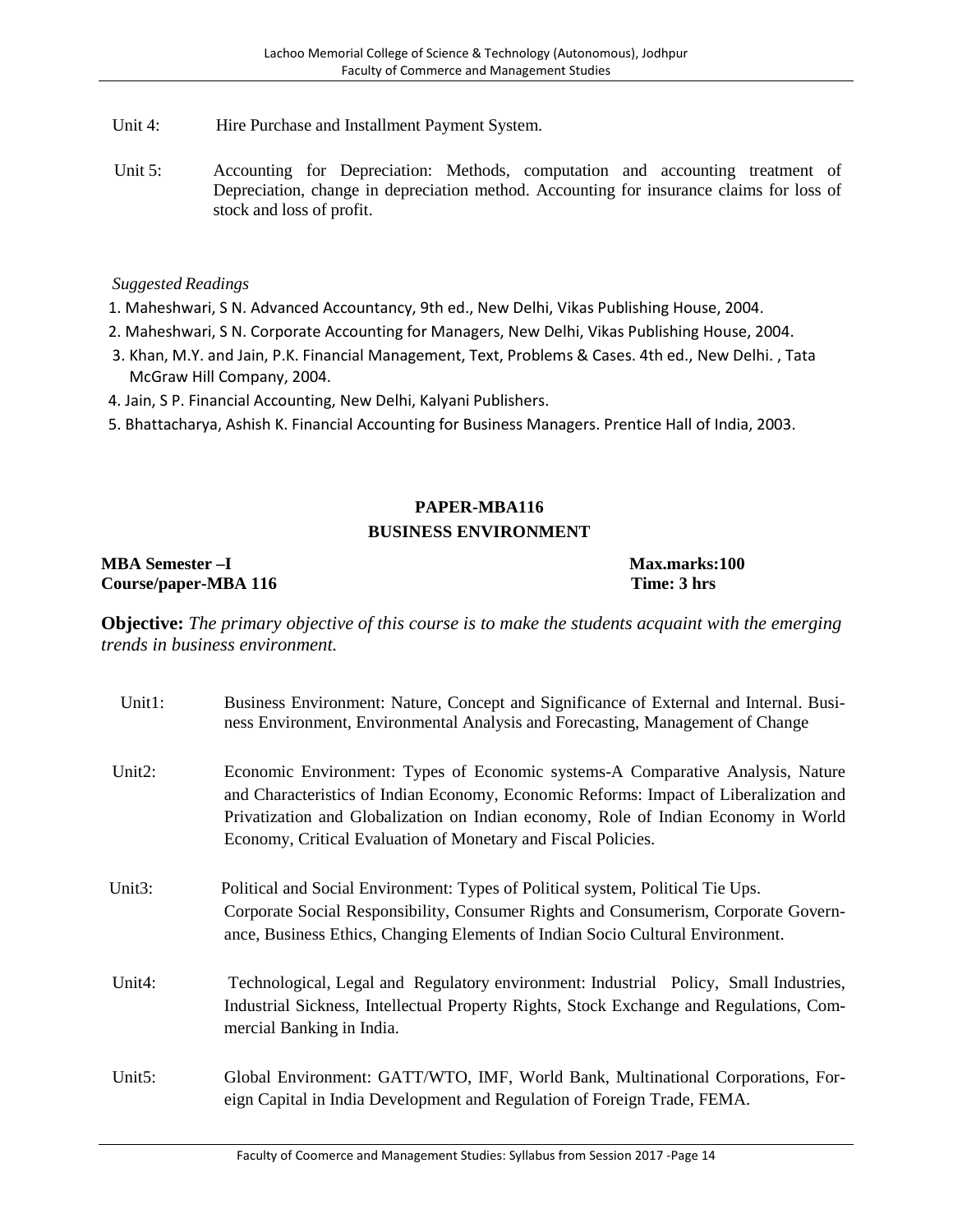#### *Suggested Reading*

- 1. Maheshwari, S.N. and Maheshwari, S.K. A Manual of Business Law. Himalaya Publishing House, New Delhi, 2005.
- 2. Bedi, Suresh. Business Environment. Excel Books, New Delhi, 2004.
- 3. Tulsian, P.C. Business Law. Tata McGraw Hill, New Delhi, 2004.
- 4. Tuteja, S.K. Law for Managers. Sultan Chand and Sons, New Delhi, 1998.
- 5. Bulchandani, K.R. Business Law for Management. Himalaya Publishing House, New Delhi, 1999.

#### **PAPER -MBA117**

#### **INFORMATION TECHNOLOGY FOR MANAGERS MBA Semester –I Max.marks:100 Course/paper-MBA 117 Time: 3 hrs**

**Objective:** *The objective of this course is to develop an appreciation of different software and hardware and build up the experience of computer usage in business organizations.*

| Unit1:                    | Introduction to computers - definition, a simple model of computer, Characteristics of<br>computer systems. Types of Software-Application Software, System Software, Operating<br>systems and types, Windows OS and its applications. Introduction to Linux.                |
|---------------------------|-----------------------------------------------------------------------------------------------------------------------------------------------------------------------------------------------------------------------------------------------------------------------------|
| Unit <sub>2</sub> :       | Networking: General features. Concept of Concept of LAN, MAN and WAN.<br>Internet, Net browsing–browsers, websites, webpage, portals, web searching, email, blog-<br>ging, social net working sites. Concept of virus, prevention and firewalls.                            |
| Unit3:                    | Overview of a Management Information System. Computers and information processor,<br>Data, information systems, Information resource management and decision making, MIS<br>structure, Structure base on management activity and organization functions.                    |
| Unit4:                    | Documentation and communication decision rules. Relevance of decision making. Age<br>of information and application of information. Type of system and subsystems. Prevent-<br>ing system sentropy. System stress and system change. System concepts and its use in<br>MIS. |
| Unit5:                    | E-Commerce: Introduction, need, growth, advantages & limitations. Traditional Commerce<br>v/s E-Commerce. E-Commerce opportunities for industries, Models: B2C, B2B, C2C.                                                                                                   |
| <b>Suggested Readings</b> |                                                                                                                                                                                                                                                                             |
|                           | 1. Rajaraman, V., Introduction to Information Technology. PHI, 2004.                                                                                                                                                                                                        |

- 2. Turban, Rainer and Potter, Introduction to information technology. John Wiley and sons, 2003.
- 3. Sinha,P.K., Priti Sinha. Foundation of computing. BPB Publications, 2002.
- 4. Ram, B. Computer Fundamentals. New Age Publication, 2003.
- 5. Alexis Leon and Mathew Leon, Fundamental of Information Technology, New Dehli, Vikas Publishing House Pvt. Ltd.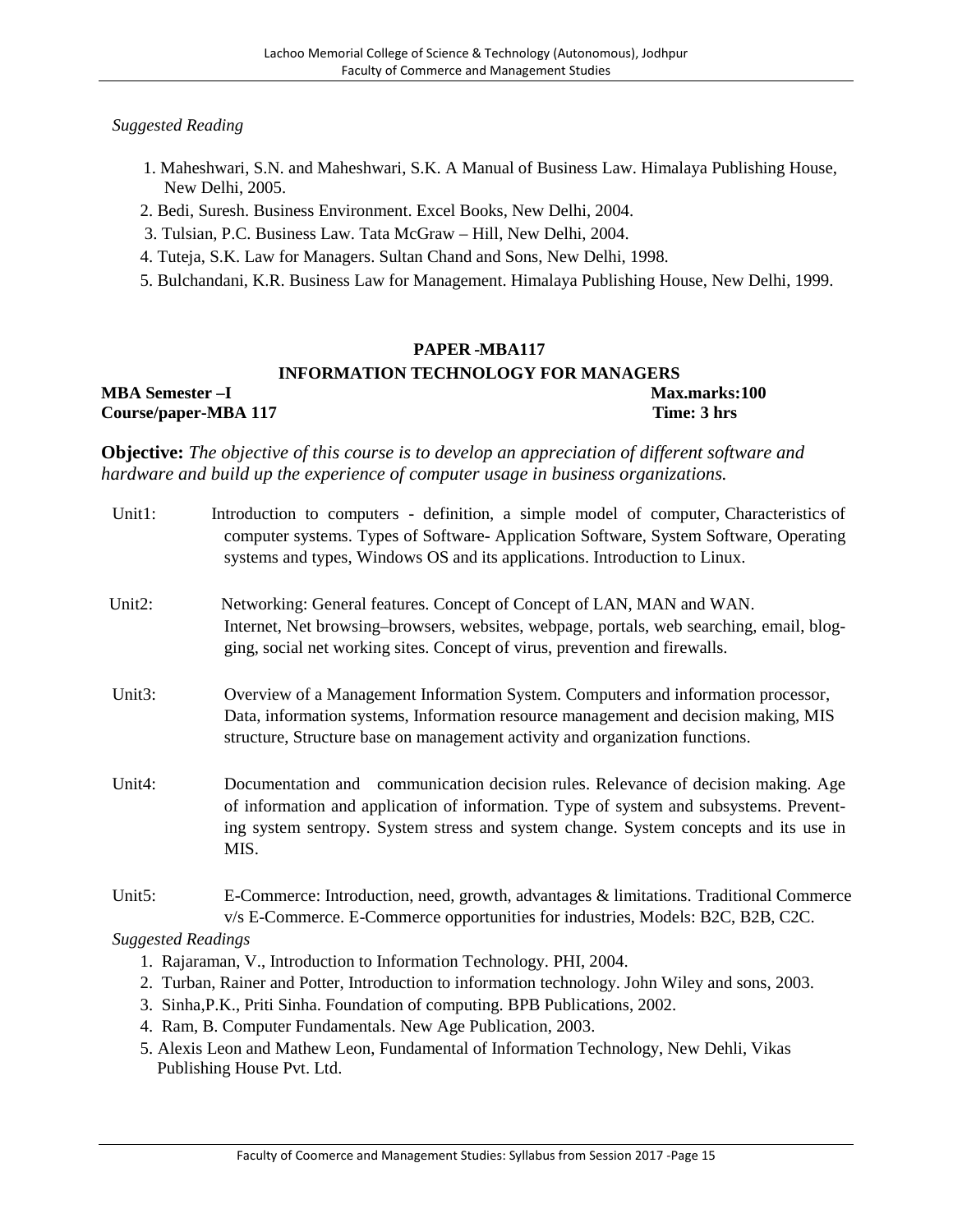# **SYLLABUS**

# **MASTER OF BUSINESS ADMINISTRATION (M.B.A.)**

# **SEMESTER II**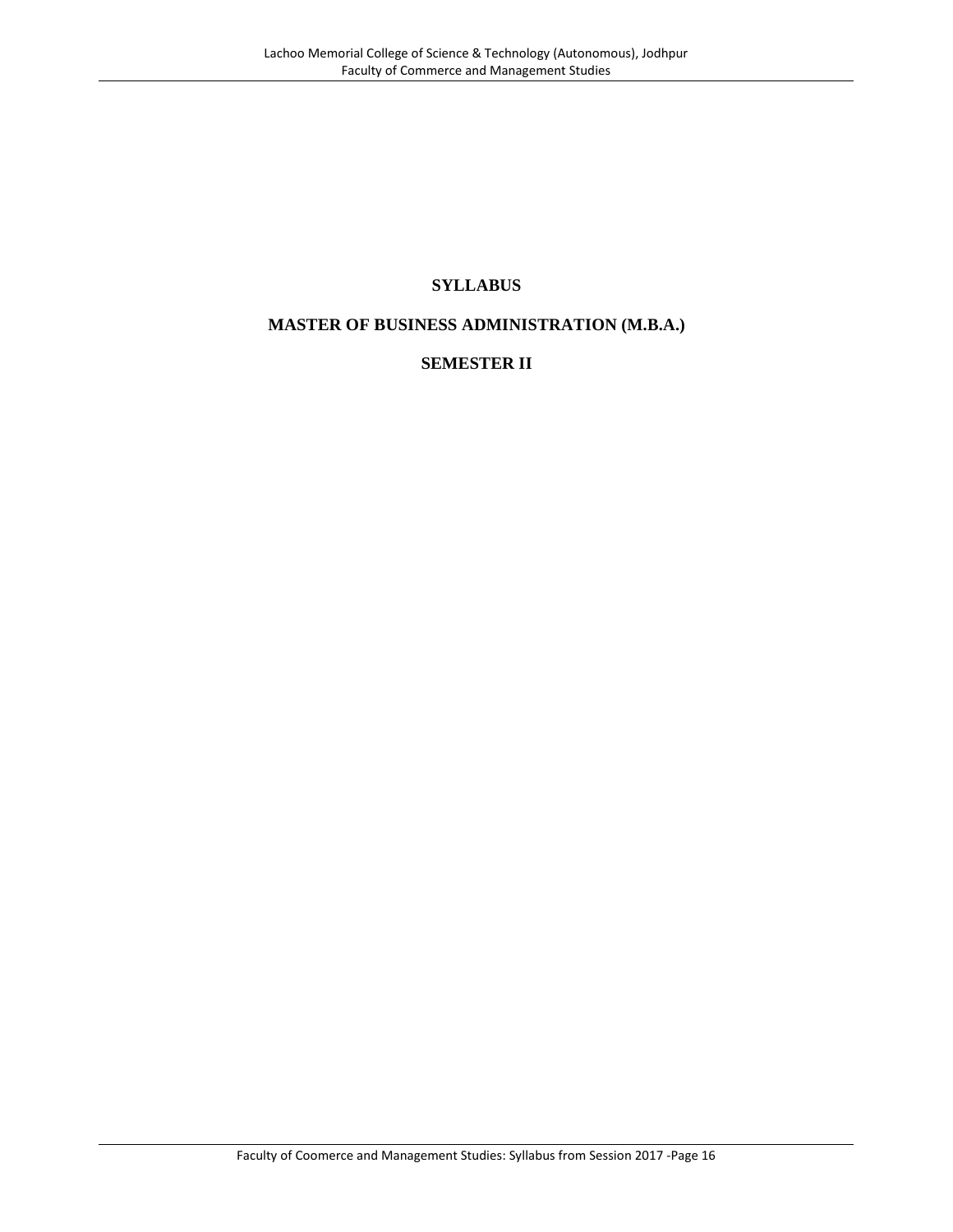#### **PAPER-MBA211 HUMAN RESOURCE MANAGEMENT**

#### **MBA Semester –II Max.marks:100 Course/paper-MBA 211 Time: 3hrs**

**Objective:** *The objective of this course is to sensitize students to the various facets of managing people and to create an understanding of the various policies and practices of human resource management.*

| Unit1: | Human Resource Management-Meaning & Definition, Importance, Role of HR Manager-<br>Strategic HRM, Human Resource Planning-Meaning & Definition, Objectives, Process,<br>Forecasting. Job Analysis- Job Description & Job Specification. Recruitment-Meaning &<br>Definition, Sources of Recruitment, Process, Employer Branding. Selection-Meaning &<br>Definition, Process. Induction |
|--------|----------------------------------------------------------------------------------------------------------------------------------------------------------------------------------------------------------------------------------------------------------------------------------------------------------------------------------------------------------------------------------------|
| Unit2: | Meaning $\&$<br>Definition,<br>Training<br>Development-<br>Objectives and-<br>&<br>Needs, Process&MethodsofTraining, Evaluation of Training Programme, Performance Man-<br>agement- Concept & Definition, Methods, Rating Errors, Competency Management.                                                                                                                               |
| Unit3: | Compensation Management-Concept, Job Evaluation, Incentives & Benefits, Types of<br>Compensation Plans, Career Planning-Succession Planning-Talent Management-High Po-<br>tential Employees                                                                                                                                                                                            |
| Unit4: | Productivity Management-Concept-TQM-Kaizen-Quality Circles, Industrial<br>Relations- Grievance, Collective Bargaining.                                                                                                                                                                                                                                                                 |
| Unit5: | Retirement/Separation-Superannuation-Voluntary Retirement<br>SchemesResignation-<br>Discharge-Dismissal-Suspension-Layoff.ExitInterview.                                                                                                                                                                                                                                               |

- 1. DeCenzo, D. A. and Robbins, S. P., Fundamentals of Human Resource Management. 8th ed., John Wiley, 2005.
- 2. Dessler, G. Human Resource Management. Pearson Education, 2004.
- 3. Ivancevich, John M. Human Resource Management. Tata McGraw Hill. 2003
- 4. Monappa, A. and Saiyadain, M. Personnel Management. Tata McGraw-Hill, New Delhi, 2001.
- 5. Fisher Cythia D., Schoenfeldt F. and James B. Shaw. Human Resource Management. Bizantra, 2004.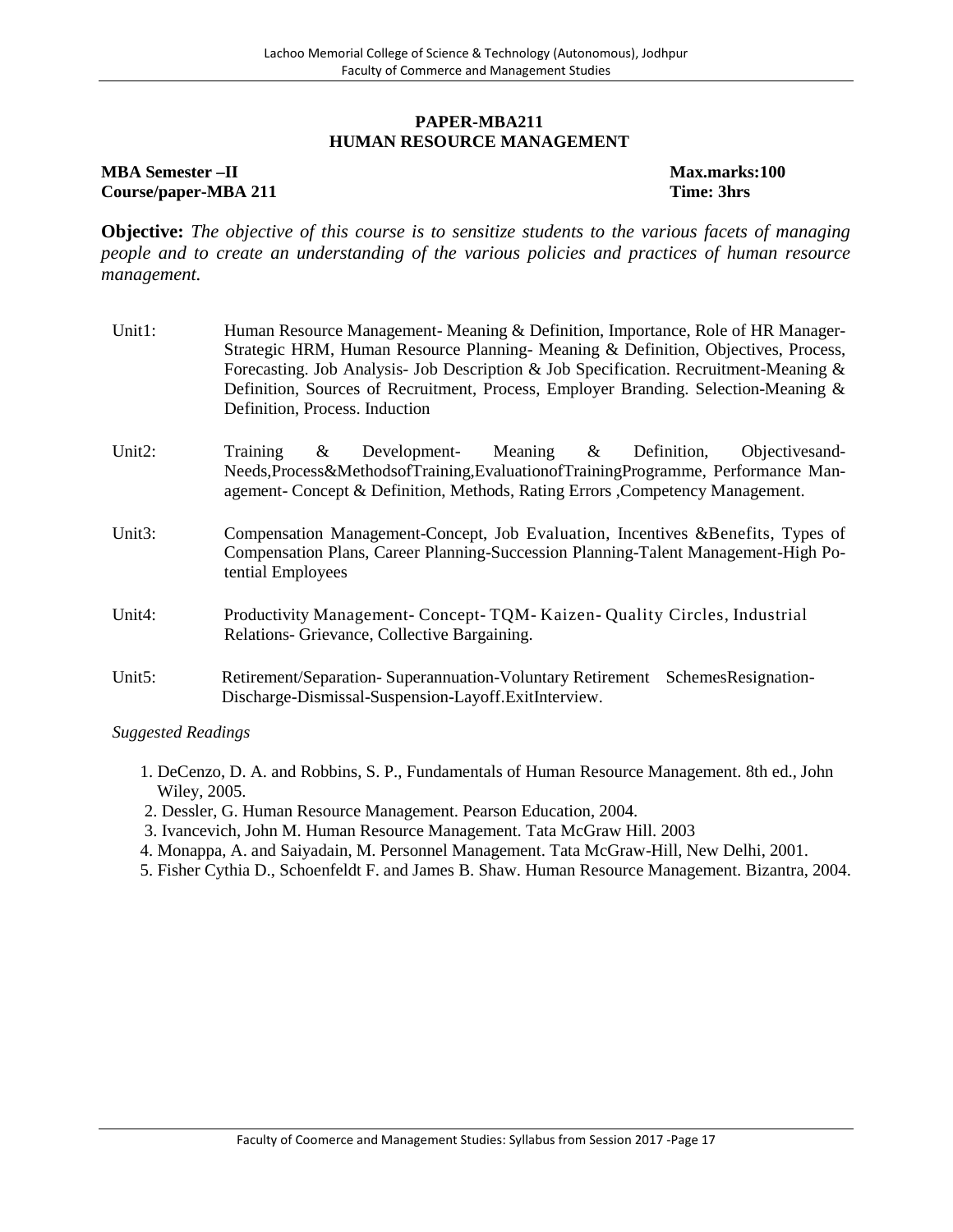#### **PAPER-MBA212 MARKETING MANAGEMENT**

#### **MBA Semester –II Max.marks:100 Course/paper-MBA 212 Time: 3 hrs**

**Objective:** *The purpose of this course is to develop and understand of the underlying concepts, strategies and issues involved in the marketing of products and services.*

- Unit1: Introduction: Concept, nature, scope and importance of marketing; Marketing concept and its evolution; Marketing mix; Strategic marketing planning – an overview. Market Analysis and Selection: Marketing environment – macro and micro components and their impact on marketing decisions; Market Segmentation – Meaning, Bases for market segmentation, Targeting and positioning. Consumer behavior: Introduction, types of consumer, Factors influencing consumer behavior, consumer decision making process.
- Unit2: Product Decisions: Product concept; classification of products; product differentiation; Product line and product mix; Branding- Role & scope of brands; brand equity & models of brand equity, building brand equity, brand elements, Packaging and labeling; Product life cycle – strategic implications; New product development. Pricing Decisions: Factors affecting price determination; Pricing policies and strategies.
- Unit3: Distribution Channels and Physical Distribution Decisions: Nature, functions, and types of distribution channels; Distribution channel intermediaries; Channel management decisions; Retailing and wholesaling.
- Unit4: Marketing Research: Meaning and scope of marketing research; Marketing research process. Promotion Decisions: Communication Process; Promotion mix – advertising, personal selling, sales promotion, publicity and public relations; Determining advertising budget; Copy designing and testing; Media selection; Advertising effectiveness; Sales promotion – tools and techniques.
- Unit5: Market Evaluation and Control Types, processes, and obstacles to marketing control. Issues and Developments in Marketing: Social, ethical and legal aspects of marketing; Marketing of services; International marketing; Green marketing; Cyber marketing; Relationship marketing, Co-operative marketing.

- 1. Kotler, P. Marketing Management: Analysis, Planning, Implementation & Control. Prentice Hall of India, 2003.
- 2. Michael, J. E., Bruce, J. W. and Williom, J. S. Marketing Management. 13th Ed, Tata McGraw-Hill, New Delhi. 24, 2004.
- 3. Louis, E. and David L. Contemporary Marketing. Harcourt Collye Publishers, 2001.
- 4. Douglas, J. & Leonard J. Parsons. Marketing Management: Text and Cases.  $7<sup>th</sup>$  ed. John Wiley and Sons, 2002.
- 5. Pride, William, M., and O.C. Ferrell. Marketing: Concepts and Strategies. Biztantra, New Delhi, 2005.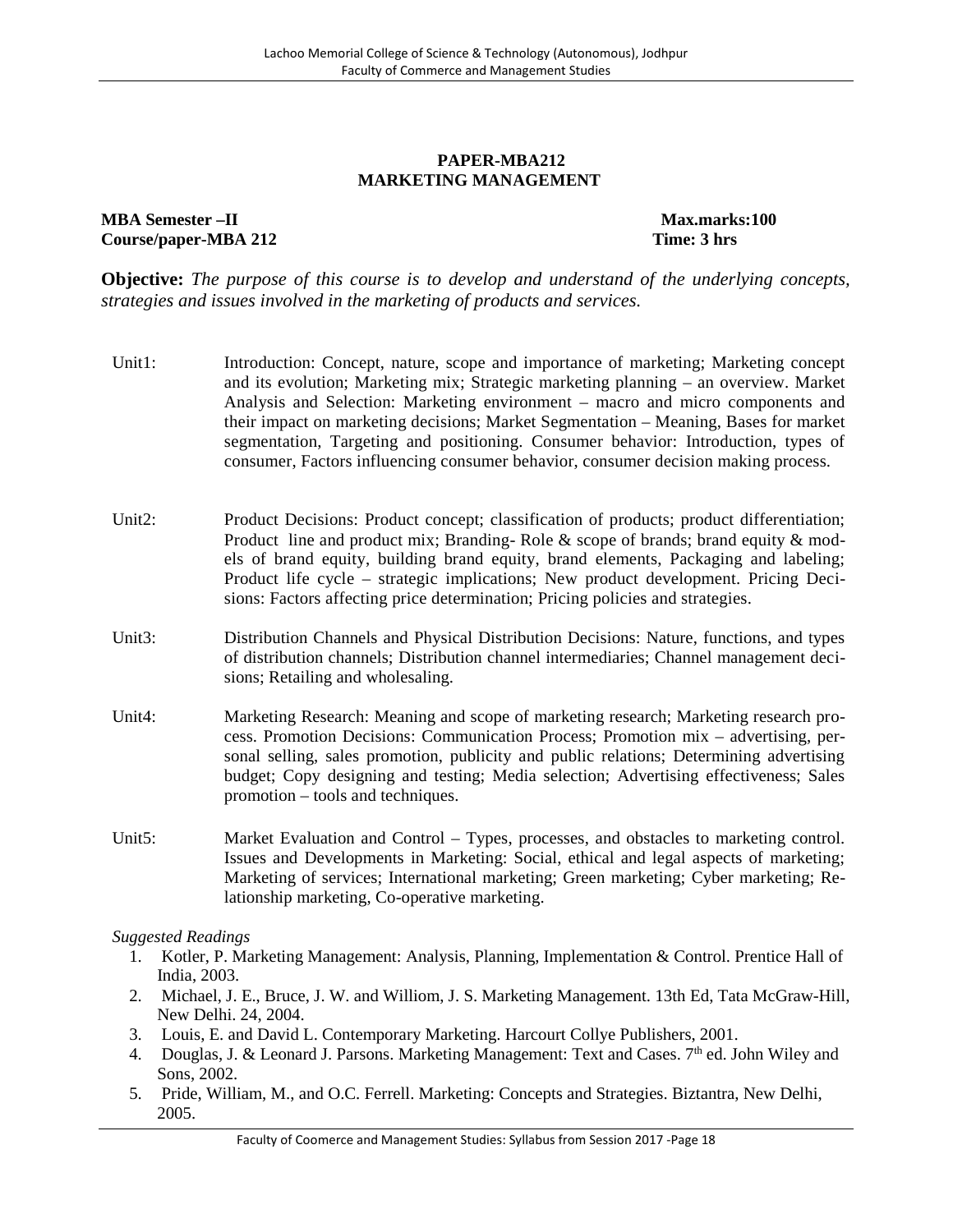#### **PAPER-MBA213 FINANCIAL MANAGEMENT**

#### **MBA Semester –II Max.marks:100 Course/paper-MBA 213 Time: 3 hrs**

**Objective:** *The purpose of this course is to acquaint the students with the broad framework of financial decision making in a business unit.*

- Unit1: Meaning, Importance and Objectives of Financial Management, Conflicts in profit versus value maximization principle, Role of Chief Financial Officer. Time value of money: compounding and discounting techniques-Concepts of Annuity and perpetuity.
- Unit2: Financing Decisions: Cost of Capital, Capital Structure decisions-Capital structure patterns, designing optimum capital structure, Constraints, Various capital structure theories Business Risk and Financial Risk —operating leverage, financial leverage and Combined Leverage
- Unit3: Investment decisions: Capital budgeting-concept, theory, Techniques of Decision making: Non-discounted and Discounted Cash flow Approaches — Payback Period method, Accounting Rate of Return, Net Present Value, Internal Rate of Return, Modified Internal Rate of Return, Discounted Payback Period and Profitability Index.
- Unit4: Dividend Policy: concept, theories sand determinants, Different sources of finance: Asset Based financing-Lease Hire Purchase and Project Financing, Capital Restructuring.
- Unit5: Management Of working capital: Working capital policies, Inventory management Receivables management, Management of cash and marketable securities financing of working capital. Committees of Working Capital.

- 1. Maheshwari, S.N. Management Accounting and Financial Control. 14th ed., Sultan Chand & Sons. 2004.
- 2. Maheshwari, S.N. Principles of Management Accounting.  $14<sup>th</sup>$  ed., Sultan Chand & Sons, New Delhi, 2004.
- 3. Maheshwari, S.N. Corporate Accounting for Managers. Vikas Publishing House, New Delhi, 2004.
- 4. Narayana Swamy. Financial Accounting a Managerial Perspective. 2nd Ed., Prentice Hall of India, 2005.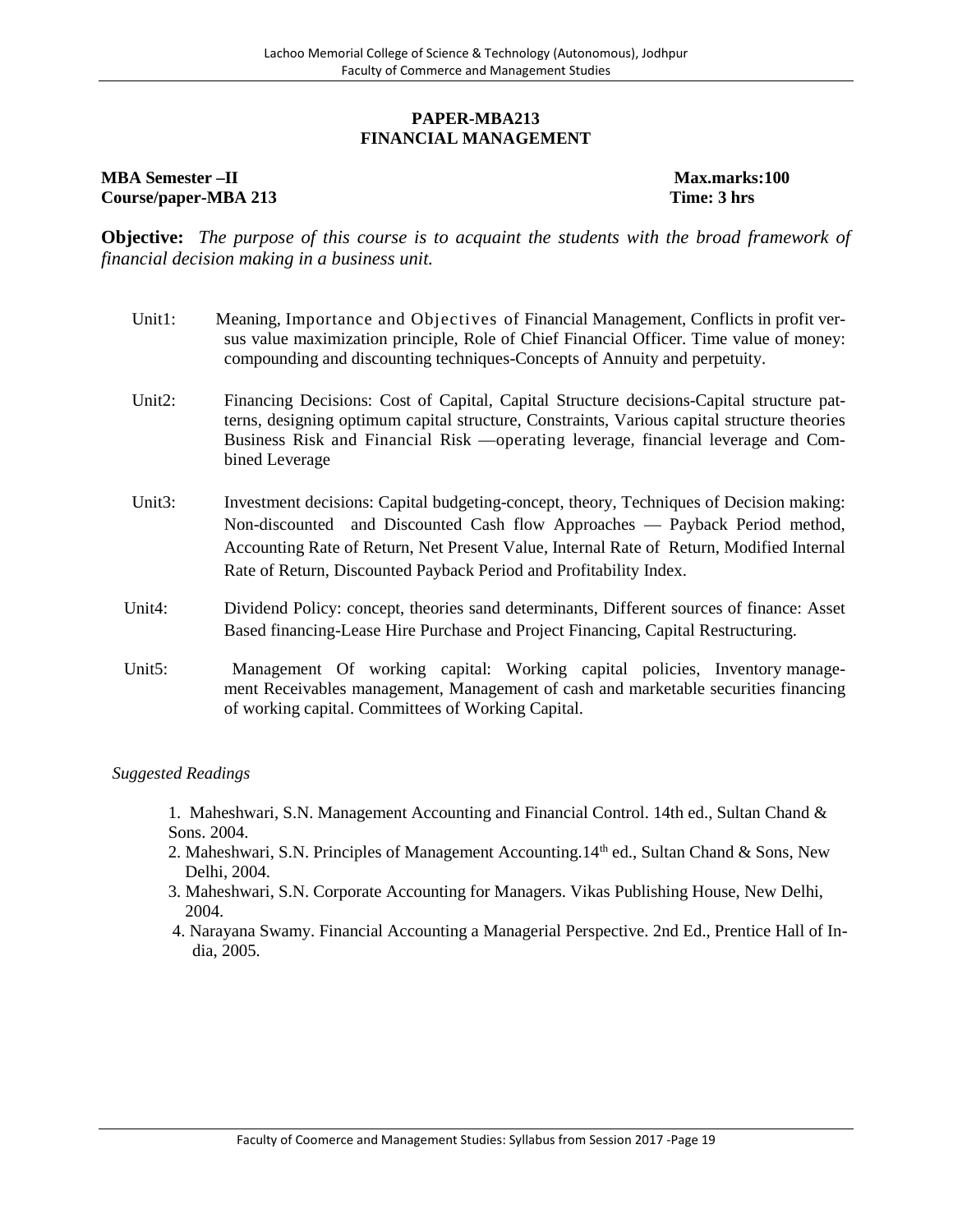### **PAPERMBA214 BUSINESS LEGISLATION-I**

### **MBA Semester –II Max.marks:100 Course/paper-MBA 214 Time: 3 hrs**

**Objective:** *The course is designed to assist the students in understanding basic laws affecting the operations of a business enterprise.*

- Unit I: IndianContractAct1872 Contract vs. Agreement, Element of valid contract, Offer and Acceptance Rules regarding revocation of offer and acceptance, Standard form contract a new innovation to suit the needs, Consideration Essential elements. Exception to the Rule No consideration no contract Privities of contract and consideration, Capacity to contract, Free consent coercion, undue influence, misrepresentation, fraud. Mistake as to identity, as to subject matter, as to nature of promise
- Unit II: Indian Contract Act 1872 Legality of the object, void agreement, voidable agreement, agreements opposed to public policy, Discharge of contract modes of discharge, by performance, by impossibility, by agreement, by breach ,Damages Rules, remoteness of damages, measure of damages, liquidated damages and penalty, Quasi contractor certain relations resembling those created by contract, Bailment Duties of bailer & bailee, Law relating to agency- types of agency, agents responsibility and rights.
- Unit III: Sale of Goods Act, 1930 Contract of sale, agreement to sell, Conditions and warranties, Hire-Purchase, Passing of property, transfer of property, remedies for breach; rights of unpaid sellers. Doctrine of caveat emptor
- Unit IV: Negotiable Instruments Act, 1881 & Consumer Protection Act 1986 Definition and characteristics, promissory notes, bills of exchange and cheque, parties to negotiable instrument; methods of negotiation of instrument Endorsement and delivery of a negotiable instrument, negotiation by unauthorized parties.ConsumerProtectionAct1986-Consumer, Rights of consumer, Definitions, Nature and scope of remedies available to the consumers
- Unit V: Indian Partnership Act 1932Definition of partnership, types of partnership, formation of partnership, registration of partnership, kinds of partners, rights and liabilities of partners, minor's status in a partnership firm, dissolution of partnership firm.

- 1. Desai, T R. Contract Act, Sales of goods and Partnership. S.S.Sarkar & Sons, 2003
- 2. Kuchhal, M C. Mercantile Law, Vikas Publilshing House, New Delhi,2007.
- 3. Kapoor, N D. Business Law. Sultan Chand & Sons, New Delhi, 2004.
- 4. Gogna, P P S, Business Law. Sultan Chand & Sons, New Delhi, 2006.
- 5. Beaumont, P. B., The Future of Employment Relations. London: Sage, 1995.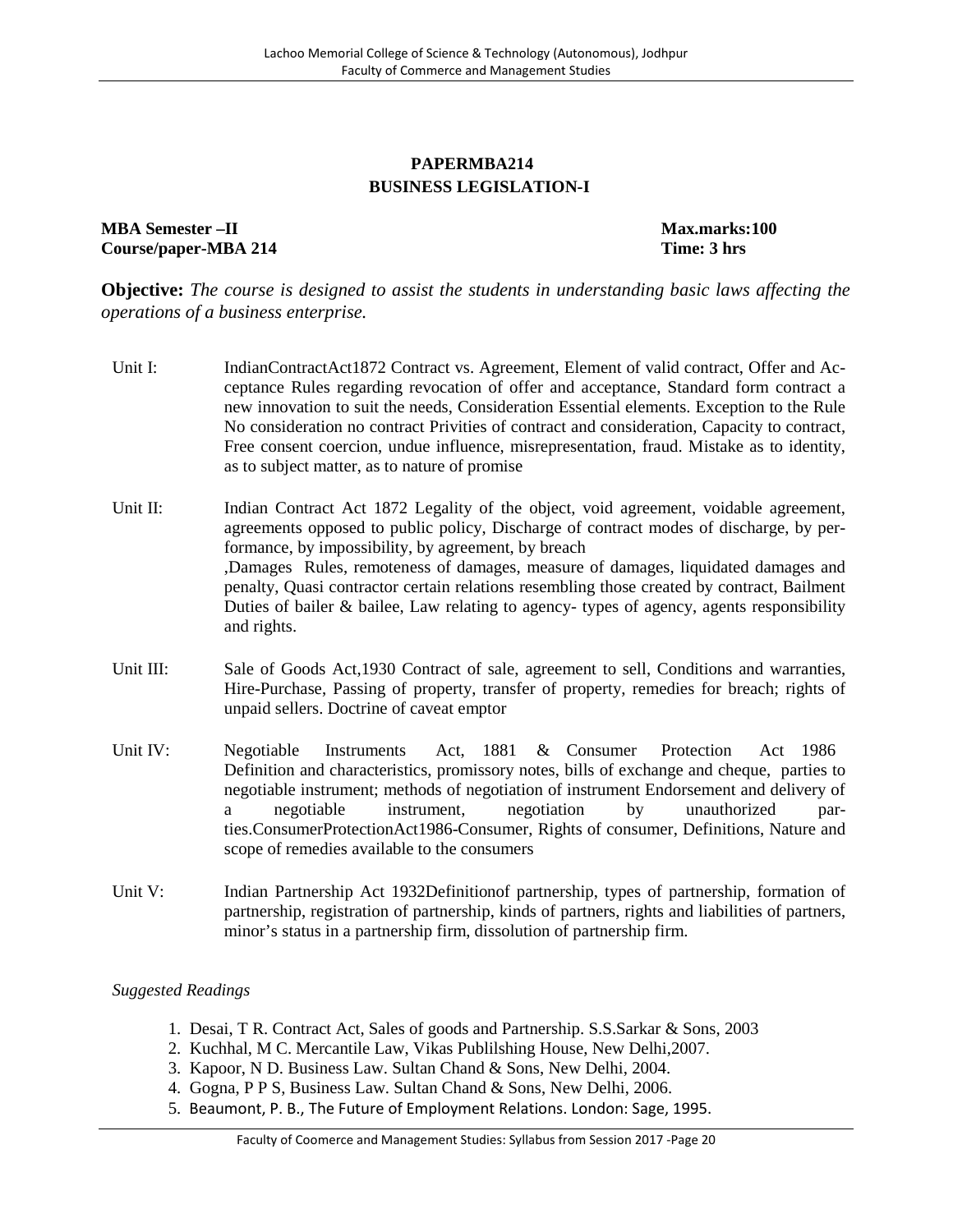#### **PAPER - MBA215 OPERATIONS & PRODUCTION MANAGEMENT**

#### **MBA Semester** –**II** and the semi-marks:100 max.marks:100 **Course/paper-MBA 215 Time: 3 hrs**

**Objective:** *The course is designed to acquaint the students with the planning and control of production and operation function in manufacturing and service industry.*

- Unit I Nature and Scope of Production Management, Facility Location; Manufacturing Systems & its types; Layout Planning and Analysis, Material Handling-Principals- Equipment's,LineBalancing-Problems,WorkEnvironment& Industrial Safety; Computer aided Manufacturing (CAM),Artificial Intelligence & expert systems.
- Unit II: Operationsdecisions-ProductionPlanningandControl-InMassProductionin Batch/Job Order Manufacturing. Capacity Planning-Models, Process Planning- Aggregate Planning- Scheduling, Concepts-Work Study, Method Study, Work Measurement, Work Sampling
- Unit III: Material Management-an Overview, Storage and Retrieval System. Inventory Control, JIT approach. Simulation
- Unit IV: Concept of total Quality (TQ). International Quality Certification and other standards and their applicability in design manufacturing .Humanistic and Marketing Aspects of TQ. Introduction and meaning of six sigma concept.
- Unit V: ERP and Business process engineering, Maintenance Management, Networking Techniques PERT & CPM.

- **1.** Krajewski & Ritzman. Operation Management Strategy and Analysis. Prentice Hall of India, 2004.
- **2.** Charry, S N. Production and Operation Management- Concepts, Methods & Strategy. John Willy & Sons Asia Pvt. Limited. 27, 2005.
- **3.** Terry Hill, Operation Management. Pal Grave McMillan, 2005.
- **4.** Adam Jr., E and Ebert, R. Production and Operation Management. 1998.
- **5.** Chase, R B., Production and Operation Management, Tata Mac Graw Hill.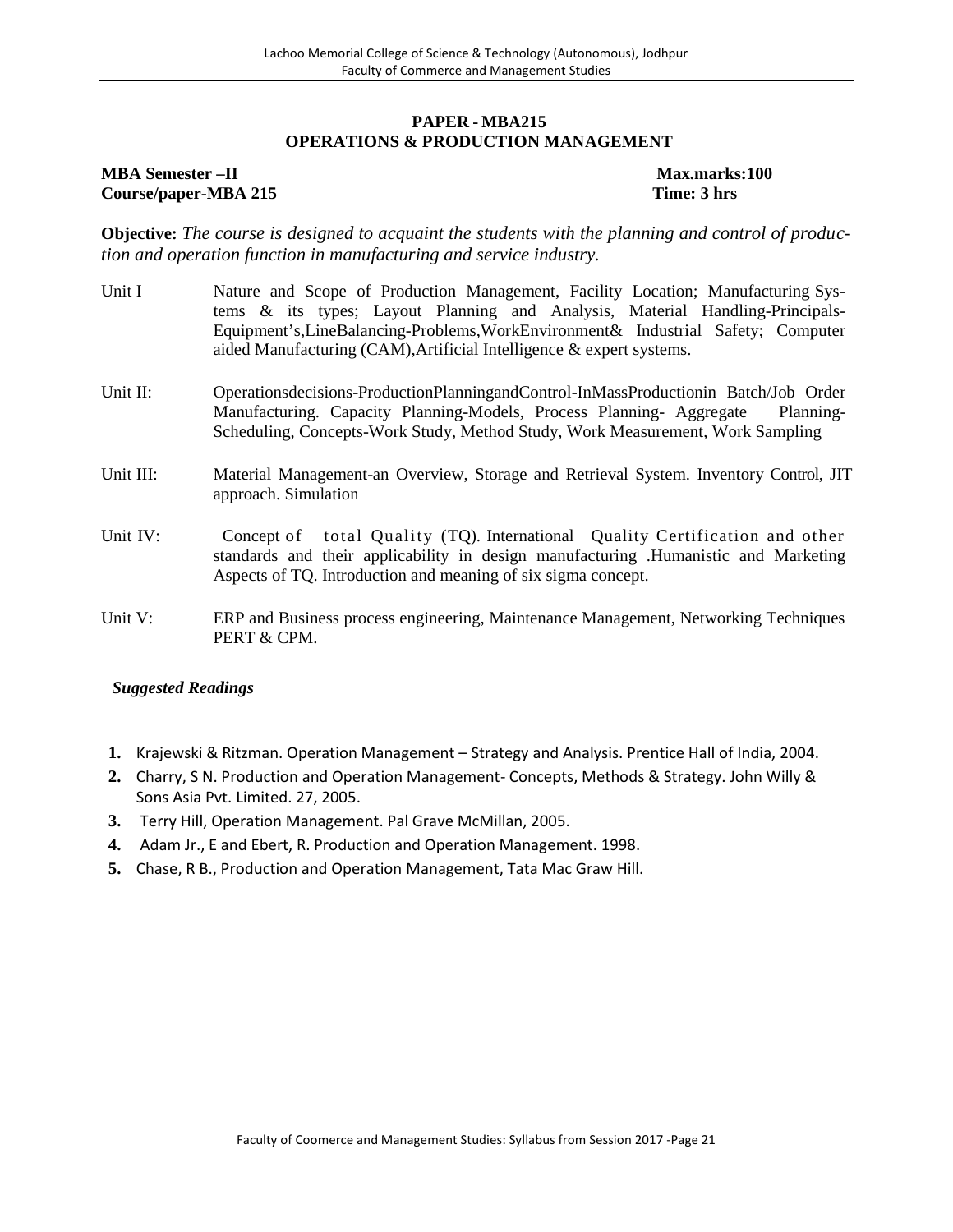#### **PAPER - MBA216 BUSINESS RESEARCH METHODS**

#### **MBA Semester –II Max.marks:100 Course/paper-MBA 216 Time: 3 hrs**

**Objectives:** *The course aims at equipping students with an understanding of the research process, tools and techniques in order to facilitate managerial decision-making.*

| Unit I:    | Concept of Scientific Enquiry- Formulation of Research Problem Hypothesis Building<br>Characteristic and Testing, Review of Literature, Research Design-Exploratory, Descrip-<br>tive and Experimental research Design. Qualitative Research Design. |
|------------|------------------------------------------------------------------------------------------------------------------------------------------------------------------------------------------------------------------------------------------------------|
| Unit II:   | Data Collection -Sources, Constructing a questionnaire. The Interview, Observation and<br>Survey. Sampling Decisions, Probability Distributions and Sampling.                                                                                        |
| Unit III:  | Parametric and Non parametric test, level of Significance, using software for analysis<br>Grouping and displaying data to convey meaning: Tables and Graphs.                                                                                         |
| Unit IV:   | One sample test and two sample tests, chi-square and analysis of variance, Non-Paramet-<br>ric methods- the sign test for paired data, the rank sums test. The Mann- whittney U test,<br>the one sample Runs test, rank correlation.                 |
| Unit $V$ : | Attitude Measurement- Motivational Research, Focus Group; Scaling Techniques-<br>Socio Metric and Rating Scale, Scalograms, Internal consistency Scales. Report Writing<br>Organization Presentation, Bibliography and References.                   |

- 1. Donald, R. Cooper and Parmela, S. Schindler. Business Research Methods. Tata McGraw Hill, 2003.
- 2. Kothari C.R. Research Methodology Methods and Techniques. Wishwa Prakashan, 2004.
- 3. Malhotra, Naresh K., Marketing Research.4th Ed, Pearson Education Pvt. Ltd, 2004.
- 4. Richard, I Levin. Statistics for Management. PHI, Delhi, 2003.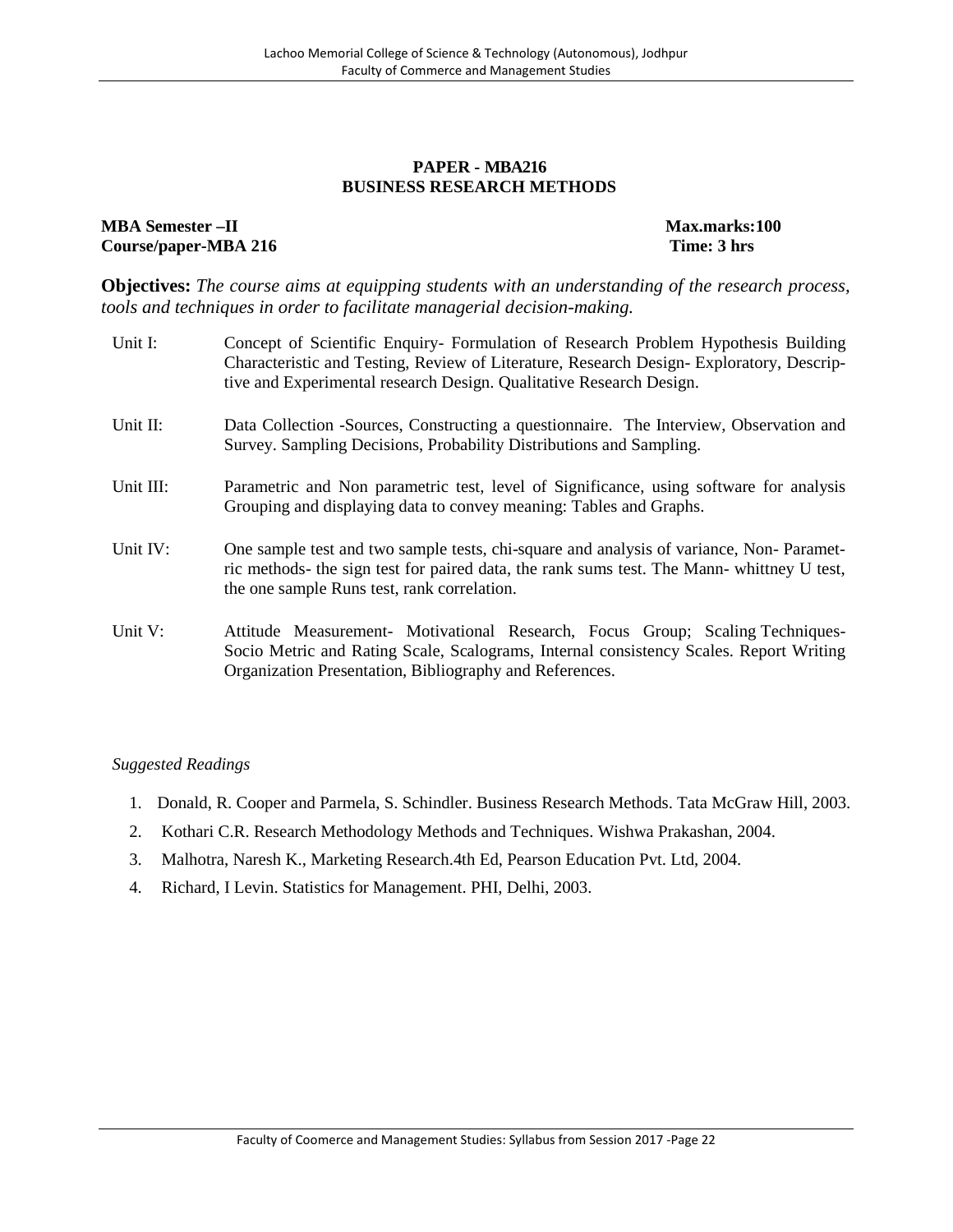#### **PAPER-MBA217 MANAGEMENT ACCOUNTING**

#### **MBA Semester –II Max.marks:100 Course/paper-MBA 217 Time: 3 hrs**

**Objective:** *To make the students aware about the concepts of basic accounting and management.*

| Unit I:   | Management Accounting-Introduction. Basic cost terms and concepts.<br>Process Costing-Concept, Simple process accounts, process accounting of normal and ab-<br>normal wastage, and gain, process stock accounting, by product and joint product and in-<br>ter process accounting. |
|-----------|-------------------------------------------------------------------------------------------------------------------------------------------------------------------------------------------------------------------------------------------------------------------------------------|
| Unit II:  | Budgeting and Budgetary control- Concept, Type of Budget- Flexible, cash, sale, produc-<br>tion, master, Zero Base Budgeting, Standard Costing and variance analysis                                                                                                                |
| Unit III: | Calculation and Inferences from published financial statements-ratio, cash flow and fund<br>flow.                                                                                                                                                                                   |
| Unit IV:  | Marginal Costing: - Application, Cost volume profit relationship, Break Even Point, Deci-<br>sion Making: - Make or Buy, Key factor, Export order, Shut down or continue, Multi prod-<br>uct situation, Cost reduction system- Kaizen Costing System, ABC Analysis,                 |
| Unit V:   | Emerging issues in Management Accounting-Human resource accounting, EVA, Internal<br>reconstruction and amalgamation-concept, elementary accounting and interpretation.                                                                                                             |

- 1. Dave Paliwal, Management Accounting II, Ajmera Publication
- 2. Agarwal, Kiradoo:ManagementAccountingII, Ramesh Book Depot
- 3. Oswal Maheshwari: Cost Accounting, Ramesh Book Depot
- 4. JainS.P. and Narang KL: Cost Accounting, Kalyani, New Delhi
- 5. Shukla Grewal: Advance Accounting, Sultan Chand & Company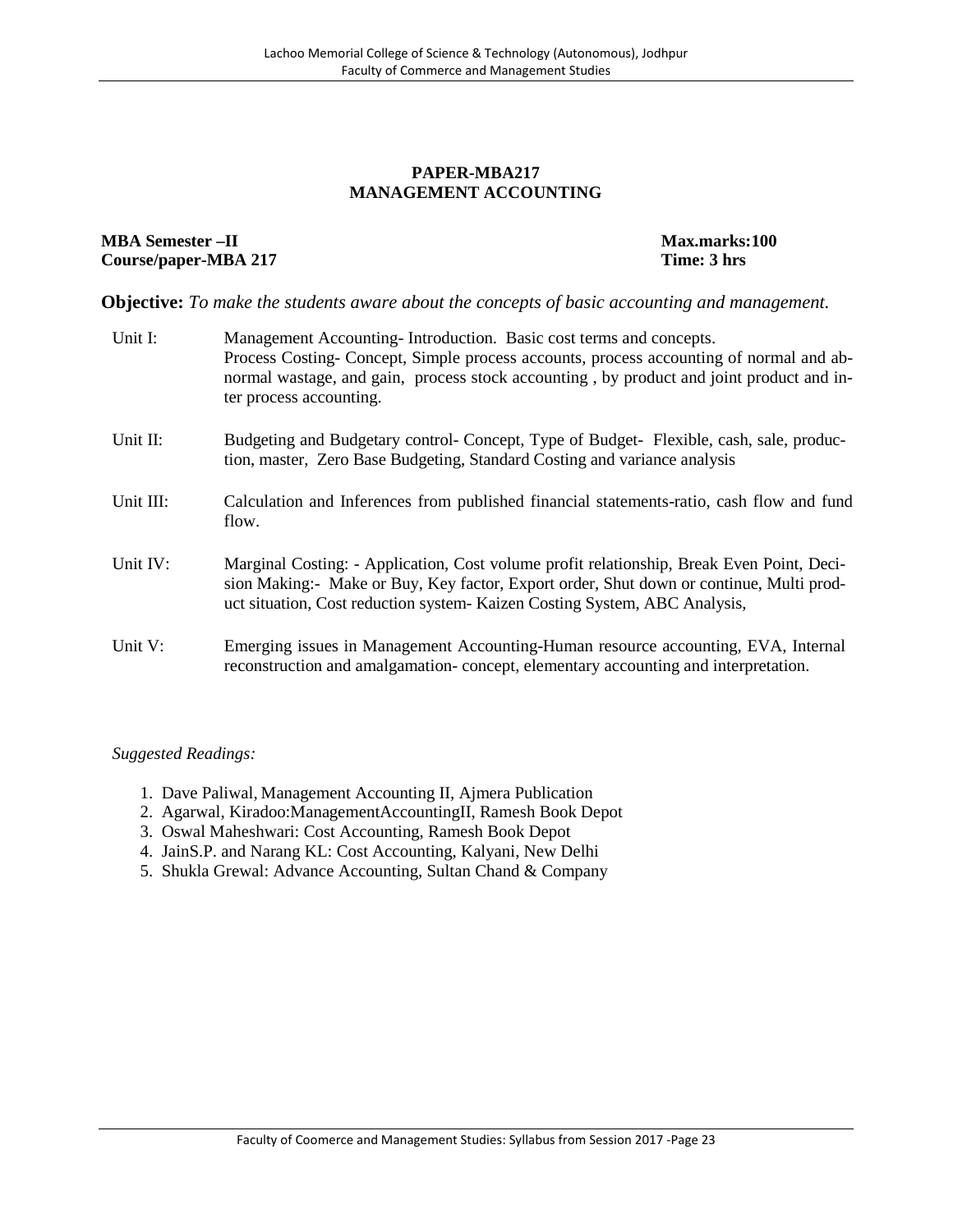# **SYLLABUS**

# **MASTEROFBUSINESSADMINISTRATION (M.B.A.)**

### **SEMESTER III**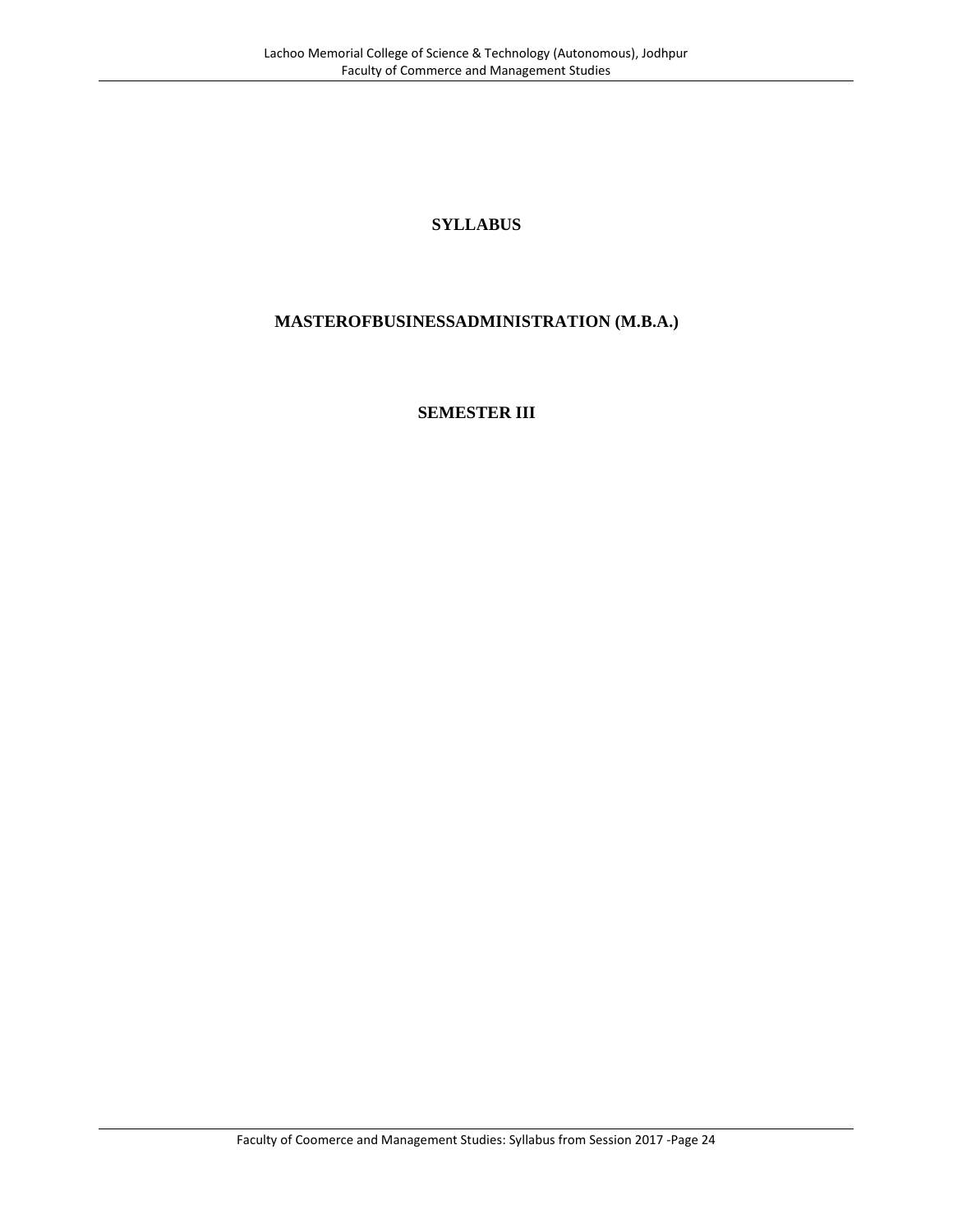#### **PAPER – MBA 311 BUSINESS POLICY & STRATEGIC MANAGEMENT**

# **MBA Semester –III Max.marks:100 Course/paper-MBA 311 Time: 3 hrs**

**Objectives:** *The Objectives of this course is to develop a holistic perspective of enterprise, critical from the point of view of the top executives.*

- Unit 1: Business Policy & Strategic Management: Evolution, Introduction to Business Policy, Understanding Strategy, Levels of strategy, strategic decision making, issues in strategic decision making, various schools of thoughts on formation of strategy, introduction to strategic management, strategic management process.
- Unit 2: Establishing Strategic Intent: Understanding strategic intent, concept of stretch, leverage and fit, vision, mission, business definition, goals and objectives, role of objectives, characteristics of objectives, issues in objective setting, formulation of objective.
- Unit 3: Strategy Formulation: Concept of environment, environmental sectors, scanning of the environment, environmental appraisal, organizational appraisal, corporate level & business level strategies.
- Unit 4: Strategic Analysis & Choice: Process of strategic choice, strategic analysis, subjective factors in strategic choice, contingency strategies.
- Unit 5: Strategy Implementation: Nature of strategy implementation, barrier to strategy implementation, interrelationship of formulation and implementation, project implementation, procedural implementation, and behavioral implementation.

- 1. Ansoff, H Igor. Implanting Strategic Management. Englewood Cliffs, New Jersey, PH Inc., 1984.
- 2. Budhiraja, S B and Athreya, M B. Cases in Strategic Management. New Delhi, Tata McGraw-Hill, 1996.
- 3. Christensen, C Ft. etc. Business Policy 6th ed., Homewood, Illinois, Richard D. Irwin, 1987.
- 4. Glueck, William F. Strategic Management & Business Policy. 3rd ed. New York, McGraw-Hill, 1988.
- 5. Hax,A C & Majluf, N S. Strategic Management. Englewood Cliffs, New Jersey, P H Inc., 1984.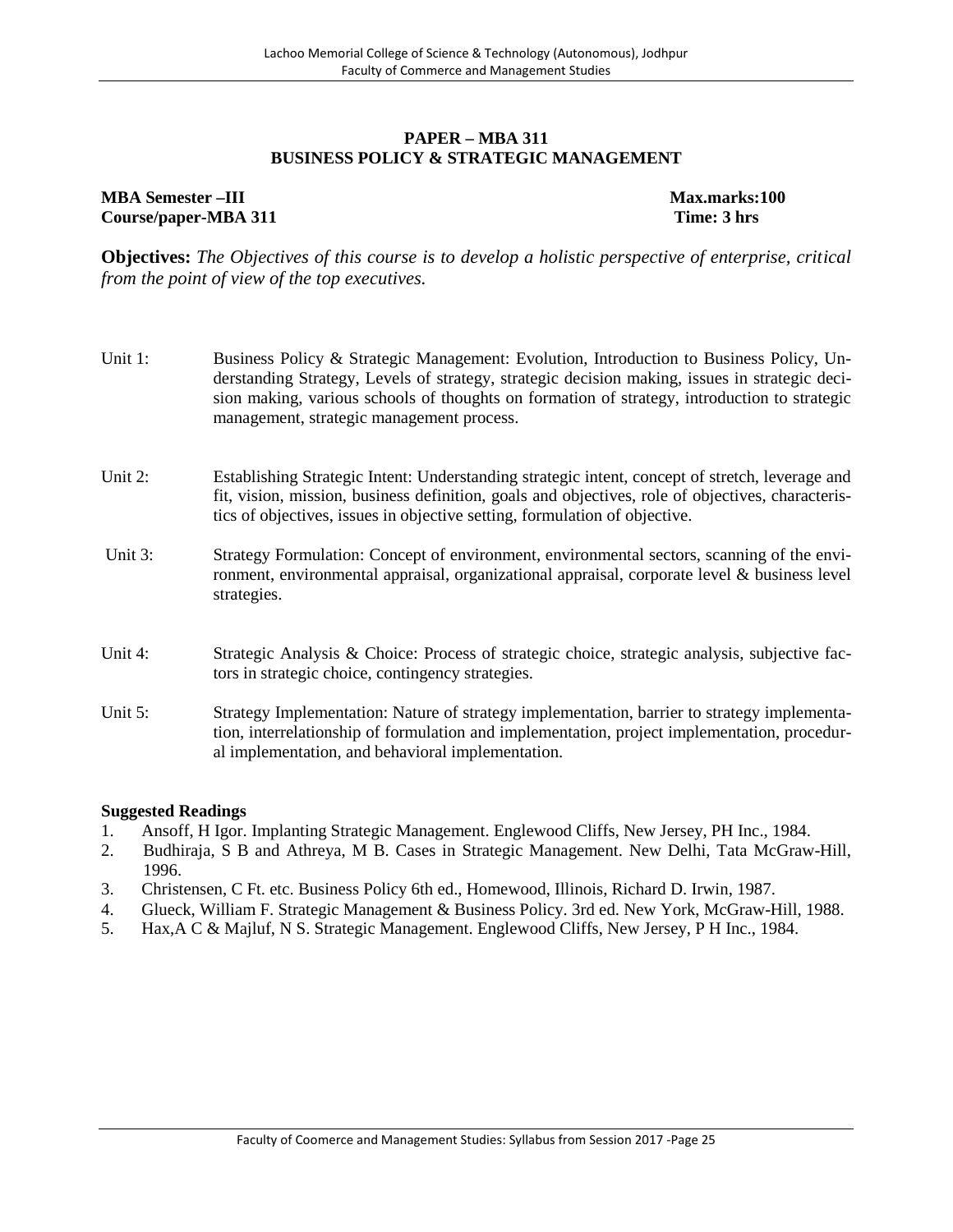#### **PAPER – MBA 312 BUSINESS ETHICS**

**MBA Semester** –**III Max.marks:100 Course/paper-MBA 312 Time: 3 hrs**

**Objectives:** *To provide a comprehensive framework for ethical decision-making in business.*

| Unit 1:    | Business Ethics: Concept, Importance, Principles Of Personal & Professional Ethics, Theo-<br>ries Of Business Ethics, Values & Ethics, Secular Versus Spiritual Values In Management,<br>Ethical Dilemmas, Ethical Decision Making In Business.                                           |
|------------|-------------------------------------------------------------------------------------------------------------------------------------------------------------------------------------------------------------------------------------------------------------------------------------------|
| Unit 2:    | Business Ethics and Globalization: Emergence of Global Corporations, Role of MNC's and<br>Disadvantages of MNC's To the Host Country. Corporate Governance: Definition, Concept,<br>and Benefits of Corporate Governance, Corporate Social Responsibility: Nature, Scope &<br>Importance. |
| Unit 3:    | Ethics in Business Disciplines: Ethics in HRM, Marketing & Finance. Ethics and Infor-<br>mation Technology. Gandhi's Approach in Management and Trusteeship                                                                                                                               |
| Unit 4:    | Consumerism & Ethics: Consumer Rights, Exploitation Of Consumer, Legal Protection To<br>Consumer, U.N. Guidelines For Consumer Protection, Consumer Protection And Consumer-<br>ism In India, Ethics In Advertising, Woman In Advertising, Responsibilities Of Advertising<br>Agencies.   |
| Unit $5$ : | Business Ethics and Environment: Basics of Environment, Pollution, Ozone Depletion and<br>Climate Change. Environmental Regulation-WTO Environmental Provision, Environmental<br>Regulation in India.                                                                                     |

- 1. Amarchand, D. Government and Business 3rd ed. New Delhi, Tata Mc-Graw Hill, 1996
- 2. Cherunilam, Francis, Business and Government 8th ed. Bombay, Himalaya, 1995
- 3. Dassgupta A. and Sen gupta, N. Government and Business, New Delhi, Vikas Publication, 1987
- 4. Marathe, Sharad s. Regulation and Development, New Delhi Sage publication 1986
- 5. Trivedi M.L., Government and business, Bombay Multitech, 19100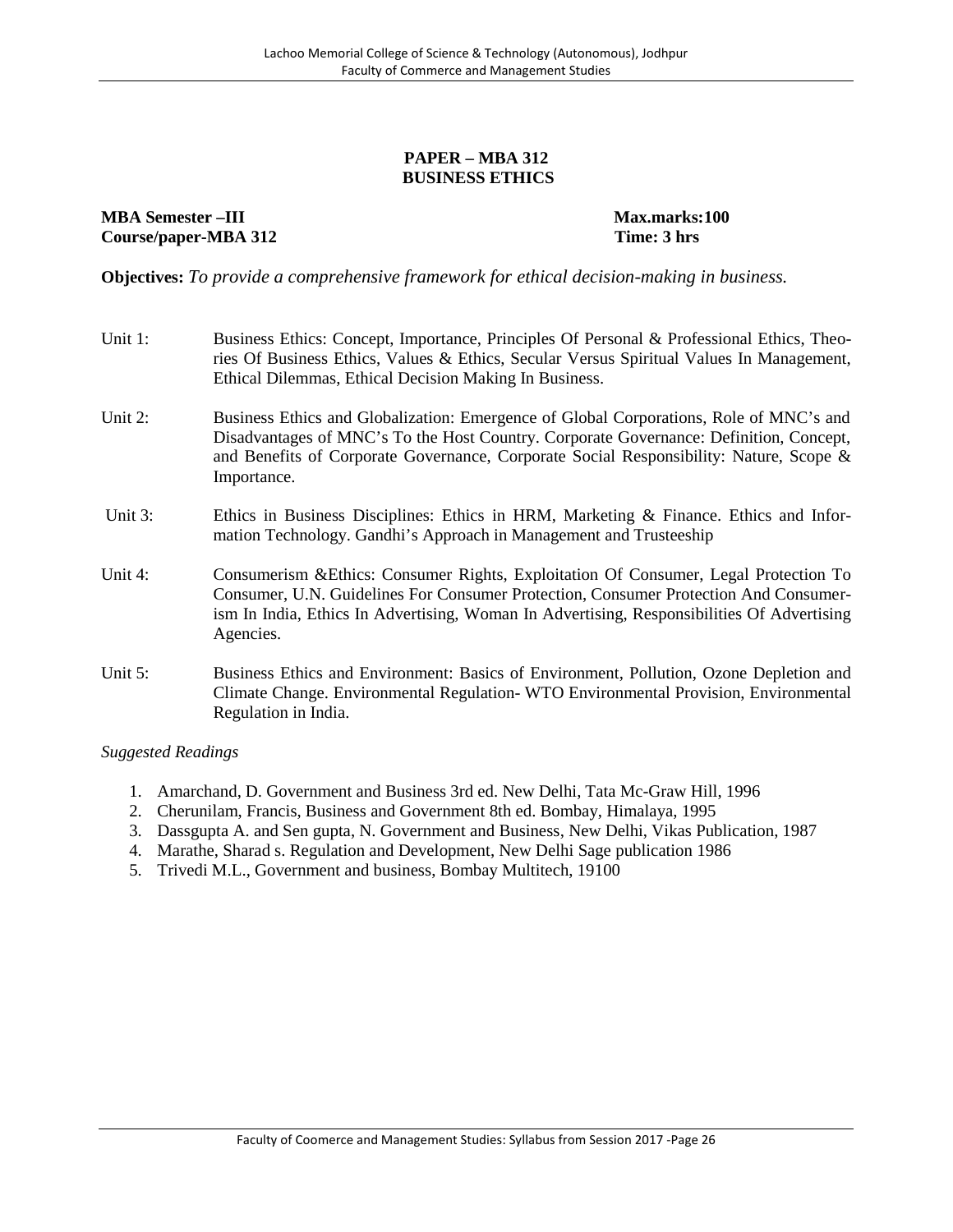### **FINANCE (GROUP A III SEMESTER)**

# **PAPER – MBA FM101 SECURITY ANALYSIS & PORTFOLIO MANAGEMENT**

### **MBA Semester –III Max.marks:100 Course/paper-MBA FM101 Time: 3 hrs**

**Objective:** *The objective of this course is to give the students an in-depth knowledge of the theory and practice of Security Analysis Portfolio Management.*

- Unit 1: Investment: Concepts of investment, objective of investment, Factor affecting investment decision, Investment, Speculation and Gambling, Form of Security- Financial and Non Financial, Financial Market- Primary and Secondary Market Stock Exchange: - Meaning, Function, Significance, Trading and Settlement procedures at stock exchange, NSE, BSE, OTCEI, Online Trading, Listing of Security, Regulation of Stock Exchange
- Unit 2: Risk and Return:- Concept, type of risk, calculation of risk and return, calculation of Expected return, Coefficient of Variation , Risk aversion and risk premium, Risk and Return Relationship
- Unit 3: Fundamental Analysis: Concept, Objectives, Approaches to Fundamental Analysis, Economy Analysis, Industry Analysis, Company Analysis, Valuation of Security, Technical Analysis: - Concept, Assumptions, Significance, Theory of Technical Analysis: - Dow Theory, Elliolt Wave theory, Tools and Techniques of Technical Analysis:- Bar chart, Line chart, Point and Figure chart, Candlestick chart, Confidence index RSA,RSI, Moving average analysis,
- Unit 4: Portfolio management Concept, Phases of Portfolio management, Diversification: Concept, type- Simple and Markowitz diversification, Portfolio Analysis: - Concept, Modern Portfolio theory, Markowitz risk return optimization (HM Model), Single Index Model, Sharp Index Model, Corner Portfolio, Selection of Optimal Portfolio Capital Market Theory- CAPM, CML, SML & APT, Beta Estimation Efficient Market Theory: - Random Walk Theory, The efficient Market Hypothesis
- Unit 5: Process of portfolio management International Diversification, Portfolio performance evaluation – Sharp & Treynor & Jensen's measure, Portfolio revision – Active and passive strategies & formula plans in portfolio revision.

- 1. Alexander, Sharpe, William F. *Fundamentals of Investments.* Englewood Cliffs, New Jersey, Prentice Hall Inc., 1989.
- 2. Bhalla, V K. *Investment Management:*, 8<sup>th</sup> ed., Delhi, S. Chand, 2001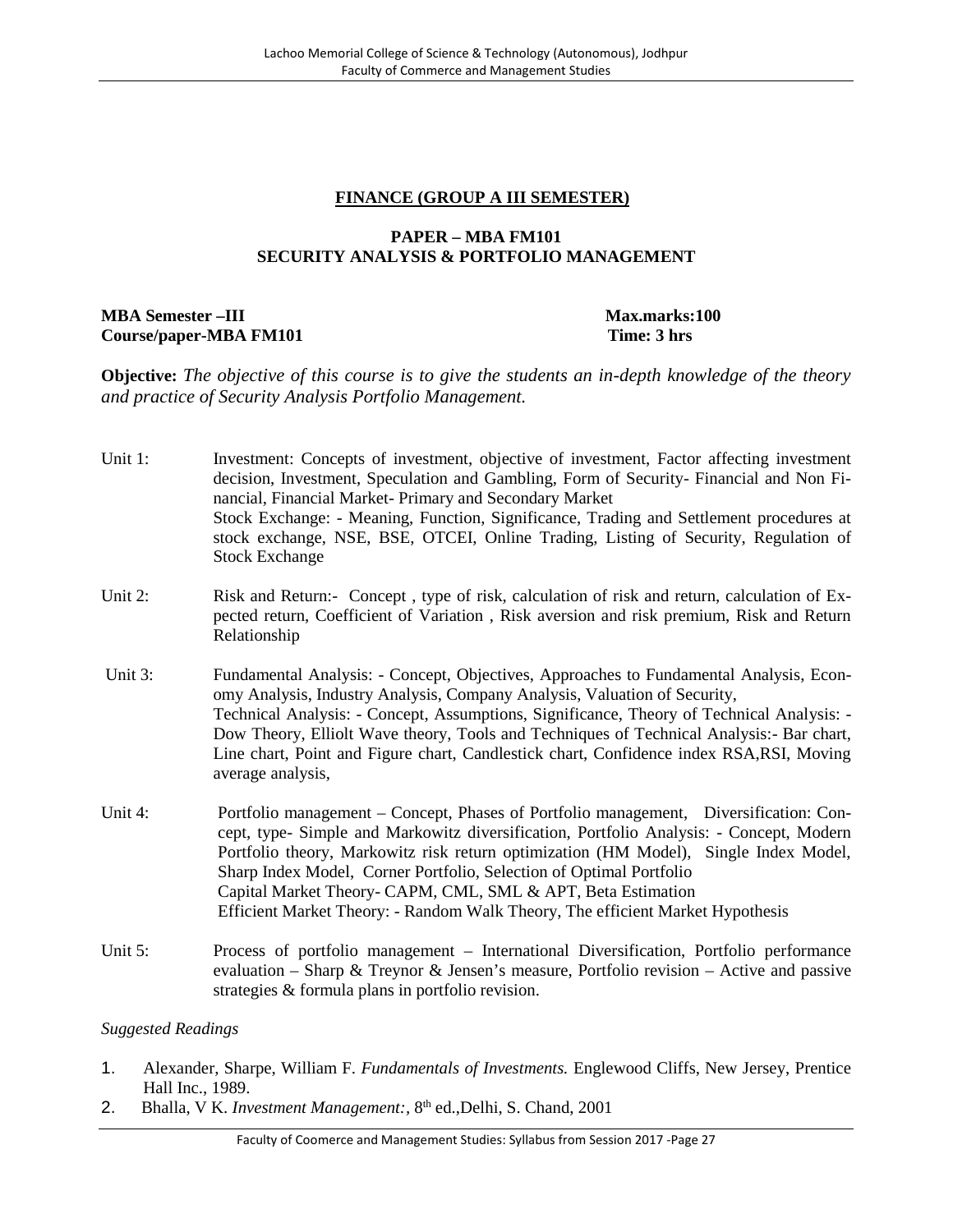- 3. Portfolio Analysis and Management, Delhi, S.Chand, 2002
- 4. Elton, Edwin J and Gruber, Martin J. *Modem Portfolio Theory and Investment Analysis.* New York, John Wiley, 1984.
- 5. Lee, Cheng F. etc. *Security Analysis and Portfolio Management.* Scott, Foresman, 1990.

# **PAPER – MBA FM 102 MANAGEMENT OF FINANCIAL SERVICES**

#### **MBA Semester –III Max.marks:100 Course/paper-MBA FM102 Time: 3 hrs**

**Objective:** *The main objective of this course is to help students to learn the various financial services and their role in the overall financial system.*

- Unit 1: Indian financial system: an overview of Indian financial institutions, an overview of the different activities performed by a bank. Objectives and Functions of Different Financial Institutions in India like IFCI, ICICI, IDBI, UTI, and LIC Reforms in financial sector.
- Unit 2: Financial Services: Meaning, Nature and Types of Financial Services Fund based and Fee based, Mutual Fund: Concepts and emerging role. Risk in financial services and changing perception of intermediaries regarding financial services.
- Unit 3: Types of Leasing: Concept, Classification, Accounting, Legal and Tax Aspects of Leasing; Financial Evaluation of leasing. Factoring: Meaning, Characteristics and Types of Factoring arrangements, Factoring in India, Factoring vs. Forfeiting
- Unit 4: Credit Rating: Meaning and Types; Benefits of Credit rating to investors and companies. Credit Rating Agencies; Objectives and Functions. Credit Cards: Concept and Significance.
- Unit 5: Venture Capital: Meaning, Modes of Financing. Merchant banking: nature and scope, regulation, overview of current Indian merchant banking scene-structure of merchant banking industry, Role and Functions of Merchant Bankers

- *1. Bhalla, V K. Management of Financial Services. Anmol, New Delhi, 2001.*
- *2. Bhalla, V K and Dilbag, Singh. International Financial Centres. New Delhi, Anmol, 1997.*
- *3. Ennew.C, Trevor Watkins & Mike Wright: Marketing of Financial Services. Heinemann Professional Pub.,1990*
- *4. Gordan.E and K.Natrajan Emerging Scenario of Financial Services.Himalaya Publishing House,1997*
- *5. Meidan, Arthur Brennet, M. Option Pricing: Theory & Applications. Toronto, Lexington Books.*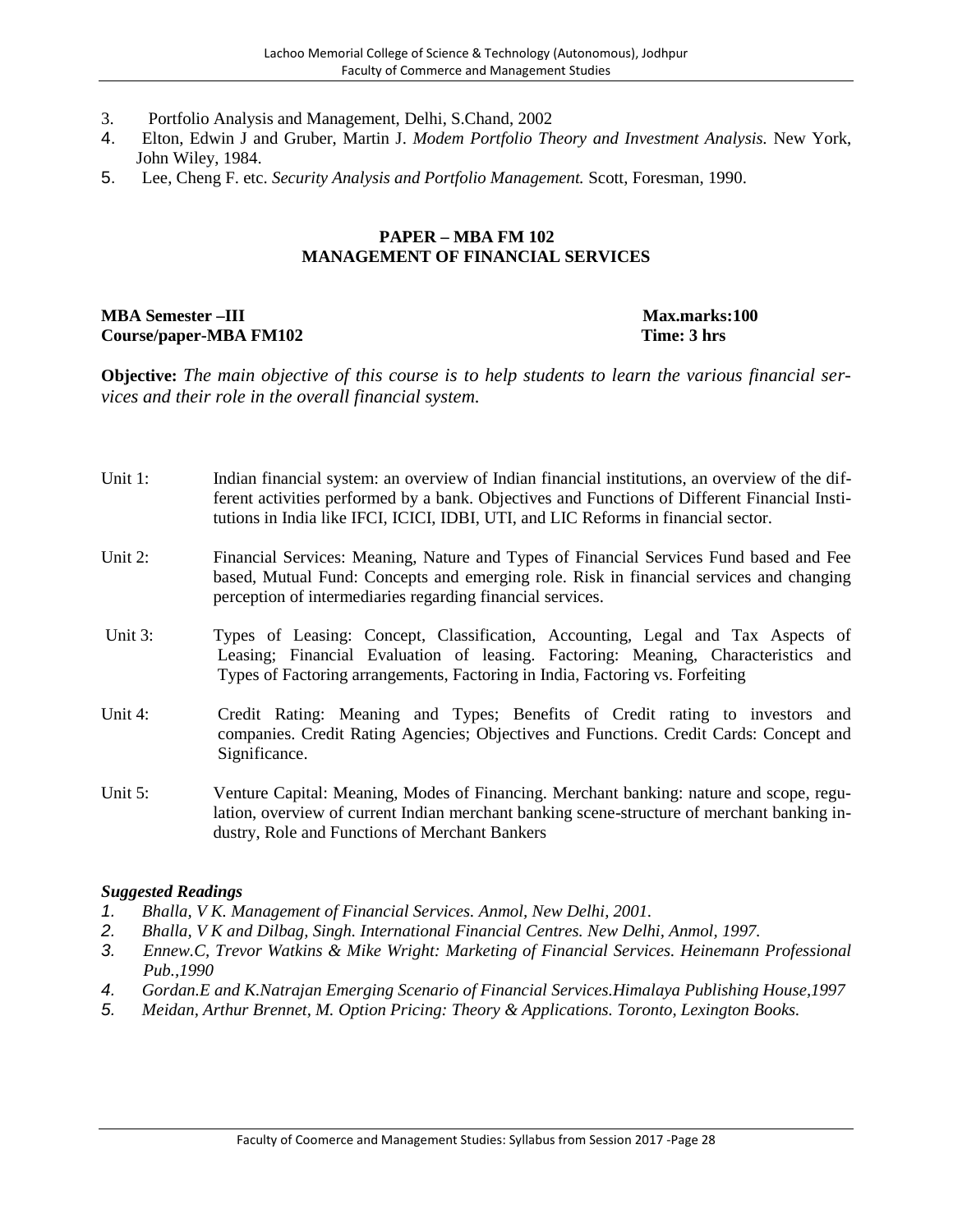# **Paper – MBAFM 201 Corporate Taxation**

# **MBA Semester –III Max.marks:100 Course/paper-MBA FM201 Time: 3 hrs**

- **Objective**: *The basic objective of this course is to provide an in-depth insight into the concept of corporate tax planning and to equip the students with a reasonable knowledge of tax planning devices***.**
- Unit 1: Introduction to Direct Taxes: Income tax, Exempted income. Head of income, Salary, House property, Business & profession, capital gain & other sources.
- Unit 2: Set-off and carry forward of losses. Deductions from gross total income. Calculation of total income and tax for individual (Salary only). Assessment procedure, Advance taxes and T. D. S. Introduction to proposed Direct Tax Code.
- Unit 3: Introduction to Indirect taxes: Central sales taxes, service tax, Excise duty and CENVAT. VAT– Introduction. Central Excise Act, 1994 & Excise planning. Customs Act and Customs duties planning. Tax planning: Concept, Nature, scope and significance.
- Unit 4: Corporate income Tax: Tax Concessions and incentives for corporate decisions. Tax planning for depreciation; Treatment of losses and unabsorbed items; Carry forward and set-off of losses. Computation of tax on companies. Tax and business reorganization: Merger and amalgamation, Tax planning regarding employees' remuneration, Tax appeals, revision and review.
- Unit 5: Wealth Tax: Charge & scope of wealth tax, Deemed assets, exempted assets, Valuation of assets. Computation of net wealth and wealth tax. Collection, recovery and refund, penalty, Appeal & revision.

- *1. Singhania V. K, Singhania Monica Students Guide To Income Tax (Including Service Tax, Vat) Taxman allied services 2014-15*
- *2. Ahuja Dr girish, gupta Hari Professional applications to direct taxes Bharat Law House Pvt. books. New Delhi.*
- *3. Chandra Mahesh, Goyal S.P. and Shukla D.C., Income Tax Law and Practice, Pragati Prakashan, Delhi.*
- *4. Bangar Dr.Vandana , Bangar Dr. Yogendra Indirect Tax Laws, Aadhya Prakashan.*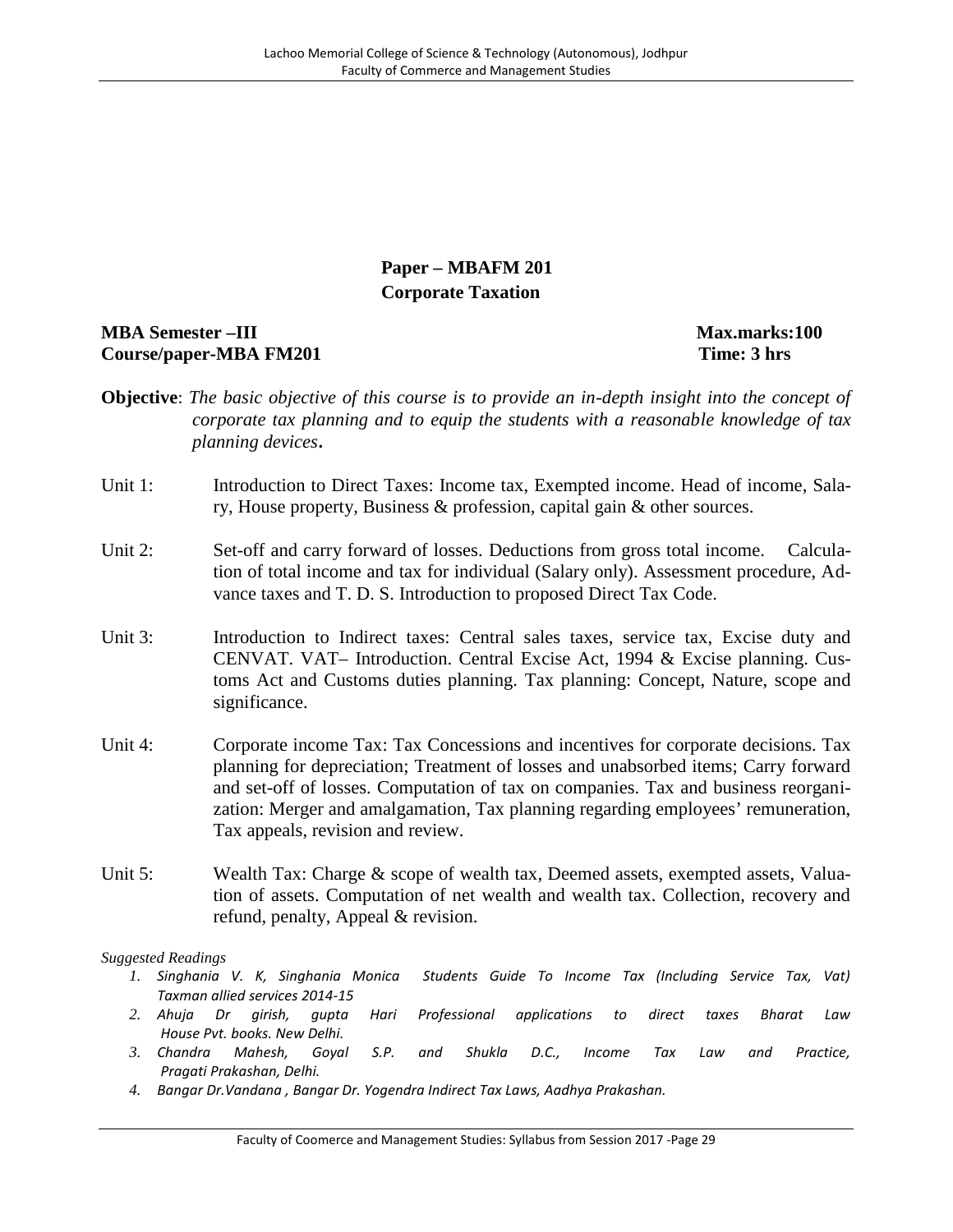# **Paper – MBAFM 202 Strategic Financial Management**

# **MBA Semester –III Max.marks: 100 Course/paper-MBA FM Time: 3 hrs**

**Objective**: *To apply financial management theories and techniques for strategic decision making.*

- Unit 1: Financial Policy and Corporate Strategy: Strategic decision making framework, Interface of Financial Policy and strategic management, Balancing financial goals and sustainable growth.
- Unit 2: Project Planning and Capital budgeting : Feasibility study, Cash flow Projections- Impact of taxation, depreciation, inflation and working capital; Capital Budgeting Decisions: Certainty Equivalent approach , Evaluation of Risky Investment proposals , Risk and Return analysis, Simulation and decision tree analysis , Sensitivity analysis, Capital Rationing, adjusted Net Present Value, Replacement decisions , Application of Real options in Capital Budgeting ,Impact of inflation on Capital Budgeting decisions , preparation of Project Report
- Unit 3: Financial Services in India: Investment Banking, Retail Banking, on line share Trading, Depository Service. Mutual Funds: Regulatory Framework, formulation, monitoring and evaluation of various schemes of Mutual Funds, Money market mutual funds. Exchange Traded Funds.
- Unit 4: Foreign direct Investment, Foreign Institutional Investment; Raising of Capital abroad- American Depository receipts, global Depository receipts, External Commercial Borrowings and foreign Currency Convertible Bonds, International Capital Budgeting , International working Capital Management. Foreign Currency market, Foreign exchange derivatives: Forward, futures, options and swaps.
- Unit 5: Mergers, Acquisitions and Restructuring: Meaning of Mergers and Acquisition, categories, purposes, Process of Mergers and acquisition, post – merger integration, legal and regulatory requirements, Merger and acquisition agreement, Reverse merger, Corporate Takeovers: Cross-border takeovers, Forms of Takeovers, Takeover defenses. Leveraged Buyouts (LBOs), Management Buyouts (MBOs), Spin offs.

- **1.** Ram V. Pattabhi, Bala S.D Strategic Financial Management, Snow white publication
- **2.** Gupta J.B Strategic Management, Taxmann's 6 th Edition
- **3.** Shridhar A. N Financial Management ,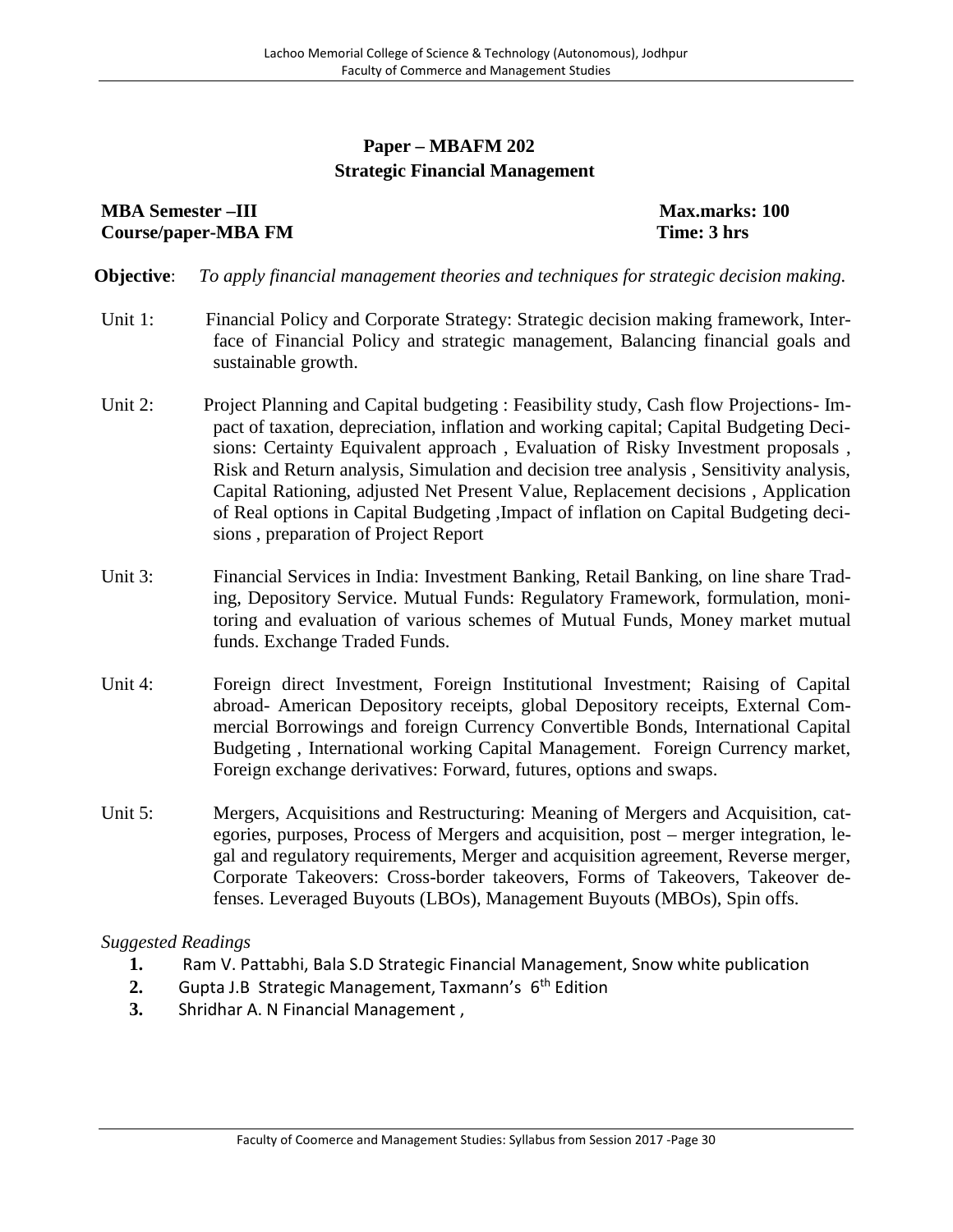#### **MARKETING (GROUP B III SEMESTER) PAPER – MBA MM 101 CONSUMER BEHAVIOUR**

# **MBA Semester –III Max.marks:100 Course/paper-MBA MM101 Time: 3 hrs**

**Objective:** *The basic objective of this course is to develop and understanding about the consumer decision-making process and its applications in marketing function of firms.*

- Unit 1: Introduction to Consumer Behavior: Definition, Importance, Consumer and Customer, Development of Consumer Behavior Field, Marketing Concept and Consumer Behavior, Disciplines Involved in the field of consumer behavior, Determinants of Consumer Behavior. Market Segmentation: Introduction, Benefits, Limitations, and Process& Bases of segmentation. Product Positioning: Introduction, Objectives, Elements, Approaches. Consumer Research: Introduction, Importance, Limitations, Motivational Research, Process& Methods.
- Unit 2: Consumer Motivation: Characteristics, Needs, Goals, Motivational Conflict, McGuire's Comprehensive Scheme of Psychological Motives, Murray's Theory of Human Needs. Theories on consumer motivation- Maslow's Hierarchy of Needs Theory, McClelland's Theory of Motivation, Instinct Theory, Drive Reduction Theory, Arousal Theory. Personality & Consumer Behavior: Introduction, Features and Characteristics, Theories, Self Concept/Self Image and Their Implications, Brand Personality. Perception & Consumer Behavior: Introduction, Features, Sensation, Factors Affecting Perceptual Mechanism, Perceptual Process, Perceptual Organization, Importance of Images to Consumers. Consumer Attitude and Learning.
- Unit 3: Social Class Influences: Group Influences and Consumer Behavior; Family influences; Social class and consumer behavior; cultural influences on consumer behavior; cross cultural consumer analysis.
- Unit 4: Consumer Decision Making: House Hold Decision Making, Communication within Group and Opinion leadership. Models of Consumer decision-making: Nicosia model, Howard- Sheth model. Situational Influences on Consumer Decision Making Process. Post Purchase Action.
- Unit 5: Socio-cultural factors; Gender mainstreaming; Economic factors; Political factors; Buyer characteristics: Age, Occupation, Economic situation, Lifestyle, personality and psychological factors of rural consumers.

- *1. Assael, H. Consumer Behaviour and Marketing Action. Ohio, South Western, 1995.*
- *2. Engle, J F. etc. Consumer Behaviour. Chicago, Dryden Press, 1993.*
- *3. Howard, John A. etc. Consumer Behaviour in Marketing. Englewood Cliffs, New Jersey, Prentice Hall Inc., 1989.*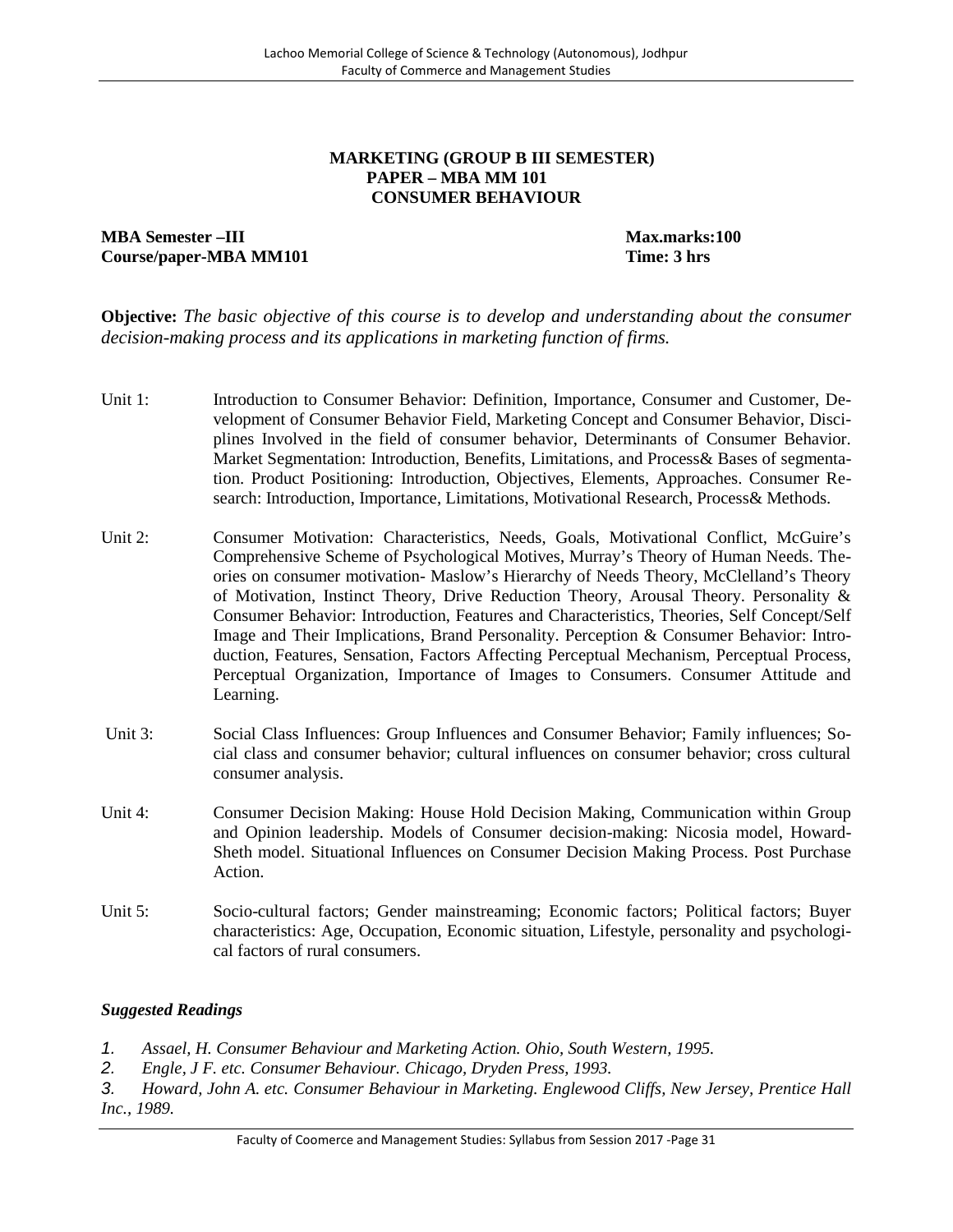- *4. Hawkins, D I. etc. Consumer Behaviour: Implications for Marketing Strategy. Texas, Business, 1995.*
- *5. Mowen, John C. Consumer Behaviour. New York, MacMillan, 1993.*

#### **PAPER – MBA MM 102 MARKETING OF SERVICES**

**MBA Semester –III Max.marks:100 Course/paper-MBA MM102 Time: 3hrs**

**Objective:** *The objective of this course is to develop insights into emerging trends in the service sector in a developing economy and tackle issues involved in the management of services on national basis.*

- Unit 1: Foundation of Services Marketing & Customer Relationship Management: Difference between Product and Services Marketing, Characteristics of Services Classification of Services, Paradigms in Services Marketing, Importance of Customer Relationship Management: Specific for Service Industry. Service Marketing System: Service Quality, Understanding Customer Expectations and Zone of Tolerance, Segmentation and Zone of Tolerance, Targeting and Positioning of Services
- Unit 2: Service Marketing Mix: Augmented Marketing Mix, Developing the Service Product/ Intangible Product, Service Product Planning, Service Pricing Strategy, Services Promotions, Service Distributions. Role of Communication in Service Marketing, People and Internal Communication, Process of Operations and Delivery of Services, Role of Technology in Services Marketing.
- Unit 3: Managing Quality & Productivity in Service Marketing Deciding the Service Quality, Understanding the Customer Expectations, Segmenting, Targeting and Positioning of Financial Services, Devising Financial Services, Marketing Mix Strategies with Special Reference to Credit Cards, Home Loans, Insurance and Banking, Marketing of Telecom Services.
- Unit 4: Implementing Service Marketing: Building Customer Loyalty, Customer Complaining Behavior, Service Recovery- Concept, Customer Response to Effective Customer Recovery, Principles, Empowerment & Service Recovery, Learning From Customer Feedback
- .Unit 5: Services in Global Perspective: International Marketing of Services Recent Trends, Principal Driving Force in Global Marketing of Services, Key Decisions in Global Marketing, Services Strategy and Organizing for Global Marketing.

- 1. Lovelock, Christopher H. *Managing Services: Marketing Operations and Human Resources.* Englewood Cliffs, New Jersery, Prentice Hall Inc., 1995.
- 2. Lovelock, Christopher H. *Services Marketing.* Englewood Cliffs, New Jersey, Prentice Hall Inc., 1993.
- 3. McDonald, Malcom and Payne, A. *Marketing Planning for Services.* Butterworth, Heinemann, 1996.
- 4. Newton M P Payne, A. *The Essence of Services Marketing.* New Delhi, Prentice Hall of India,1996.
- 5. Verma, H V. *Marketing of Services.* New Delhi, Global Business Press, 1993.
- 6. Zeithaml, V A and Bitner, M J. *Services Marketing.* New York, McGraw Hill, 1996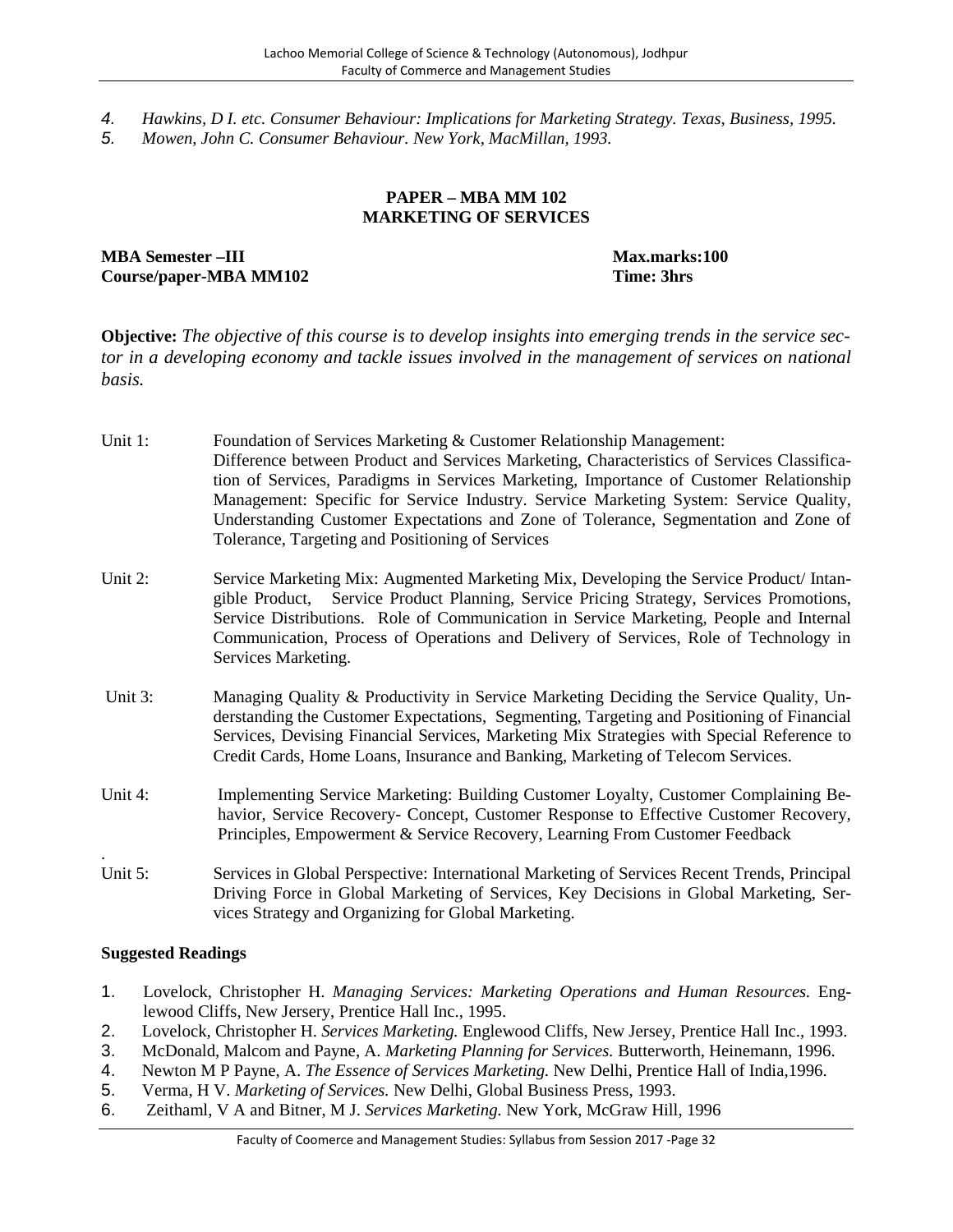#### **PAPER – MBA MM 201 ADVERTISING MANAGEMENT**

#### **MBA Semester –III Max.marks:100 Course/paper-MBA MM 201 Time: 3 hrs**

**Objective***: The objective of this course is to develop the understanding about the marketing communication tools and implement them in designing Advertisement strategies.*

| Unit 1: | Advertising objectives and planning - Meaning Definition and objectives of Advertising,<br>Types of advertising, and the advertising agency: Function & types, Advertising Agency<br>compensation. Creative strategy - Target market & creative objective, Advertising Appeals,<br>Creative format & creation stage. |
|---------|----------------------------------------------------------------------------------------------------------------------------------------------------------------------------------------------------------------------------------------------------------------------------------------------------------------------|
| Unit 2: | Steps in Advertising Strategies. Creative Strategy-Various appeals and execution Styles,<br>General idea of What Great Advertising Thinkers say-both Indian and foreign, Print adver-<br>tising, Electronics advertising, outdoor advertising, direct mail advertising                                               |
| Unit 3: | Marketing Communication Planning-Models of marketing communication, developing &<br>control of marketing communication, marketing communication planning procedure.                                                                                                                                                  |
| Unit 4: | Introduction of Marketing Communication and Advertising-Overview of marketing com-<br>munication, Factors affecting the marketing communication mix, Integrated Marketing<br>Communication, Ethical issues in marketing communication                                                                                |
| Unit 5: | Marketing Communication Planning-Models of marketing communication, developing &<br>control of marketing communication, marketing communication planning procedure                                                                                                                                                   |

- 1. Aaker, David A., Rajeev Batra and John G. Mayers, Advertising Management, Prentice Hall of India, New Delhi
- 2. Belch. George and Michael Belch, Advertising and Promotion: An Integrated Marketing Communications Perspective 6th Ed., McGraw Hill, 2004.
- 3. Mandell, Maurice, Advertising, Prentice- Hall of India, New Delhi.
- 4. Still, Richard R. Edward W. Cundiff and Norman A.P.Govoni, Sales Management: Decisions, Strategies and cases, Prentice Hall of India, New Delhi.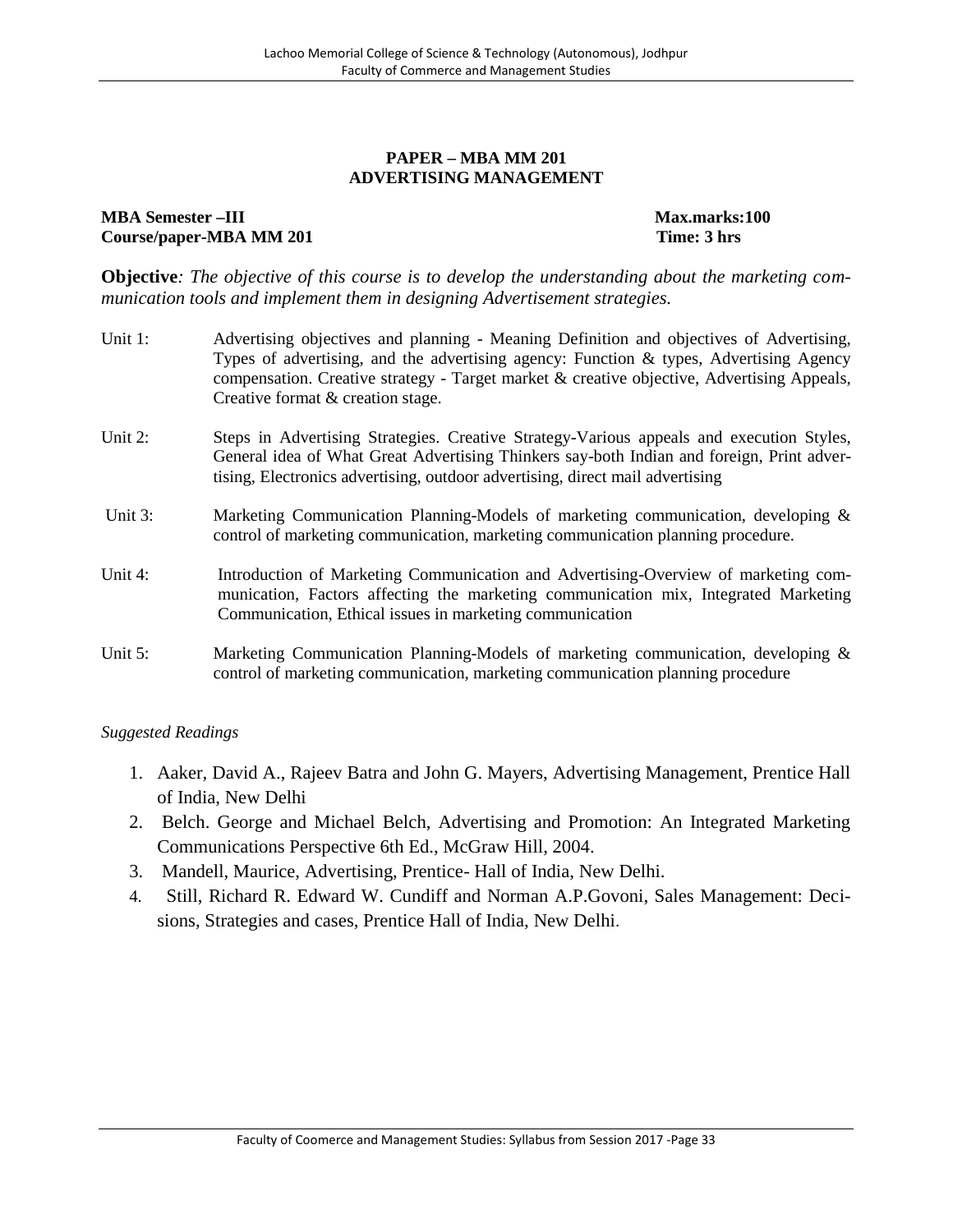#### **PAPER – MBA MM 202 SALES AND DISTRIBUTION MANAGEMENT**

#### **MBA Semester –III Max.marks:100 Course/paper-MBA MM 202 Time: 3 hrs**

**Objective:** *The purpose of this paper is to acquaint the student with the concepts which are helpful in developing a sound sales and distribution policy and in organizing and managing sales force and marketing channels.*

- Unit 1: **Introduction to sales management**-Meaning, Nature and Scope of Sales Management, Sales Organization, Sales function & policies, Personal selling - nature, scope & objectives, Formulating Personal selling strategy.
- Unit 2: **Planning the Sales Effort** Sales planning and Budgeting, Estimating Market Potential and Sales forecasting, Setting the sales territory & quotas, Sales and cost Analysis.
- Unit 3: **Organizing and directing the sales Force** Recurring and training sales personnel, designing & compensating sales Personnel, Motivating and Leading the sales force, Evaluating sales force performance
- Unit 4: **Distribution Channel Institutions & control** Wholesaling &- Retailing, Channel Information systems, Managing & Evaluating Channel Performance Case & future trends in sales & distribution management
- Unit 5: **Distribution Management** Managing marketing logistics & channels, Channel Integration - VMS, HMS, Channel Management, and Marketing channel Policies & legal issue.

- 1. Anderson, R. Professional Sales Management; Englewood Cliffs, New Jersey, Prentice Hall Inc., 1992.
- 2. Anderson, R. Professional Personal Selling; Englewood Cliffs, New Jersey, Prentice Hall Inc., 1991.
- 3. Buskirk, R H and Stanton, WJ Management of Sales Force. Homewood Illinois, Richard D.Irwin, 1983.
- 4. Dalrymple, D J. Sales Management: Concepts and Cases, New York, John Wiley, 1989.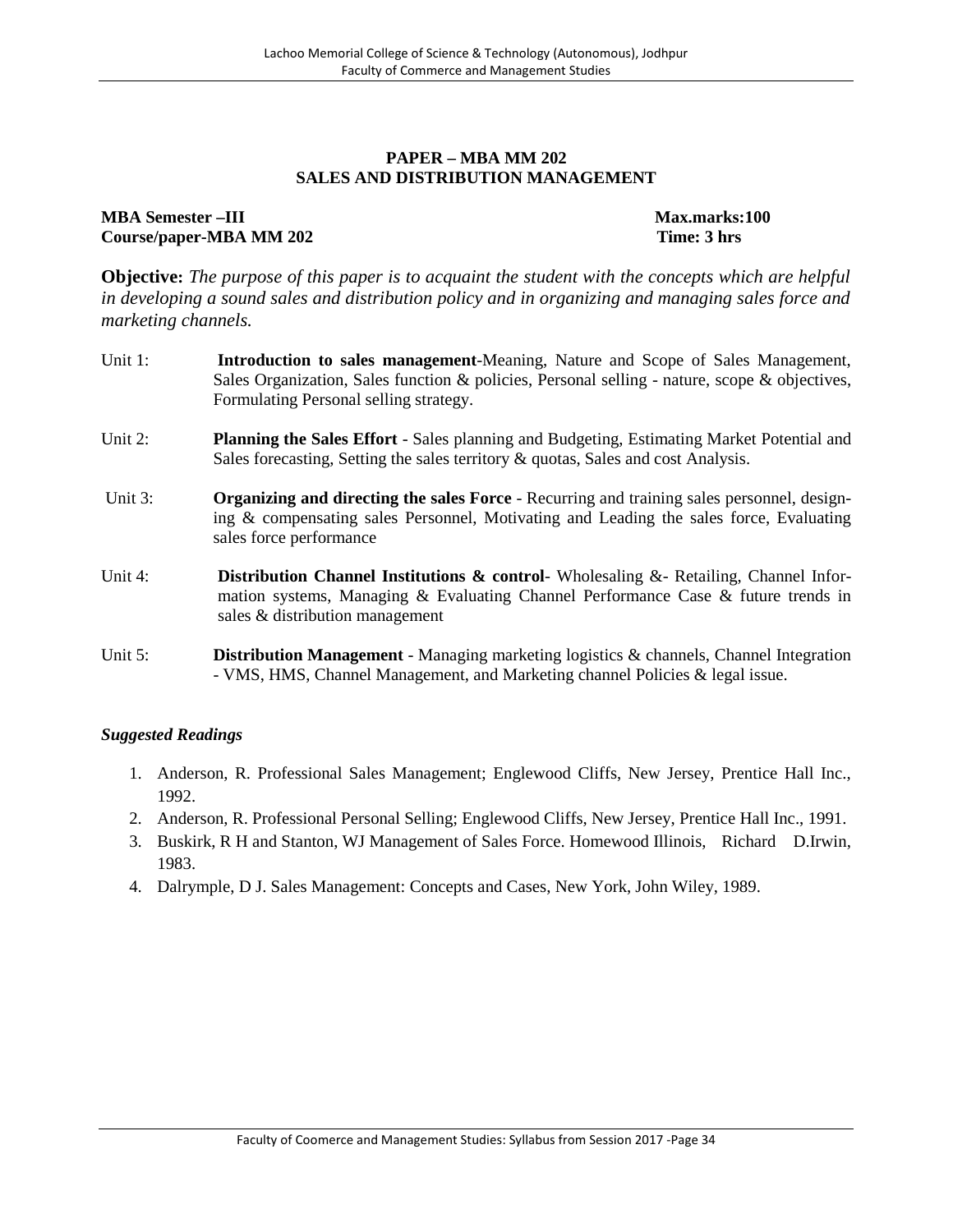#### **HUMANRESOURCEMANAGEMENT (GROUP C III SEMESTER)**

#### **PAPER – MBA HRM 101 MANAGEMENT OF INDUSTRIAL RELATIONS**

**MBA Semester –III Max.marks:100 Course/paper-MBA HRM101 Time: 3hrs**

**Objective:** *Organizational efficiency and performance are intricately interlinked with industrial relations. This course is an attempt to appreciate the conceptual and practical aspects of industrial relations at the macro and micro levels.*

- Unit 1: Meaning , objectives ,Concept, Scope and Approaches to Industrial Relations‐ Unitary, Pluralistic, and Radical Approach; Industrial Relations Systems (IRS); effects of social, technological , political and economical factors on industrial relations.
- Unit 2: Objectives, Concept, structure and function of Trade Union, Union Registration and Recognition, Theories on Trade unionism‐ Selling Pearl man, Sidney and Beatrice Webb, Karl Marx, Robert Hoxie and Mahatma Gandhi, White Collar Trade Unions, Trade Union Movement in India.
- Unit 3: Meaning, Causes, types, methods of settlement of dispute in India, Code of Discipline and Grievance Management.
- Unit 4: Collective Bargaining; Meaning, need, importance, Concept and functions, Types of Bargaining, Process of Bargaining, Emerging Trends in Collective Bargaining, Levels of bargaining and agreements, negotiation techniques and skills.
- Unit 5: Worker's Participation in Management; Concept, Scope, pre-requisites for participation, Levels and functions, benefits of participation, Forms of Workers' Participation; impact of globalization on industrial relations.

#### *Suggested Readings*

- 1. Kochan, T.A. & Katz Henry. Collective Bargaining and Industrial Relations. 2nd ed. Homewood, Illinois, Richard D Irish, 1988.
- 2. Mamkoottam, K Trade Unionism. Myth and Reality. New Delhi, Oxford University Press, 1982.
- 3. Niland J R. etc. The Future of Industrial Relations. New Delhi, Sage, 1994.4.
- 4. Papola, T S & Rodgers, G. Labour Institutions and Economic Development in India. Geneva, ILO, 1992.
- 5. Ramaswamy, E A. The Rayon Spinners The Strategic Management of Industrial Relations. New Delhi, Oxford University Press, 1994.
- 6. Virmani, B R. Participative Management vs. Collective Bargaining. New Delhi, Vision Books, 1988.7. Webb, Sidney & Webb, Beatrice. Industrial Democracy. Melbourne, Longman, 1987.

# **PAPER – MBA HRM 102**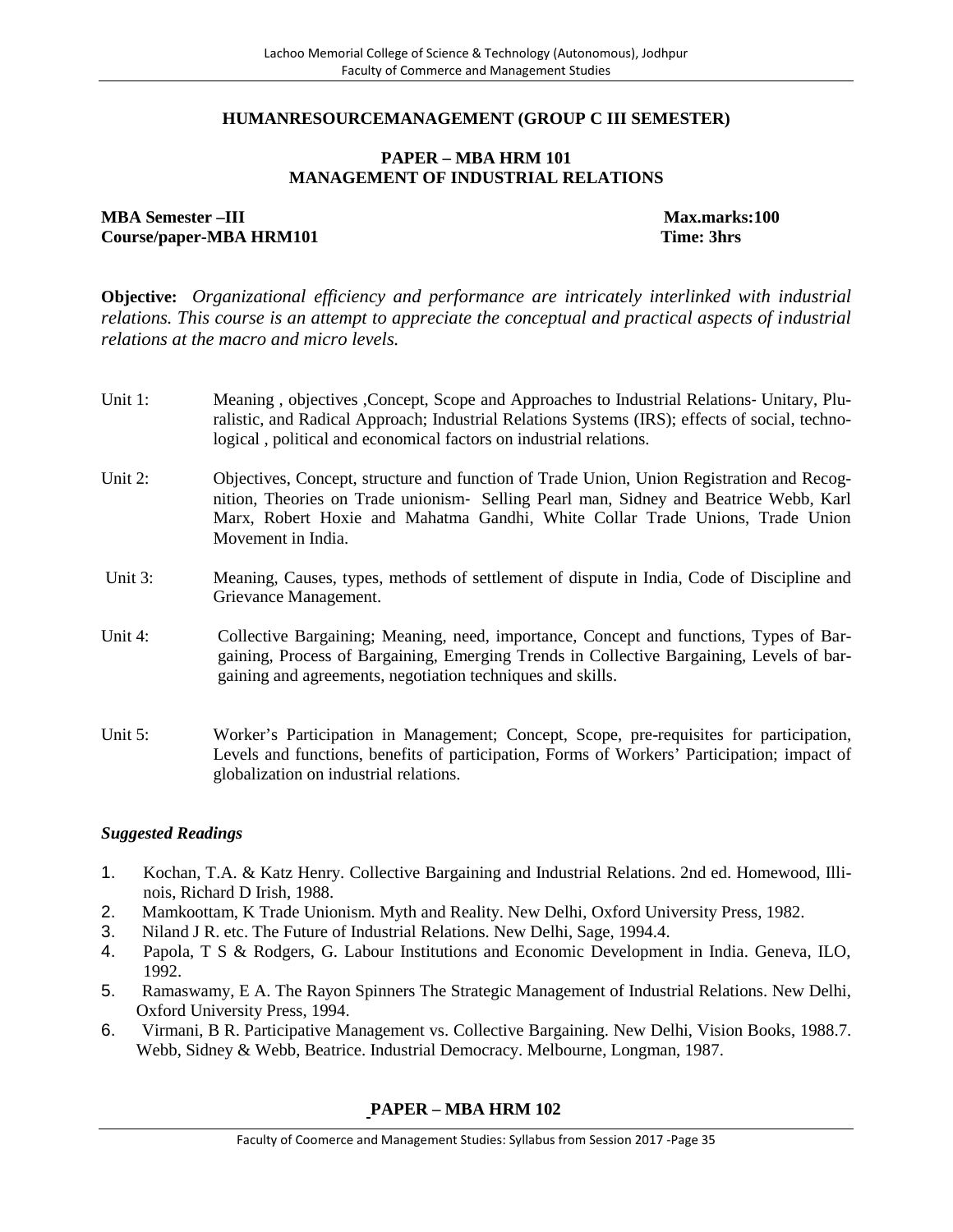#### **COUNSELING SKILLS FOR MANAGERS**

#### **MBA Semester –III Max.marks:100 Course/paper-MBA HRM102 Time: 3hrs**

**Objectives: To** *develop basic skills among students to independently handle a wide range of employee counseling and performance counseling.*

| Unit 1:    | Introduction to Counseling - Definition - Historical background and origins of Counseling -<br>Dimensions of Counseling - Basics of Counseling - Common Criticisms - Orientation Mod-<br>els - Problem focused models - Work oriented models - Welfare based models - Organization<br>change models - Externally based models - internally based models |
|------------|---------------------------------------------------------------------------------------------------------------------------------------------------------------------------------------------------------------------------------------------------------------------------------------------------------------------------------------------------------|
| Unit 2:    | Roles of Counselors - Counseling values vs. Business values to training for Counselors -<br>Ethical issues in Counseling stress and Counseling - Impact of<br>Organizations - Systematic approaches - Organization culture different culture and<br>Counseling.                                                                                         |
| Unit 3:    | Preparation for Counseling - Assessing counseling - contracting for counseling - Termina-<br>tion counseling - Preparation of employee - Assessment of employee - Contracting / refer-<br>ring -Enjoying in counseling and termination counseling                                                                                                       |
| Unit 4:    | Performance of Counseling - Objectives conditions for effective Counseling - Sequential<br>Process of Performance Counseling - Counseling special types of employees - Training in<br>ethical decision making - Making ethical decisions.                                                                                                               |
| Unit $5$ : | Evaluation of counseling - Usefulness of evaluation - Record keeping evaluation - Formative<br>and Summative evaluation - Different methods of counseling evaluation - Counseling for<br>improving performance.                                                                                                                                         |

- 1. Cormer, L S. and Hackney, H. The Professional Counselor's Process Guide to Helping. Englewood Cliffs, New Jersey, Prentice Hall Inc., 1987.
- 2. Maclennan, Nigel. Councelling for Managers. Aldershot, Graver, 1996.
- 3. Moursund, J. The Process of Counseling and Therapy. 2nd ed. Englewood Cliffs, New Jersey, Prentice Hall Inc., 1990.
- 4. Munro, C A., etc. Counseling: A Skills Approach. Methuen, 1980.
- 5. Reddy, Michael. Counseling at Work. British Psychological Society and Methuen, London and New York, 1987.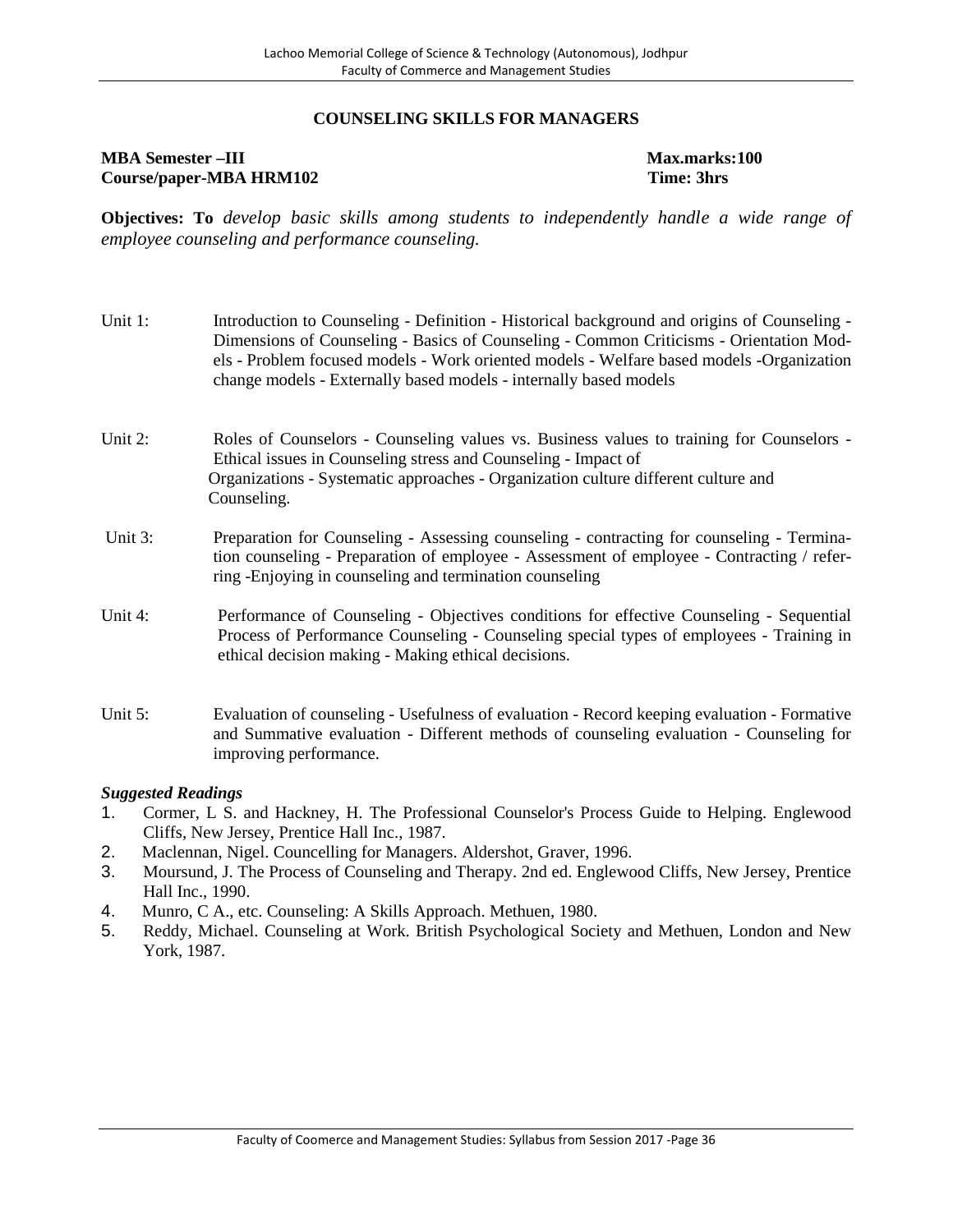#### **PAPER – MBA HRM 201 HUMAN RESOURCE PLANNING AND DEVELOPMENT**

# **MBA Semester –III Max.marks:100 Course/paper-MBA HRM 201 Time: 3 hrs**

**Objective:** *To understand the purpose, process and applications of human resource planning in the context of different organizational strategies. To create a critical appreciation and knowledge of understanding the determinants of human resource requirements.*

- Unit 1: Introduction: Definition and Concept of HRP, Benefits, Process and HRP Components.
- Unit 2: HR planning and corporate strategies: HR planning as a strategic process-employees as resources-goal attainment, linking HR process to strategy, involvement in strategic planning process, strategic HR Planning model, staffing system.
- Unit 3: HR Forecasting: Forecasting Manpower Needs, the Forecasting Process, Inventorying available talent, Projecting Future Talent Supply, forecasting Staffing Requirements. Index analysis-expert forecasts-delphi technique-nominal group technique-HR budget and staffing table, scenario forecasting, and regression analysis.
- Unit 4: Job analysis: Meaning, definition, job analysis process, techniques of job analysis, methods and practice of job analysis, competency based approach.
- Unit 5: Succession Management and Carrier Planning: Definitions, concepts, stages of career development process and organizational HR Policies, carrier Anchors – Stages of growth and career, career processes Succession management process and Management development programmes, objectives of MDP's and challenges of succession management.

- 1. Arthur, M. Career Theory Handbook. Englewood Cliff, Prentice Hall Inc.1991.
- 2. Belkaoui,A R and Belkaoui, J M. Human Resource Valuation: A Guide to Strategies and Techniques. Greenwood, Quorum Books, 1995.
- 3. Dale, B. Total Qualtiy and Human Resources: An Executive Guide. Oxford, Blackwell, 1992.
- 4. Greenhaus, J H. Career Management, New York, Dryden, 1987.
- 5. Thomson, R and Mabey, C. Developing Human Resources, Oxford, Butterworth-Heinemann, 1994.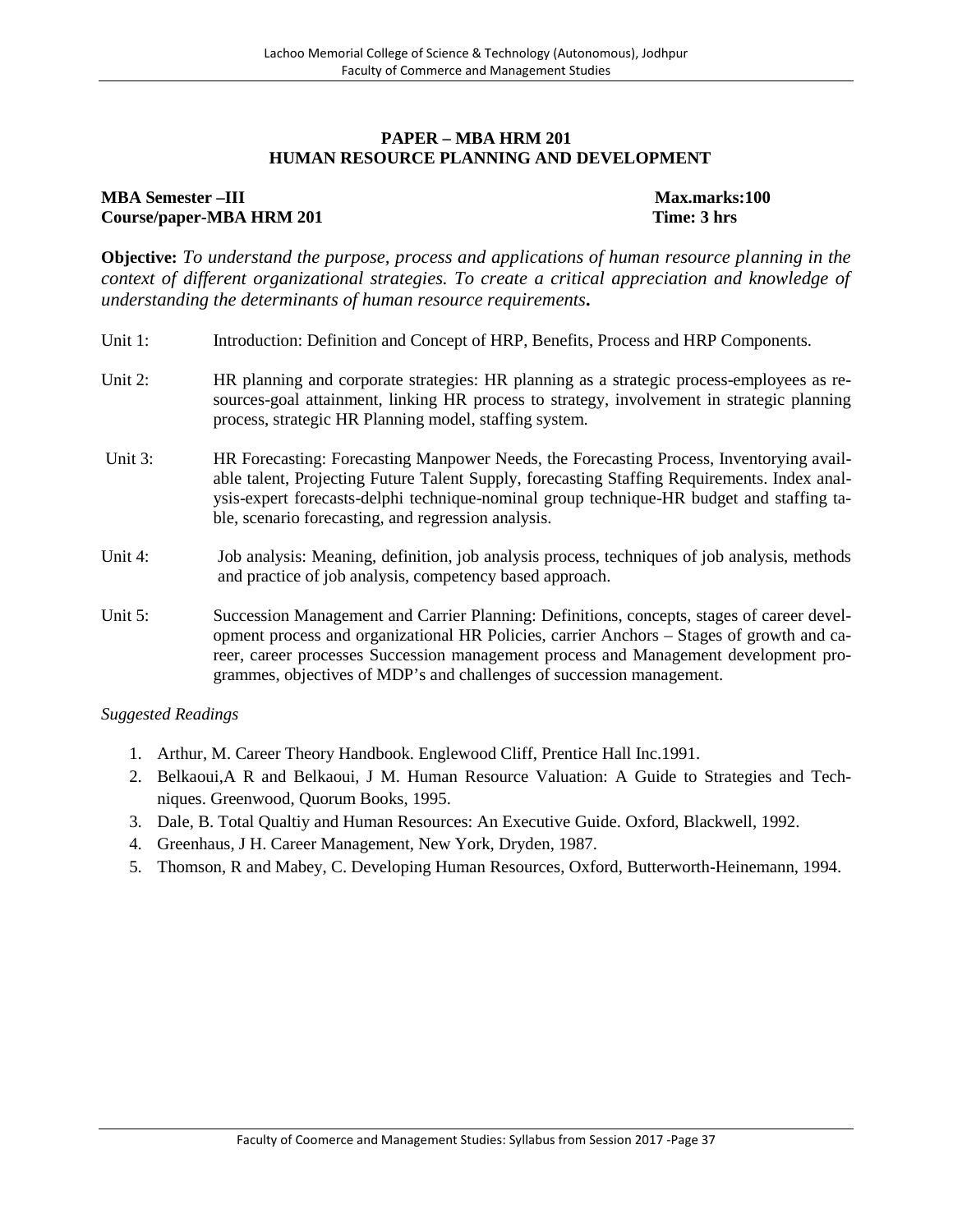#### **PAPER – MBA HRM 202 TRAINING AND DEVELOPMENT**

#### **MBA Semester** –**III** and the set of the set of the set of the set of the Max.marks:100 **Course/paper-MBA HRM 202 Time: 3 hrs**

**Objective:** *The purpose of this paper is to provide an in-depth understanding of the role of Training in the HRD, and to enable the course participants to manage the Training systems and processes.*

- Unit 1: Introduction to Training & Development Training and Training needs Assessment, Training Design and Administration, Training methods, Technique & Aids, Training Strategy.
- Unit 2: Training and Learning: Types of Training; The learning process, learning curve, principles of learning, Learning Theories, Learning through Training and Learning Styles, Learning Process.
- Unit 3: Training Process: An Overview; Role Responsibility and Challenges to Training Managers; Organization and Management of Training Function; Training Needs Assessment and Action Research; Instruction Objectives and Lesson Planning; Training Climate and Pedagogy; Developing Training Modules; Trainer as a change agent.
- Unit 4: Evaluation of Training Training evaluation & ROI, Trainer of Training, Measurement Tools & Technique, Feedback Mechanism.
- Unit 5: Training Methods and Techniques: Facilities Planning and Training Aids; Organizing the training Department, controlling training, Training Communication; Training Evaluation; Training and Development in India.

- 1. Prior John, Handbook of Training and Development Jaico, Publishing House, Bombay, 1997.
- 2. Donald F. Michalak and Edwin G. Yager, Making the Training Process Work, Harper and Row, New York, 1979.
- 3. Jack J. Phillips, Handbook of Training Evaluation and Measurement Methods, 3 rd Edition, Houston, Gulf Publishing Co., 1997.
- 4. Lynton R, Pareek, U, Training for Development, 2nd Edition, New Delhi, Vistaar, 1990.
- 5. Pepper, Allan D, Managing the Training and Development Function, Aldershot, Gower, 1984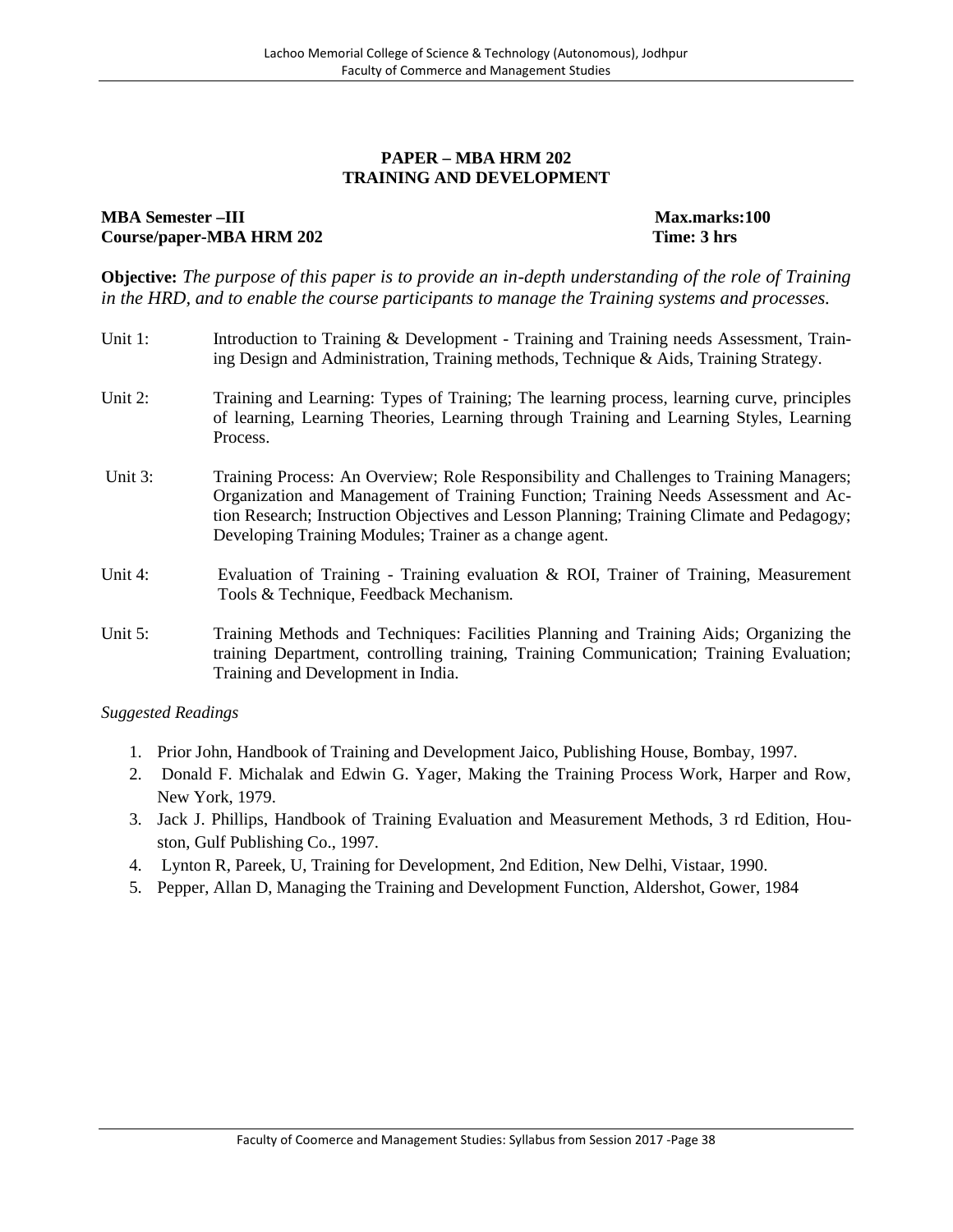#### **PRODUCTION & OPERATION MANAGEMENT (GROUP D III SEMESTER) PAPER – MBA POM101 TOTAL QUALITY MANAGEMENT**

### **MBA Semester –III Max.marks:100 Course/paper-MBA POM101 Time: 3 hrs**

**Objectives :** *The objective of this course is to acquaint the students with to make clear to candidates the basic concept of Total Quality (TQ) from design assurance to service assurance; to give emphasis on International Quality Certification Systems - ISO 9000 and other standards and their applicability in design manufacturing quality control and services, to closely interlink management of quality, reliability and maintainability for total product assurance; to focus on quality of services in contemporary environment.*

- Unit 1: Introduction: Concept of quality, Definition, Dimensions of quality, Evolution of TQM, Components of TQM, Developing quality Culture. Customer Focus and Satisfaction: Meeting Customer needs and Expectations, Translating customer needs into requirements (Kano Model) using customer complaints.
- Unit 2: Pre-requisite for TQM: Quality Orientation, Leadership, Employee Involvement, Role of ISO9000 QMS, Organizing for quality. Quality circles, roles of BPR
- Unit 3: SQC/SPC Techniques: Control charts for variables and attributes, Acceptance sampling, Six Sigma approaches, seven tools of SQC. Quality Function Deployment (QFD)
- Unit4: Bench Marking: Evolution, Process of benchmarking, Understanding current performance, Types of Benchmarking, issues in Benchmarking.
- Unit 5: Strategic Quality Management: Principles of Quality Management, Linking with strategic quality management process, TQM Implementation, Continual Improvement/Kiazen

- 1. Carruba, Eugene R and Gorden, Ronald D. Product Assurance Principles: Integrating Design Assurance & Quality Assurance. New York, McGraw Hill, 1991.
- 2. Grant, Eu-gene L and Leavenworth, Richards. Statistical Quality Control, McGraw Hill, New York, 1991.
- 3. Ireson, W G. and Coombas, C P. Handbook of Reliability Engineering & Management, New York, McGraw Hill, 1988.
- 4. Lochner, Robert H. and Matar, Joseph E. Designing for Quality. London, Chapman & Hill, 1990.
- 5. Pike, John and Barnes, Richard. TQM in Action. London, Chapman & Hill, 1994.
- 6. Schmidt, Warren H. and Finnigan, Jerome P. TQ Manager. San Francisco, Jossey Bass, 1993.
- 7. Spenley, Paul. World Class Performance Through TQ, London, Chapman & Hall, 1992.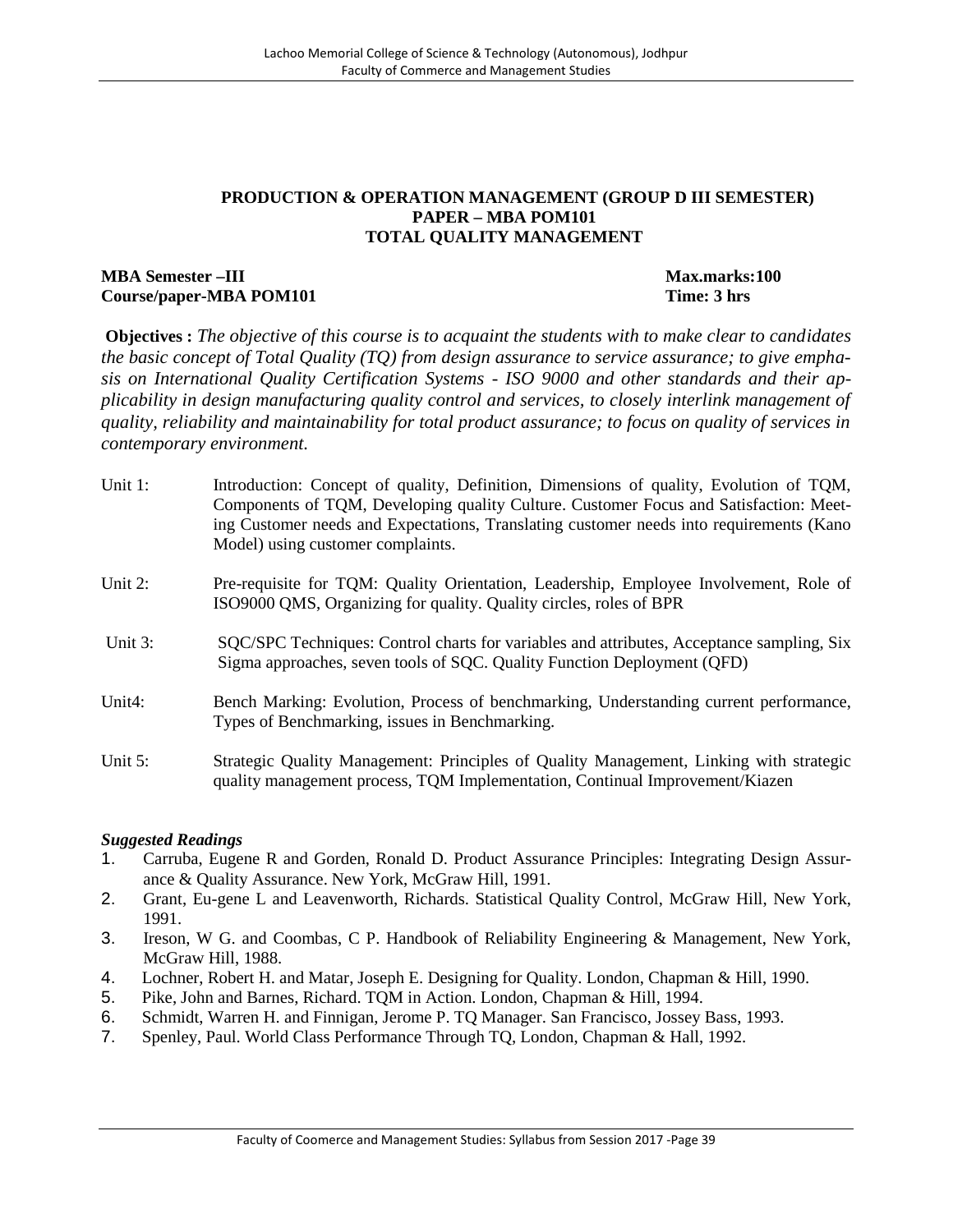#### **PAPER – MBA POM 102 APPLIED OPERATION RESEARCH**

# **MBA Semester –III Max.marks:100 Course/paper-MBA POM102 Time: 3 hrs**

**Objective:** *The course is designed to introduce the students to the principles of operations research techniques and their applications in decision making. Students will also be required to use computer packages for data processing purposes*

| Unit 1:    | Meaning, Importance, Uses, scope and applications of Operation Research in managerial<br>decision-making                                                                                                                             |
|------------|--------------------------------------------------------------------------------------------------------------------------------------------------------------------------------------------------------------------------------------|
| Unit 2:    | Transportation problem: Various method of finding Initial basic feasible solution<br>and optimal cost, Assignment model: Algorithm and its applications                                                                              |
| Unit $3$ : | Introduction to Linear Programming (LP), Illustration of LP Problems, and Formulation ex-<br>ercises on LP Problems, Graphical Method of solving LPP, Simplex Method, and Artificial<br>Variables: Big-M Method and Duality Problem, |
| Unit $4$ : | Project Management: Rules for drawing the network diagram, Application of CPM and<br>PERT techniques in project planning and control; Crashing and resource leveling of opera-<br>tions.                                             |
| Unit $5$ : | Game Theory: Concept of game; Two-person zero-sum game; Pure and Mixed Strategy<br>Games; Saddle Point; Odds Method; Dominance Method and Graphical Method for solving<br><b>Mixed Strategy Game</b>                                 |

- 1. Vohra- Quantitative Techniques in Management (Tata McGraw-Hill, 2nd edition), 2003.
- 2. Peter C Bell- Management Science/ Operations Research ( Vikas)
- 3. Kothari- Quantitative Techniques (Vikas), 1996, 3rded.
- 4. Akhilesh K B and Balasubramanyam S- Quantitative Techniques (Vikas)
- 5. TahaHamdy- Operations Research an Introduction (Prentice-Hall, 7th edition), 1996, 5th ed.
- 6. J K Sharma- Operations Research (Pearson)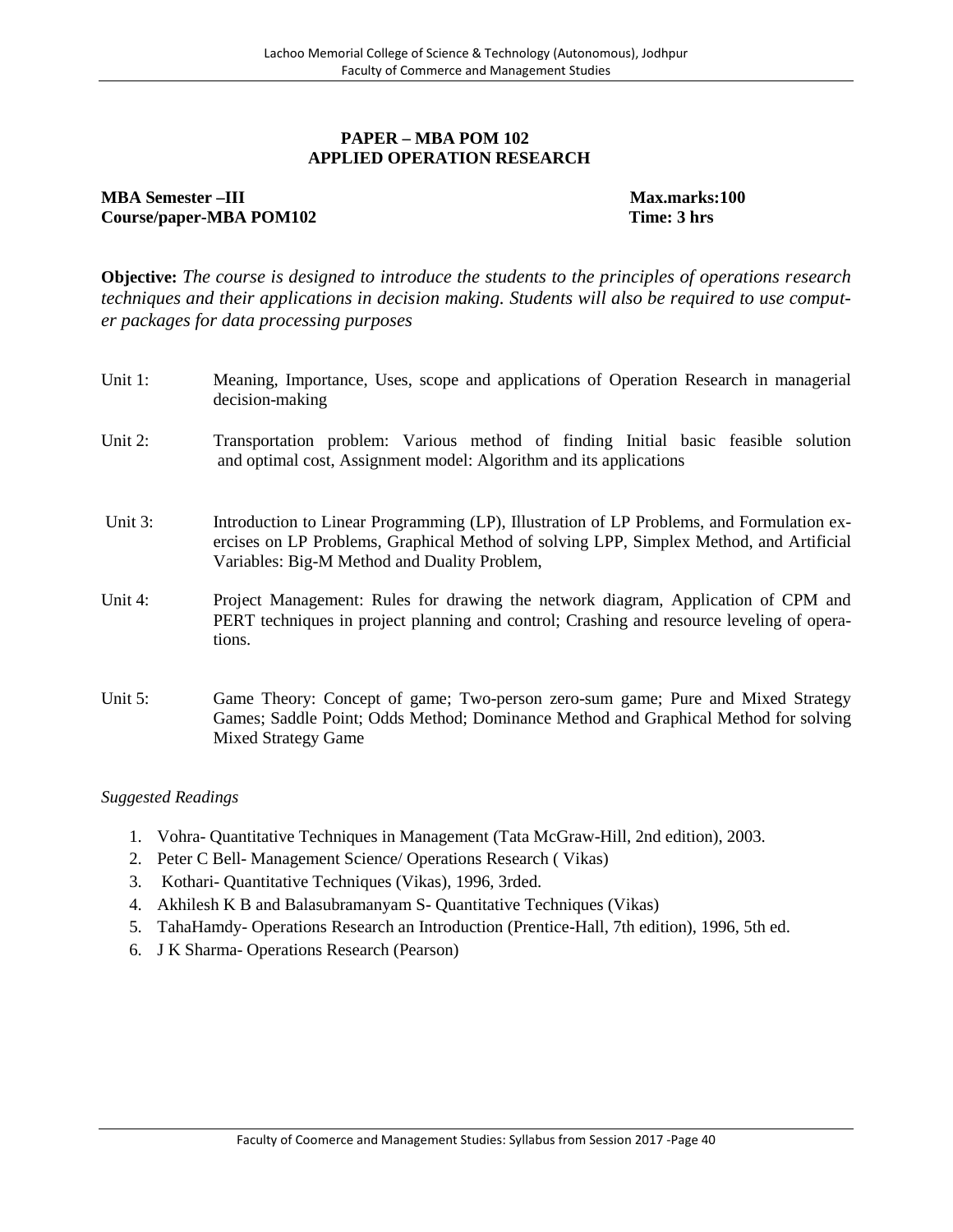# **Paper – MBAPOM 201 Production Planning & Control**

# **MBA Semester –III Max.marks:100 Course/paper-MBA POM201 Time: 3 hrs**

- **Objective:** *To get acquainted with the basic aspects of Production Management. The course attempts to discuss various important planning, organizing and controlling aspects of Operations Management.*
- Unit 1: Overview of Production planning & Control: introduction, phases of production (Schematic Diagram), Functions of production planning & control Types of production systems: types, concept, application, Introduction of Levels of manufacturing: Aggregate planning, master production schedule, Material requirement planning.
- Unit 2: Demand forecasting & application of transportation model: Demand forecasting: introduction, meaning, Need, Types of for casts, overview of quantitative methods, and qualitative methods Numerical problems.
- Unit 3: Capacity Planning & Scheduling: Scheduling: Forms of Schedules, Loading and Scheduling, Basic scheduling problems: Flow production scheduling; job shop scheduling. Random order scheduling; product sequencing. Production control of processes and production activities. Cost control; Dispatching and expediting; Recording progress and feedback information in order to improve future planning.
- Unit 4: Inventory Management: Objective, Types of inventory, Functions, Inventory control techniques & Examples. Just in time manufacturing: Concept, characteristics, components and process of just in time, examples of manufacturing industries.
- Unit 5: Material requirement planning, meaning, types, objective, MRP planning & controlling activities (input, inventory record, final requirement),Bill of materials, types of bill of materials, examples, various terms, material requirement planning process: Exploding and offsetting, gross & net requirement, releasing orders & low level coding & netting, Numerical Production activity control: meaning, purpose, Steps, data requirement (planning files & control files)Manufacturing lead time, Examples, Numerical

- *1. Groover, M. P., Automation, Computer Integrated Manufacturing System,*
- *2. R. B Khanna, Production and operation management by–Pub. PHI*
- *3. Aswathappa & Bhat, Production and operation management- Pub. - Himalaya pub. House*
- *4. Buffa, Modern Production & Operation Management*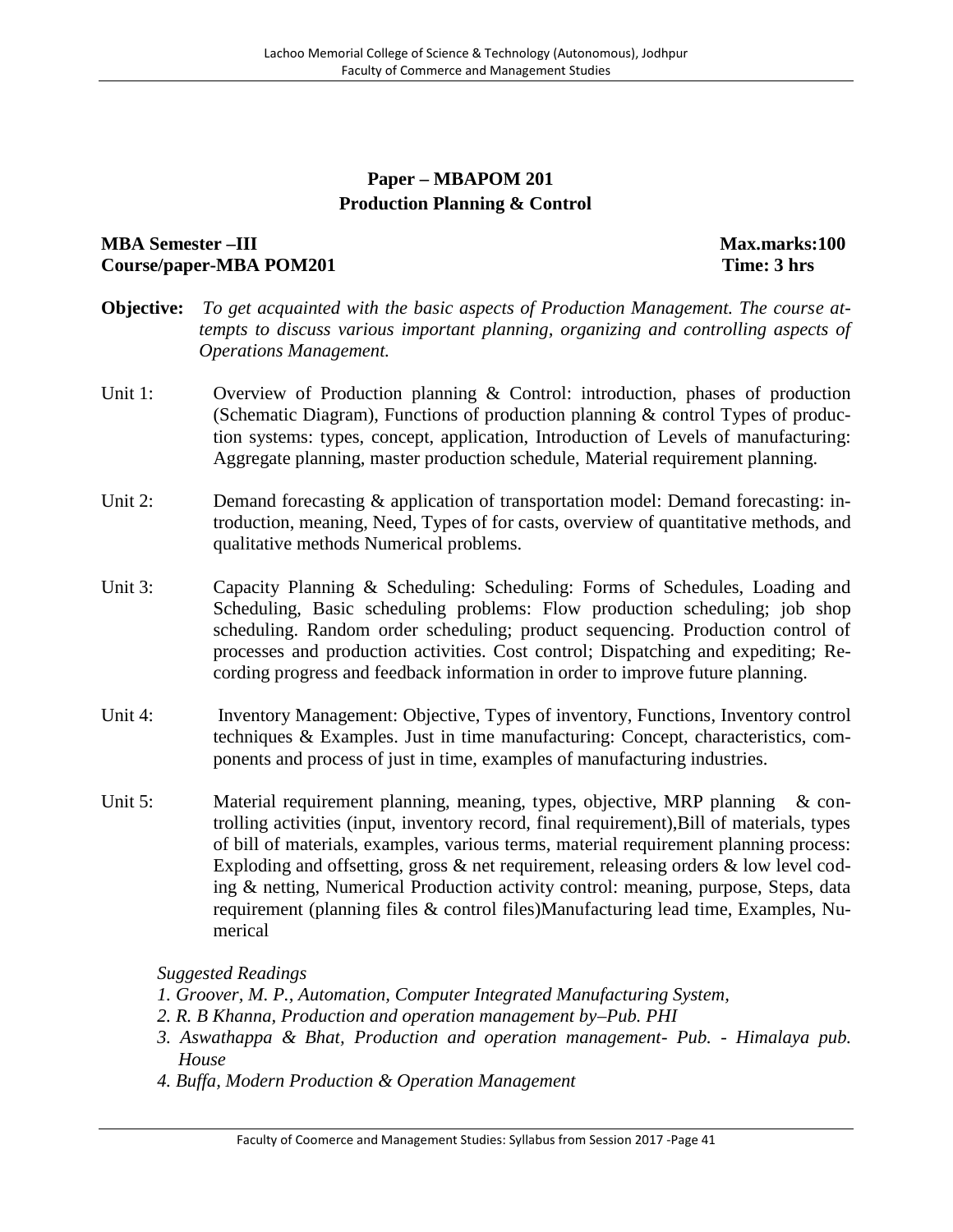# **Paper – MBA POM 202 Logistics and Supply Chain Management**

# **MBA Semester –III Max.marks:100 Course/paper-MBA POM202 Time: 3 hrs**

- **Objective:** *To provide student an insight about the supply change management and its relation with creating value for customers and in pricing along with linking manufacturing unit with customers also to develop knowledge about the movement of material, warehousing, transportation and network of material transfer.*
- Unit 1: Introduction to Supply Chain Management Supply chain objectives importance decision phases – process view – competitive and supply chain strategies – achieving strategic fit – supply chain drivers – obstacles – framework – facilities – inventory – transportation – information – sourcing - pricing .
- Unit 2: Designing the supply chain Network Designing the distribution network role of distribu tion – factors influencing distribution – design options – e-business and its impact – distribution networks in practice design in the supply chain – role of network – factors affecting the network design decisions
- Unit 3: Sourcing & pricing Sourcing In-house or Outsource 3rd and 4th PLs supplier scoring and assessment, selection – design collaboration procurement process – sourcing planning and analysis. Pricing and revenue management for multiple customers, perishable products, seasonal demand, bulk and spot contract
- Unit 4: Dimensions of Logistics Introduction, Nature and Concepts, Evolution; Supply Chain Management, Logistical Mission and Objectives; Components and Functions of Logistics Management; Integrated Logistics Management; Key Distribution-Related issues and Challenges and Strategic Logistics Management; Total Cost Analysis and Trade-off.
- Unit 5: Supply Chain Integration Introduction push, pull and push–pull systems push based supply chains – pull – based supply chain – push-pull supply chain - identifying the appropriate supply chain strategy – implementing a push-pull strategy – demand – driven – strategies – the impact of the internet on supply chain strategies – distribution strategies – direct shipment – cross docking – trans shipment – centralized versus decentralized control – central versus local facilities.

- 1. Sunil Chopra, Supply Chain Management-–Pub: Peter Meindi
- 2. Badi N V, Supply chain Management- Pub: Vrindra Publications (P) Ltd., Delhi
- 3. Sunil Sharma, Supply Chain Management- Concept, Practice & Implementation –- Pub: Oxford Univ. Press
- 4. V.V Sople- Logistics Management-Pub. Pearson edition-2013
- 5. Desai K D Six Sigma, Pub. Himalaya Publishing house
- 6. Ray & Ruben- Stores Management, Pub. Himalaya Publishing House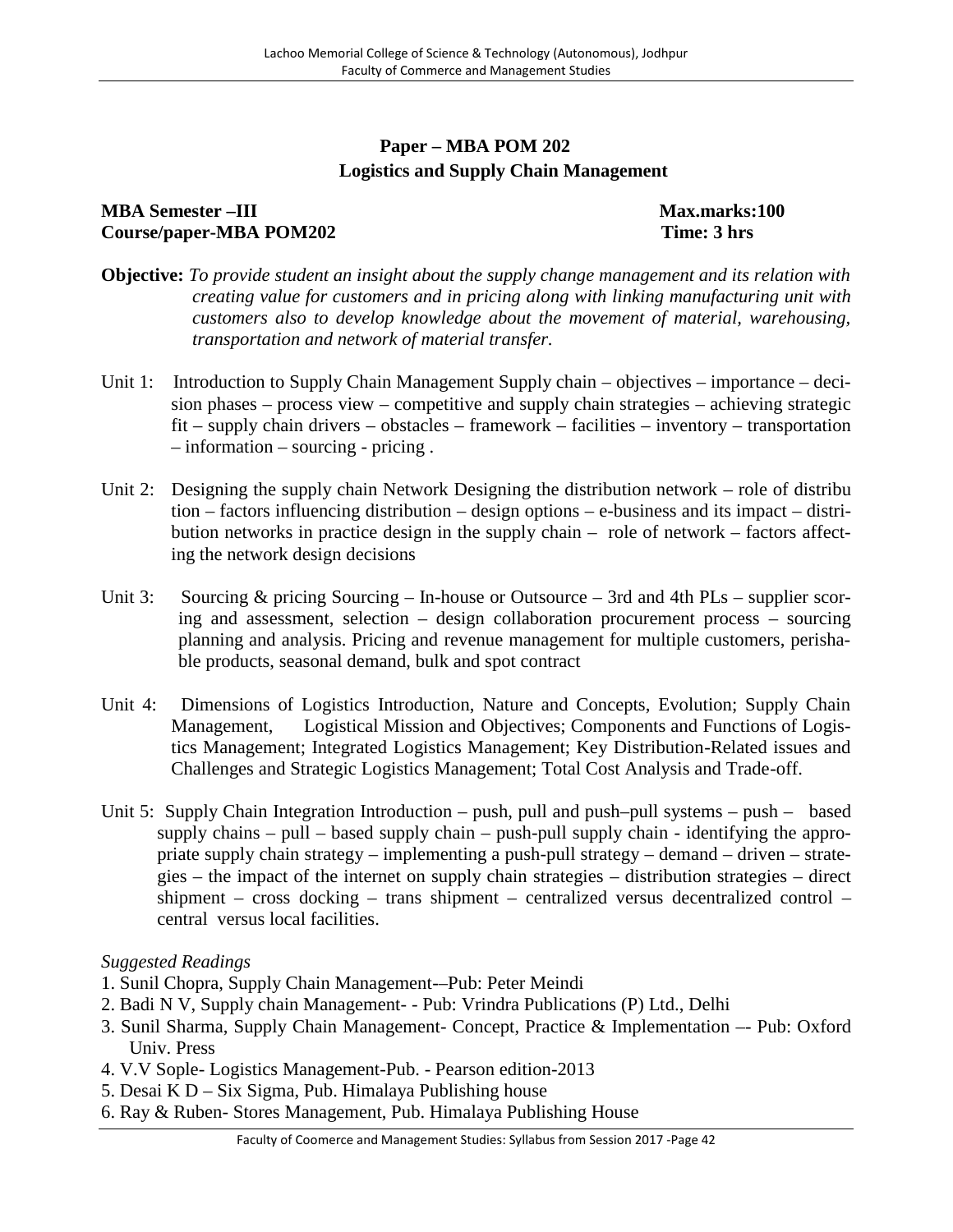#### **SMALL BUSINESS AND ENTREPRENEURSHIP MANAGEMENT (GROUP E III SEMESTER)**

#### **PAPER – MBA SBE 101 GOVERNMENT BUSINESS INTERFACE**

### **MBA Semester –III Max.marks:100 Course/paper-MBA SBE101 Time: 3 hrs**

**Objectives***: The objective of this course is to study the effectiveness of Government policies and their impact on Business.*

| Unit 1: | State participation in Business and interaction between Government, Business and Different<br>Chambers and Commerce and Industry in India ñ Indian Planning System.                                                                                                                                                                                             |
|---------|-----------------------------------------------------------------------------------------------------------------------------------------------------------------------------------------------------------------------------------------------------------------------------------------------------------------------------------------------------------------|
| Unit 2: | Public Distribution System $\tilde{n}$ Government Control over price and distribution $\tilde{n}$ Consumer<br>Protection Act (CPA) and the Role of Voluntary Organizations in Protecting Consumers<br>Rights and the responsibilities of business & Government to protect the Environment $\tilde{n}$ Gov-<br>ernment clearance for establishing new Enterprise |
| Unit 3: | Industrial Policy Resolution, New Industrial Policy of the Government Concentration of<br>Economic Power, Licensing and Compete Act                                                                                                                                                                                                                             |
| Unit 4: | Role of multinationals, Foreign Capital and Foreign Collaborations n Government Policy<br>with regional to export promotion and import substitution.                                                                                                                                                                                                            |
| Unit 5: | Government policy concerning Development and backward areas/regions ñ Policy with re-<br>gard for SSIs $\tilde{n}$ Role of SEBI to regulate the Capital market.                                                                                                                                                                                                 |

- 1. Amarchand, D. Government and Business 3rd ed. New Delhi, Tata Mc-Graw Hill, 1996
- 2. Cherunilam, Francis, Business and Government 8th ed. Bombay, Himalaya, 1995
- 3. Dassgupta A. and Sengupta, N. Government and Business New Delhi, Vikas, 1987
- 4. Marathe, Sharad s. Regulation and Development, New Delhi Sage 1986
- 5. Trivedi M.L. Government and business, Bombay Multitech, 19100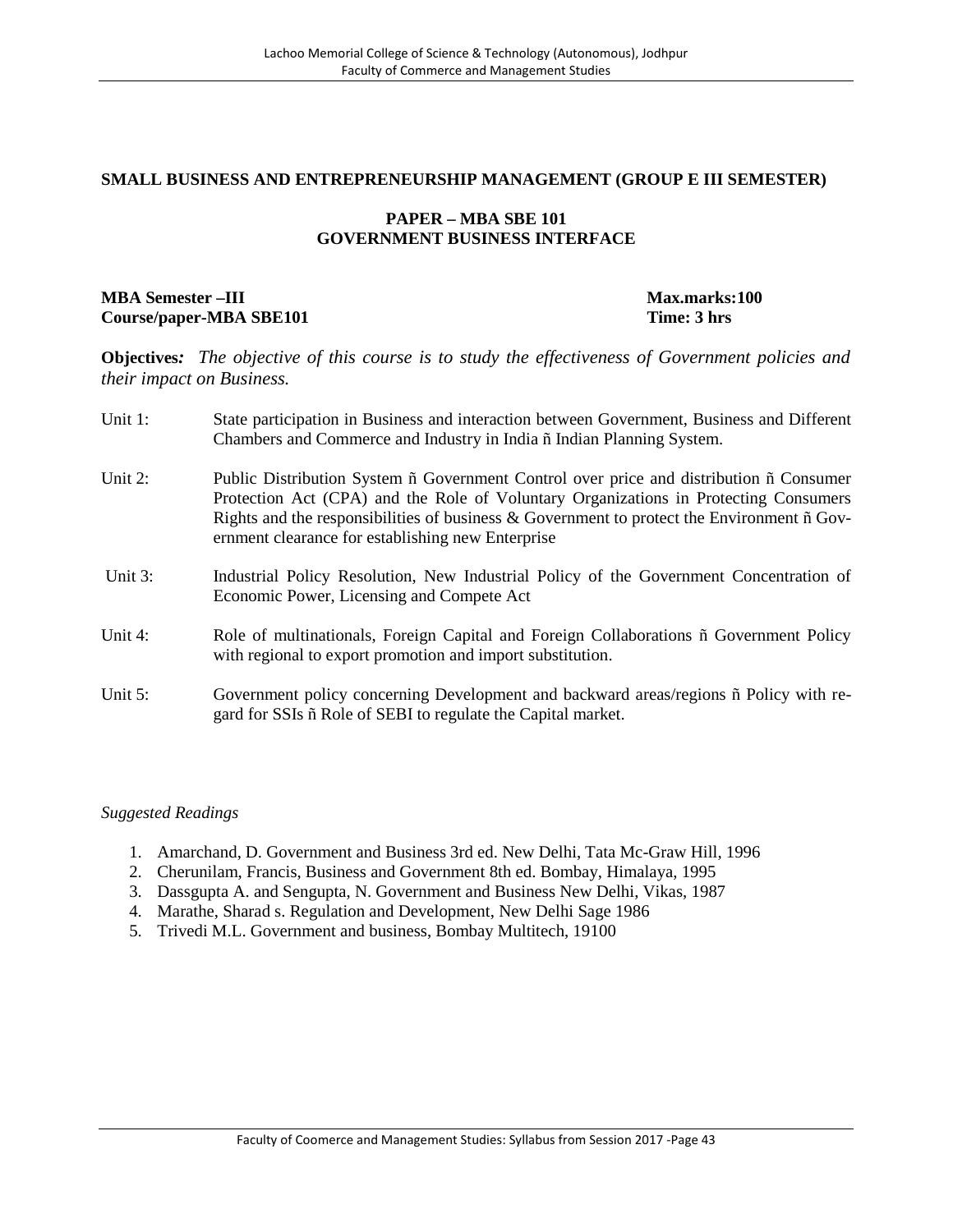#### **PAPER – MBA SBE 102 SMALL BUSINESS MARKETING**

# **MBA Semester –III Max.marks:100 Course/paper-MBA SBE102 Time: 3 hrs**

**Objectives:** *The objective of this course is to develop in-depth analysis for better understanding of the nature of competition in changing business environment.*

- Unit 1: Entrepreneur-Entrepreneurship-Enterprise: Conceptual issues. Entrepreneurship vs. Management. Roles and functions of entrepreneurs in relation to the enterprise and in r elation to the economy. Entrepreneurship as an interactive process between the individual and the environment.
- Unit 2: Small business as the seedbed of entrepreneurship in relation to the economy. Entrepreneurship as an interactive process between the individual and the environment. Small business as the seedbed of entrepreneurship. Entrepreneurial competencies. Entrepreneurial motivation, performance and rewards.
- Unit 3: Opportunity scouting and idea generation: role of creativity & innovation and business research. Sources of business ideas. Entrepreneurial opportunities in contemporary business environment, for example opportunities in network-marketing, franchising, business process outsourcing in the early 21st century. The process of setting up a small business: preliminary screening and aspects of the detailed study of the feasibility of the business idea and financing/non-financing support agencies.
- Unit 4: Managerial roles and functions in a small business. Designing and redesigning business processes, location, layout, operations planning & control. Basic awareness of the issues impinging on quality, productivity and environment. Managing business growth.
- Unit 5: Issues in small business marketing. The concept and application of product life cycle, advertising & publicity, sales & distribution management. The idea of consortium marketing, competitive bidding/tender marketing, negotiation with principal customers. The contemporary perspectives on Infrastructure Development, Product and Procurement Reservation, Marketing Assistance, Subsidies and other Fiscal & Monetary Incentives. National, state level and grass-root level financial and nonfinancial institutions in support of small business development.

- 1. Albert, Kenneth J. *The Strategic Management Handbook.* New York, McGraw Hill, 1983.
- 2. Allio, Robert J. *The Practical Strategist: Business and Corporate Strategy in the 1990s.* California, Ballinger, 1988.
- 3. Ansoff, H I. *Implanting Stratergic Management.* Englewood Cliffs, Prentice Hall Inc., 1984.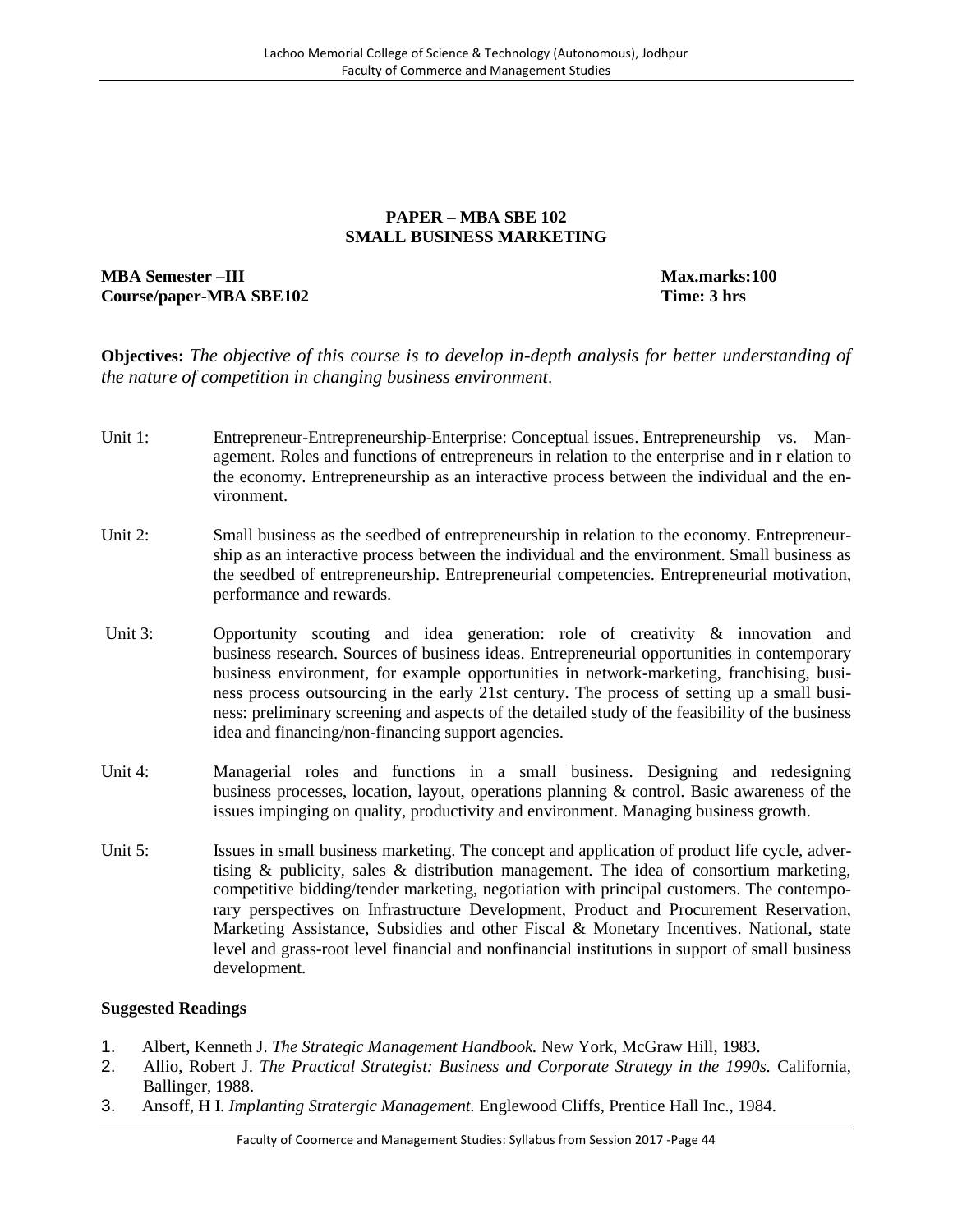- 4. Harnel, Gary and Prahlad, C K. *Completing for the future.* Boston, Harvard Business School Press, 1994.
- 5. Hax, A C and Majlyf, N S. *Readings in Strategic Management.* Cambridge, Ballinger, 1984.

#### **PAPER – MBA SBE 201 SMALL BUSINESS ENVIRONMENT**

#### **MBA Semester –III** Max.marks:100<br> **Course/paper-MBA SBE 201** Time: 3 hrs **Course/paper-MBA SBE 201**

.

**Objective***: This course provides a better understanding of how a business operates in our modern environment, how to manage business*

| Unit 1: | Role and importance of small business; defining small business; forms of organisation for<br>small business.                                                                                                                                                                  |
|---------|-------------------------------------------------------------------------------------------------------------------------------------------------------------------------------------------------------------------------------------------------------------------------------|
| Unit 2: | Challenges of marketing for small businesses; sources of funds for small businesses; Human<br>resource management issues in small businesses; managing small business operations.                                                                                             |
| Unit 3: | Policy interventions for small sector development- central and state government; Sickness<br>and challenges before small scale industries                                                                                                                                     |
| Unit 4: | Special Issues for Entrepreneurs: Legal issues – Forming business entity, considerations and<br>criteria, requirements for formation of a Private/Public Limited Company, Intellectual Prop-<br>erty Protection-Patents, Trademarks and Copyrights – importance for startups. |
| Unit 5: | Management of Small Business- Marketing Management; Production Management; Finance<br>Management; Human Resource Management; Export Marketing;                                                                                                                                |

- 1. Arora, R. and Sood, S.K. (2003). Fundamentals of Entrepreneurship and Small Business Management. Kalyani Publishers, Ludhiana.
- 2. Desai, Vasant (1997). Small-Scale Industries and Entrepreneurship. 3/re, Himalayan Publishing House, Mumbai.
- **3.** Ramachandaran, K. (1993). Managing a New Business Successfully. Global Business Press, New Delhi. Ministry of small, micro and Medium Enterprise –www. msme.gov.in
- **4.** Francis Cherunilam, Business Environment: Text and Cases, Himalaya Publishing House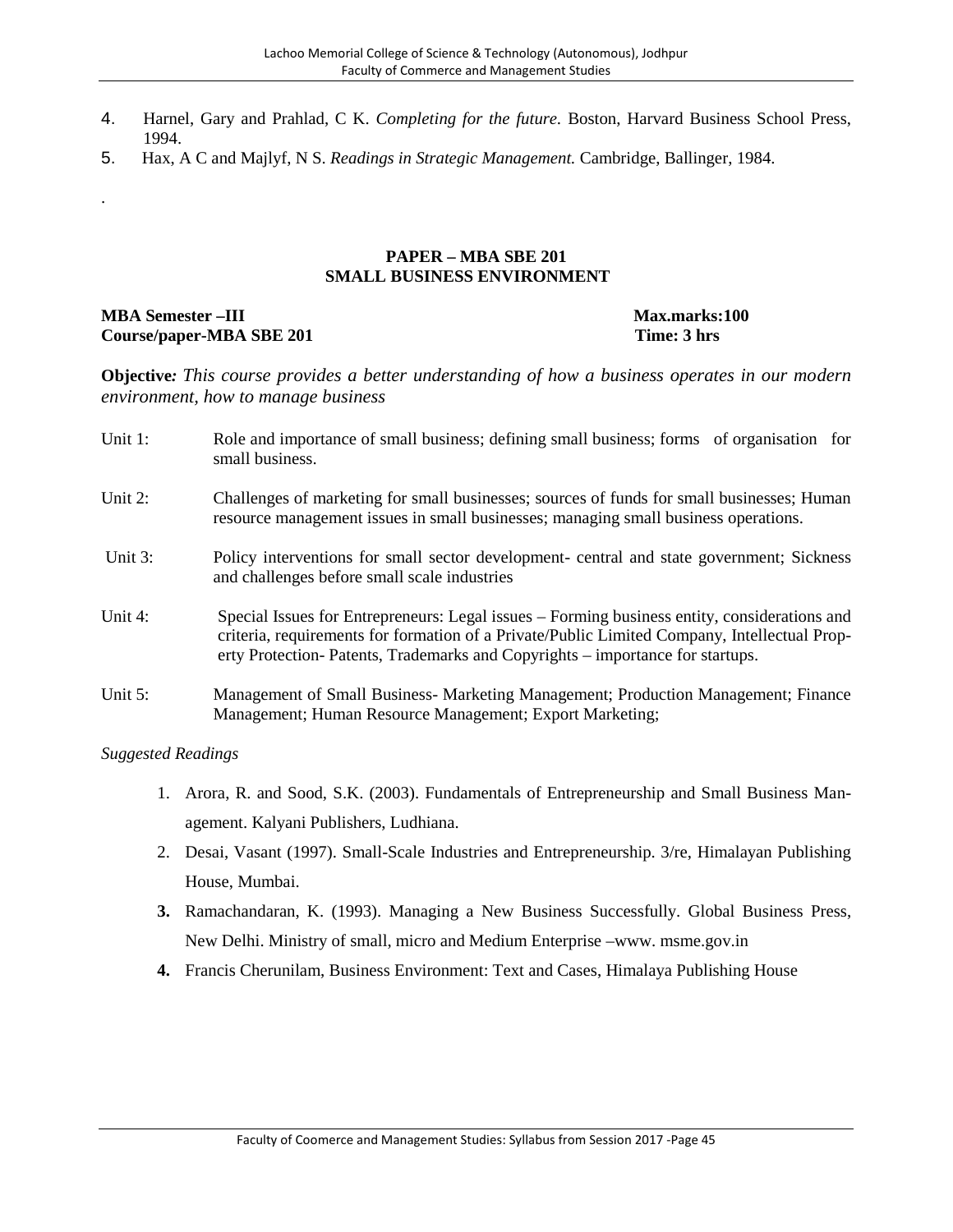#### **PAPER – MBA SBE 202 ENTREPRENEURSHIP AND INNOVATION**

## **MBA Semester –III Max.marks:80 Course/paper-MBA SBE 202 Time :3 hrs**

**Objective:** *To provide study and analysis that will influence and encourage entrepreneur spirit.*

- Unit 1: Creativity; creativity Tools and techniques; Lateral thinking, Enablers and barriers to creativity; Creative Personality; Brainstorming, Entrepreneurial creativity
- Unit 2: Innovation; Innovation process, Commercialization of innovation, Imperatives to Innovation, Enterprise Innovation, Types of innovations, Innovative organizations, barriers and enablers to enterprise innovation
- Unit 3: Diffusion of innovation, Trends in technical innovation, Technopreneurs, Exercises in brainstorming,
- Unit 4: The Creative Problem solving Structure Planning Task analysis Springboards Speculative thinking exercise – Imaging, metaphor, analogy and excursion – Journey into absurdity – Selection of springboards – Idea development – Developmental thinking exercise – Next steps – Learning from actual experience
- Unit 5: Innovation and the Market Assessing the Risk The Innovation Process Where Are We Now? – The Diagnosis – The Consultation Group – Selecting a Strategy – Preparing the Organisation – Setting up the Investment. Evaluating the Costs of the Project – Evaluating the Impact of the Project - Innovation is a State of Mind – Technology Watch – Acquiring Technological Innovation – Intellectual Property.

- **1.** Rastogi P.N. 'Managing Creativity for corporate Excellence', Macmillan India
- **2.** Timple, A. Dale- 'Creativity', Jaico Publishing House.
- **3.** Martal, Shlomo & Seshadri, Dve 'Innovation Management-: Strategies, Concepts & Tools for Growth & Profit', Response Books, Sage Publication.
- **4.** Prahalad, C.K., Krishnan M.S., 'The New age of Innovation', Tata McGraw Hil
- **5.** John Bessant and Joe Tidd, Innovation and Entrepreneurship. Maylor, Project Management
- **6.** Michael H. Morris, Donald F. Kuratko, and Jeffery G Covin, Corporate Entrepreneurship & Innovation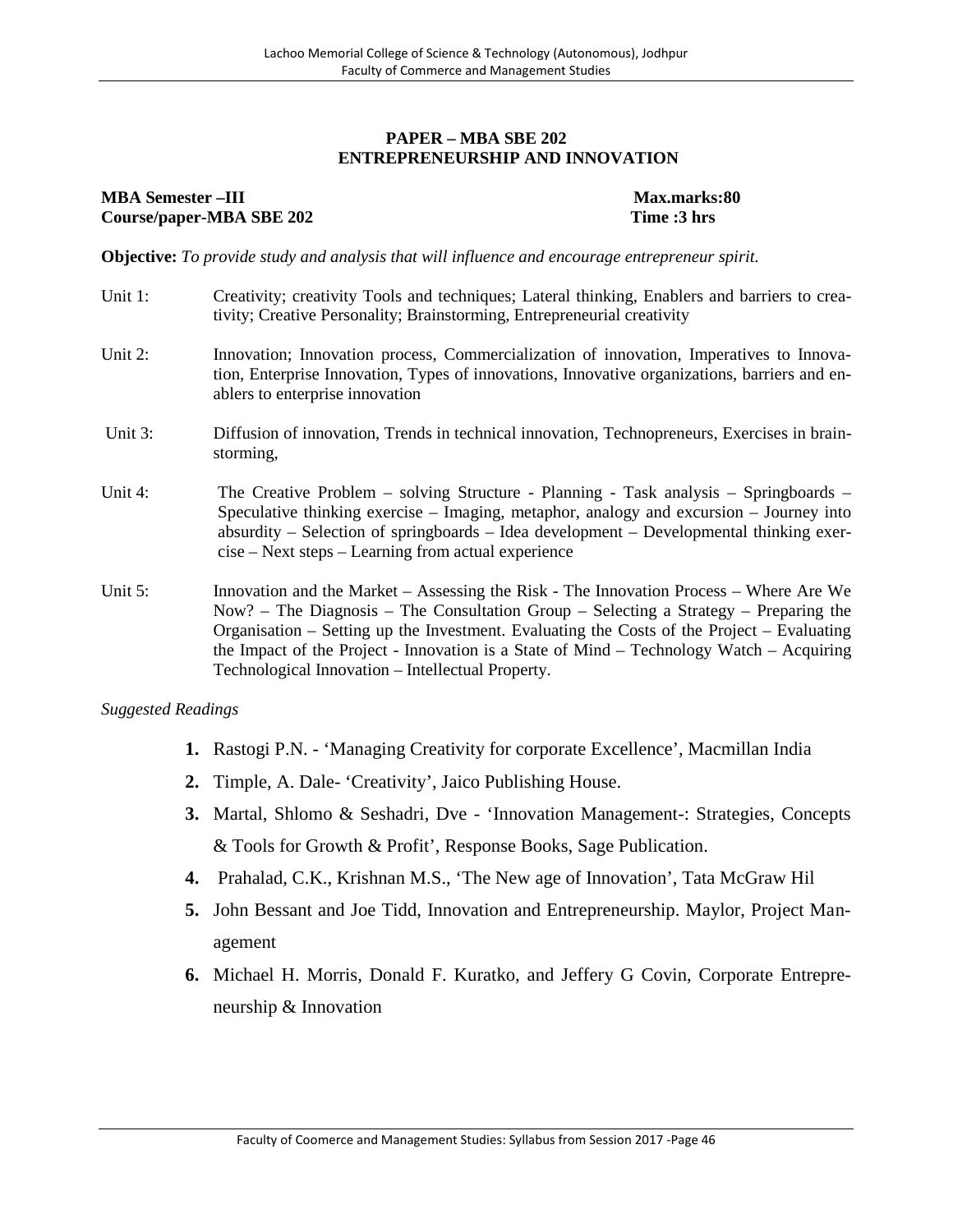# **RURAL MANAGEMENT (GROUP F III SEMESTER)**

#### **PAPER – MBA RUM 101 RURAL FINANCIAL MANAGEMENT**

#### **MBA Semester –III Max.marks:100 Course/paper-MBA RUM101 Time: 3 hrs**

**Objectives:** *To provide a conceptual framework and understanding of financial management practices and methods for rural development agencies*

| Unit 1: | Cooperative: Meaning, objectives, importance, development of cooperatives, cooperatives –<br>economy, principles. Cooperatives society structure and types.                                                                                                                              |
|---------|------------------------------------------------------------------------------------------------------------------------------------------------------------------------------------------------------------------------------------------------------------------------------------------|
| Unit 2: | Financial Management: Meaning, objectives, importance, sources of long term and short<br>term finance, sources of rural finance and its importance.                                                                                                                                      |
| Unit 3: | Corporate financial planning, determination of capital structure, Institutional financing of<br>industries, importance and techniques of financial analysis, organization for finance function<br>and objects of finance function.                                                       |
| Unit 4: | Cooperative Finance: structure, needs and objectives, agriculture credit societies, service<br>cooperatives, central cooperatives banks, state cooperative banks, land development banks,<br>regional rural banks, NABARD.                                                               |
| Unit 5: | Urban Co-operative Banks – Need for Urban Co-operative Banking, Origin, Role,<br>Growth, Performance, Regulations and Reforms; Employees Co-operative Credit Societies -<br>Objectives, functions, role, working, Non-credit activity and suggestions; Industrial Co-<br>operative Banks |

- 1. Dwivedi RC: Democracy in Cooperative Movement An Indian Profile
- 2. Hajela TN: Principles, Problems and Practice of Cooperation
- 3. Kamat GS: New Dimensions of Cooperative Management
- 4. Ajit Singh. "Rural development and Banking in India Theory and Practice". 1985. Deep & Deep, New Delhi.
- 5. Dandekar, V M. "Financing Small and Marginal Farmers through Co-Operative Credit Structure". 1976. Allied, Bombay.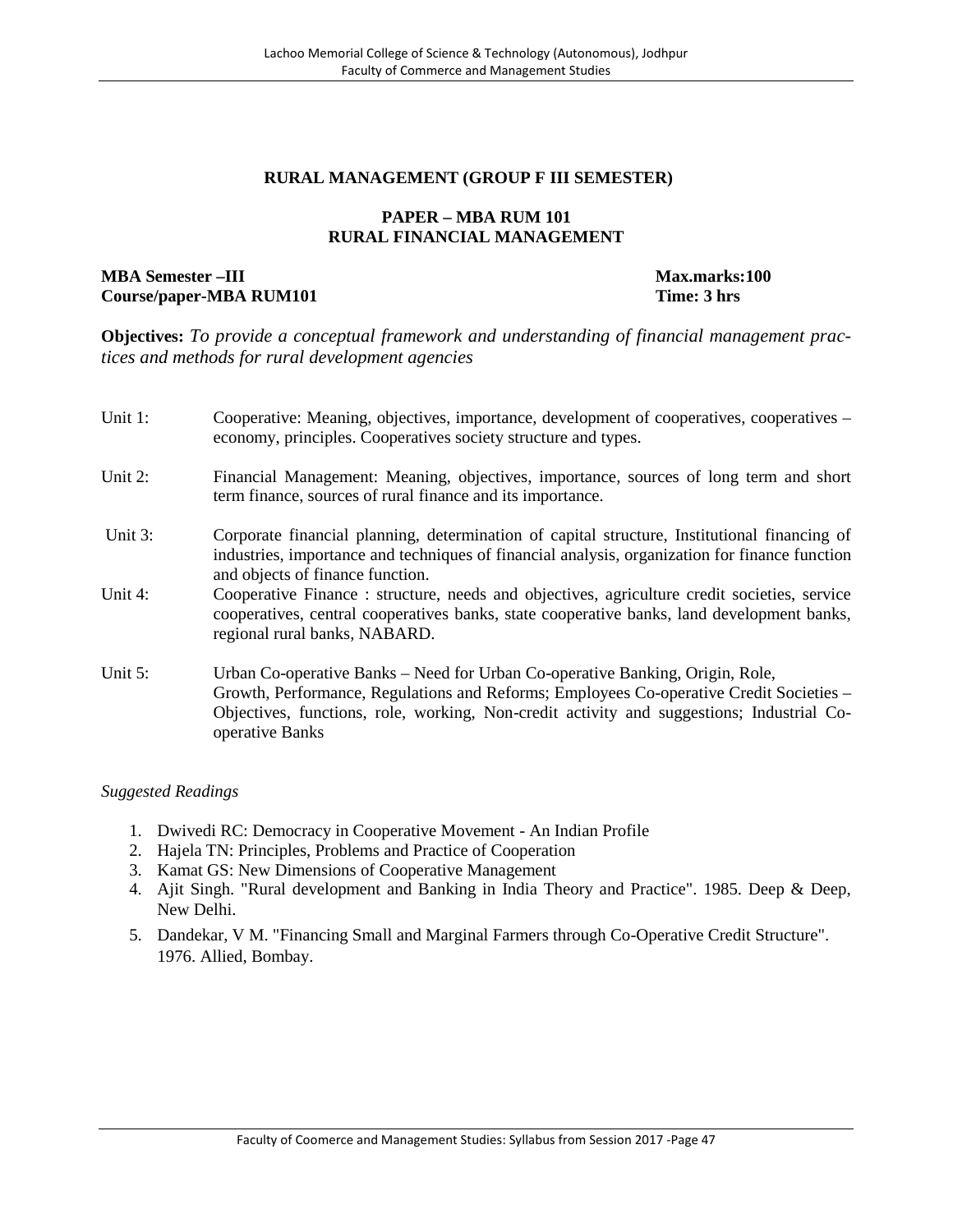#### **PAPER – MBA RUM 102 RURAL RESOURCE DEVELOPMENT**

# **MBA Semester –III Max.marks:100 Course/paper-MBA RUM102**

**Objective:** *To provide an in-depth understanding of the problems and processes of rural development, ecology, resources and other major developmental issues.*

| Unit 1:    | Nature and features of rural economy of India. Underdevelopment vis a vis Development,<br>Workforce and occupational structure; Dimension, dynamics and magnitude of rural popula-<br>tion (Demographic tradition, Rural-urban-migration.). |
|------------|---------------------------------------------------------------------------------------------------------------------------------------------------------------------------------------------------------------------------------------------|
| Unit $2$ : | Rural indebtedness – Importance, problems and source - government-measures-and local<br>Self Help Group (SHG). Innovative credit schemes of government and non-government<br>agencies, their pros and cons                                  |
| Unit 3:    | Rural poverty and development dimension. Human capital, inequalities – poverty syndrome-<br>govt. policy; Problems of rural unemployment-specially disguised unemployment causes and<br>remedies, Livelihood approach                       |
| Unit 4:    | Managing rural development: Procedure, principles and choices; Understanding the views of<br>Dr. E. F. Schumacher, Dr. Amartya Sen and Dr. Robert Chambers about rural development                                                          |

#### Unit 5: Development strategy: Centralization vs. Decentralization: Euro centric vs. eco-centric

- 1. Arora, R. C. "Integrated Rural Development". 1979. S Chand, New Delhi.
- 2. Bansil P C. "Agricultural Statistics in India". 1974. Arnold Heinemann, New Delhi.
- 3. Gupta A. "Ecology and Development in the Third World". 1988. Routledge, London.
- 4. Hanumantha Rao, C. "Agricultural Production" Functions Costs and Returns in India". 1965. Asia, Delhi.
- 5. Joshi, PC. "Land Reforms in India". 1975. Institute of Economic Growth, Delhi.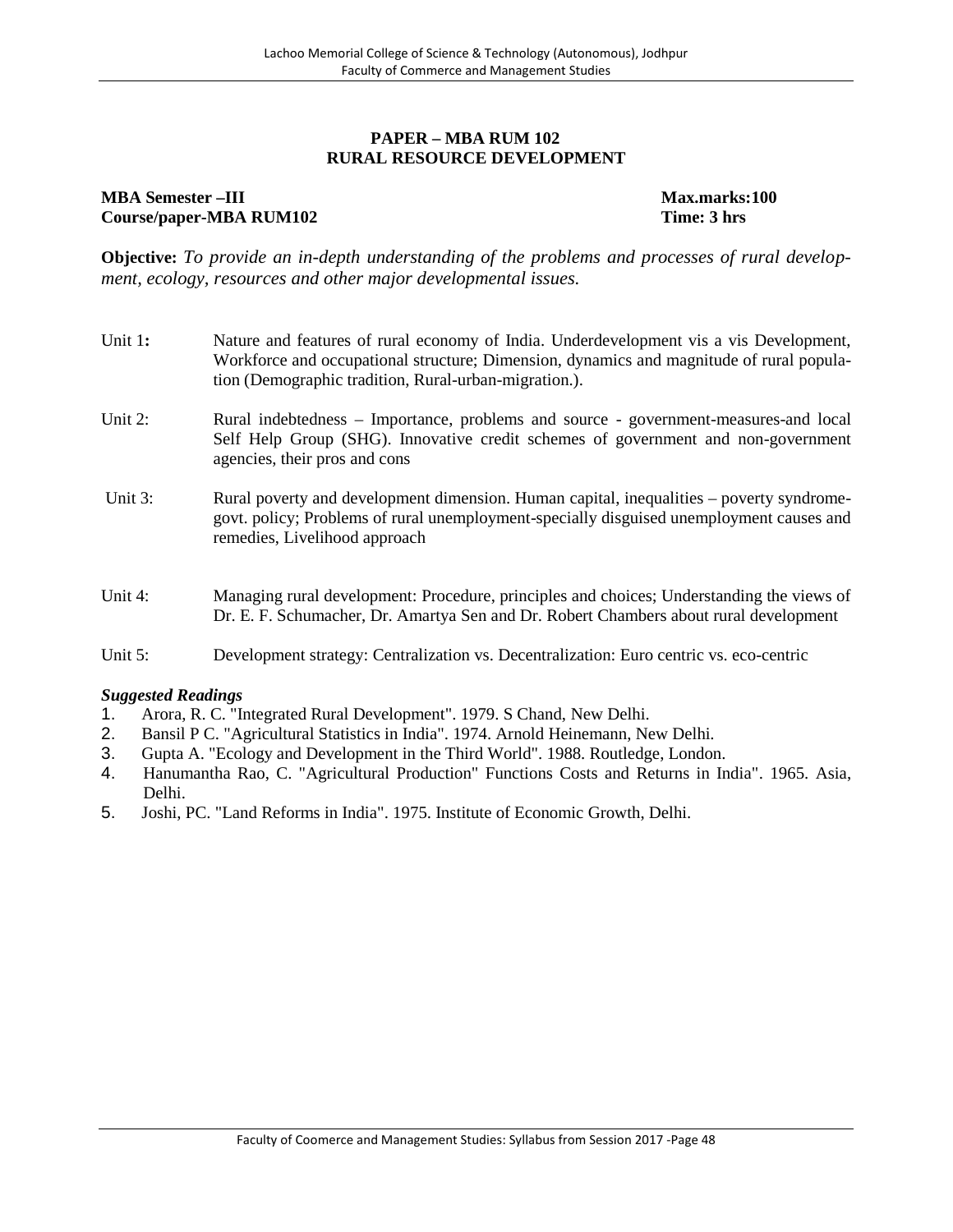#### **INTERNATIONAL BUSINESS (GROUP G III SEMESTER)**

#### **PAPER – MBA IB 101 EXPORT IMPORT PROCEDURES**

#### **MBA Semester –III Max.marks:100 Course/paper-MBA IB101 Time: 3 hrs**

**Objective:** *The aim of the course is to acquaint the students with the export-import procedures, documentation and logistics.*

- Unit 1: Introduction: Export documentation; Foreign exchange regulations, Quality control and preshipment inspection, Export trade control, Marine insurance, commercial practices
- Unit 2: Export Procedures: Central Excise clearance; Custom clearance, Role of clearing and forwarding Agents, Shipment of Export Cargo, Export Credit , Export Credit Guarantees and Policies, Forward Exchange Cover, Finance for export on deferred payment terms, Duty draw-backs
- Unit 3: Importing Procedure: Import licensing policy, Actual user licensing, Replenishment licensing/Import/Export passbook, Capital - Goods licensing /Export Houses/ Trading Houses.
- Unit 4: Special Issues: Export by post parcel and by Air, GSP Certificates of origin, Custom's clearance of Import Cargo, Documents - prescribed by Importing countries, Standardized Export Documentation, Packing.
- Unit 5: Import Management in a Developing Economy: Foreign Exchange budgeting, Import procurement, methods, Import financing, Purchase contract, Import Canalization, Import under counter-trade, Monitoring and follow up of import contracts.

- 1. Deb. Kalipade: Export Strategy in India (Delhi, S. Chand).
- 2. Jain O.P.: Small Industrial Export (Delhi S. Chand)
- 3. Majaro: International Marketing: A strategic Approach to world Market, Delhi, S. Chand
- 4. Francis, C: International trade & Export Management (Bombay, Himalaya Publishing House).
- 5. Balgopal, T. A. S. P: Export Management (Bombay Himalaya Publishing House).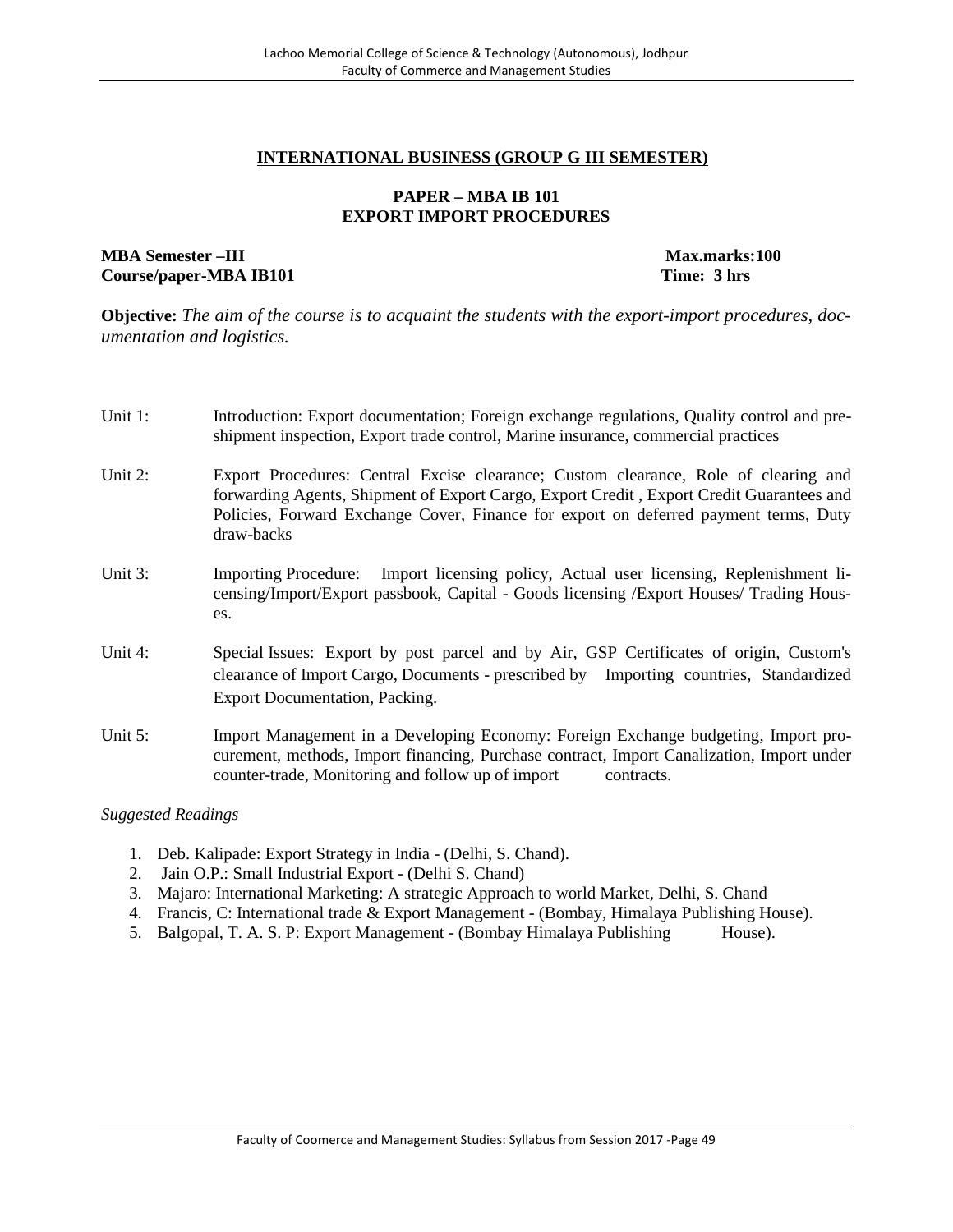#### **PAPER – MBA IB 102 INTERNATIONAL BUSINESS MANAGEMENT**

#### **MBA Semester –III Max.marks:100 Course/paper-MBA IB102 Time: 3 hrs**

**Objective:** *The objective of this paper is to give students an overall view of the international financial system and how multinational corporations operate.*

- Unit 1: International Business Environment Cultural aspects values and norms –social structure – religious and ethical systems – language – education –implications of cultural differences on business. International business environment – Political and legal factors – political systems – legal systems, International business environment – Economic factors – the determinants of economic development.
- Unit 2: International Trade Theories- Theory of Mercantilism Absolute advantage Comparative advantage – Hecksher – Ohlin theory – The new product life cycle theory – The new trade theory – Porter's diamond model – implications for international business.
- Unit 3: Managing Multinational Enterprises Problems and Potential Multinational Service Organizations – Indian companies becoming Multinationals – Potential, Need and Problems
- Unit 4: Instruments of International trade policy tariffs, subsidies, local content requirements, administrative policies, anti dumping policies – political and economic arguments for intervention - Development of the world trading system – GATT – the Uruguay round of negotiations. WTO - genesis and functions– the future of WTO.
- Unit 5: Multinational corporations Organization, design and structures head quarters and subsidiary relations in multinational corporations**.**

- 1. Justin Paul International Business Prentice Hall of India, 2007Investments ZviBodie, & Mohanty – TMH – 6th Edition, 2005
- 2. Oded ShenkarYadong Lou: International Business John Wiley & Co., 2006 Investment science David G.Luenberger. Oxford.
- 3. Wild J. John, Wild L. Keneth and Han C. Y. Jerry, International Business: An integrated approach, Prentice Hall
- 4. Alan M. Rugman and Richard M.Hodgetts Internatio.nal Business by Pearson Education,, 2007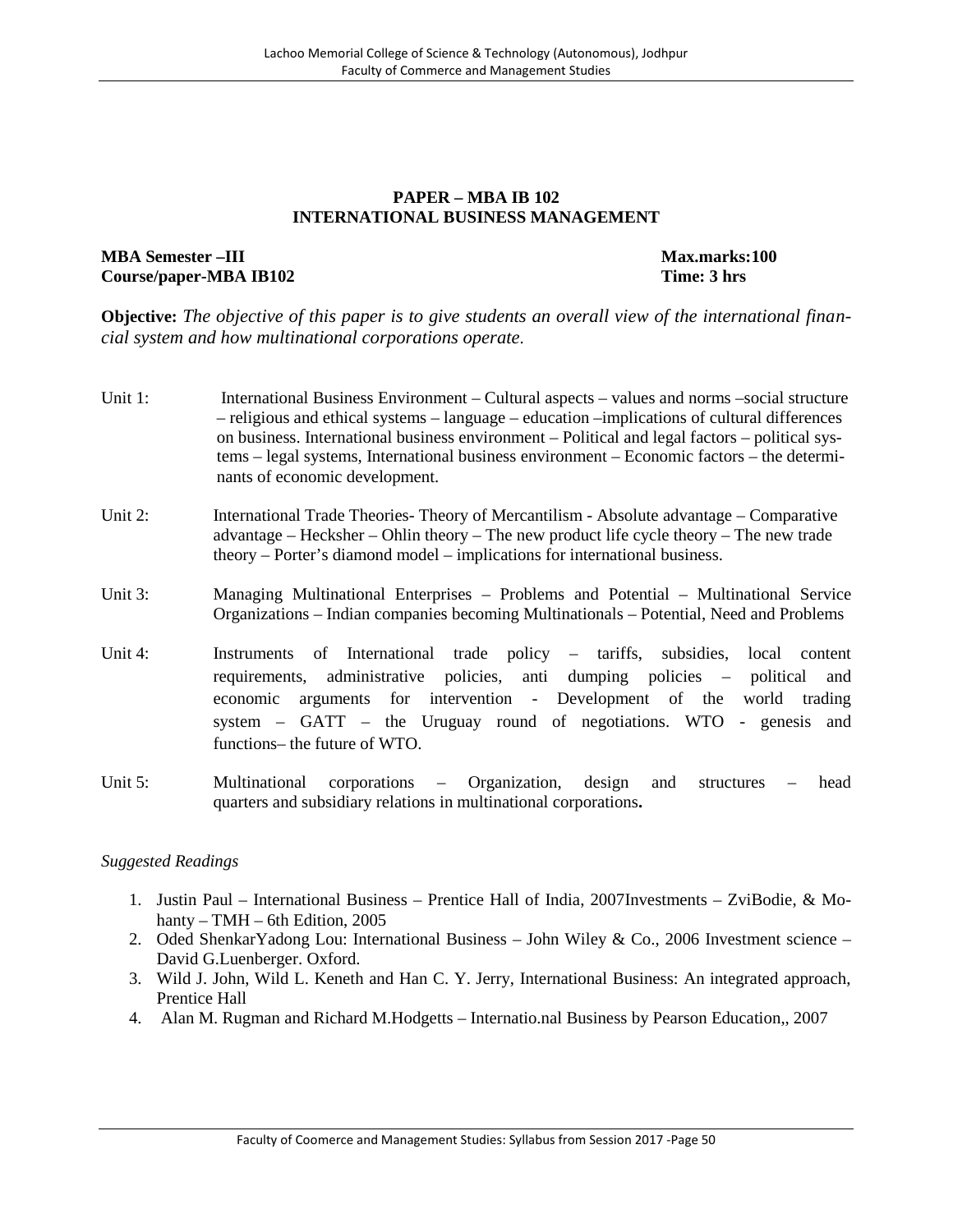# **PAPER – MBA IB 201**

# **INTERNATIONAL ACCOUNTING**

**MBA Semester –III Maximum marks: 100 Course/paper-MBA IB201 Time: 3hrs**

**Objective:** *The objective of this course is to acquaint the students with the accounting needs of international financial markets and to analyze the accounting measurement and reporting issues unique to multinational business transactions***.**

- Unit 1: International Dimensions of Accounting Conceptual Development and comparative Development Patterns, Currency Transactions
- Unit 2: Managing and Organizing International Information systems Objectives , Global Product Development and Production , Business Challenges , Global Strategies and Business Organizations , Challenges in Developing Global Systems.
- Unit 3: International perspective on Inflation Accounting; Financial Reporting and Disclosure; Analyzing Foreign Financial Statements.
- Unit 4: Financial Management of Multinational Entities: Foreign Market Exchange Rates, Corporate Response to Exchange Rate Fluctuations, Risk Management in MNC's.
- Unit 5: Transfer Pricing and International Accounting International Standards and Multinational Corporations, International Cash Management.

- 1. Arpon, Jeffrey S and Radebaugh, Lee H. International Accounting and Multinational Enterprises. New York, John Wiley, 1985.
- 2. Choi, Frederick D S and Mueller Gerhard G. International Accounting. Englewood Cliffs, New Jersey, Prentice Hall Inc., 1984.
- 3. Evans, Thomas G. International Accounting & Reporting. London, MacMillan, 1985.
- 4. Gray, S J. International Accounting and Transnational Decisions. London, Butterworth, 1983.
- 5. Holzer, H Peter. International Accounting. New York, Harper & Row, 1984.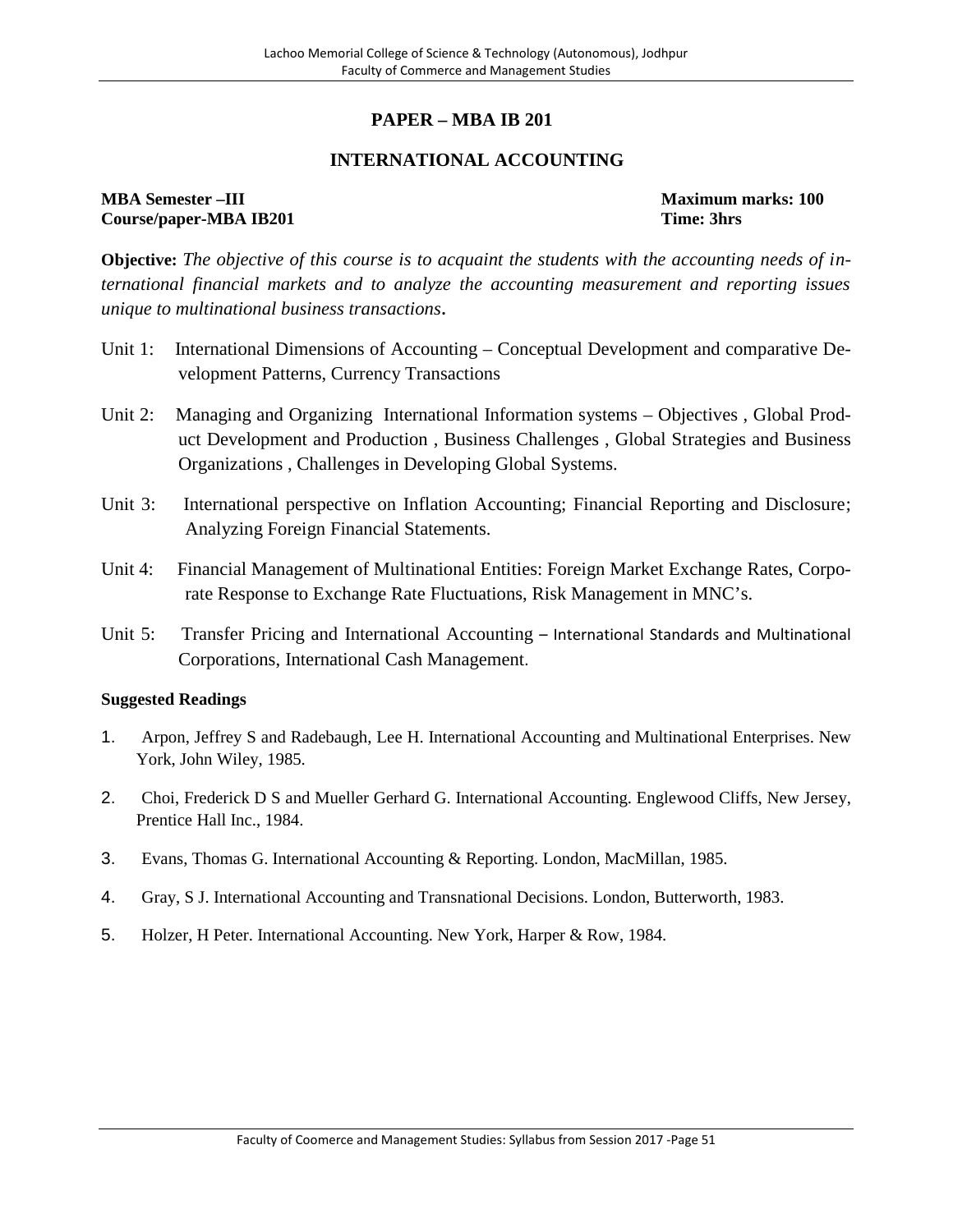# **PAPER – MBA IB 202**

# **INTERNATIONAL FINANCIAL MARKETS**

# **MBA Semester –III Maximum marks: 100 Course/paper-MBA IB202 Time: 3hrs**

**Objective:** *The objective of this course is to give students an in-depth knowledge of the working of international financial markets.*

- Unit 1: History of the International Financial System The rise and Fall of Bretton Woods, Globalisation and the Growth of Derivatives , The Crash of 1994-96 and beyond.
- Unit2: Euro-currency Market, Euro banking and Euro-currency Centers, Deposit Dealing and the Term Structure of Eurocurrency Rates, Euro-currency Futures and Options, Syndicated Euro-credits.
- Unit 3: International Bond Markets Introduction, New Issue Procedures in the Eurobond Markets, Eurobond Valuation and Hedging, Interest Rates and Currency Swaps, Pricing Option, Features of International Bonds.
- Unit 4: Forecasting the Image of the Future Central Banks and the Balance of Payments, The European Monetary System and Other Regional Artificial Currency Areas, New Instruments in International Capital Markets.
- Unit 5: International Banking and Country Risk, International Portfolio Diversification, International Transfer Pricing.

- 1. Bhalla, V K. International Financial Management, 2<sup>nd</sup> ed., New Delhi, Anmol, 2001.
- 2. Bhalla, V K. Managing International Investment and Finance. New Delhi, Anmol, 1997.
- 3. Eiteman, David K and Stonehill, Arthur I. Multinational Business Finance. California, Addison-Wesley, 1988.
- 4. Johnson and Giaccotto. Options and Futures. St. Paul, West, 1995
- 5. Kim, Suk and Kim, Seung. Global Corporate Finance: Text and Cases. 2nd ed. Miami, Florida, 1993.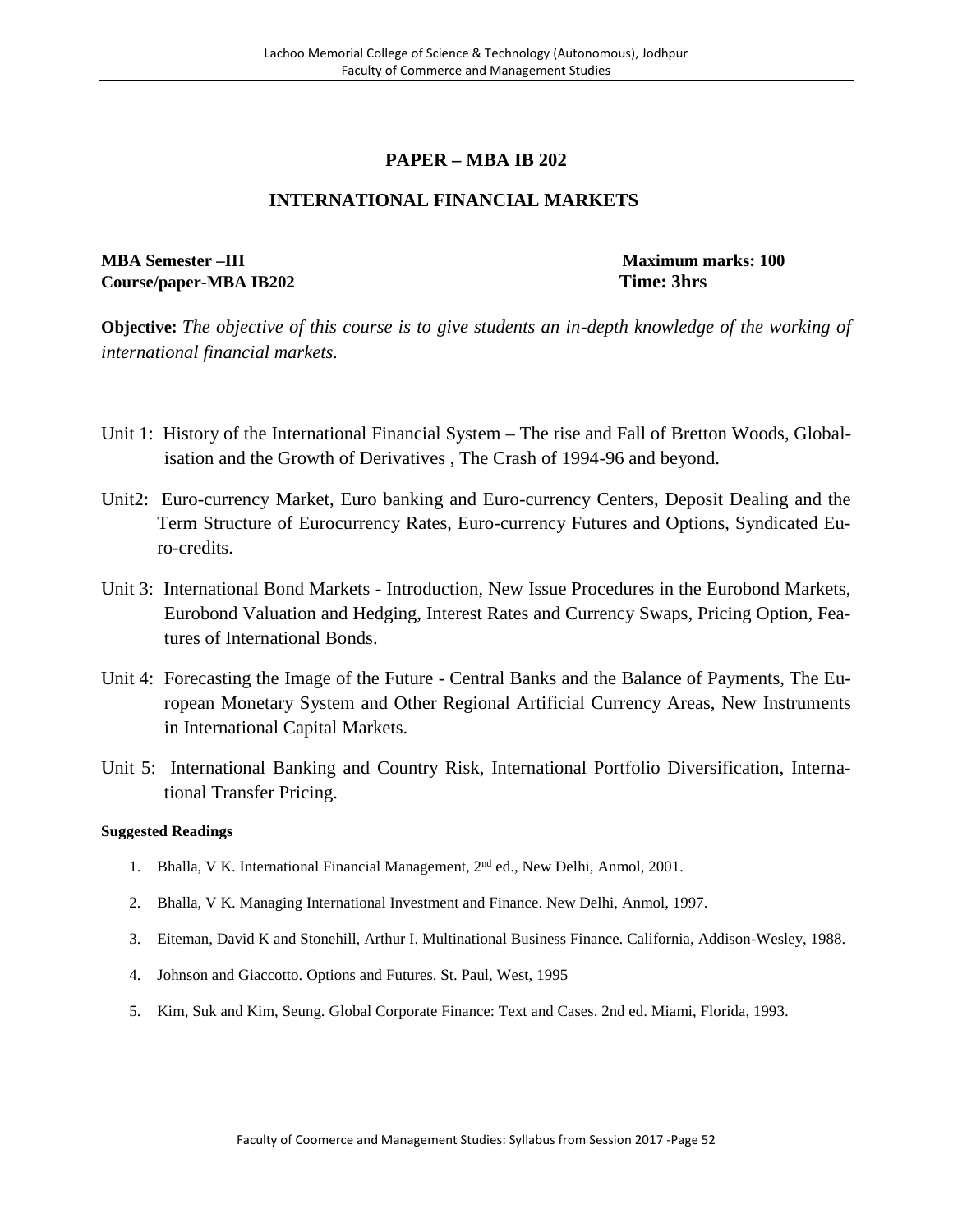## **TOURISM AND HOTEL MANAGEMENT (GROUP H III SEMESTER)**

## **PAPER – MBA THM101 LEGAL AND REGULATORY FRAMEWORK OF TOURISM**

# **MBA Semester –III Max.marks:100 Course/paper-MBA THM101 Time: 3 hrs**

**Objective:** *The objective of this paper is to study a legal and regulatory framework for the sustainable development and management of tourism.*

- Unit 1: Laws relating to accommodation travels agencies land tour operation sector, Law land regulations related to airlines and airways, laws related to surface transport. DGCA formalities for business and recreational flying in India.
- Unit 2: Law designed for Adventure Tour operation, special permits for rafting, paragliding, helisking and angling. Peak booking formalities, IMF rules for mountain expeditions, cancellation of permits and bookings.
- Unit 3: Special permits to restricted areas for foreign tourist in India, restricted area in India for foreign tourists and related authorities at these places to obtain permits, permits related to various monasteries and wild life areas and their procedure.
- Unit 4: Safety and security of tourist, Tourist Police, place of Tourism in the Constitution, need of tourism legislation.
- Unit 5: Travel Insurance and consumer protection act, International consumer protection acts in tourism, Evacuation and International insurance business, foreigners act, passport act and visa extension. Ancient Monument Act, RTI Laws related to environment and wildlife.

- 1. Tourism Guide lines published by Govt. of India, Ministry of Tourism.
- 2. Tourism guidelines issued by Department of Tourism for hotel and restaurant operation.
- 3. Sajnani Manohar (1999) Indian Tourism Business: A Legal Perspective, New Delhi.
- 4. R. K. Malhotra (2005) Socio Environmental and Legal Issues in Tourism, New Delhi.
- 5. Gupta S.K. (1989) Foreign Exchange Laws and Practice, Taxman Publications Delhi.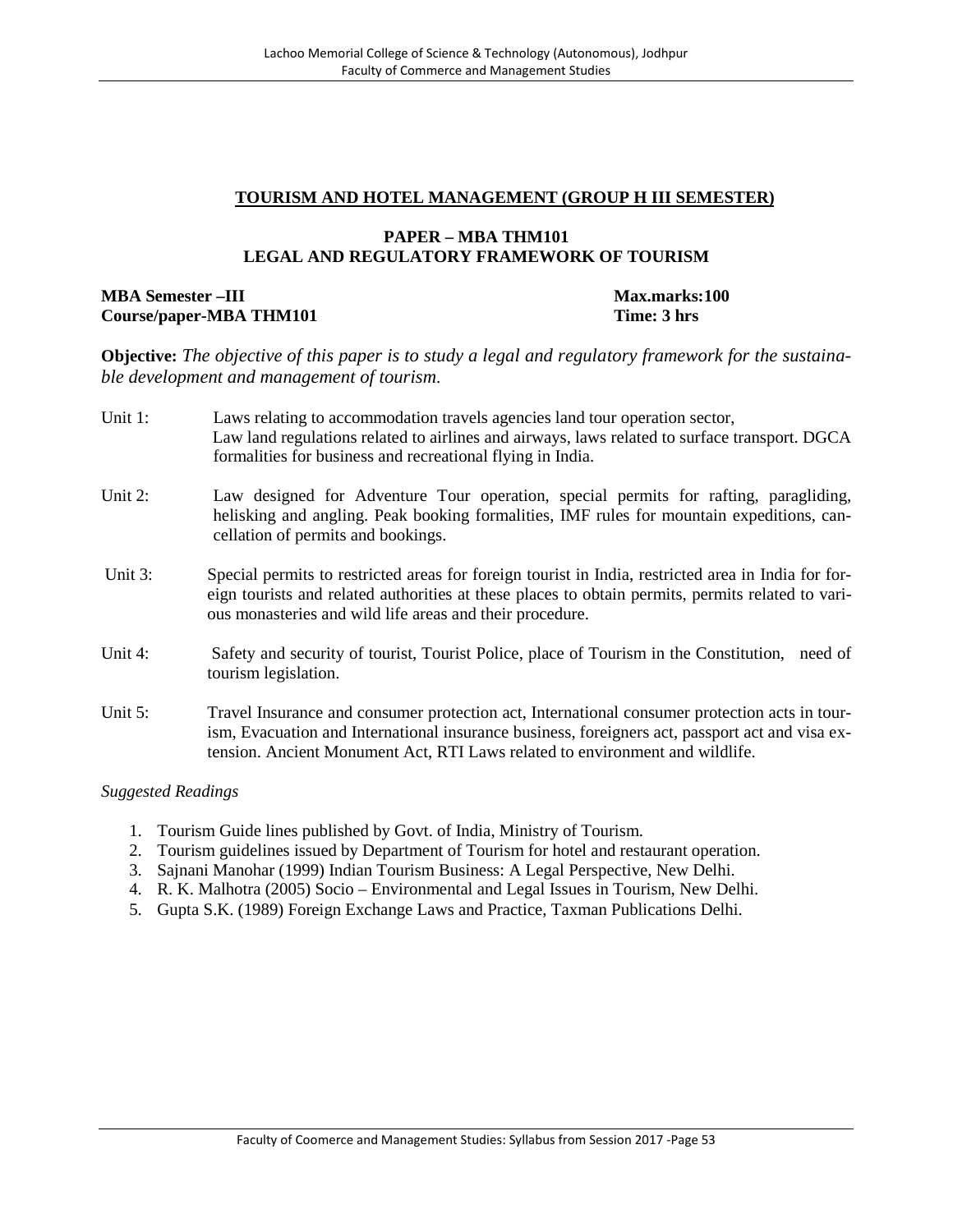### **PAPER – MBA THM 102 TOURISM MANAGEMENT**

# **MBA Semester –III Max.marks:100 Course/paper-MBA THM102 Time: 3 hrs**

**Objective:** *The basic objective of this course is to acquaint the students with the tourism.*

- Unit 1: Historical perspective: co-relation between trade and travel, travel during Roman Empire and various evolutionary stages of tourism; Growth of World Tourism: Important trends and future prospects; Organization of tourism in India, Role Functions of NTO's Department of Tourism, ITDC, STDC, Tourism Policy of India.
- Unit 2: Meaning of travelers, visitors, excursionist, business travelers and tourism; Distinction between travelers and visitor, visitor and tourist; types; Domestic, Regional, Intra-regional tourism and international tourism; cultural, adventure, sports, social, convention, conferences, tourism, Linkages and inter-dependence between domestic and inter- national tourism.
- Unit 3: Motivation: Pleasure; education, cultural ethical; social, historical, religious, health, sports and business; Resources; Recourses and Mobility: Establishment of priorities, availability of resources, development strategy.
- Unit 4: Employment generation, Earning of foreign Exchange, National integration, Regional development, Patronage to handicraft and arts, International understanding and world peace. Cultural Exchanges and development of human relations
- Unit 5: Fiscal and non-fiscal incentives for tourism, concessions granted by Central and State Government's declaration and consequences of tourism as an industry

- 1. Elliot, James Tourism, Routledge.London, 1997
- 2. Hall, Derak R. (ed.), Tourism and Economic Development, Belhaven Press, London, 1991
- 3. Mazanec.Josef A. (ed.) International City Tourism,Pinter, London, 1997
- 4. Lea, J. Tourism and Development in the Third World, Routledge, London, 1988
- 5. Mowforth, Martin and Ian Munt Tourism and Sustainability, Routledge, London, 1988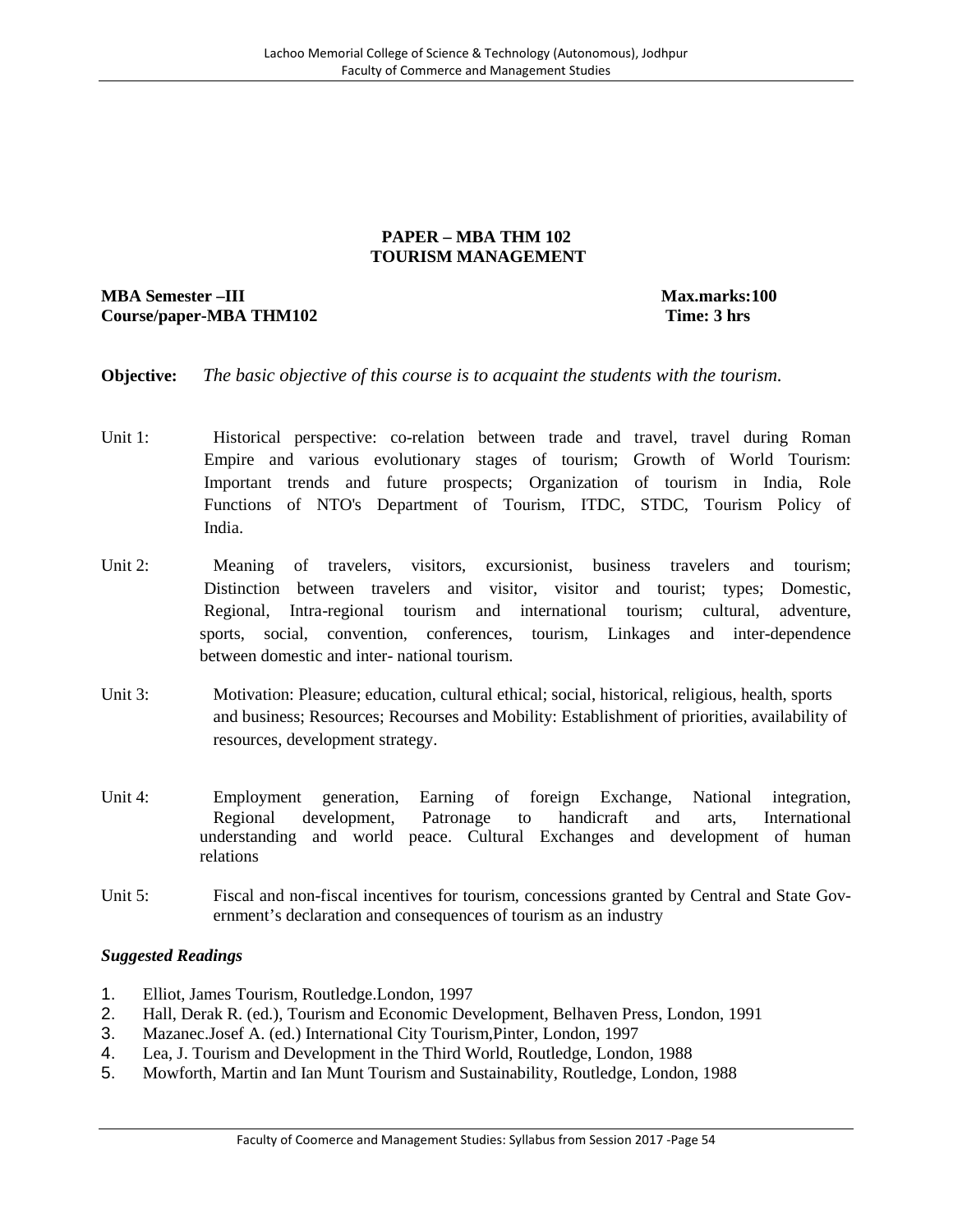#### **PAPER – MBA THM 201 TOURISM MARKETING**

#### **MBA Semester –III Max.marks:100 Course/paper-MBA THM 201 Time: 3 hrs**

- **OBJECTIVE***: The course aims at an understanding of marketing Management in Tourism. To define the different components of marketing and comprehend the various P's of marketing and relevance to Tourism*
- Unit 1: Introduction to tourism marketing, Evolution, Definition, nature, process and system services & their marketing nature, characteristics of tourism products, its issues and challenges : Marketing mix.
- Unit 2: Tourism Markets: Types, world tourism markets, inbound and outbound markets for India & Domestic markets: Tourist behavior. Travel purchase and tourist buying process. Tourist discussion making models.
- Unit 3: Market segmentation, Targeting and positioning. Definition of market segmentation, discussions in market segmentation, Market targeting process, product positioning – purpose, process
- Unit 4: Marking management information system and demand forecasting Introduction, structure of marketing management, information support system, demand forecasting
- Unit 5: Market Research: Definition, research and survey methodologies, application, technology and trends in tourism marketing, role of government bodies, national, state tourism offices, local bodies, private organizations, NGO's in tourism marking..

- 1. Kotler P. Marketing Management C. Delhi Prentice Hall India 1986
- 2. Katler Philip Marketing for non-profit organization Prentice Hall, New Jersey 1975
- 3. Jha S.M. Tourism Marketing (Bombay Himalaya)
- 4. Gavens: Marketing Management (Delhi Himalaya)
- 5. Hollowacy I.C. and Plant R.V. (1992) Marketing for Tourism Pitman.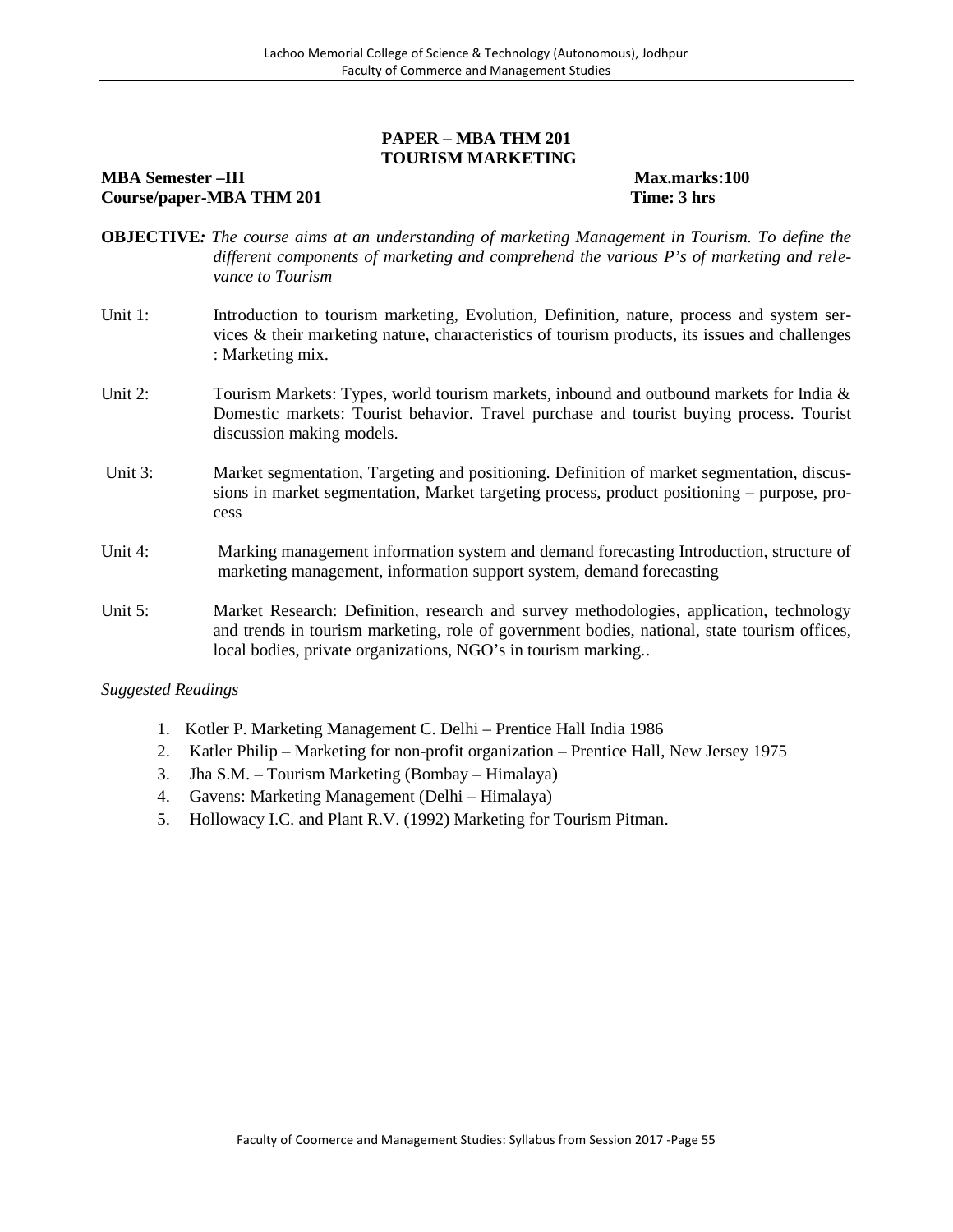#### **PAPER – MBATHM 202 AIRLINES MANAGEMENT**

#### **MBA Semester** –**III** and the set of the set of the set of the set of the Max.marks:100 **Course/paper-MBA THM202 Time: 3 hrs**

**OBJECTIVE***: In this course students will learn historical and contemporary issues related to airlines.*

- **Unit 1:** Civil Aviation in India: History, present Scenario, Legal and Regulatory Framework; Aviation Policy and Planning.
- Unit 2: Introduction to Infrastructural Requirements in Aviation: Airports. Support Services, Maintenance set up, Role of organization related to Civil Aviation-Ministry of Civil Aviation, DGCA, AAI, IATA, ICAD.
- Unit 3: Airlines Feasibility and Planning: Procedural Requirements, Facilities, Planning and Layout.
- Unit 4: Relationship between Civil Aviation and Tourism: Strategies for Development of Civil Aviation in India
- Unit 5: Establishing an Airline Company: Organization and Structure. Operations, Marketing, Aviation Safety, Costing.

#### *Suggested Readings*

The list of Books will be recommended by the concern teacher of the subject.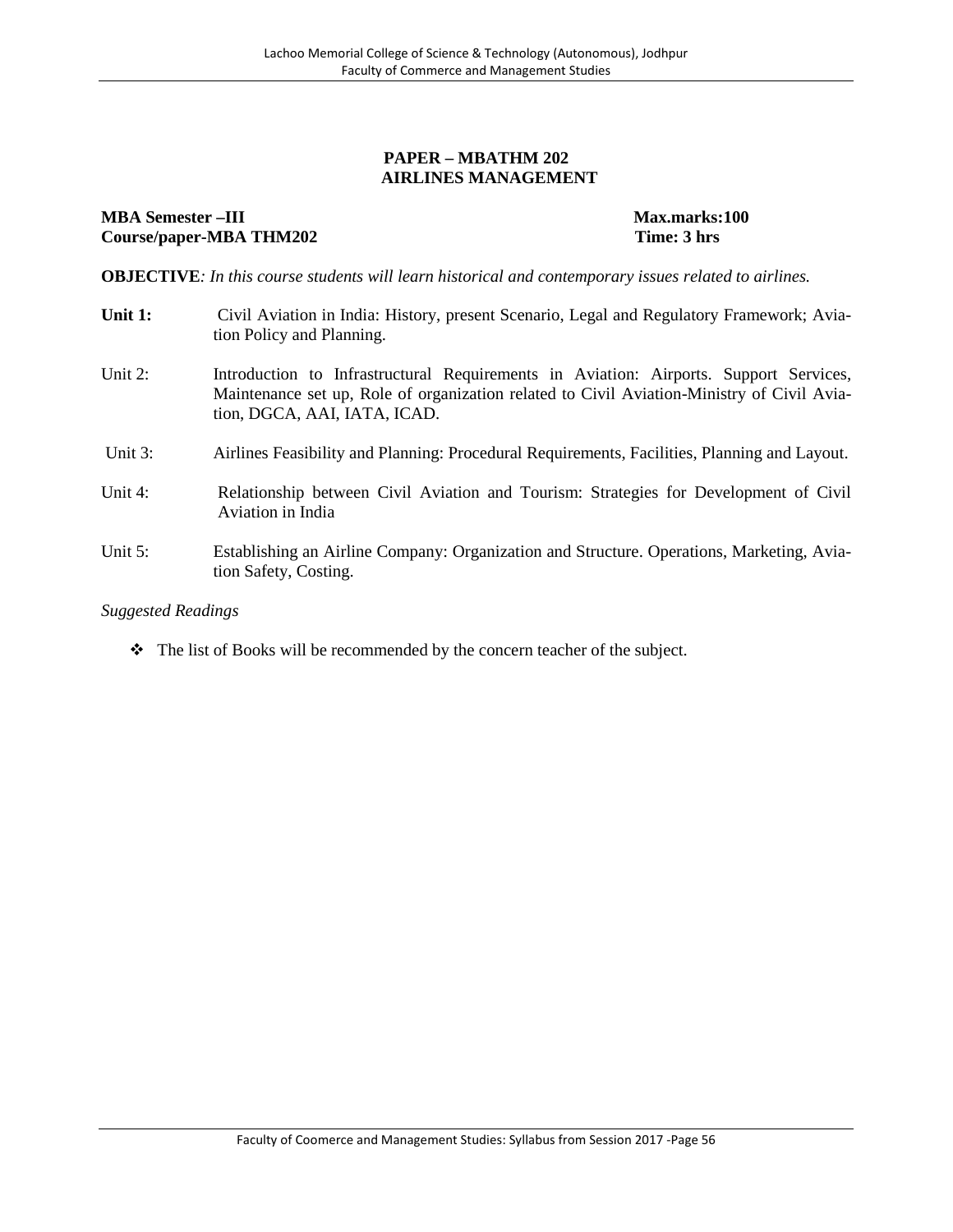#### **ECONOMIC ENERGY MANAGEMENT (GROUP I III SEMESTER)**

#### **PAPER – MBA EEM 101 ENERGY ECONOMICS**

**MBA Semester –III Max.marks:100 Course/paper-MBA EEM101 Time: 3 hrs**

#### **Objective:** *The main objective of the course is to study basic economic concepts of energy consumption.*

- Unit 1: Introduction: Meaning of Energy, Types of Energy, Overview of Concepts of Natural Resources Use International Energy Supply; Economics Efficiency, Growth & Modeling, Market, Price, Efficiencies Energy & Economics Growth, Revenues & Resources, Government Policy & Regulatory Framework
- Unit 2: Energy Industry: Oil & Natural Gas Industries-OPEC & the World Oil Markets, Energy Utilities , Economics Cross Subsidy: The Demand For Energy, Energy Demand Analysis , Elasticity's Approach, Determinants Of The Demand For Energy
- Unit 3: The Supply Of Energy: Energy Availability, Applicability & Acceptability, The Economics Of Renewable Energy, Energy Conservation- Efficiencies , Conversion , Substitution : Oil Gas Economy, The Anatomy Of Oil & Gas Prices And Stocks, Refining Economics- Upstream & Downstream, Petroleum Product Markets, Computing Profitability, Margins Concepts , Retail Pricing Issue
- Unit 4: The Economics Of Electricity: Electricity Markets & Competitions, Regulatory V/S Deregulation Tariffs Energy Forecasting & Sustainability, Natural Resources Scarcity, Trend Analysis & Input Out Put Analysis
- Unit 5: Energy Value Chain & Energy Costs Estimates: Petroleum, Electricity, Nuclear, Gas, Renewable Energy

- 1. The New Energy Economics, Author G. M Pillai, World Institute of Sustainable Energy
- 2. Energy Economics and Management in Industry; Author A. Reis, I Smith, K. Stephan & J C Pense; Publishing - Pengamon Press
- 3. Energy Economics; Author Diwan& Shah; Publisher Pentagon Energy Press
- 4. Energy Management; Author Diwan&Yaqoot; Publisher Pentagon Energy Press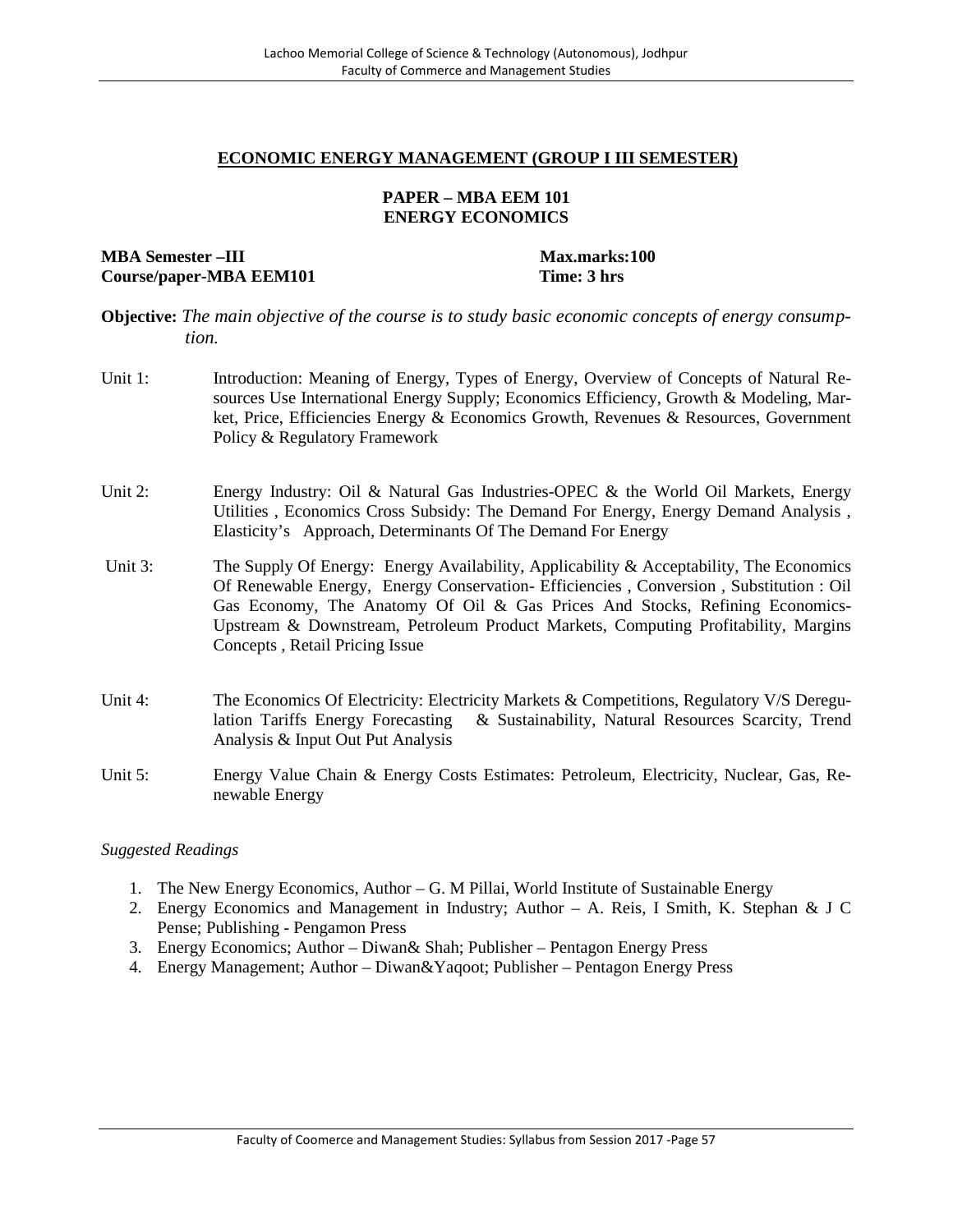#### **PAPER – MBA EEM 102 ENERGY TRADING**

### **MBA Semester –III Max.marks:100 Course/paper-MBA EEM102 Time: 4 hrs**

**Objective:** *The main objective of this course is to study energy security, environmental sustainability and economic development issues of different energy policies.*

- Unit 1**:** Trading Mechanics: Why Trade? Motivation to Trade Introduction to Trading Physical and Paper Markets, Regulated and Unregulated Markets (OTC) Development of Energy Markets – Past, Present and Future
- Unit 2: Trading Of Oil: Why Oil Is Traded, Trading Characteristics Of Oil, Structure Of The Oil Markets, Oil Trading Future Markets; Fundamental Analysis Of Energy Commodities- Oil Market & Price Determinations , Role Of OPEC, Inventory Dynamics
- Unit 3: Technical Analysis: Use Market Generated Data (Price, Volumes, Spreads, Etc) ,Tools Of Technical Analysis (Bar Charts, Major Tops & Bottoms, Constructing Point & Figure Charts, Candlesticks, Charting, Market Profile, Volume & Open Interest, Moving Averages, Sentiments MACD, Etc) Sensitivity Analysis
- Unit 4: Petroleum Trading Strategies: Refining Margins & The Crack Spreads, Fracas Spreads, Calendar Spreads, Volumetric Production Payment Contracts, Paper Refinery, Strategy Based On Price Volatility-Long & Short Straddle , Long Butterfly, Bullish & Bearish Strategies, Hedging Strategies- Backwardation, Contango Structures, Trend Markets , Monte Carlo Simulation, Portfolio Risks, Price Risks, Risks Limits, Strategies Used By Speculators & Arbitrager
- Unit 5: Gas Trading: Natural Gas Trading & Future Markets, Gas Market Structures & Price Determinations, Short & Long Terms Gas Fundamentals, Gas V/S Power 'Spark Spreads'

- 1. Energy Futures : Trading Opportunities; Author John Elting & Treat; Publisher Pennwell
- 2. Fundamental of Petroleum Trading; Author Hossein Razavi & Fereidun Fesharaki; Publisher Praegen London.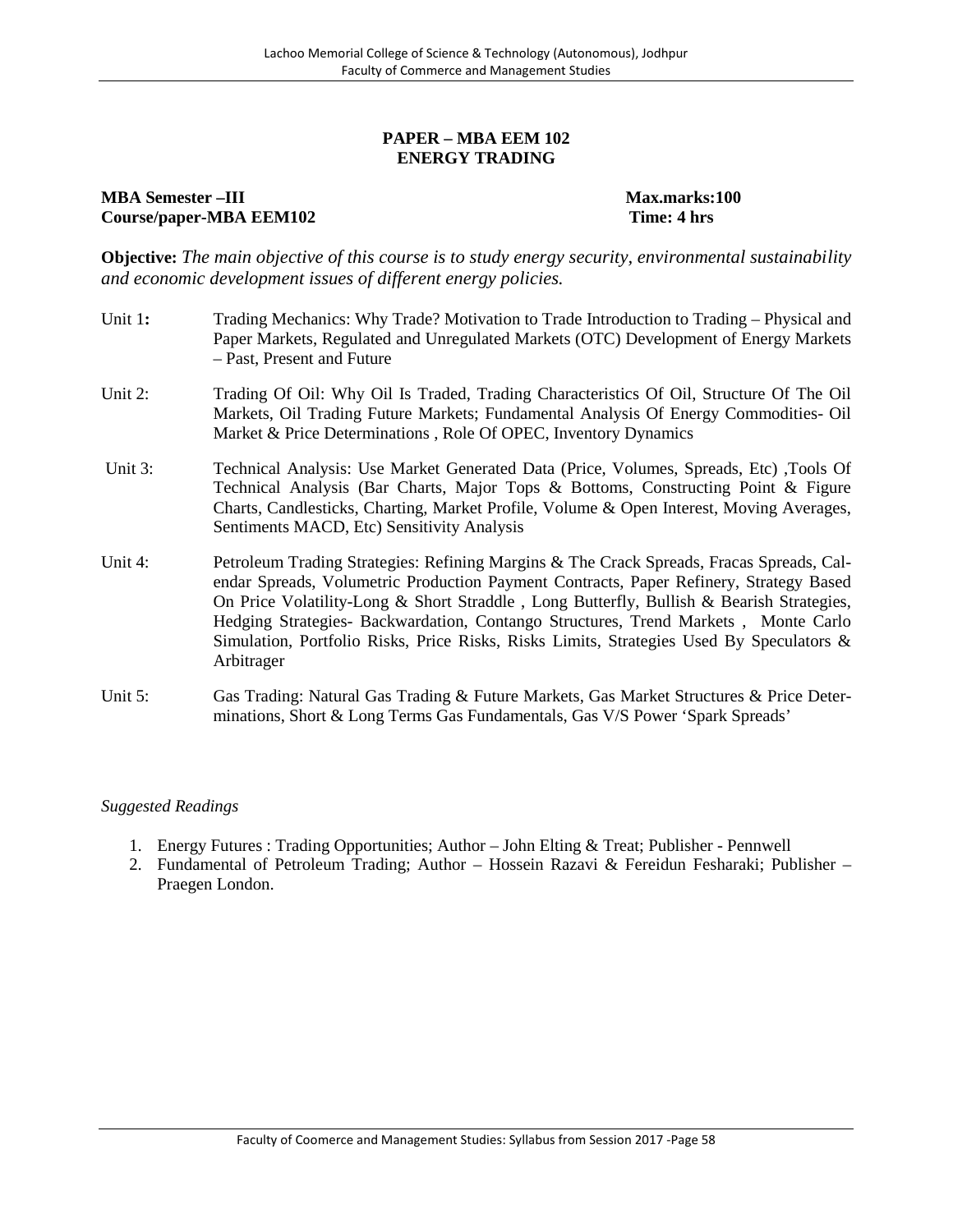# **ENERGY MANAGEMENT (GROUP I MBA III SEMESTER) PAPER – MBA EEM 201**

#### **Energy Management**

# **MBA Semester – EEM 201 Max.marks:100 Course/paper-MBA EEM Time: 3hrs**

**Objective-** *Application of energy management principal, skill, strategies, as well as monitoring and targeting are essential in studying this subject. With advancement in computer technology, it is now essential to apply software technique to energy management. This subject enable students to learn simulation package used in energy management*

- **Unit 1 Energy Management-** Definition and Objective of Energy Management Principle of Energy Management, Energy Management skills, Energy Management Strategies
- **Unit 2 Initializing and Organizing-** Managing Energy Management Programmers , Organizing Energy Management Programmers , Initializing Energy Management Programmers ,Initializing Planning, Leading, Controlling, Promoting, Monitoring and Reporting.
- **Unit 3 Energy Monitoring and Target** Definition , Elements of Monitoring and Targeting System ,A rationale for Monitoring, Target and Reporting 3, Data and Information Analysis , Relating Energy Consumption and Production , Cumulative ,Case Study
- **Unit 4 Energy Audit Instruments** Principal and working of electrical measuring instruments, fual gas analyzer,

**Electrical Energy Management** - Reactive power management, Energy conservation in domestic and industrial sectors / Energy conservation in lighting, motors, pumps and fan systems

Unit 5 **Financial and Project Management** Financial analysis techniques : simple payback period, return on investment, net present value, internal rate of return, cash flows and sensitivity analysis , Financing options, energy performance contracts and role of ESCOs. , Project definition and scope, Technical design and Financing

- Wayne C Turner -Energy Management Hand book- Wiley Inter Science Publication.
- A. K. Sawhney- Electrical Measurements- Khanna Publications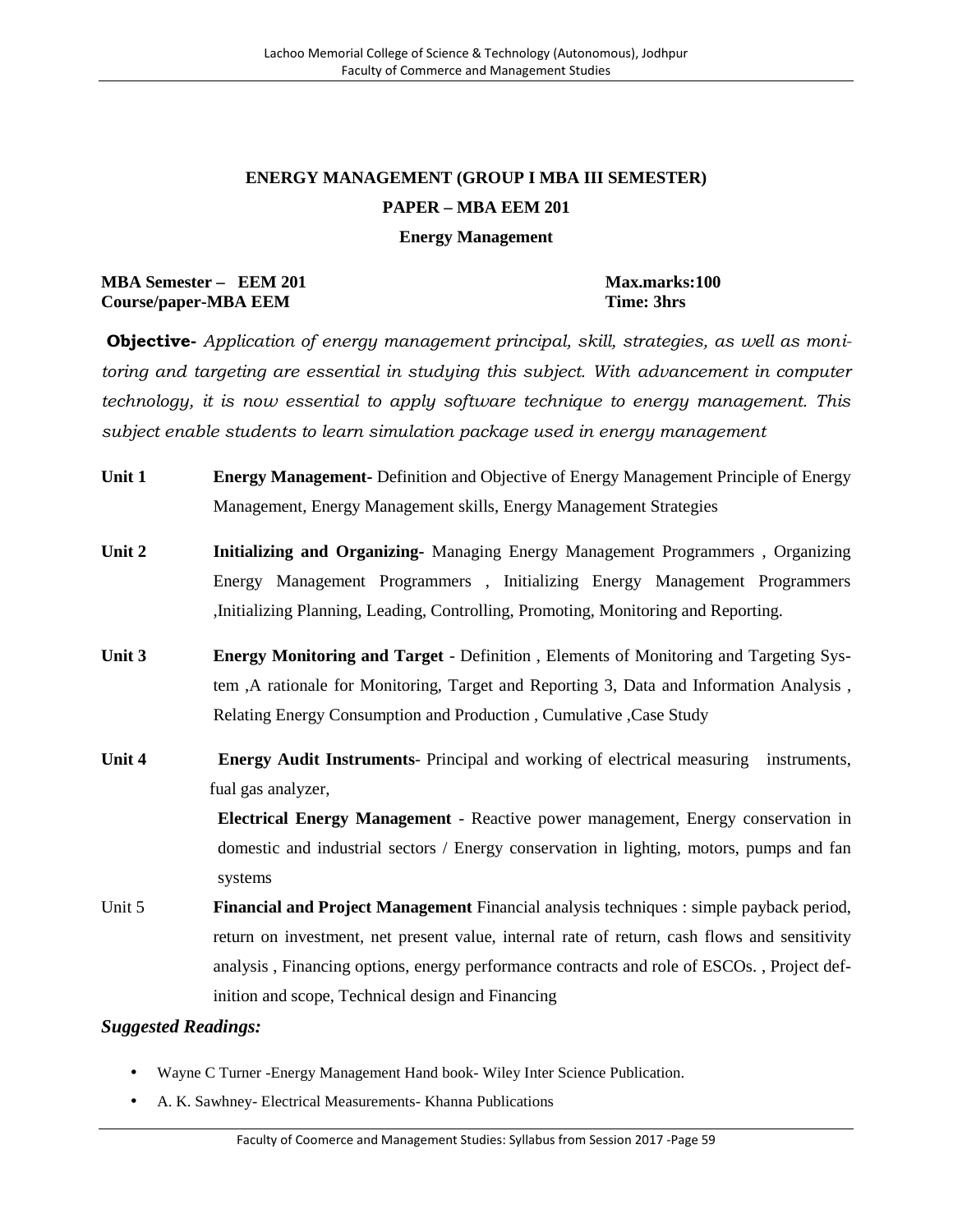- B.G.A. Skrotzki & W.A. Vopat ,Power Station Engg. & Economy Tata McGraw Hill.
- SKROTZI, Bernhardt Power Station Engineering and Economy, 1988, Tata Mc Graw Hill

# **ENERGY MANAGEMENT (GROUP I MBA III SEMESTER) PAPER – MBA EEM 202 Energy and Environment**

| MBA Semester – EEM 202 | <b>Max.marks:100</b> |
|------------------------|----------------------|
| Course/paper-MBA EEM   | Time: 3hrs           |

Objective- The unique aspect of the subject is the close examination of the interlinked nature of energy and the environment as encapsulated by the concept of sustainable development. The subject looks at the current environmental challenges that characterize the world, including the organisation of our energy system in the 21st century.

- Unit 1 Ecological principles and energy flow
- Ecological principle of nature
- Concept of ecosystems
- Different types of ecosystems; ecosystem theories
- Energy flow in the ecosystems; biodiversity
- Unit 2 Energy scenario and development
- Overview of world energy scenario
- Overview of India's energy scenario
- Overview of Energy Scenario of North East India and in particular to Assam
- Energy and development linkage
- Energy Sources: classification of energy sources
- Quality and concentration of energy sources

Unit 3 Major energy resources

- Units of various Energy sources, Conversion, calorific value
- Coal‐sources, formation, important properties & conversion
- Petroleum-sources, genesis, important properties & uses
- Natural gas-sources, genesis, important properties & uses

Unit 4 Environment concerns of energy extraction

- Environment effects of energy extraction, conversion and use Sources of pollution
- Primary and secondary pollutants
- Consequences of pollution growth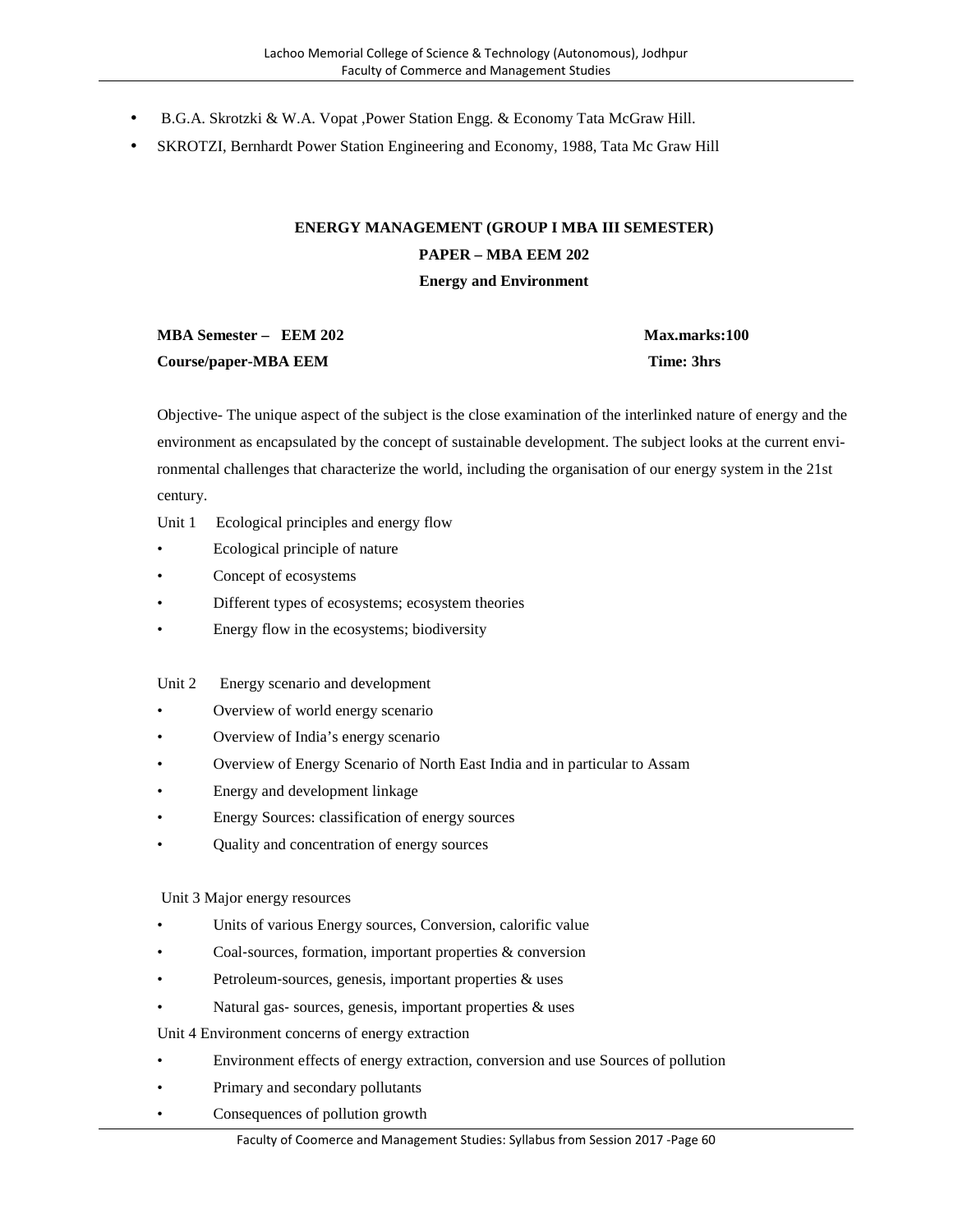• Air, water, soil, thermal, noise pollution-cause and effect, Pollution control methods, Environmental laws on pollution control

Unit 5 Energy use & climate change

- Global warming
- Green house gas emission, impacts, mitigation.
- Causes of global, regional and local climate change

Suggested reading:

- 1. Ristinen RA. Kraushaar JJ. Energy and the Environment, 2nd edition, John Willey & Sons, 2006
- 2. Banerjee BP. Handbook of Energy and Environment in India, Oxford University Press, 2005, India
- 3. MC Dass, Fundamentals of Ecology, Tata McGraw Hill, 1994
- 4. Kaushik ND. Kaushik K. Energy, Ecology & Environment, Capital Publishing, 2004
- 5. De AK. Environmental Chemistry, New Age International Publishers, 2005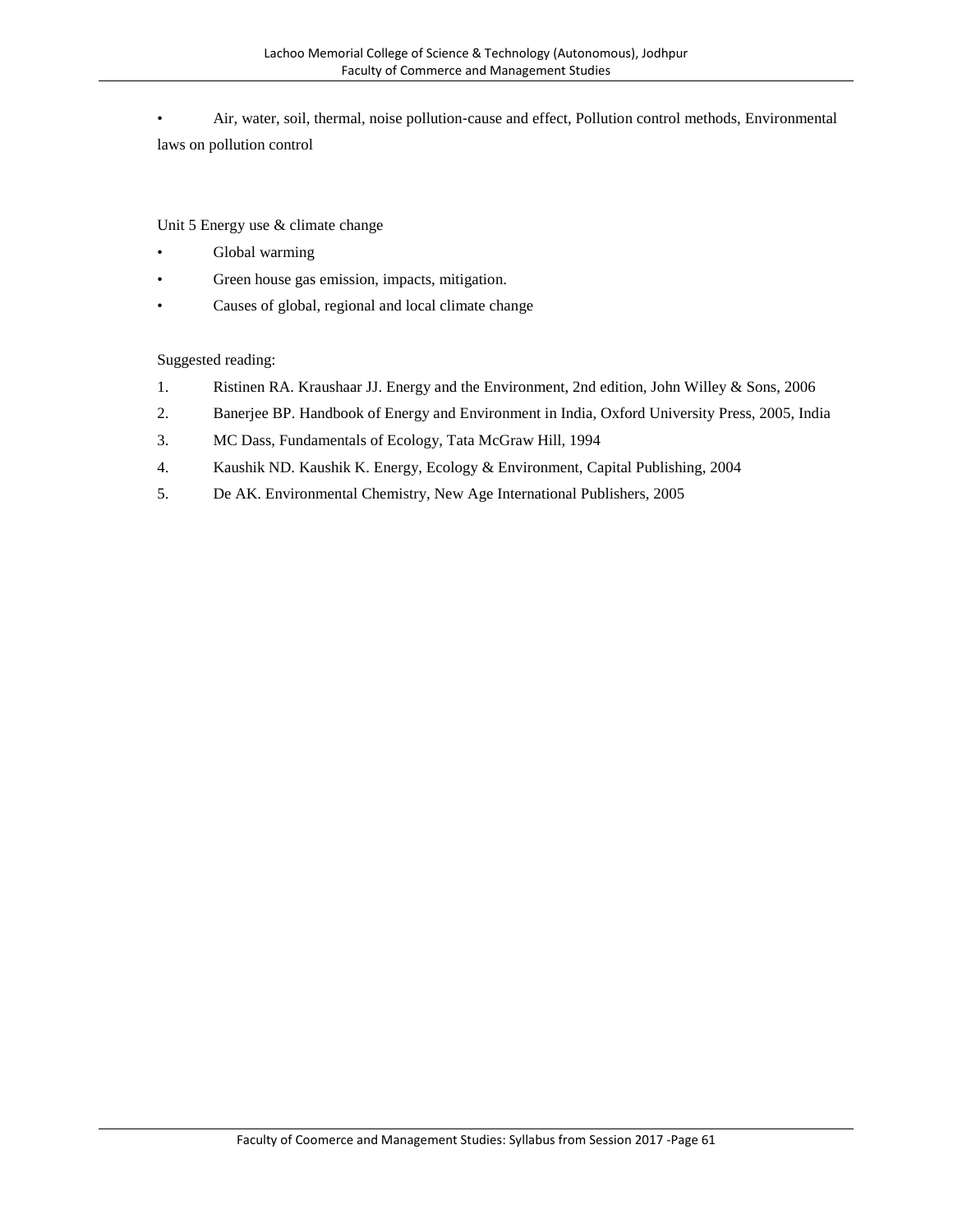#### **PAPER – MBA 411 BUSINESS LEGISLATION – II**

#### **MBA Semester –IV Max.marks:100 Course/paper-MBA 411 Time: 3 hrs**

**Objective:** *The course is designed to acquaint the students with the in depth knowledge of various laws which are responsible for the success of an organization.*

- Unit 1: Company Law Act 2013: Company Definition, Meaning, Nature and its Characteristics, The principle of separate legal entity, Lifting or piercing the corporate veil, Classification of Companies, Incorporation of Companies, MOA- Concept, Content, Alterations, Doctrine of Ultra Vires, AOA: Concept, Content, Alterations, Doctrine of Constructive notes and Indoor Management, Alter Ego, Prospectus: meaning, Registration, Contents, Misrepresentations and their effects, Shelf Prospectus; Information Memorandum, Red herring prospectus
- Unit 2 Share: Meaning, type, issue of shares, Share Certificate and Share warrants, Difference between shares and stock, Share Capital: Meaning, type, Alteration of share capital, reduction of share capital, Buy-Back of Shares, Bonus Issues; Rights Issues; Issue of Sweat Equity Shares; Employees Stock Option Scheme; Debenture: Meaning, type, charge and mortgage, Director: Appointment, Power, Duties, Company Secretary- Meaning, appointment, Position, importance, duty and liabilities
- Unit 3 Meeting- meaning, type, proxies, minutes, Resolutions: meaning, type, Dividend: Meaning, ascertaining profit, provision, process of payment of dividend, Winding up of Company
- Unit 4 Income Tax Act 1961: Basic Concepts- Income from Salaries, House Property, Business and Profession.
- Unit 5 Basic Concepts- Income from capital gain, other sources. Deduction's U/S 80C, 80D, 80G, 80CCC, 80U

- 1. Gogna, P P S, Company Law. Sultan Chand & Sons, New Delhi, 2006.
- 2. Saha, Bhandari, Bohra, Tater & Singhal, Income Tax, RBD Publishing House, New Delhi
- 3. Taxman's Elements of Company Law, Taxman Publication, Mumbai
- 4. Singhania, Vinod, & Singhania, Monica, Student's Guide to Income Tax, Taxmann Publication
- 5. Nolakha, R.L., Company Law, RBD, New Delhi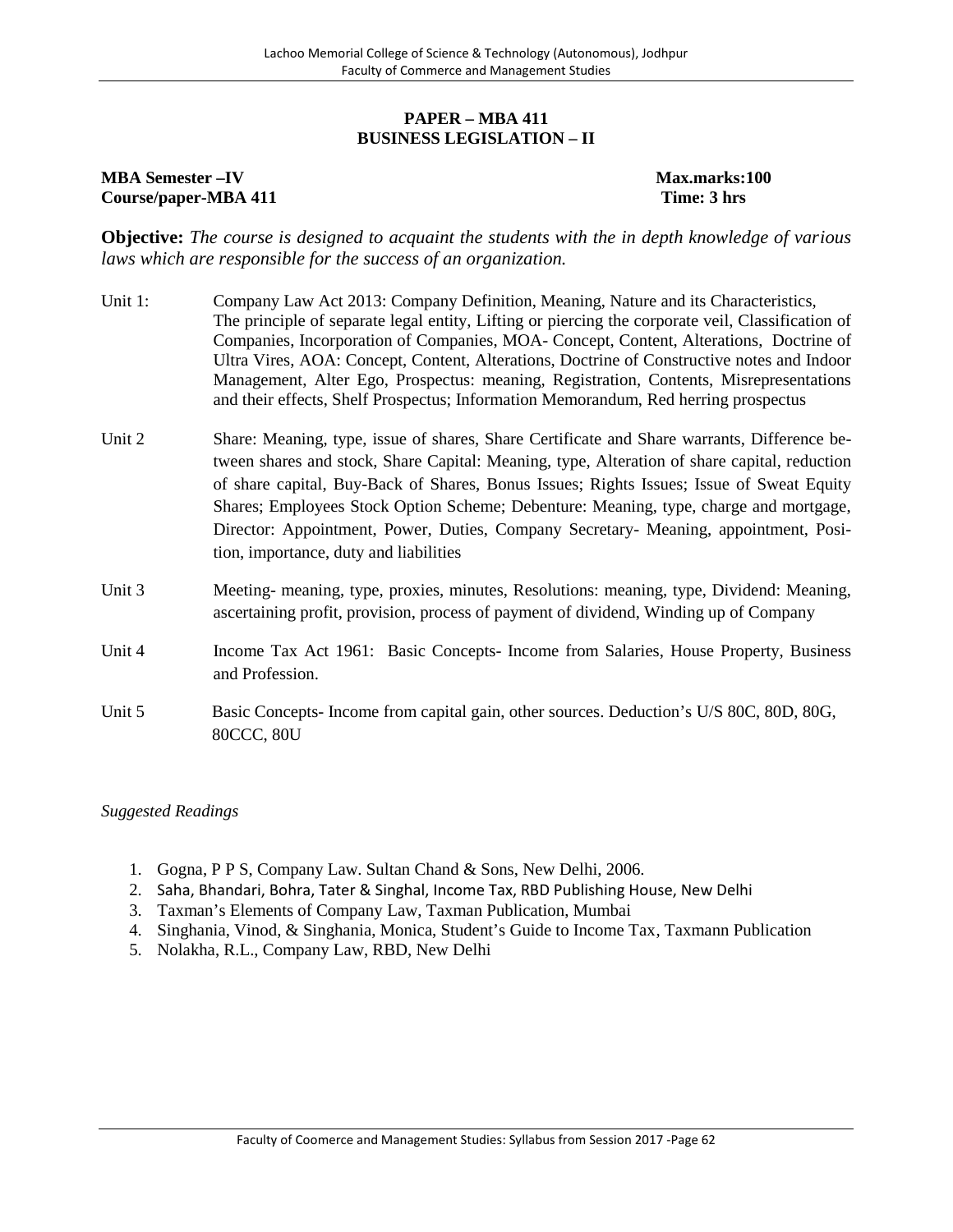#### **Paper – MBA412 PROJECT MANAGEMENT**

#### **MBA Semester –IV Max.marks:100 Course/paper-MBA 412 Time: 3 hrs.**

**Objective:** *The basic purpose of this course is to make the student understand the framework, planning and management of the projects to be undertaken by the organization.*

- Unit 1: Introduction to Project Management: Definition, functions, evolution of Project Management, classification of projects, The Project Management Systems, Methodologies  $\&$ Systems Development Cycle: Systems approach, analysis and its development, project life cycle, the phases of system development life cycle.
- Unit-2: Project Feasibility Study: Developing a project plan, market and technical analysis, financial analysis evaluation of project proposals, Social cost benefit analysis. Project Planning: fundamentals, project master plan, work breakdown structure & other tools of project planning, work packages project organization structures & responsibilities, responsibility matrix.
- Unit 3: PERT, CPM, Resource allocation: Tools & techniques for scheduling development, crashing of networks, time-cost relationship, and resource leveling multiple project scheduling. Cost Estimating Budgeting: Cost estimating process elements of budgeting, project cost accounting, cost schedules & forecasts.
- Unit 4: Managing Risks in Projects: Risk concept & identification, risk analysis, sensitivity analysis, risk assessment, risk priority, risk response planning, risk management methods. Project Control: Information monitoring, internal & external project control, control process, performance analysis, variance limits, and issues in project control.
- Unit 5: Project Management Information System: Computer based tools, features of PMIS, using project management software, (MS Projects) Project Evaluation, Reporting & Termination: Project reviews & reporting, closing the contract.

- *1.* Chandra, P. Project management, Tata Mac Graw Hills Publications, New Delhi.
- *2.* Agarwal, R D. Project Management, Tata Mac Graw Hills Publications, New Delhi.
- *3.* Nagrajan, K. Project Management, New Age International Publishers, New Delhi.
- *4.* Gupta ,R M. Project Management, PHI Pvt Learning Ltd. Delhi.
- **5.** Bhalla, V K. Modern working Capital Management, 2<sup>nd</sup> ed., New Delhi, Anmol, 1997.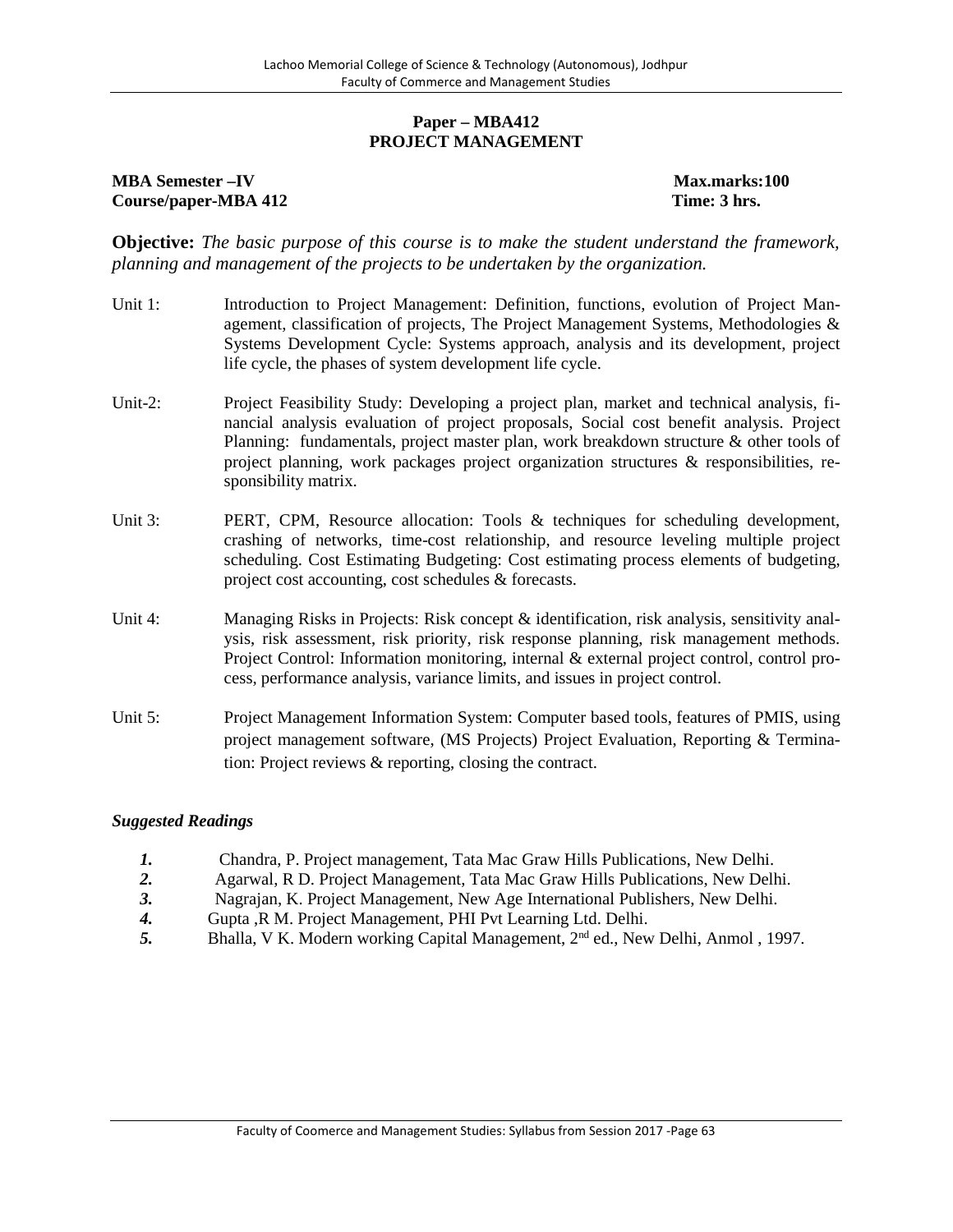#### **FINANCE (GROUP A IV SEMESTER)**

#### **PAPER – MBA FM 103 INTERNATIONAL FINANCIAL MANAGEMENT**

**MBA Semester –IV Max.marks:100**<br> **Course/paper-MBA FM103 Time: 3 hrs**  $Course/paper-MBA FM103$ 

**Objective:** *The objective of this course is to give the students a detailed knowledge of the International financial management system.*

| Unit 1:            | Concept, Scope and Importance of International Financial Management, Role of<br>Responsibilities of IFM, the Foreign Exchange Market: Structure and Operations.                                                                                                                   |
|--------------------|-----------------------------------------------------------------------------------------------------------------------------------------------------------------------------------------------------------------------------------------------------------------------------------|
| Unit 2:            | The International Monetary System. The Balance of Payments: Implication for Exchange<br>Rates, Financing Decisions of MNCs.                                                                                                                                                       |
| Unit 3:            | International Parity- Purchasing Power Parity, Covered Interest Parity,<br>Real<br>Interest Parity, Parity Conditions and Managerial Implications.                                                                                                                                |
| $\cdot$<br>Unit 4: | Management of Foreign Exchange Exposure and Risk, Management of Working Capital:<br>An International Perspective.                                                                                                                                                                 |
| Unit 5:            | Intricacies of Foreign Exchange Markets-Structure and participants-types of transactions<br>mechanics of currency dealing-exchange rate quotations-arbitrage-forward rates-<br>evolution of exchange control and foreign exchange market in India. Exchange Rate<br>Computations. |

- 1. Apte, P.G. International Financial Management, Tata Mcgraw Hill, New Delhi.
- 2. Sharan . International Financial Management, Prentice–Hall, New Delhi.
- 3. Vij, M. International Financial Management, Excel Books.
- 4. Shapiro .Multinational Financial Management, Prentice–Hall, New Delhi.
- 5. Shrivastav, R. International Finance, Oxford Publication, New Delhi.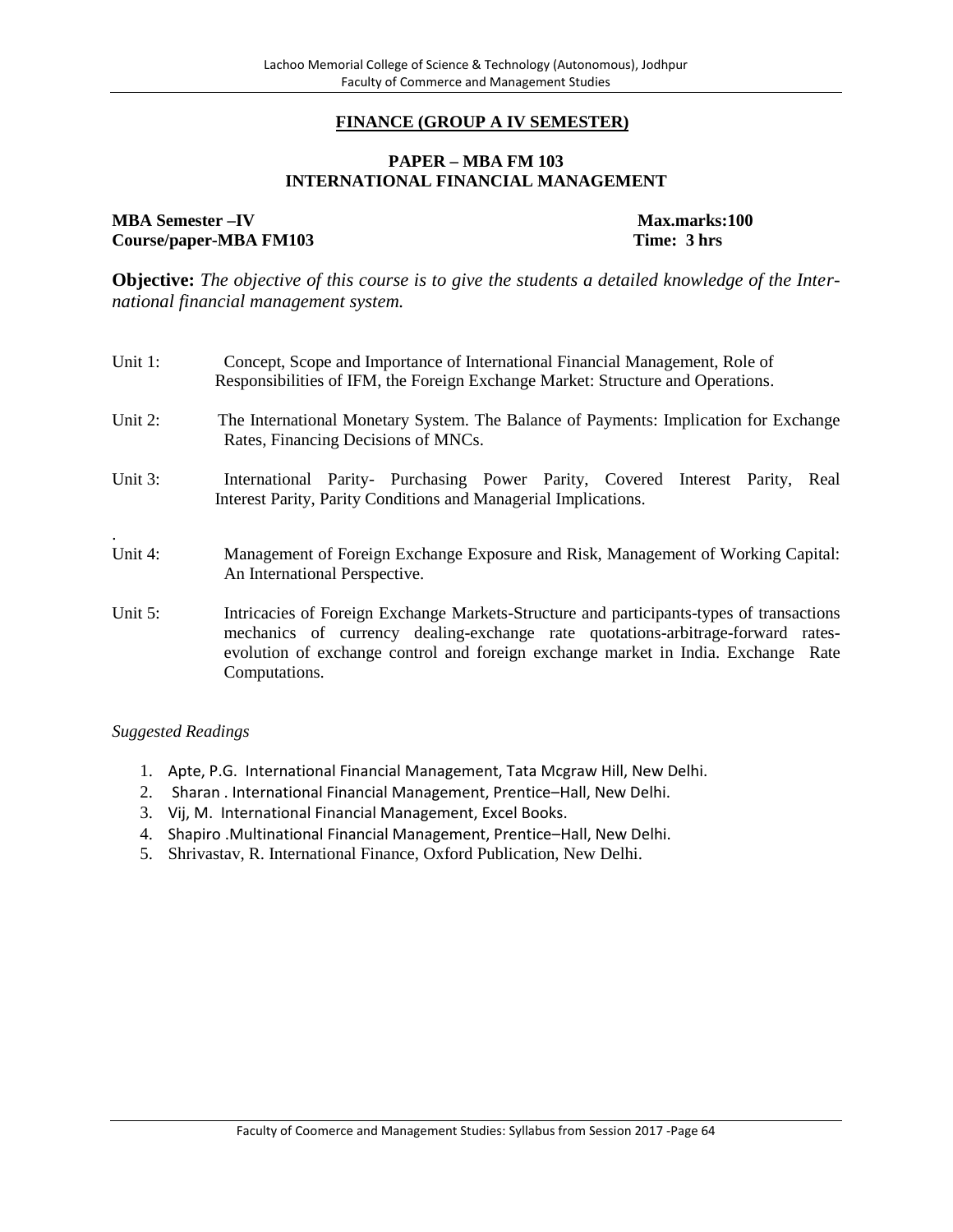# **PAPER- MBA FM104 FINANCIAL DERIVATIVES**

# **MBA Semester –IV Max.marks:100 Course/paper-MBA FM104 Time: 3 hrs**

**Objective:** *The objective of this course is to give an in depth knowledge of functioning of derivative securities market.*

- Unit 1: Understanding Financial Derivatives:, Structure of derivative markets, Types of Derivatives: forwards, futures, options, swaps. Reasons for trading: risk management, speculation and arbitrage. Types of options: barrier options, compound options, options on futures, swaption.
- Unit 2: Forward and Futures: Difference between futures and forward, Contractual specification, Offsetting in forwards, Futures Pricing: relationship between futures and spot price (cost of carry and reverse cost of carry), futures on dividend-paying assets.
- Unit 3: Options: Options markets, Options pricing principles, Binomial Models, Black Scholes Model, Introduction to Option Greeks, Option Trading Strategies.
- Unit 4: Interest Rate Derivatives: Introduction, Valuation of interest rate derivatives. Speculation and Arbitrage with T-bills futures
- Unit 5: Risk Analysis: Risk Measurement, Option's Sensitivities:-delta, gamma, Vega, theta, rho. Volatility: Measuring historical volatility and Implied Volatility.

- 1. Chance, Don M. and Robert Brooks. An Introduction to Derivatives and Risk Management, Mason, Ohio: Thomson South-Western
- 2. Dubofsky, David A. Options and Financial Futures New York: McGraw- Hill, 1992.
- 3. Gupta, S L., Financial Derivatives: Theory, Concepts and Problems prentice hall of India pvt ltd.
- 4. Hull, J. Options, Futures and other Derivatives Securities, 2<sup>nd</sup> ed., New Delhi, PHI, 1996.
- 5. Sharpe, William F. etc. Investment. New Delhi, PHI, 1997.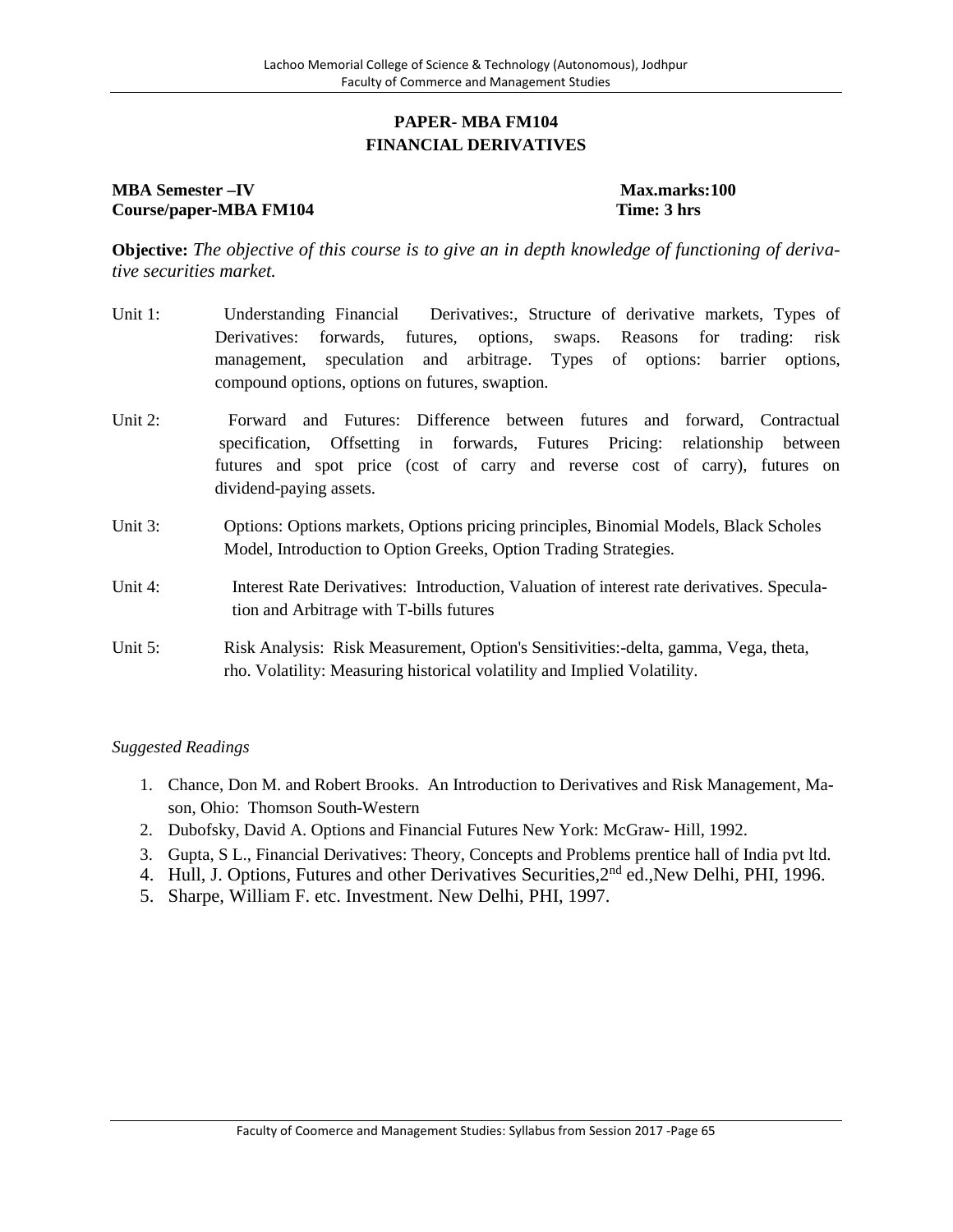# **Paper – MBAFM 203 Financial Reporting**

# **MBA Semester**  $-IV$  **Max.marks:100 Course/paper-MBA FM203 Time: 3 hrs**

- **Objective:** *To gain ability to analyze financial statements including consolidated financial statements of group companies and financial reports of various types of entities.*
- Unit 1: Accounting standards, Accounting Standards Interpretations and guidance Notes on various accounting aspects issued by the ICAI and their applications; Overview of International Accounting standards(IAS)/ IFRS, Applications of IFRS and US GAAP. Corporate Financial Reporting: Issues and problems with special reference to published financial statements.
- Unit 2: Consolidated Financial Statements of Group Companies Concept of a Group, purposes of consolidated financial statements minority interest, Goodwill, Consolidation procedures – Minority interests, Goodwill, Treatment of pre- acquisition and post-acquisition profit. Consolidation with two or more subsidiaries, consolidation with foreign subsidiaries. Consolidated profit and loss account, balance sheet and cash flow statement. Treatment of investment in associates in consolidated financial statements. Treatment of investments in joint ventures in consolidated financial statements.
- Unit 3: Accounting and Reporting of Financial Instruments Meaning, recognition, derecognition and offset, compound financial instruments, Measurement of financial instruments, Hedge accounting Disclosures. Financial Reporting by Mutual funds, Non-banking finance companies, Merchant bankers, Stock and commodity market intermediaries.
- Unit 4: Valuation
- (a) Concept of Valuation
- (b) Valuation of Tangible Fixed Assets
- (c) Valuation of Intangibles including Brand Valuation and Valuation of Goodwill
- (d) Valuation of Liabilities
- (e) Valuation of Shares
- (f) Valuation of Business
- Unit 5: Developments in Financial Reporting
- (a) Value Added Statement
- (b) Economic Value Added, Market Value Added, Shareholders' Value Added
- (c) Human Resource Reporting
- (d) Inflation Accounting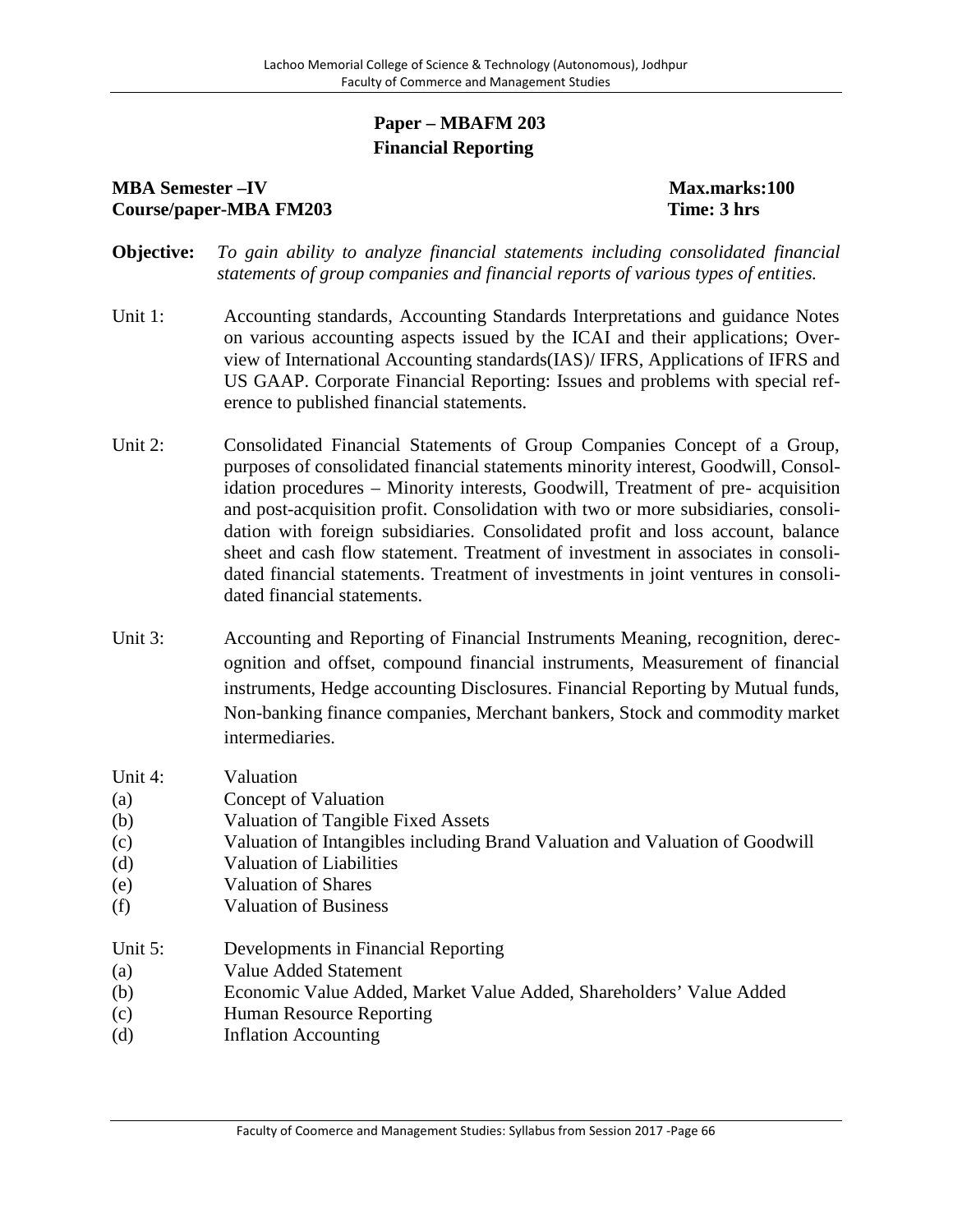Suggested Readings:

- 1. Tulsian P.C, Tulsian Bharat Tulsian's Financial Reporting, S.Chand.
- 2. Cotter Derry, Advanced Financial Reporting A Complete Guide to IFRS, Pearson.
- 3. M P Vijay Kumar, Financial Reporting 8<sup>th</sup> Edition 2015, Snow White Publications
- 4. Chatterjee B.D, Financial Reporting 2015, Taxmann's Publication.

# **Paper – MBA FM 204 Banking & Insurance**

# **MBA Semester –IV Max.marks:100 Course/paper-MBA FM204 Time: 3 hrs**

**Objective:** *To make students acquaint with Indian Banking system and Insurance Sector***.**

- Unit 1: Management of Banks: The Indian banking system an overview, structure of financial institutions, sources of bank funds, uses of funds, credit monitoring, Monetary Policy: Basic concepts, implications for bank management.
- Unit 2: Banking Functions and Retail banking: Mandates and power of attorney, retail banking-trends, emerging issues, Branding and positioning, Technology of Banking: Concept, evolution and challenges of e-banking.
- Unit 3: Insurance Services: Concepts, features of insurance contracts, Privatization and Insurance Industry, Challenges and Trends, types of insurance products.
- Unit 4: Indian Insurance Sector: The insurance sector, changing scenario of Life Insurance Sector, IRDA, ECGC.
- Unit 5: International banking Exchange rates Documentary letter of credit financing exporters and importers – ECGC Policies and guarantees Banks and Insurance services in India: The industry, Challenges, opportunities.

- *1. Principles and practices of Banking - IIBF, 2/e, Macmillan, New Delhi.*
- *2. Jyothsna Sethi and Nishwan Bhatia, Elements of Banking & Insurance, PHI,*
- *3 Koch W, Timothy, and S. Scott, Bank Management, Cengage Learning, New Delhi.*
- *4. Mohapatra and Acharya, Banking and Insurance, Pearson, 2012.*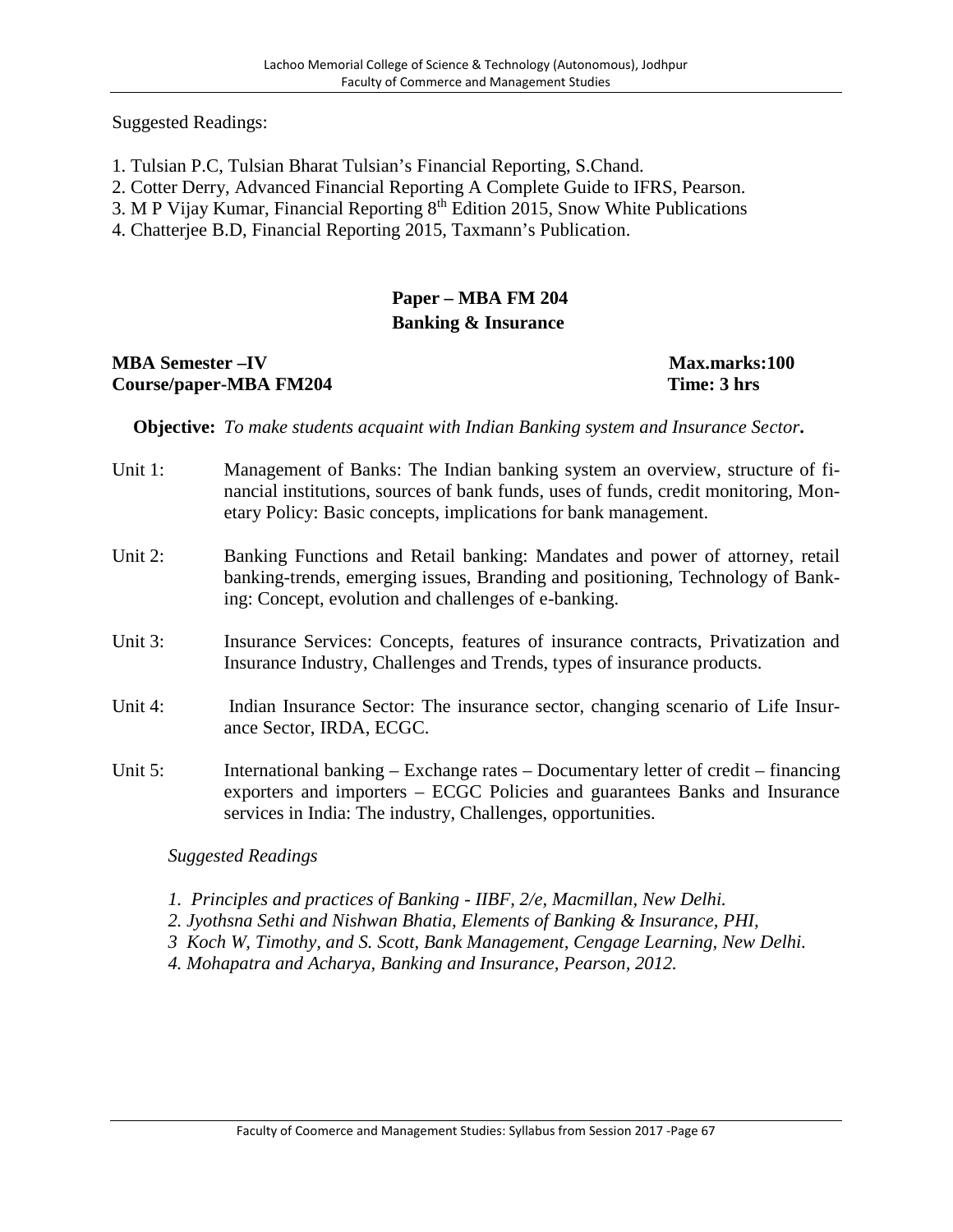# **MARKETING (GROUP B IV SEMESTER)**

#### **PAPER MBA- MM 103 PRODUCT & BRAND MANAGEMENT**

### **MBA Semester**  $-V$  **Max.marks:100 Course/paper-MBA MM103 Time: 3 hrs**

**Objective:** *This course is to impart the knowledge of the various products and the brand management to the students.*

|    | Unit 1:                   | Product Management: Product Development, Product focused organization;<br>Market focused organization, Factors influencing design of the product, Changes<br>affecting product management.                                                       |
|----|---------------------------|--------------------------------------------------------------------------------------------------------------------------------------------------------------------------------------------------------------------------------------------------|
|    | Unit 2:                   | Developing Product Strategy: Setting objectives & alternatives, Product strategy<br>over the life-cycle, Customer analysis, Competitor analysis, Design of manufac-<br>ture, new product development.                                            |
|    | Unit 3:                   | Brand & Brand Management: Commodities Vs Brands, The role of brands, The<br>brand equity concept, Brand Equity Models- Brand Asset Valuation, Aaker<br>Model, BRANDZ, Brand Resonance, Building Brand Equity, Brand Identity and<br>Brand image. |
|    | Unit 4:                   | Brand Positioning & Brand Building: Brand knowledge, Brand portfolios and<br>market segmentation, Steps of brand building, Identifying and establishing brand<br>positioning, Defining and establishing brand values.                            |
|    | Unit 5:                   | Measuring and Managing Brand Equity: Brand Value chain, Brand Audits, Brand<br>Tracking, Brand Valuation. Managing Brand Equity: Brand Reinforcement,<br>Brand Revitalization, and Brand Crisis.                                                 |
|    | <b>Suggested Readings</b> |                                                                                                                                                                                                                                                  |
| 1. |                           | Batra, R., John G. Myers and David A. Aaker. Advertising Management, 5th Edition,                                                                                                                                                                |

- Pearson Education, 1996.
- 2. Wells W., Burnet J. and Moriarty S. Advertising: Principles & Practice, Pearson Education, 2003.
- 3. Aaker, David, Managing Brand Equity, Prentice Hall of India, 2002.
- 4. Belch, G. E. & Belch, M. A. Advertising and Promotion, Tata McGraw Hill, 2001.
- 5. Keller K. L., Strategic Brand Management, 2nd Edition, Pearson Education, 2003.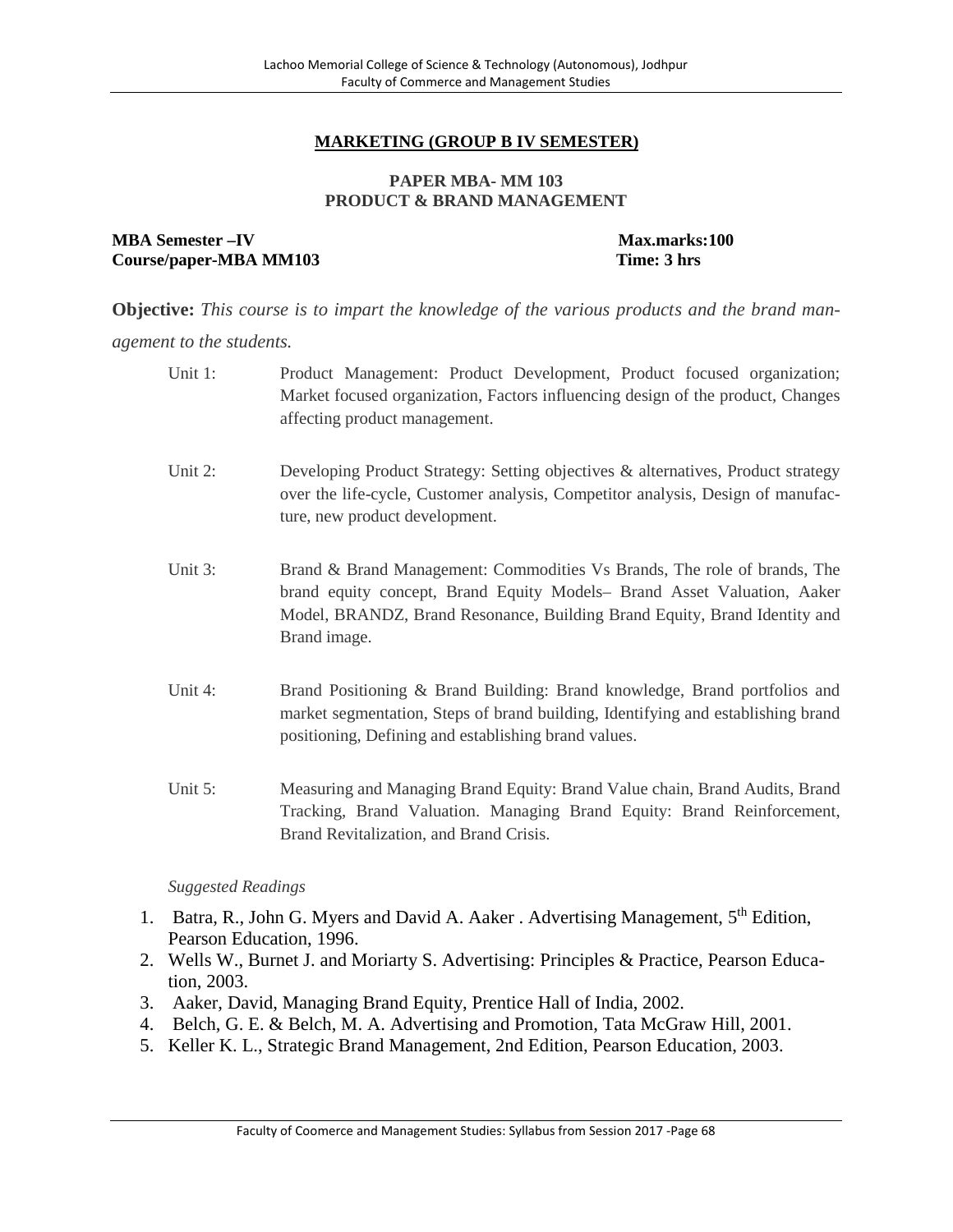#### **PAPER – MBA MM 104 INTERNATIONAL MARKETING**

## **MBA Semester –IV Max.marks:100 Course/paper-MBA MM104 Time: 3 hrs**

**Objectives:** *The course aims at making students understand the concept and techniques of international marketing and train them to develop and implement plans and marketing strategies for entering into international markets and managing overseas operations.*

- Unit 1: Definition, scope and challenges of international marketing. International trade theories. Reasons for going international
- Unit 2: International Marketing Environment: Identifying opportunities in international marketing, International Economic Environment: IMF, WTO International Monetary System International, Trade Barriers: Tariff and Non Tariff Regional Blocks: European Union, NAFTA, SAARC, ASEAN, MERCOSUR
- Unit 3: International Marketing Research. Selection of export markets Forms of international market entry: Indirect and direct methods. International product policy: Product standardization & adaptation, international product mix, International product life cycle, export packaging. International pricing policy: Factors influencing selection of pricing policies, international pricing strategies.
- Unit 4: International distribution policy: Factors influencing selection of international distribution channels, types of international distribution channels, role of internet in international distribution International communication policy: communication strategies in international marketing, international promotion mix.
- Unit 5: Introduction of Indian export and import policy, export promotion organizations, export incentives. Producing for exports, export quality control; export finance, shipment and procedures thereof. Procedure for export and import, organization and structure of export and import houses.

- 1. Onkvisit, S. & Shaw, J., International Marketing: Analysis & Strategy, Prentice Hall India.
- 2. Czinkota,M., Ronkainen, I., Sutton Brady, C. and Beal, T. International Marketing, Thomon Learning.
- 3. Cateora & Graham, International Marketing, McGraw Hill.
- 4. Daniels, J. International Business, Pearson Education.
- 5. Joshi Rakesh Mohan, International marketing, Oxford Publishing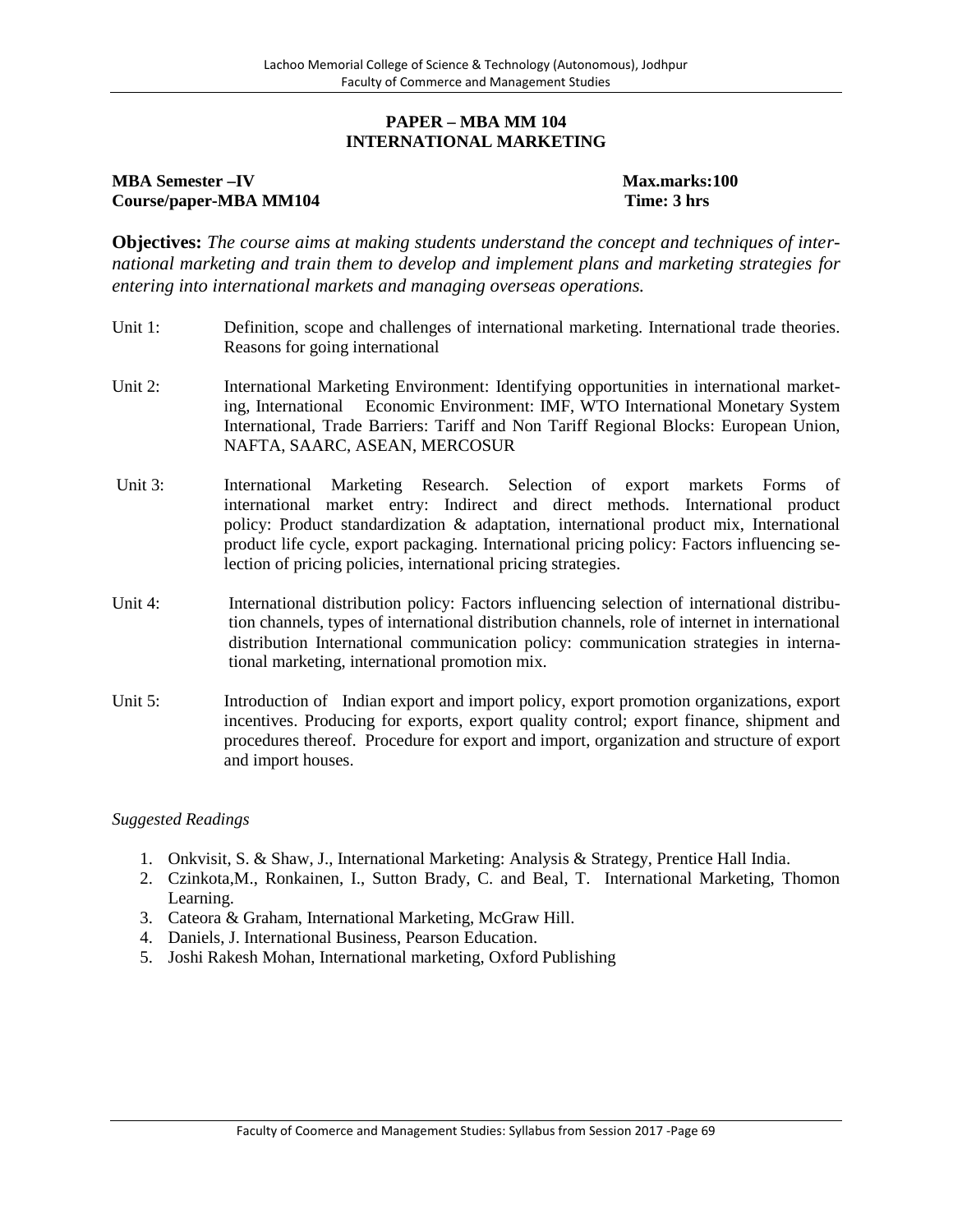#### **PAPER – MBA MM 203 MARKETING RESEARCH**

#### **MBA Semester –IV Max.marks:100**<br> **Course/paper-MBA MM203 Time: 3** hrs **Course/paper-MBA MM203**

**OBJECTIVE:** *The course is designed to inculcate the analytical abilities and research skills among the students.*

| Unit 1:    | Marketing Research: Introduction, Management uses of marketing research, Problem<br>Formulation & steps in decision Making Process.                                       |
|------------|---------------------------------------------------------------------------------------------------------------------------------------------------------------------------|
| Unit $2$ : | Research Design: Introduction, Exploratory Research, Descriptive research, Causal/ Ex-<br>perimental Research Design, Relationship in between different types of designs. |
| Unit 3:    | Data Collection Methods, Primary & Secondary Data, Observation & Questionnaire<br>Techniques, Analysis & interpretation of Data, Development of questionnaire.            |
| Unit 4:    | Sample Design, Sample Plan, Probability & Non- Probability Sampling, Sample Size,<br>etc., Attitude Measurement through different types of scales.                        |
| Unit $5$ : | Product Research, Advertising Research - Copy Testing - Test Marketing, Media Selec-<br>tion, Research Report                                                             |

- 1. Research for Marketing Decisions Paul E. Green, Donald S. Tull
- 2. Marketing Research Measurement & Methods Donald S.Tull, Del I.Hawkins.
- 3. Marketing Research- Text and Cases Harper W. Boyd Jr., Ralph Westfall.
- 4. Research for Marketing Decisions Paul Green, Donald Tull, Gerald Albaurn.
- 5. Marketing Research, Concept & Cases Cooper Schindler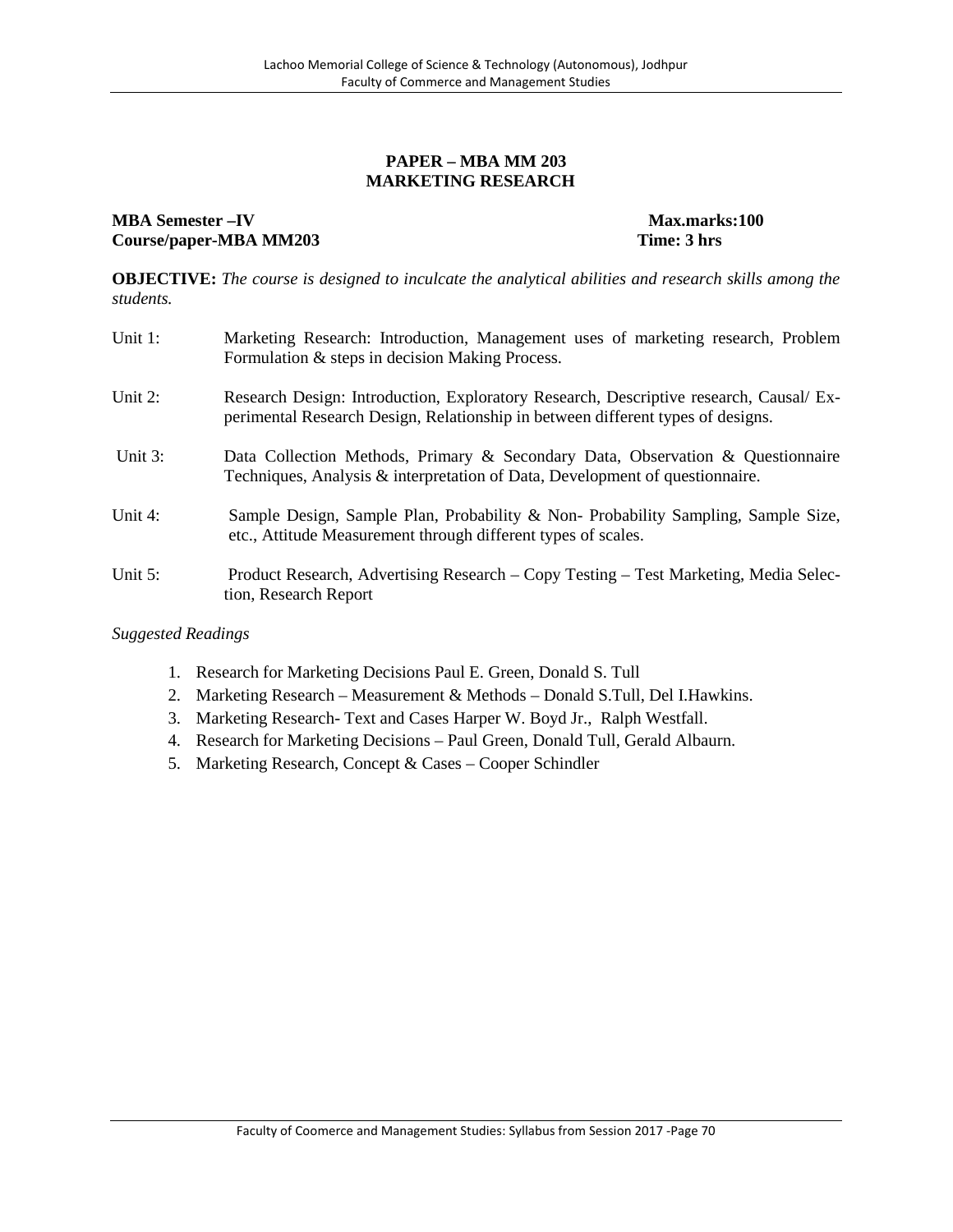#### **PAPER – MBA MM 204 MARKETNG FOR NON-PROFIT ORGANIZATIONS**

### **MBA Semester –IV Max.marks:100 Course/paper-MBA MM 204 Time: 3 hrs**

**OBJECTIVE:** *This course is designed to acquaint students with the application of Marketing Principles, Tools and Techniques in the Non-Profit Organizations specifically in the context of developing countries like India.*

- Unit 1: Introduction- Meaning, Nature, Scope and Applications of Marketing in the context of Non-profit Organization; Non-Profit Institutions in Indian Market Context (e.g. police, Public Service, Hospitals etc.)
- Unit 2: Setting Marketing Objectives; Analyzing Socio-cultural, Technological, Political changes affecting Non-Profit Organizations.
- Unit 3: Analyzing Beneficiary Behaviour; Market Segmentation, Targeting Customers, Elements of Marketing Mix; Product and Service Decisions.
- Unit 4: Planning of Marketing Strategy in a Non-Profit Organization; Concept of Product Life Cycle; Market Segmentation and Related issues.
- Unit 5: Pricing Decisions; Distribution and Delivery Strategy; Promotional and Public Relations Strategy; Role of Institutional Image; Monitoring and Review of Marketing Programme.

- 1. Aaker, David A., Rajeev Batra and John G. Mayers, Advertising Management, Prentice Hall of India, New Delhi
- 2. Belch. George and Michael Belch, Advertising and Promotion: An Integrated Marketing Communications Perspective 6th Ed., McGraw Hill, 2004.
- 3. Mandell, Maurice, Advertising, Prentice- Hall of India, New Delhi.
- 4. Still, Richard R. Edward W. Cundiff and Norman A.P.Govoni, Sales Management: Decisions, Strategies and cases, Prentice Hall of India, New Delhi.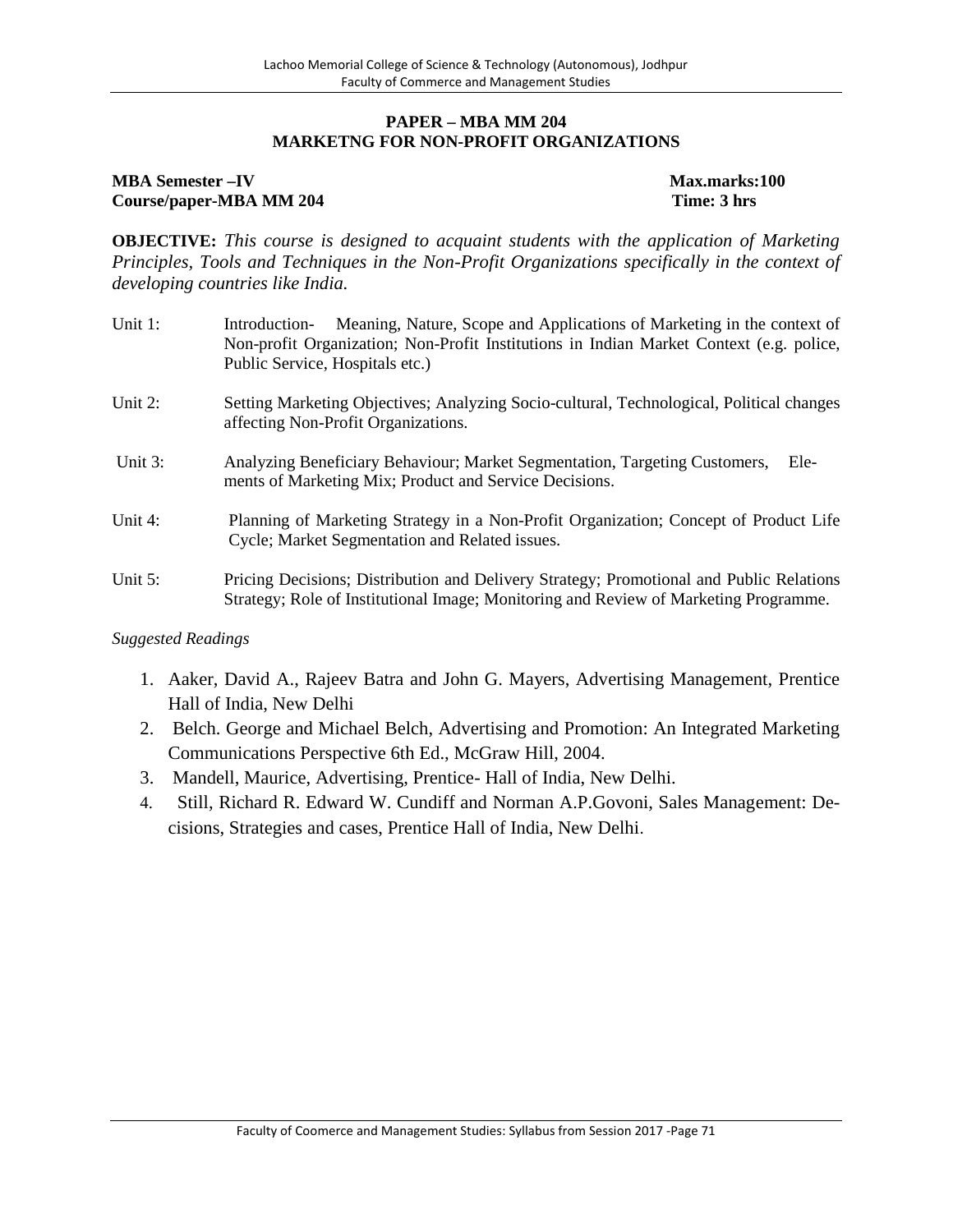#### **HUMAN RESOURCE MANAGEMENT (GROUP C IV SEMESTER)**

#### **PAPER – MBA HRM 103 LABOUR LEGISLATION**

**MBA Semester –IV Max.marks:100 Course/paper-MBA HRM103 Time: 3 hrs**

**Objectives:** *This course is an attempt to understand the conceptual and practical aspects of employee relations at the macro and micro levels.*

- Unit 1: Trade Union Act, 1926; Objective, Scope, Definition , Registration of Trade Union, Rights and Liabilities of Registered Trade Union, Penalties and procedure, Cognizance of Offences.
- Unit 2: Industrial Dispute Act, 1947 Scope of Industry, Workmen, Employers, Industrial Disputes, Authorities under the Industrial Dispute Act, 1947; Procedure, Power and Duties of Authorities, Reference of Disputes to Boards, Courts or Tribunals Strike, Lock Out, Lay Off, Retrenchment and Closure Unfair Labour Practices, Penalties, Offences by Companies etc. Industrial Employment (Standing Order) Act, 1946**:** Objective, Scope, Definition, Procedure for Submission Of Draft, Procedure for Appeals ,Registration, Certification, Posting, Duration and Modification of Standing Orders, Payment of Subsistence Allowances, Penalties and Procedures.
- Unit 3: Workmen's Compensation Act, 1923: Definitions, Aims & Object, Liability of Employer, Notional Extension & Defences, Determination of Amount of Compensation, Compensation when due-Penalty for default, Contracting Out (Sec.17), Appointment & Powers of Commissioner (Sec.19-31)
- Unit 4: Factories Act, 1948: Interpretation-competent person, Hazardous process, manufacturing process, Worker, Factory, Occupier, Health, Safety and Welfare, Working House of Adults, Employment of young persons, Inspectors-Appointment and Powers.
- Unit 5: Minimum Wages Act, 1948: Theories and Concept of Wages , Aims & Objects of Act, Definition, Fixation & Revision of rates of Wages, Working Hours and Determination of Wages and Claim etc. Payment of Wages Act, 1936: Aims & Object, Responsibility of Payment of Wages, Time of Payment of Wages & Fixation of Wage Period, Authorized Deductions (Sec.7 to 13), Appointment & Powers of Inspectors and Authority for Adjudication of Claims (Sec.15-18), Penalty for offences under the Act.

- 1. Beaumont, P. B. The Future of Employment Relations. London: Sage, 1995.
- 2. Bareja, J.K. Industrial Law. Galgotia Publishing House, 2000.
- 3. Monappa, Arun. Industrial Relations. Tata McGraw Hill, 2002.
- 4. Blyton, P. & Turnbull, P. The Dynamics of Employee Relations. Palgrave Mcmillan, 2004.
- 5. Ackers, P. & Wilkinson, A. Understanding Work & Employment: Industrial Relations in Transition. Oxford: Oxford University Press, 2003.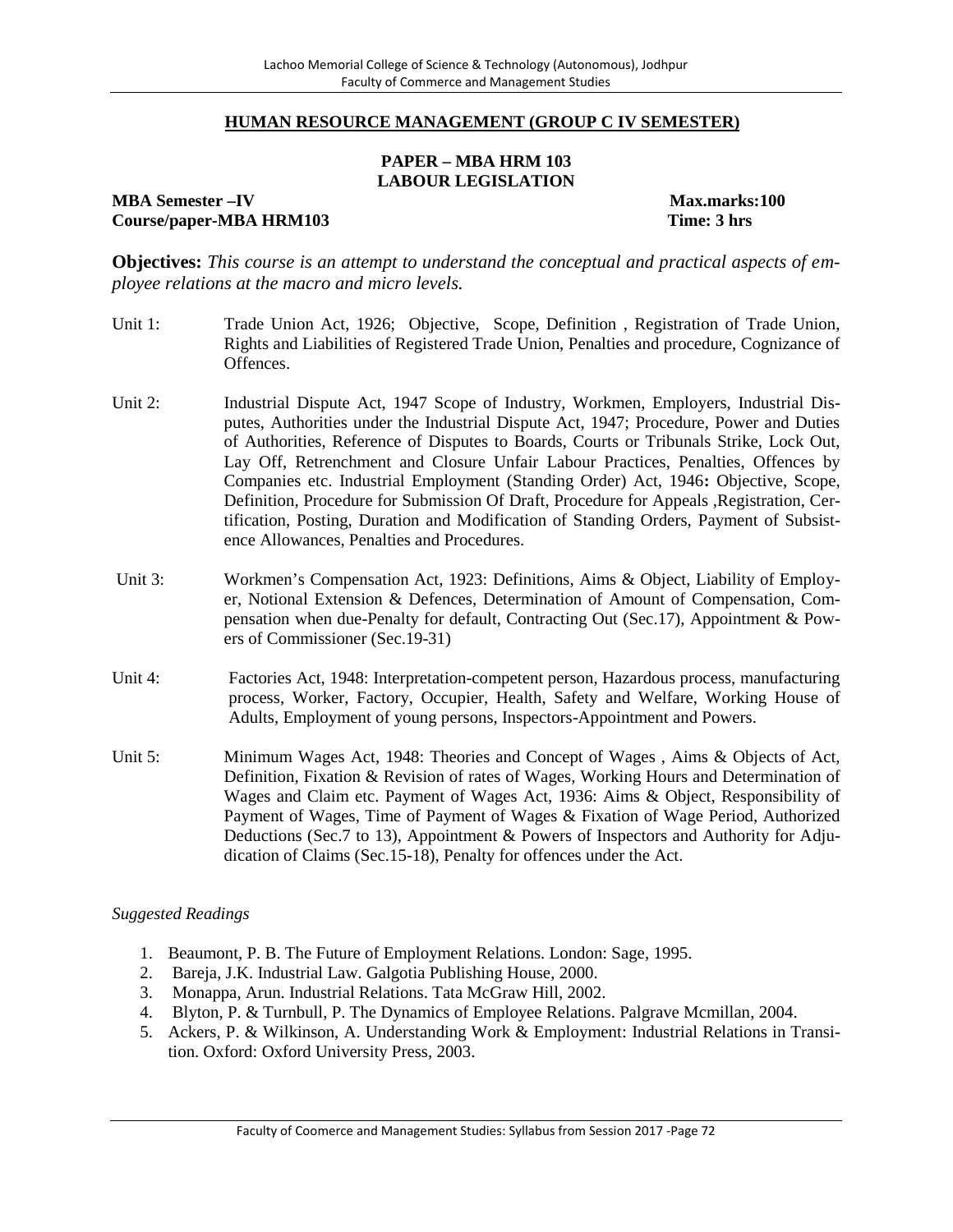#### **PAPER – MBA HRM 104 Organizational Development**

## **MBA Semester –IV Max.marks:100 Course/paper-MBA HRM104 Time: 3 hrs**

**Objectives:** *For the organization to survive and remain effective with the changing environment, the management must continuously evaluate how the organization divides up the work and controls its resources. The given cause appreciate the aspects of challenges of designing organization structure and also the use of theory and practice of planned change.*

- Unit 1: Introduction to Organizational Development: Definition, Nature and Characteristics of Organization Development, Managing the Organization Development Process, Theories of Planned Change, Goals, Values and Assumptions of OD, Role and Competencies of the OD practitioner.
- Unit 2: The Diagnostic Process and Introduction to OD Interventions: Diagnosis at the Organization, Group and Individual Level, Data Collection Process, Diagnostic Methods, Challenges in Diagnosis, Diagnostic Information Feedback: Characteristics of Effective Feedback, Survey Feedback. Characteristics of Effective Interventions, Designing Interventions, the Intervention Process
- Unit 3: Human Process and HRM Intervention: Sensitivity Training, Process Consultation, Third-Party Interventions, Team Building, Organization Confrontation Meeting, Intergroup Relations Interventions, Large Group Interventions: Grid OD; Role Playing, Employee Empowerment.
- Unit 4: Techno Structural Strategic Interventions: Restructuring Organizations, Job Enrichment, Socio technical Systems, TQM and Quality Circles, Culture Change, Self Designing Organizations, Learning Organizations
- Unit 5: Challenges and Future for the Organization, Future trends in OD, Ethical Issues in Organizational Development

- 1. Cummings, T.G. & Worley, C.G. Organizational Development and Change Cengage Learning, 2009.
- 2. French, W., Cecil, H. Bell & Jr. Organizational Development. Pearson, 2007.
- **3.** Brown, D.R. & Harvey, D. An Experiential Approach to Organization Development Pearson Education, 2006.
- 4. Jones, G. R. Organizational Design and Change. Pearson Education, 2008.
- 5. Srivastava B. Organizational Design and Development- Concepts and Applications Biztantra, 2009.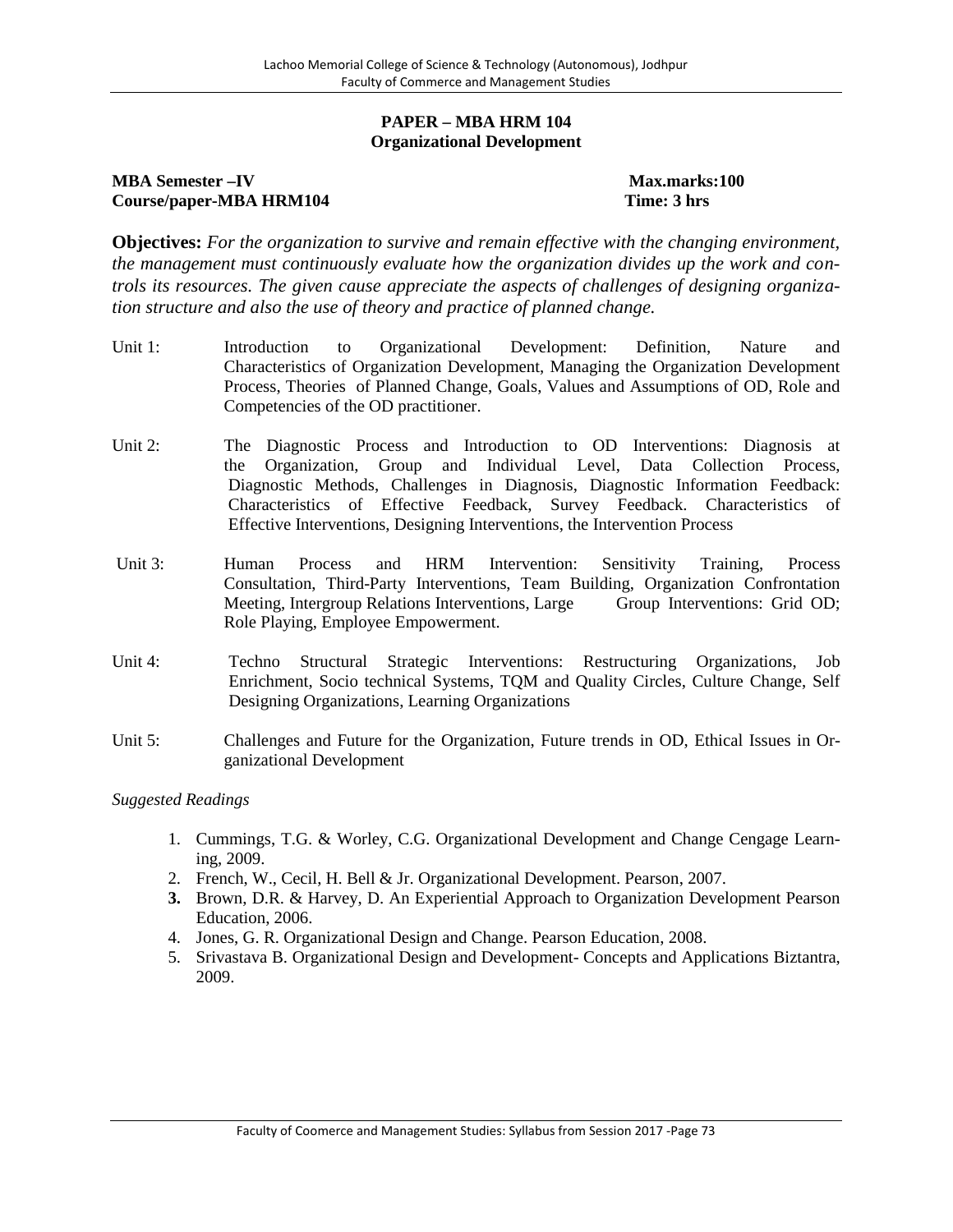### **PAPER – MBA HRM 203 TEAM BUILDING AND LEADERSHIP**

#### **MBA Semester**  $-\text{IV}$  **Max.marks:100 Course/paper-MBA HRM 203 Time: 3 hrs**

**OBJECTIVE:** *The course will let the student understand the impact and importance of becoming a leader, effective leadership behaviour and styles.*

- Unit 1: The meaning of leadership leadership as a partnership; leadership vs. management the Impact of leadership on organizational performance; leadership roles. Traits, Motives, and characteristics of leaders: Personality traits of effective leaders; leadership motives cognitive factors and leadership.
- Unit 2: The leadership continuum: classical leadership styles the boss-centered vs. employeecentered leadership continuum – the autocratic participative free rein continuum- the leadership grid styles – the entrepreneurial leadership style – gender differences in leadership style – selecting the best leadership style.
- Unit 3: Groups Nature, Group Size, Stages of Group Development, Group Roles, Group Norms, Group Cohesion. Teams – Effective Team Characteristics and Team Building, Ginnetts Team Effectiveness Leadership Model.
- Unit 4: Leadership Skills Basic Leadership Skills, Building Technical Competency, Advanced Leadership Skills, Team Building for Work Teams, Building High Performance Teams.
- Unit 5: Task-related attitudes and behaviours relationship-oriented attitudes and behaviours super leadership: leading others to lead themselves – 360-degree feedback for fine-tuning leadership approach.

- 1. Hughes, Ginnett, Curphy Leadership, Enhancing the Lessons of Experience (Tata Mc Graw Hill, 5th Ed.)
- 2. Yukl G Leadership in Organisations (Pearson, 6th Ed.)
- 3. West Michael Effective Team Work (Excel Books, 1st Ed.)
- 4. Sadler Philip Leadership (Crest Publishing House)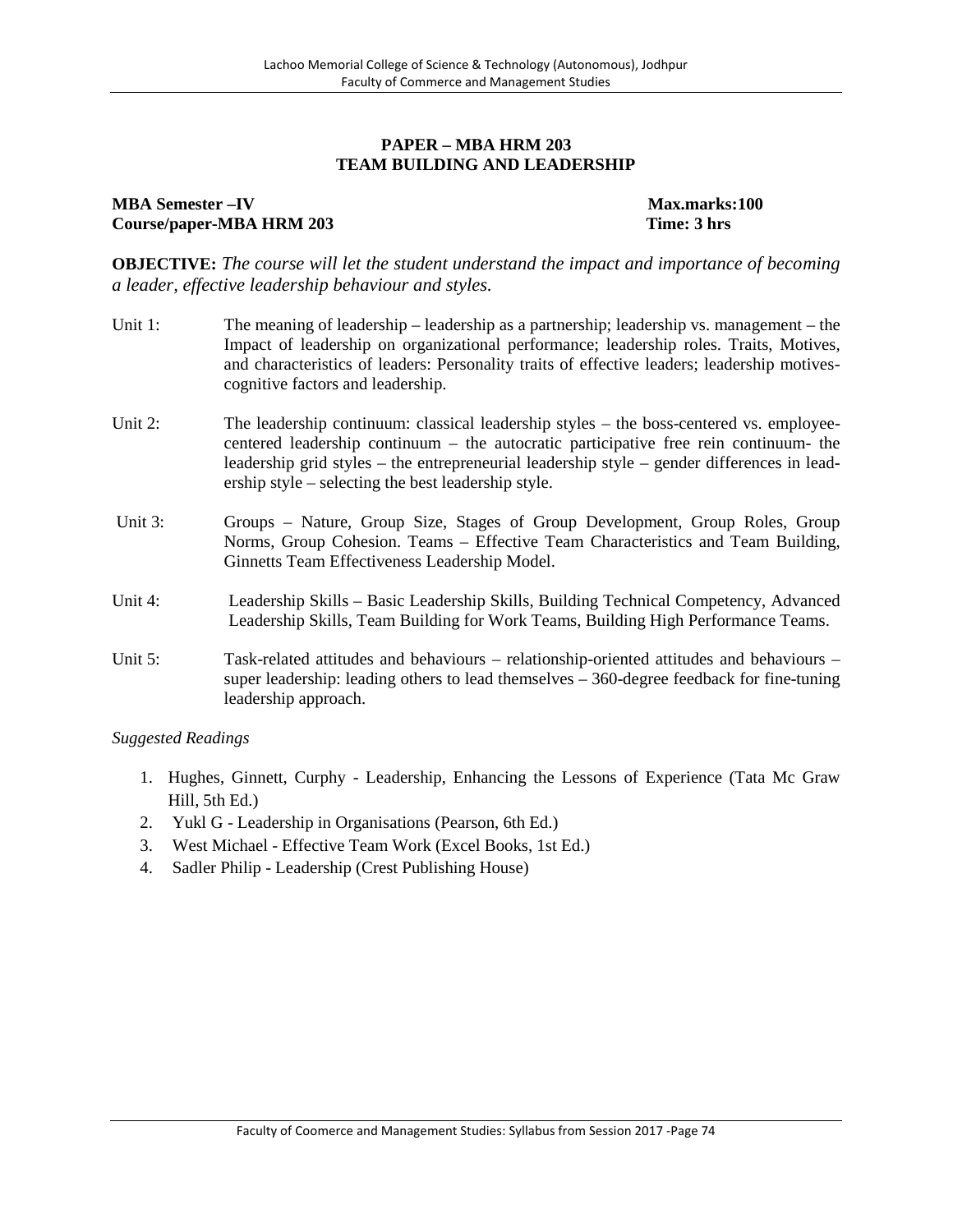#### **PAPER – MBA HRM 204 PERFORMANCE MANAGEMENT AND RETENTION STRATEGIES MBA Semester –IV Max.marks:100 Course/paper-MBA HRM 204 Time: 3 hrs**

**OBJECTIVE:** *The objective of this paper is to introduce the basic concept of performance management and to widen the knowledge of the students in selecting and implementing the various performance measurement methods for better designing of reward system associated with it.*

- Unit 1: Performance Management System; Concept of performance management, Process & elements 0f performance management. Behavioral Performance Management; Definitions of performance appraisal, Objectives of performance appraisal: Process of performance appraisal, Performance Appraisal vs Performance Management System
- Unit 2: Learning Theories; Principles of Learning: Reinforcement and Punishment, Role of Organizational Reward Systems, Behavioral Performance Management or OB Mod.
- Unit 3: Meaning & need or Performance Planning, Planning Individual Performance, Principles of Measurement.; Classification of Performance Measures, Measurement issues; Approaches &: tools to measure organizational performance, Traditional and modern performance appraisal methods
- Unit 4: Meaning & objectives of Potential Appraisal, Potential Appraisal & Performance Appraisal, Concept of HRD; Objectives and challenges of HRD, D Mechanisms and HRD outcomes.
- Unit 5: Meaning of competency, Competency Analysis and Approaches to competency Analysis, Competency mapping; Need development and assessment of competency models, Competency and performance, Tools to identify the competencies of the employees.

- 1. Dwivedi, R.S. (2000). Managing Human Resources and Personnel Management in India Enterprises. Galgotia Publishing Company.
- 2. Mathis, R. L & Jackson, J. H. (2004). Human Resource Management. Thomson Asia Pte. Ltd., Singapore.
- 3. Dessler, G. (2004). Human Resource Management. Pearson Education Pte. Ltd., Singapore.
- 4. Michael, Armstrong (1999). Performance Management. Kogan Page.
- 5. Chadha, P. (2003). Performance Management: It's About Performing Not Just Appraising. McMillan India Ltd.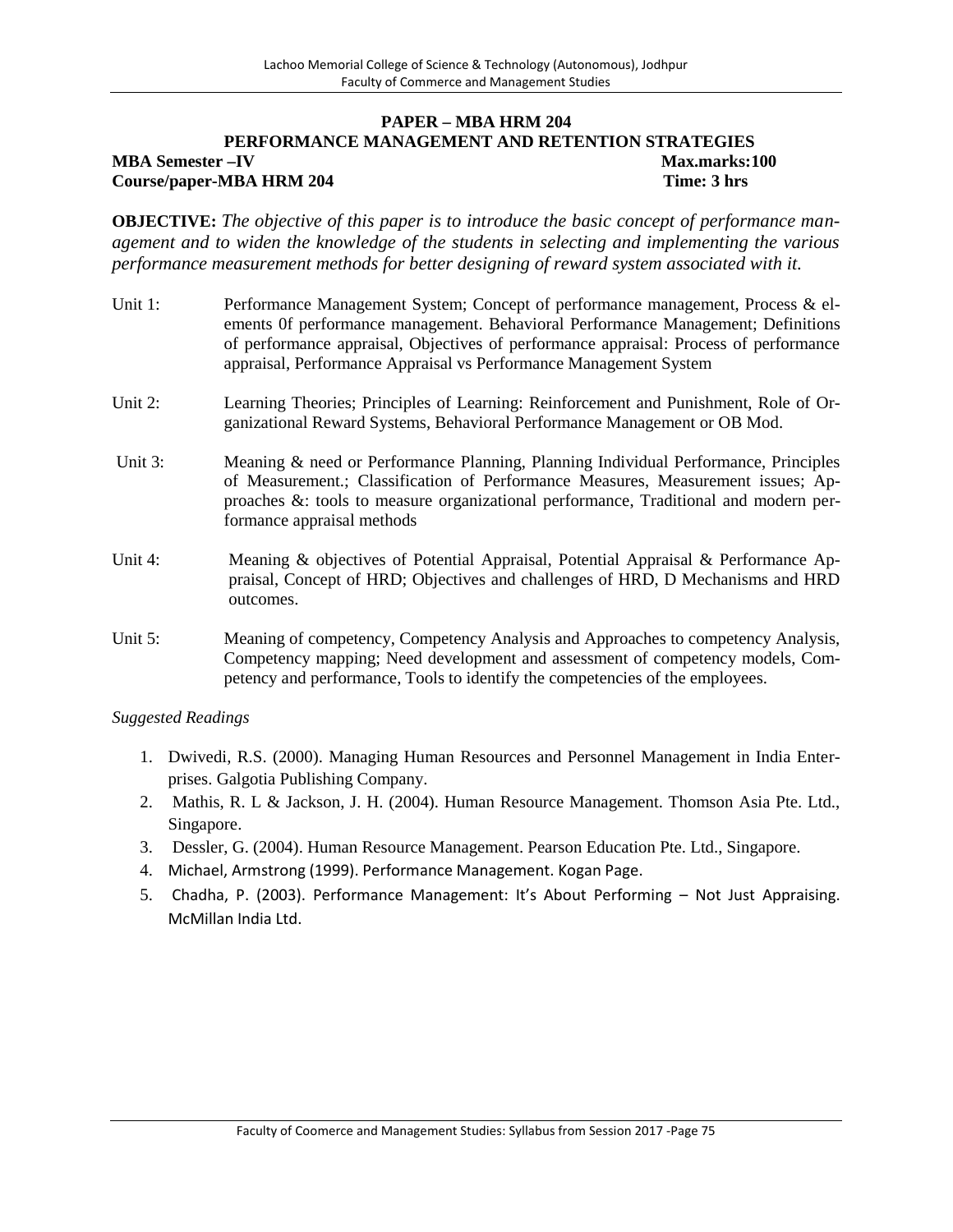#### **PRODUCTIONANDOPERATIONSMANAGEMENT (GROUP D IV SEMESTER)**

#### **PAPER – MBA POM 103 MATERIAL MANAGEMENT**

#### **MBA Semester –IV Max.marks:100 Course/paper-MBA POM103 Time: 3 hrs**

**Objective:** *The objective of this course is to give insights about the various types of materials, their purchase, sale, planning and control.*

Unit 1: Purchasing Process: Purchasing Objectives and process, Types of Purchases, Types of Purchasing Strategies. In sourcing and outsourcing: Outsourcing decision process, Total cost analysis. Unit 2: Supplier evaluation selection and measurement: Identification of supplier sources, Methods of supplier selection, Methods of supplier evaluation, Supplier quality management, Supplier evaluation systems: ISO: 9000. Unit 3: Basic Inventory Systems: Functions and types of Inventories, Measures of Inventory performance, Inventory Systems. Distribution Inventory Management: Centralization of Inventories, Safety Stocks, Distribution Inventory System. Unit 4: Aggregate Planning: The nature of the Aggregate Planning decisions, Aggregate planning Strategies, Aggregate Planning Methods. Unit 5: Capacity Planning and Control: Long Range Capacity, Medium Range Capacity Planning and Control, Short Term Capacity Planning and Control. High Volume Production Activity Control and Just-in-Time Systems: The Production Environment, Controlling Continuous Production, Sequencing and line Balancing Methodologies, Relationship to Aggregate Planning, Batch Processing Techniques, Process Industry Scheduling, Just-in-Time

- 1) Arora, P., Material Management, Global India Publications Pvt. Ltd.
- 2) Gopalakrishna, P. Purchasing and Materials Management, Tata McGraw Hill, 1990.
- 3) Datta, A K. Materials Management: Procedures, Text and Cases Prentice Hall of India Pvt. Ltd
- 4) Ghosh,kumar. Materials Management Anmol publications Pvt Ltd , 2000.
- 5) Arnold, Introduction to Materials Management, Pearson Publications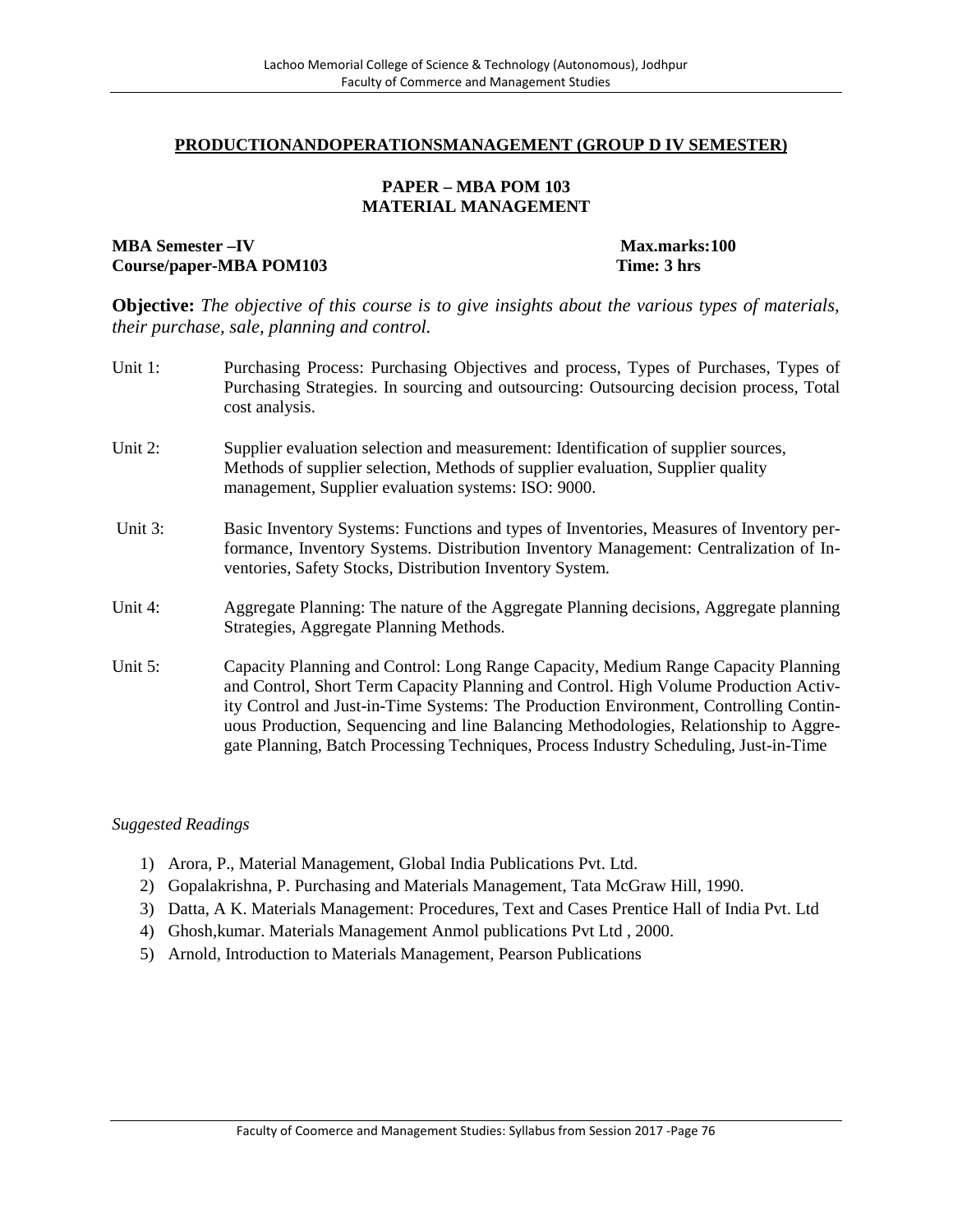### **PAPER – MBA POM104 INDUSTRIAL SAFETY AND SECURITY**

## **MBA Semester –IV Max.marks:100 Course/paper-MBA POM104 Time: 3 hrs**

**Objective:** *The basic objective of this course is to make the student aware about the safety and security issues in an industry.*

- Unit 1: Safety, Health and Environment Management (SHE), Occupational Safety, Health and Environmental Safety Management– Principles & practices, Role of Management in Industrial Safety.
- Unit 2: Safety Committee: Structure and functions, Line and Staff Functions for Safety, Health and Environment. Principles of accident Prevention
- Unit 3: Occupational Safety, Health and Environment Management System, Bureau of Indian Standards on Safety and Health: 14489 –1998 and 15001- 2000, ILO and EPA Standards.
- Unit4: Employee Participation: Purpose, areas of participation, methods. Role of trade union in Safety Health and Environment Protection. Safety Promotion and Safety Awards and Suggestion Schemes, Safety Competitions, Safety Incentives Publicity Schemes
- Unit 5: Definition: Incident, accident, injury, dangerous, occurrences, unsafe acts, unsafe conditions, hazards, error, oversight, mistakes etc Accident Prevention and its Principles

- 1. Deshmukh, L M. Industrial safety Management
- 2. C. Ray Asfahl , David W. Rieskev. Industrial safety and Health Management.
- 3. Elahi, N., Industrial safety Management.
- 4. C. Ray Asfahl, Industrial safety and health management.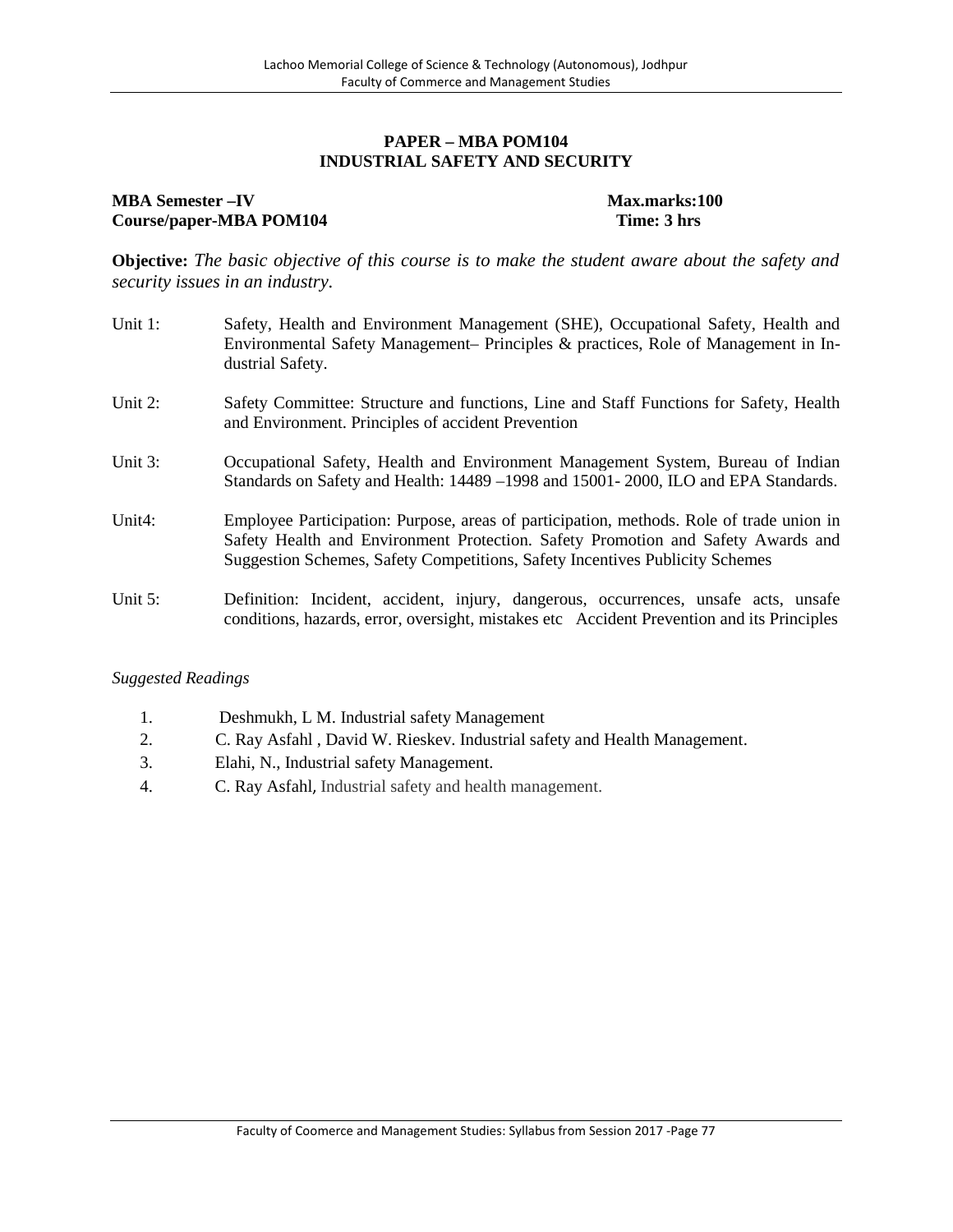# **Paper – MBAPOM 203 Technology Management**

# **MBA Semester –IV Max.marks:100 Course/paper-MBA POM203 Time: 3 hrs**

- **Objective:** *To make students aware about the concept, significance, role and impact of technology in modern era and to acquaint them with the ways of managing it in favour of the society and business.*
- Unit 1: Introduction :Understanding Technology and its Relationship with Wealth of Nations and Firms Specific Knowledge; Technology Life Cycles, Technology Acquisition and Absorption; Technology Exports / Joint venture Abroad. Technological Intelligence and Forecasting, Global Trends in Technology Management.
- Unit 2: Change Management: Understanding the Nature, Importance, Forces, Types of Change; Diagnosing Organizational Capability to Change-strategy, Structure, Systems and People; Building Culture and Climate for Change: Role of Leadership; Managing Transformations. Business Process Reengineering: Concept of BPR, process of BPR, prerequisites for effective BPR implementation, appli-

cation of BPR in productivity improvement.

Unit 3: Productivity Improvement Techniques: Definition & Concept of Productivity: Produc-

- tivity & performance, partial productivity, Total Factor productivity, Application of productivity techniques Total Productivity model Salient features of TPM, Causes of poor productivity, Sumanth's five pronged approach to productivity improvement Implementation of total productivity model & Limitations
- Unit 4: Innovations Management: Invention vs. Innovation; Innovation Strategies and Models; Concurrent Engineering; Process Innovation, Product Innovation, Innovation Management. Creative and Lateral Thinking Management: Thinking, Creative Thinking, Problem Solving, Managing Lateral Thinking.
- Unit 5: World class manufacturing Techniques: Historical perspective Bench marks, Bottlenecks and Best Practices: Concepts of benchmarking, bottleneck and best practices, Best performers - Gaining competitive edge through world class manufacturing - Value added manufacturing - eliminating waste - Toyota Production System - example. System & tools for world class manufacturing: Improving Product & Process Design - Lean Production, Poka Yoke, 5-S , 3 M, JIT, Optimizing , Total Productive maintenance.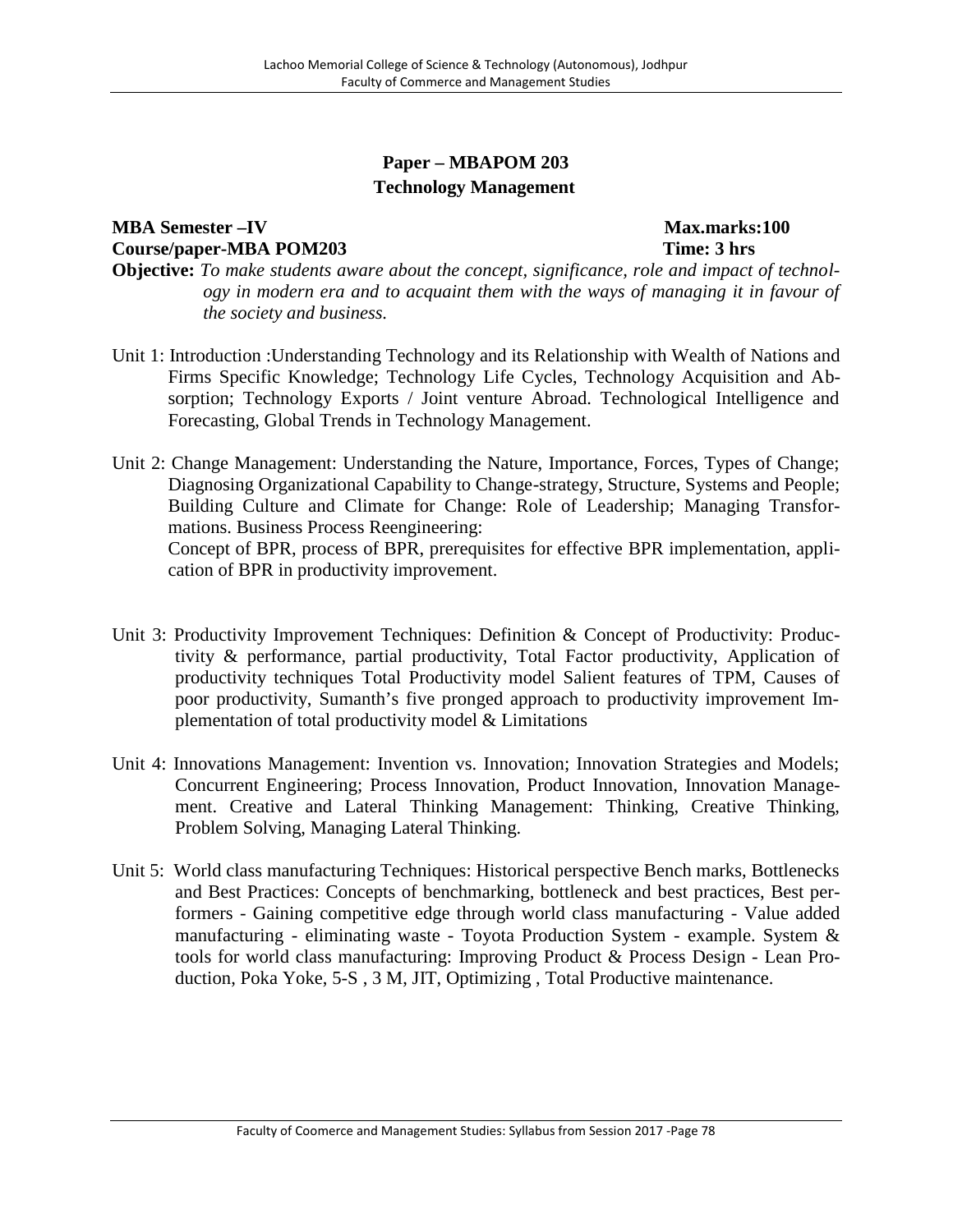- *1. Hossein Bidgoli, The Handbook of Technology Management (3 Volume Set), Wiley. (2010),*
- *2. Larisa V. Shavinina, The International Handbook of Innovation, First Edition, Elsevier Science, Permagon. (2003)*
- *3. Tushman, Michael L and Philip Anderson. Managing Strategic Innovation and Change, 2nd Edition, Oxford University Press. (2004)*
- *4. Adair, John, Leadership for Innovation, Kogan Page India Private Limited. (2007).*
- *5. Narayanan, V K. Managing Technology and Innovation for Competitive Advantage. Pearson Education. (2001).*
- *6. Frederick Betz, Managing Technological Innovation, Competitive Advantage from change, Second Edition, John Wiley & Sons, Inc., USA. (2003),*

# **Paper – MBAPOM 204 Manufacturing Policy & Implementation**

## **MBA Semester –IV Max.marks:100 Course/paper-MBA POM204 Time: 3 hrs Objectives:** *To provide knowledge about the framework of manufacturing policies and its implementation and to make students able for analysis of inventory levels.*

- Unit 1: Corporate Strategy: Strategy , Strategic Management, Strategy objectives, Strategic Planning, Strategy levels Strategy implementation process Organization of manufacturing / Service facility Manufacturing Strategy /Examples. Manufacturing strategy: Definition, Concept, Detailed objective, levels of production planning & control & their explanation, Type of manufacturing strategy: Design to order, Engineer to order, make to order, ready stock, Examples of different types of manufacturing systems
- Unit 2: Evolution of Manufacturing systems: Concept, History, objective, Application/ Utility of below systems, Stages of manufacturing Systems, Guild system, putting -out system, English system of manuf., American system of manufacturing, mass production, Just in time manuf., Lean manufacturing, Flexible Manuf., mass customizing, Agile Manuf., Rapid Manuf., Pre-fabrication, Packaging & Labeling.
- Unit 3: Manufacturing Infrastructure: Facility Planning & location: definition, objective, detailed aspect for location criteria, Layout Criteria, their models Quantitative examples organization, inventory policies, degree of centralization, Vendor relation: Concept, objectives, Vendor strategy, Vendor selection criteria, and degree of partnership. Capacity & Aggregate Planning: Capacity Planning: definition, objectives, Levels of capacity, Capacity planning Capacity control & Quantitative examples,
- Unit 4: Aggregate Planning: Aggregate planning, aggregate strategies with suitable quantitative examples Vertical Integration: definition, objective, levels of integration, Make or buy decisions, acquisitions, Mergers, Product Quality Management: Quality concept, objectives of quality, Role of TQM in production, planning & Control.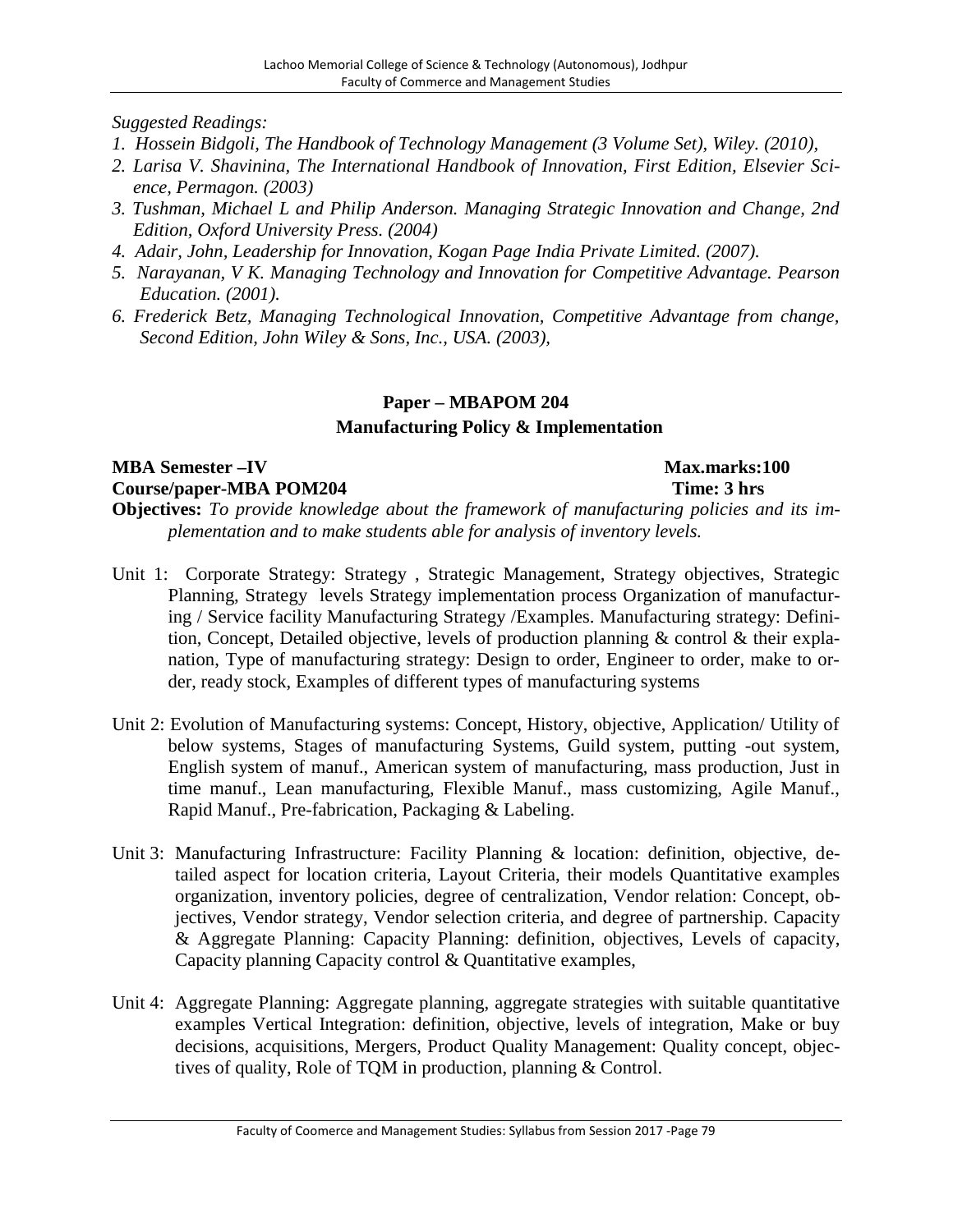Unit 5: Six Sigma quality tool: Introduction objective, application, Quality of purchasing goods, Purchasing strategy, import substitution, terms & conditions of International bidding. Third party inspection. Innovations & Technology upgradation: Meaning, objective, type of innovation, competitive advantages, reduction of obsolescence Prize scheme, energy saving schemes, ISO 14000: meaning, Environment factor in Manufacturing, Applicability , ISO 14000 elements.

## *Suggested Readings:*

*1. Buffa- Modern Production / Operation Management - Pub. Willey*

*2. Laursen, Business analytics for managers, Pub. –Willey*

*3. Desai R G – Environmental studies- Himalaya Publishing house*

*4. Bhagi & Chatwal- Environmental chemistry- Himalaya Publishing house*

*5. Bal A S – an Introduction to environmental management- Himalaya publishing house*

### **SMALLBUSINESSANDENTREPRENEURSHIPMANAGEMENT (GROUP E IV SEMESTER)**

## **PAPER – MBA SBE103 NEW ENTERPRISE MANAGEMENT**

| <b>MBA Semester-IV</b>  |  |
|-------------------------|--|
| Course/paper-MBA SBE103 |  |

#### **Max.marks:100 Time: 3 hrs**

**Objective:** *The objective of this course is to expose the students to the managerial aspects of the new enterprise and to help them to develop the understanding of its working.*

Unit 1: Entrepreneurship: Entrepreneurship and enterprise: concept, Role in economic development. Entrepreneurial competencies: awareness, assessment & development. Simulation Exercise on goal setting in entrepreneurship. Unit 2: Business Plan: Emerging business opportunities: Sources and assessment. Business plan: concept, methods, analysis and interpretation. Source of external finance, short term as well as long term. Informal risk capital and venture capital. Financial statements, BEP, Ratios and project appraisal criteria's, Feasibility studies – Financial, Technical, Environmental Marketing. Unit 3: Start Up: Institutional support to start up and incentives for SSI. Statutory obligation in starting a unit (general like Income tax, VAT, CST or GST, service tax,**.** excise and customers, labor laws, etc ). Start up Strategy. Dealing with outside agencies like consultant, contractors etc. Key marketing issue of new venture. Starting a Franchising business. Starting an e-commerce venture. Buying a running business. Unit 4: Managing Growing Venture Growth, objective and strategy. Managing growth. Accessing resource from external sources for financing growth including public issue. Merger, amalgamation, joint venture, collaboration and selling business. Unit 5: Indian Perspective: Benefits of E-Commerce; Drawbacks and limitations of E- Commerce; Major requirements in E-Business; Emerging trends and technologies in E- Business; From E-Commerce to E-Business Web security: Introduction; Firewalls and transaction security;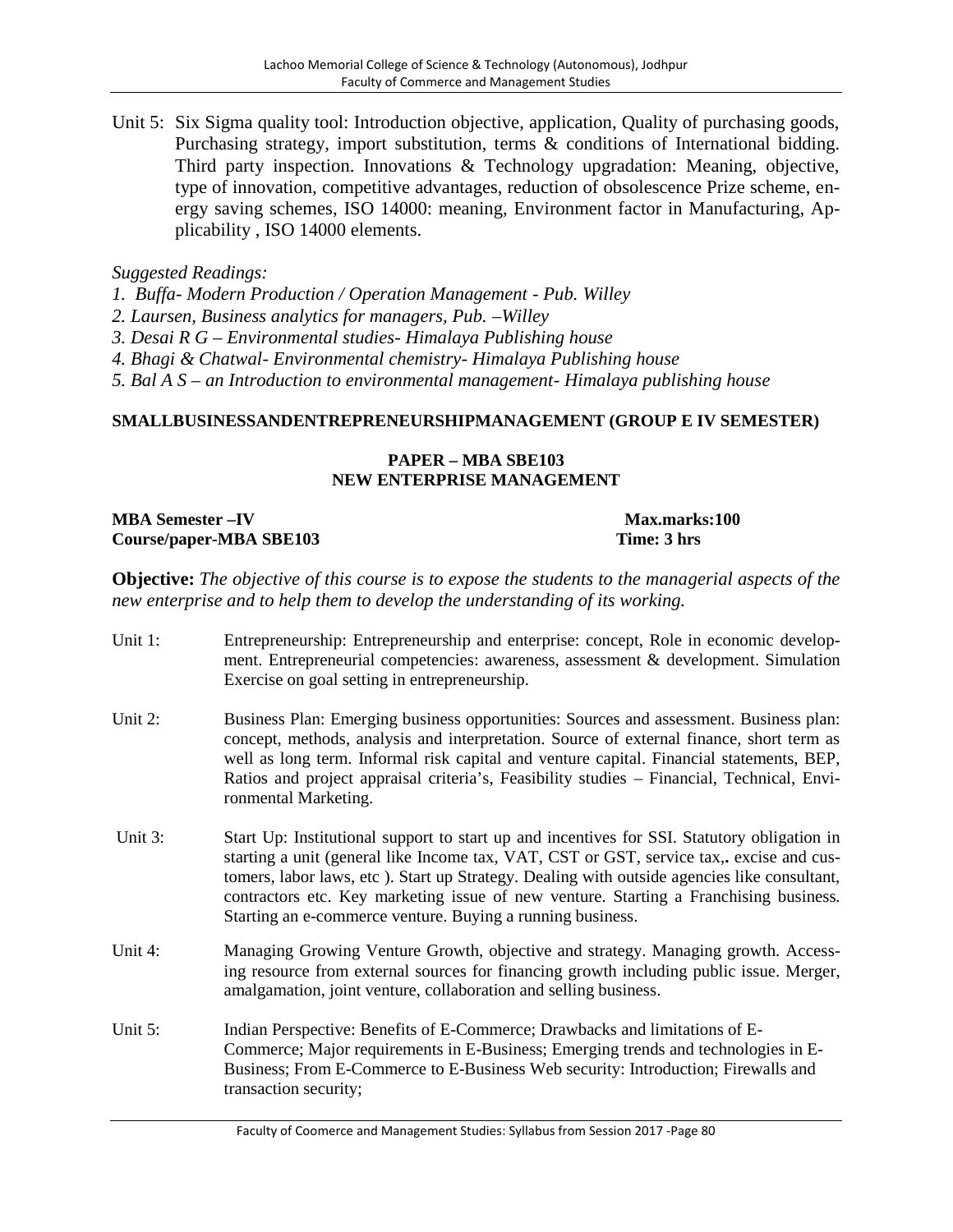- 1. Caticts A Dalley. Entrepreneurial Management going all out for results, Mac Graw Hill, 1971.
- 2. Clelland, D C and Winer, D G. Motivating economic achievement, New York, 1969.
- 3. Drucker, P. Innovation and Entrepreneurship, East west Press, 1992.
- 4. Gupta, C B. Entrepreneurial Development in India, New Delhi, Sultan Chand, 1997.

#### **PAPER – MBA SBE 104 ENTREPRENEURAL DEVELOPMENT**

## **MBA Semester**  $-\mathbf{IV}$  **Max.marks:100 Course/paper-MBA SBE104 Time: 3 hrs**

**Objective:** *The objective of this course is to make the students aware about the growth of Entrepreneurship in developing countries with special reference to India.*

- Unit 1: Foundations of Entrepreneurship Development: Concept and Need of Entrepreneurship Development Definition of Entrepreneur, Entrepreneurship, Innovation, Invention, Creativity, Business Idea, Opportunities through change. Concepts of Entrepreneur, Manager, Intrapreneur / Corporate Entrepreneur – comparative study-Roles, Responsibilities, Career opportunities. Entrepreneurship as a career, Entrepreneurship as a style of management.
- Unit 2: Theories of Entrepreneurship: Innovation Theory by Schumpeter & Imitating, Theory of High Achievement by McClelland, X-Efficiency Theory by Leibenstein, Theory of Profit by Knight, Theory of Social change by Everett Hagen
- Unit 3: Influences on Entrepreneurship Development: Entrepreneurial Traits, External Influences on Entrepreneurship Development: Socio-Cultural, Political, Economical, Personal. Entrepreneurial culture with special reference to Entrepreneurship / Corporate Entrepreneurship, Entrepreneurial Success and Failure: Reasons and Remedies.
- Unit 4: Entrepreneurship Development and Government : Role of Central Government and State Government in promoting Entrepreneurship with various incentives, subsidies, grants etc. – with special reference to 'Export oriented unites' Role of the following agencies in the Entrepreneurship Development:
	- 1. DIC District Industrial Center
	- 2. SISI Small Industries Services Institute
	- 3. EDII Entrepreneurship Development Institute of India
	- 4. NIESBUD National Institute of Entrepreneurship and Small Business Development
	- 5. NEDB National Entrepreneurship Development Board.
- Unit 5: Women Entrepreneurs: Challenges to Woman Entrepreneurs, Achievements of Woman Entrepreneurs, Role Models of Woman Entrepreneurs.

- 1. Kumar, S A. Entrepreneurship in small Industry, Discovery Publication, New Delhi, 1990.
- 2. Desai, A N. Entrepreneur and Environment, Ashish, New Delhi, 1990.
- 3. Drucker, P. Innovation and Entrepreneurship, East west Press, 1992.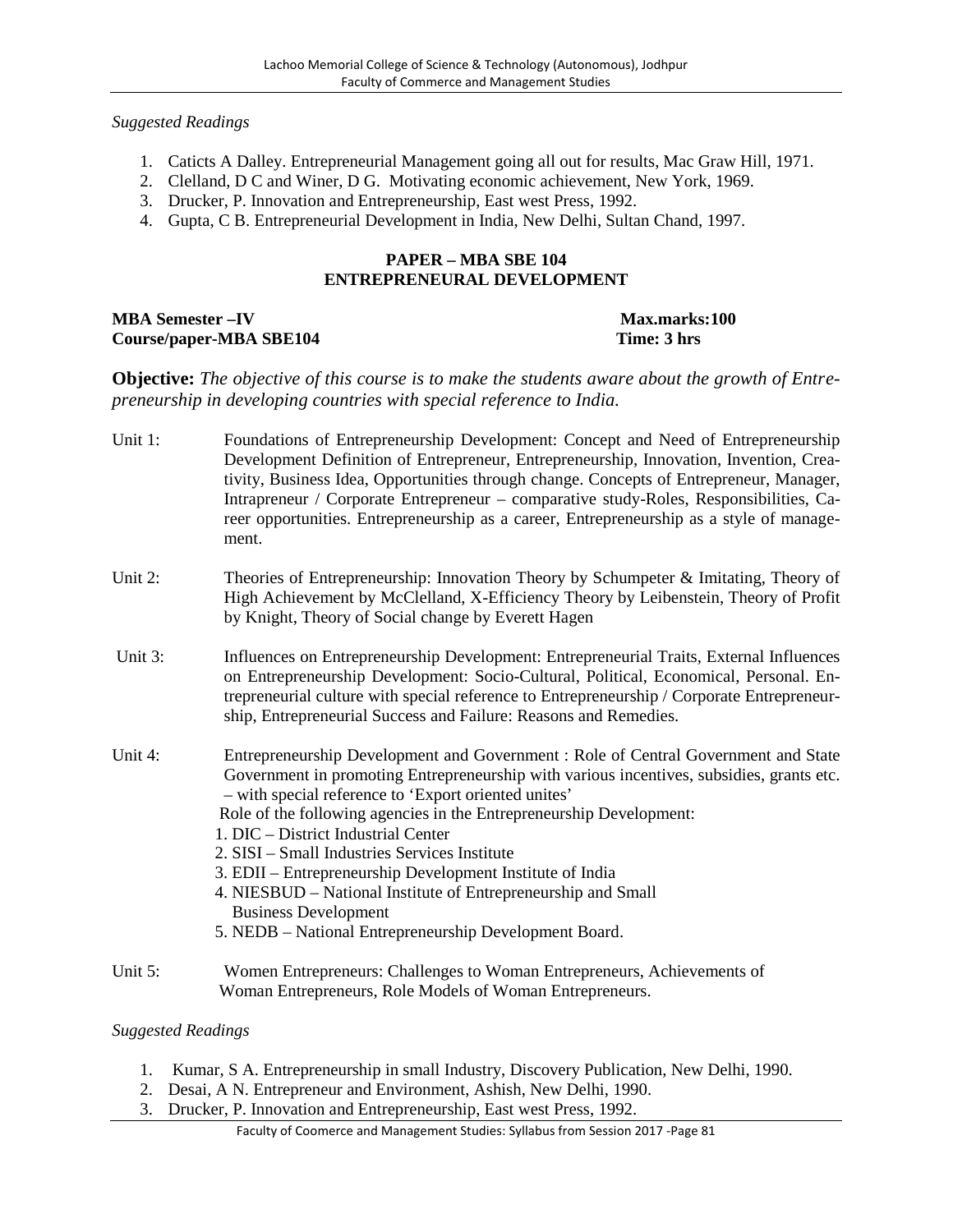4. Gupta, C B. Entrepreneurial Development in India, New Delhi, Sultan Chand, 1997.

#### **PAPER – MBA SBE 203 Entrepreneurship and Project Management**

**MBA Semester**  $-\mathbf{IV}$  **Max.marks:100 Course/paper-MBA SBE 203 Time: 3 hrs**

**OBJECTIVE:** *This paper is designed to sustain in the competitive environment in order to seek entrepreneur activity.*

- Unit 1: Entrepreneurship: need, scope, Entrepreneurial competencies & traits, Factors affecting entrepreneurial development; Entrepreneurial motivation (Mc Clellend's Achievement motivation theory), conceptual model of entrepreneurship, entrepreneur vs. entrepreneur Classification of entrepreneurs; Entrepreneurial Development Programmes- their relevance and achievements.
- Unit 2: Role of government in organizing such programmes, Women Entrepreneurs: Present status in India; steps being taken for their promotion. Entrepreneurial revolution and entrepreneurial process, Analyzing and Evaluating Business Opportunities
- Unit 3: Project: Definition, characteristics, types, steps in identification of projects, project lifecycle. Project management: meaning, scope & importance, role of project manager; Project appraisal: Preparation of a real time project feasibility report containing Technical appraisal,; Environmental appraisal, Market appraisal (including market survey for forecasting future demand and sales) and Managerial appraisal.
- Unit 4: Project: Definition, characteristics, types, steps in identification of projects, project lifecycle. Project management: meaning, scope & importance, role of project manager; Project appraisal: Preparation of a real time project feasibility report containing Technical appraisal,; Environmental appraisal, Market appraisal (including market survey for forecasting future demand and sales) and Managerial appraisal..
- Unit 5: Implementation of projects: Graphic Representation of Project Activities, Network Analysis, Management & control of projects, Project scheduling, MIS in project, problems of project implementation, project audit.

- 1. Kenneth R., Van Voorthis, Entrepreneurship and Small Business Management.
- 2. Prasanna Chandra , Projects : Planning, Analysis, Selection, Implementation & Review , Tata McGraw Hill
- 3. C.B. Gupta & N.P. Srinivasan, Entrepreneurial Development, Sultan Chand & Sons New Delhi
- 4. P.Gopala Krishnan & V.E Rama Moorthy , Project Management, MacMillan India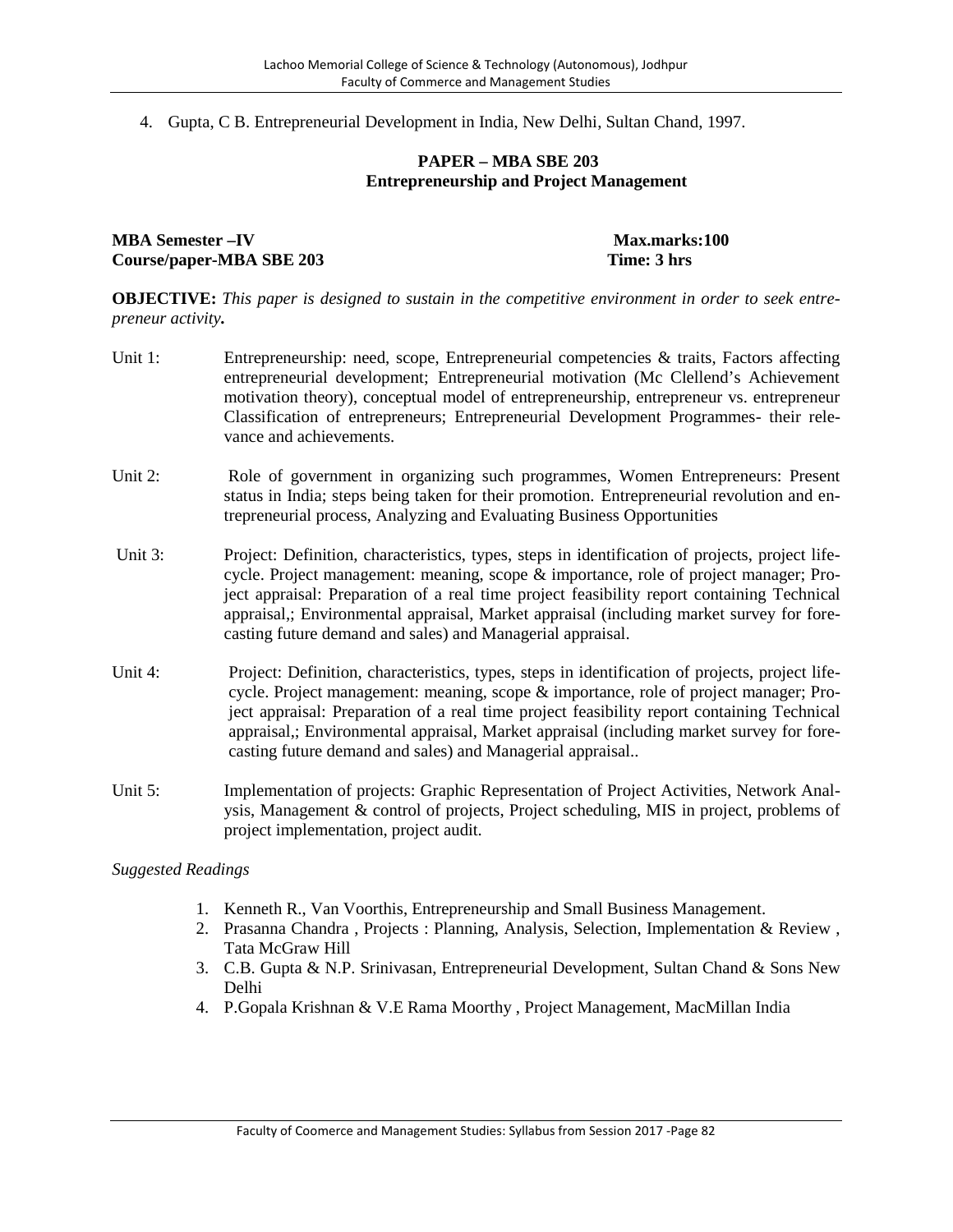#### **PAPER – MBA SBE 204 New Venture Creation and Growth Strategy**

## **MBA Semester**  $-\mathbf{IV}$  **Max.marks:100 Course/paper-MBA SBE 204 Time: 3 hrs**

**OBJECTIVE***: This course aims to provide necessary input for entrepreneurial effort and planning the start of new venture to enable them to investigate, understand and internalize the process of setting up a business*

- Unit 1: Entrepreneurial revolution and entrepreneurial process, Analyzing and Evaluating Business Opportunities, Structural analysis of industries, Criteria for New Venture Screening.
- Unit 2: Resources one needs to start a new business, financial issues in New Venture Creation, New Venture Team: the role of teams in entrepreneurial process. Forms of Business Ventures: Retail, Franchising, Manufacturing, Service Enterprise
- Unit 3: Problems and pitfalls in starting new ventures, failure symptoms and management, risk management, Project Report Preparation; Specimen of Project Report; Project Planning and Scheduling using Networking Techniques of PERT / CPM; Methods of Project Appraisal
- Unit 4: Managerial issues in managing a growing organization; Growth how to manage and sustain it
- Unit 5: Finance how to institute appropriate disciplines and controls; Executive Leadership the role of the founder/MD, Building the Management Team Crisis – how to analyze and resolve critical situations; Product and market expansion: risks and returns

- 1. Timemons A Jeffry and Spinelli Stephen, New Venture Creation Entrepreneurship for the 21<sup>st</sup> century, Tata Mc Graw Hill
- 2. Kuratko F Donald& Hornsby S Jeffry, New venture Management- The Entrepreneur's Roadmap, Pearson Education.
- **3.** Sahay A, Sharma V, Entrepreneurship and New Venture Creation, Excel Books.
- **4.** Holt, David H., Entrepreneurship: New Venture Creation, PHI Learning.
- **5.** Kuratko, D.F., and T. V. Rao, Entrepreneurship: A South-Asian Perspective, Cengage Learning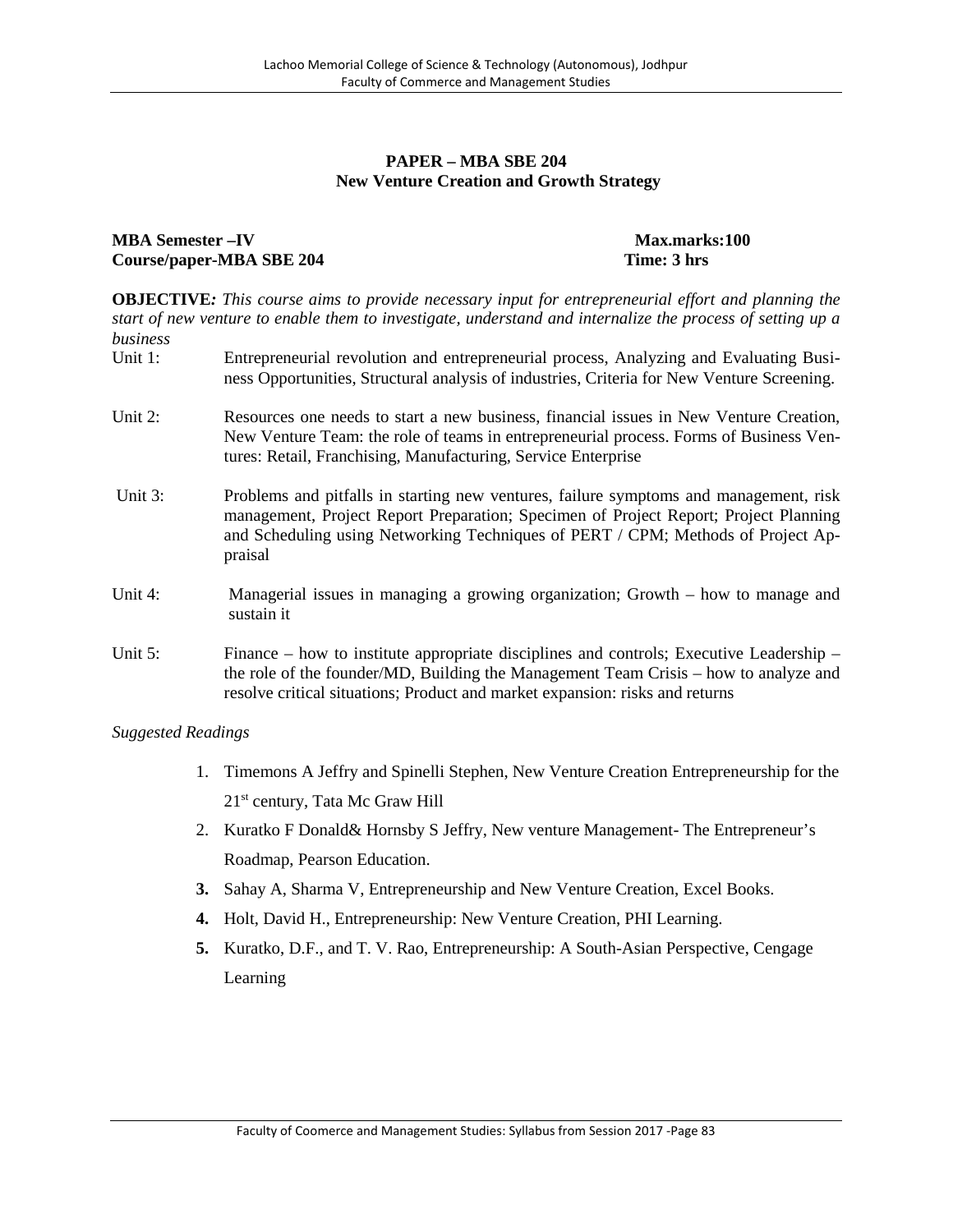## **RURALMANAGEMENT (GROUP F IV SEMESTER)**

#### **PAPER – MBA RUM 103 RURAL MARKETING**

### **MBA Semester**  $-IV$  **Max.marks:100 Course/paper-MBA RUM103 Time: 3 hrs**

**Objective:** *The objective of this course is to explore the students to the Rural Market Environment and the Emerging Challenges in the Globalization of the economies.*

- Unit 1: Rural Marketing : Characteristics and Dimensions of Rural Markets, Rural Market Profile, Rural Market in India, Size and Scope , Environment and Emerging Profile of Rural Markets in India , Constraints in Rural Marketing and strategy to overcome the constraints.
- Unit 2: Rural Market Behavior: Rural consumer dimensions, Rural Demand Dimension, Tapping the Rural Markets, Rural Market Segmentation, Basis and Strategies, Consumer Behavior in Rural Markets, Approach to Rural Markets of India, Marketing Research.
- Unit 3: Marketing Mix for Rural Marketing: Product Planning for Rural Products, Pricing Methods and Strategies for Products of Rural Markets Product Management in Rural Markets
- Unit 4: Channels of Distribution: Distribution pattern and methods in rural markets, Special characteristics of rural channels, Channel management in rural markets, Managing physical distribution in rural markets, Storage, warehousing and transportation.
- Unit 5: Marketing Communication in Rural Markets: Promotion as a component in marketing communication, Advertising and sales promotion for rural markets, Major challenges in Media planning, Sales force management in rural markets, Selecting the Media Mix and Evaluation of promotional activities.

- **1.** Kotler, P. and Roberto E., Social Marketing: Strategies for Changing Public Behavior, Free Press, New York, 2002.
- **2.** Kotler P., Principles of Marketing, PHI, Delhi, 2003.
- **3.** Gupta S. L., Rural Marketing, Wisdom Publication, Delhi, 2004.
- **4.** Gopalaswamy T.P.,Rural Marketing, Wheeler Publishing, Delhi, 2004.
- **5.** Krishnamacharyulu, C.S.G and Rama Krishnan Lalitha, Rural Marketing Text and Cases, Pearson Education, Singapore Pvt. Ltd, 2002.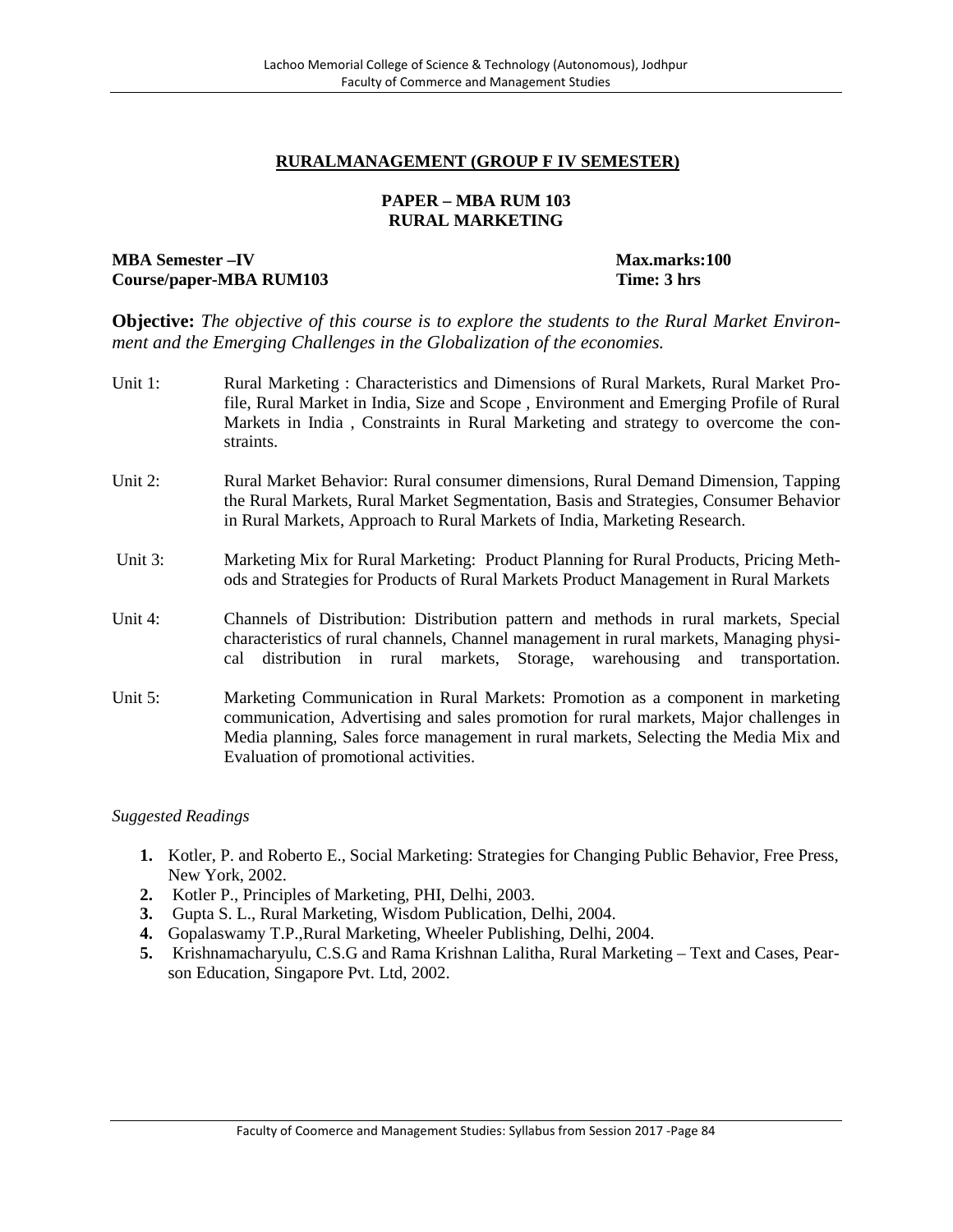#### **PAPER – MBA RUM 104 RURAL BUSINESS MANAGEMENT**

## **MBA Semester –IV Max.marks:100 Course/paper-MBA RUM104 Time: 3 hrs**

**Objective:** *The objective of this course is to analyze the management process in a small business unit specially in rural area.*

- Unit 1: Introduction to Rural Business: Rural Business and its critical features; Identification of needs of rural producer organization, enterprises, projects and its people; the rural social and political scenario. Features of structure dynamics and changes of rural society and polity in India in post-independence period.
- Unit 2: Rural Livelihood System: Overview of the rural resources-land, soil, climate, water and forests; Overview of the production system containing agriculture, horticulture, sericulture, forestry, animal husbandry and dairying, fisheries, non-farm activities. Concept, processes and relationship among agro-climate and natural resources, production system and livelihood of rural people
- Unit 3: Managing Co-operatives: Managing co-operatives, emergence, endurance and growth of co-operatives; Leadership issues in co-operatives, evolution of co-operative technologies; Co-operative principles; Issues in establishing agricultural co-operatives, democratic governance in co-operatives; co-operative principles and economic rationality; M- NAREGA
- Unit 4: Creation of Co-operative & their financing: Economic Theory of co-operatives, agency theory, theory of contracts, transaction cost economics, game theory and their reciprocity, welfare economics and their co-operatives.
- Unit 5: Rural Development Interventions: Concept, measures and determinants of rural development; Critique of major rural development approach and strategies; growth vs. equity oriented approach; area vs. group based approach; top down vs. participatory and people oriented approach to development planning; Contemporary growth and poverty alleviation programme; different interventions for rural social and infrastructure development; Role of Institutions in rural development-PRIs, NGOs etc; success and sustainability of rural development interventions.

- 1. Jonathan, R., Guide to Rural Business, Kogan Page, 2003.
- 2. Brown Ben, Practical Accounting for Farm and Rural Business ,Lavoisier, 2003.
- 3. Papola, T S. Rural Industrialization approaches and potential, Himalaya Publication, Bombay, 1992.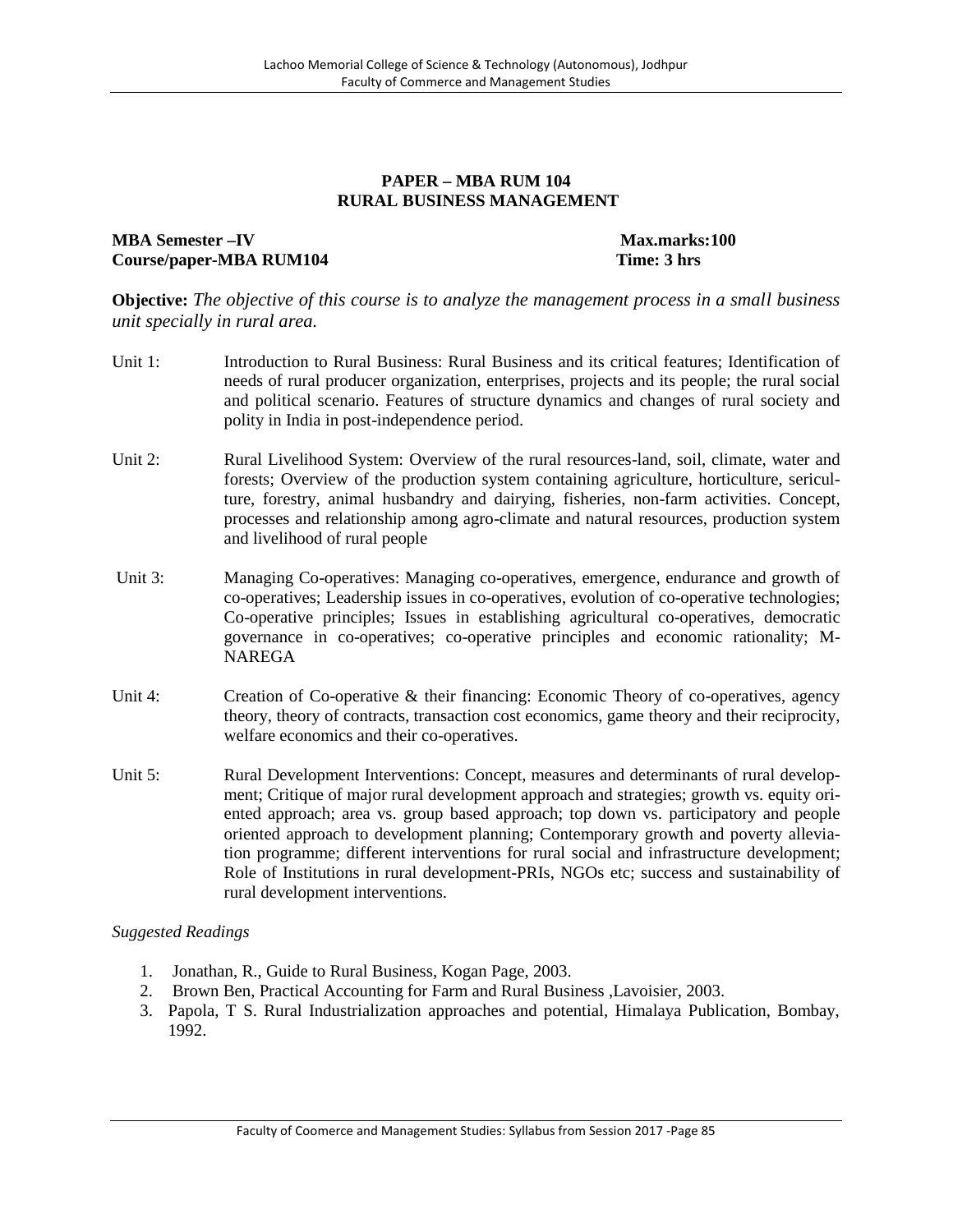#### **PAPER – MBA RUM203 PARTICIPATORY DEVELOPMENT IN RURAL AREAS**

## **MBA Semester –IV Max.marks:100 Course/paper-MBA RUM203 Time: 3 hrs**

**OBJECTIVE:** *To provide a comprehensive understanding of the organization, and Administration of Rural Institutions, Decentralization, Participation in decision making processes and the Co-operatives.*

| Unit 1: | Concepts of community development: Traditional Village Organization, and Rural Insti-<br>tutions: Panchayat Raj/Local Self Government.                           |
|---------|------------------------------------------------------------------------------------------------------------------------------------------------------------------|
| Unit 2: | Organization and Administration: Decision making Processes; Committees and recom-<br>mendations.                                                                 |
| Unit 3: | Rural Development; Review of Five Year Plans, Centre-state control; Agrarians Reforms,<br>Conflicts; Public utilities and access.                                |
| Unit 4: | Design and Evaluation of Community Development Projects; Participation and involve-<br>ment, Co-operatives Evolution, Development, Organization, Administration. |
| Unit 5: | Role of State in Cooperatives Development, Role of Financial Institutions; Role of NGOs<br>in Participatory Development.                                         |

- 1. Desai, Vasant. "Rural Development". 1988. Himalaya, Bombay.
- 2. Kamat, G.S. "Managing Co-operative Management". 1986. Himalaya, Bombay.
- 3. Laxmaii, T.K. and Narayan, B.K., "Rural Development in India: A Multidimensional analysis". 1984, Himalaya, Bombay.
- 4. Maddick, H. "Panchayati Raj: A Stfidy of Rural Local Government in India". 1970, Longman London.
- 5. Mathur, T "Rural development in india", 1984", Agricole, New Delhi.
- 6. Ommen, T.K."Social Transformation in Rural India. Mobilisation and State Intervention". 1984. Vikas, New Delhi.
- 7. UNAPDI. "Local level Planning and Rural Development. Alternative Strategies". 1986. Concept, New Delhi.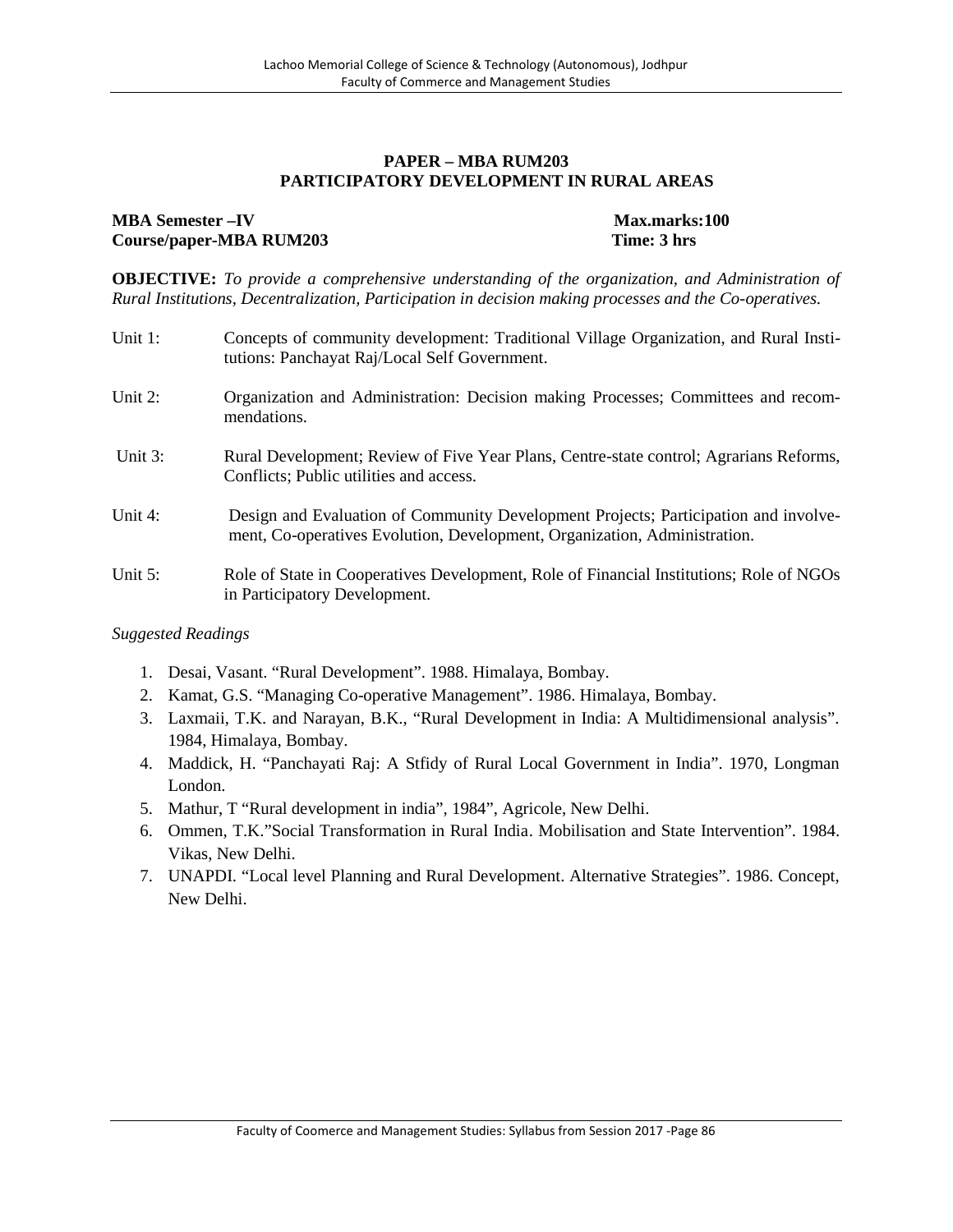#### **PAPER – MBA204 URBAN ORGANIZATION AND MANAGEMENT**

#### **MBA Semester –IV Max.marks:80 Course/paper-MBA RUM204 Time: 3 hrs**

**OBJECTIVE:** *To review the functions of the Urban Institutions, Organizations and administration and the role of the local government in the management of Urban community development services*.

- Unit 1: Urban Community development Concepts and Strategies; Municipal and Urban Administration; Evolution of Urban Organizations, Functions; Finances. Personnel. Unit 2: Urban and Metropolitan Growth; central, state and local organizations; Functions and systems in India. Unit 3: Urban analysis: Land Policy, Settlement control, Tenant and rent control, Financing of public utilities and control. Unit 4: Public Utilities and services, Water Supply, Transport, Energy, Housing, Health Sanitation and Social Welfare. Unit 5: Employment, Unorganized Labour, Customer and Commercial Services, Law and Order, and other Social services/utilities. Organization and administration of public utilities-in slums/unauthorized settlements. *Suggested Readings*
	- 1. Bahi, Roy ed. "Urban Government Finance: Emerging Trends", 1981. Sage, Baverly Hills.
	- 2. Bent, Alan E and Rossum, Ralph A. "Urban Administration: Management, Politics and Chance", 1976. National University Press.
	- 3. Bhattacharya, M. "Management of Urban Government in India", 1976.Uppal Books, New Delhi.
	- 4. Culeen, lan," Applied urban analysis: A critique and synthesis", 1984. Muthuen, London.
	- 5. Gupta, R P. "Planning and Development of Towns". 1983. Oxford and IBH, New Delhi.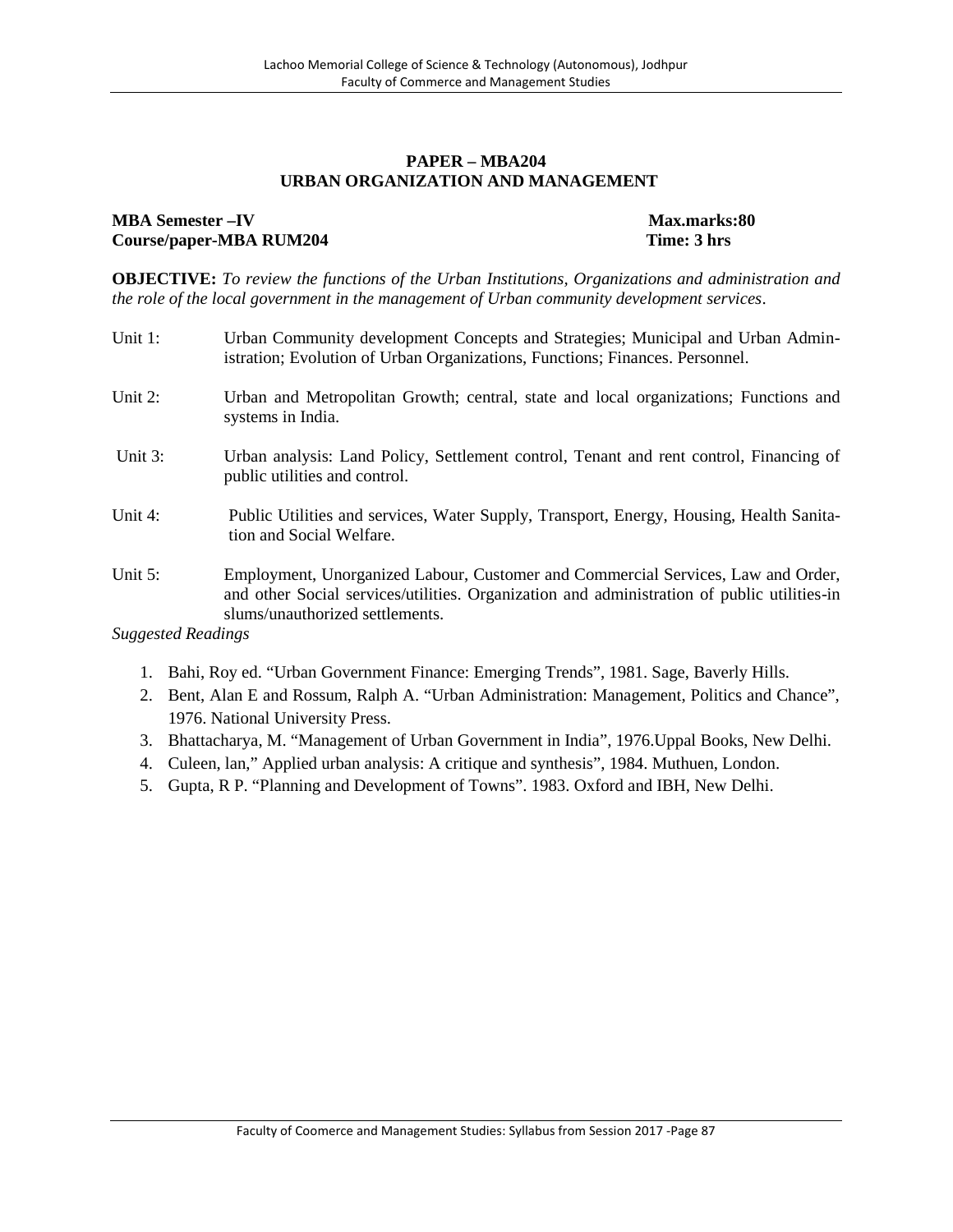#### **INTERNATIONAL BUSINESS (GROUP G IV SEMESTER)**

#### **PAPER – MBA IB 103 INTERNATIONAL BUSINESS LEGISLATION**

#### **MBA Semester**  $-IV$  **Max.marks:100 Course/paper-MBA IB103 Time: 3 hrs**

**Objective:** *The objective of this course is to make the students aware about the various business laws prevailing in International Market.*

- Unit 1: Introduction to International Business, International Law and the World's Legal Systems: Introduction to the Course, Overview of Risks of International Business, International Sources of Law, Comparative Law: Civil, Common and Islamic systems
- Unit 2: Dispute Resolution: Alternate Dispute Resolution, Litigation, Conflicts of Laws, Enforcement of Foreign Judgments. International Sales Contracts: Contracts for the International Sale of Goods, Validity and Formation of International Sales Contracts, Remedies for Breach of Contract, Cultural Influences on Contract Negotiations
- Unit 3: Financing the International Sale of Goods: The International Documentary Sale, Allocation of Risk of Loss, Bills of Exchange, Letters of Credit. International Trade: Basic Principals of GATT Law and the WTO
- Unit 4: Intellectual Property Rights and Licensing Agreements: Intellectual Property Transfer Arrangements, International Protection for Intellectual Property Rights
- Unit 5: Criminal Liability for Bribery in Foreign Countries and Political Risks of Foreign Direct Investment: Foreign Corrupt Practices Act, Foreign Enforcement Actions, Nationalization, expropriation and privatization

- **1.** Richard Schaffer and others, International Business Law and its Environment , Cengage, 2009
- **2.** Leo D arcy, Carole Murray and Barbara clave Schmitthoff s Export Trade the Law and Practice of International Trade, 2009.
- **3.** Motiwal O.P, International Trade Law and Practice, 2009.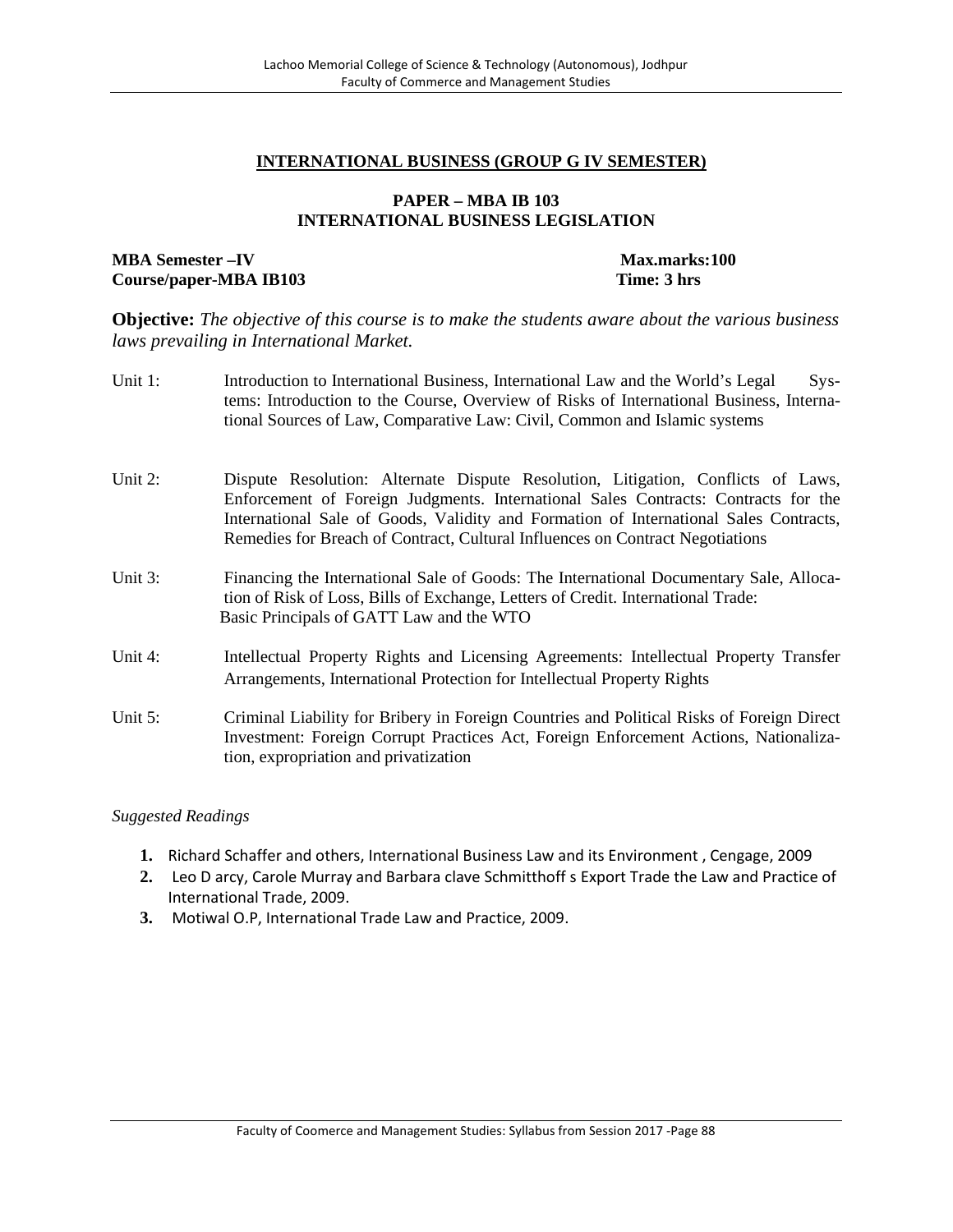#### **PAPER – MBA IB 104 FOREIGN EXCHANGE MARKETS**

## **MBA Semester –IV Max.marks:100 Course/paper-MBA IB104 Time: 3 hrs**

**Objective:** *The basic objective of this course is to provide the students with detailed knowledge about the foreign exchange practices and import- export in international market.*

- Unit 1: Foreign Exchange Market: Nature, Structure, Types of transactions, Exchange rate quotation &Arbitrage, Spot & Forward, Foreign Exchange Market in India: Nature, Structure, Operations &Limitations, Exchange Rate Determination: Structural Models of Exchange Rate Determination, Exchange Rate Forecasting, The Exchange Rate of Rupee.
- Unit 2: Foreign Exchange Risk Exposure: Types of Risk, The Risk Management Process: Hedging, Swaps, Futures, Options, Types of Derivatives, Role of SEBI/RBI.
- Unit 3: Theories of Exchange Rate Purchasing Power Parity, Demand & Supply and Elasticity in Foreign Exchange Rate determination - Balance of Payment - Historical perspective on Exchange Rates.
- Unit 4: Exchange Control Regulations Export Credit Guarantee Corporation EXIM Bank Foreign Exchange Dealers' Association of India -Convertibility - Uniform Customs &Practices for Documentary Credit - Uniform Rules for Collection - Uniform Rules for Reimbursement
- Unit 5: Export Import Financing Mechanism Buyers' Credit Suppliers' Credit Financing in foreign currency for exports and rupee finance.

- 1. Rajwade, A V. International Finance International Finance
- 2. Apte, P G. International Finance
- 3. Shapiro, Nabhi. Exchange Control Regulations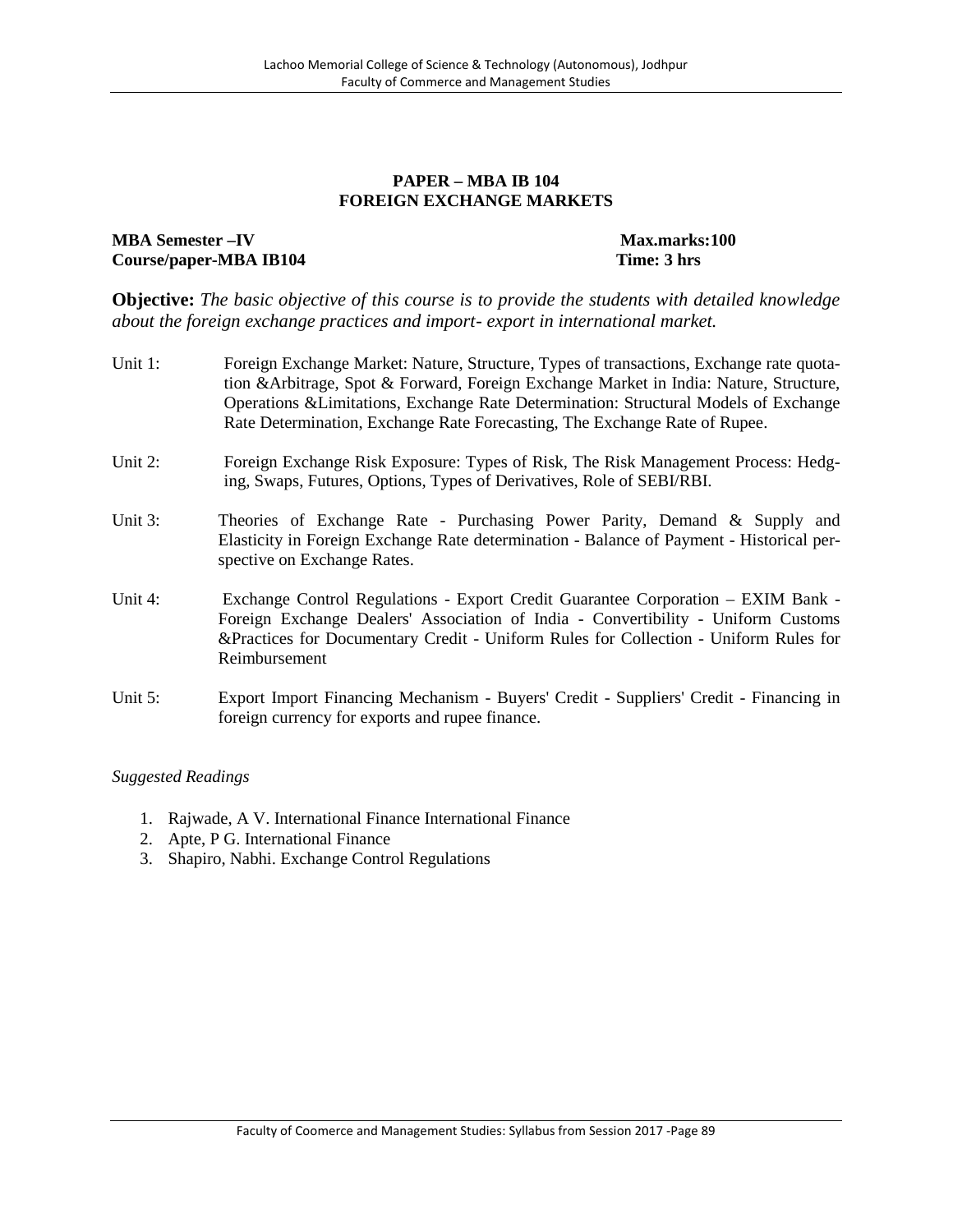#### **PAPER – MBA IB 203 INDIA'S FOREIGN TRADE POLICY**

## **MBA Semester –IV Max.marks:100 Course/paper-MBA IB203 Time: 3hrs**

**Objective:** *To acquaint the students with recent trends in India's foreign trade, and management and policy related issues in foreign trade in the global context.*

- Unit 1: India's Foreign Trade in the Global Context, Structure and Equilibrium of India's Balance of Payments, Recent Trends in India's foreign trade.
- Unit 2: Directional Pattern: Major export commodities-Thrust area commodities-their trend, problems and prospects; Major competitors; Major Import Commodity Groups;
- Unit 3: Trade Control in India; Foreign Trade (Development and Regulation) Act, Import and Export Control Orders; Import and Export Licensing System; Exchange Control in India; Blanket Permit System; Import Substitution and Export Promotion Policies
- Unit 4: Export Incentives: Financial and Fiscal; Deferred Payment System and the Role of EX-IM Bank of India; Export Credit Insurance; Infrastructure support for Export Promotion; Export promotion Councils; Commodity Boards/Product Export Development Authorities;
- Unit 5: Specific Service Institutions; Role of State Trading Organisations in Foreign Trade, Export Processing Zones; Export Oriented Units and Export and Trading House Schemes; Multilateralism and Bilateralism in India's International Business.

- 1. Bhalla.V.K. International Business Environment and Management, &" ed., Delhi, Anmol, 2001
- 2. Bhashyam.S. Export Promotion in lndia:The Institutional Infrastructure, Commonwealth Pub.,Delhi,1988
- 3. Khanna, Sri Ram Export Marketintg in India's New Manufacturers, University of Delhi, Delhi,1986
- 4. Jain, S.K. Export Performance and Export Marketing Strategies, Common wealth Pub., Delhi, 1988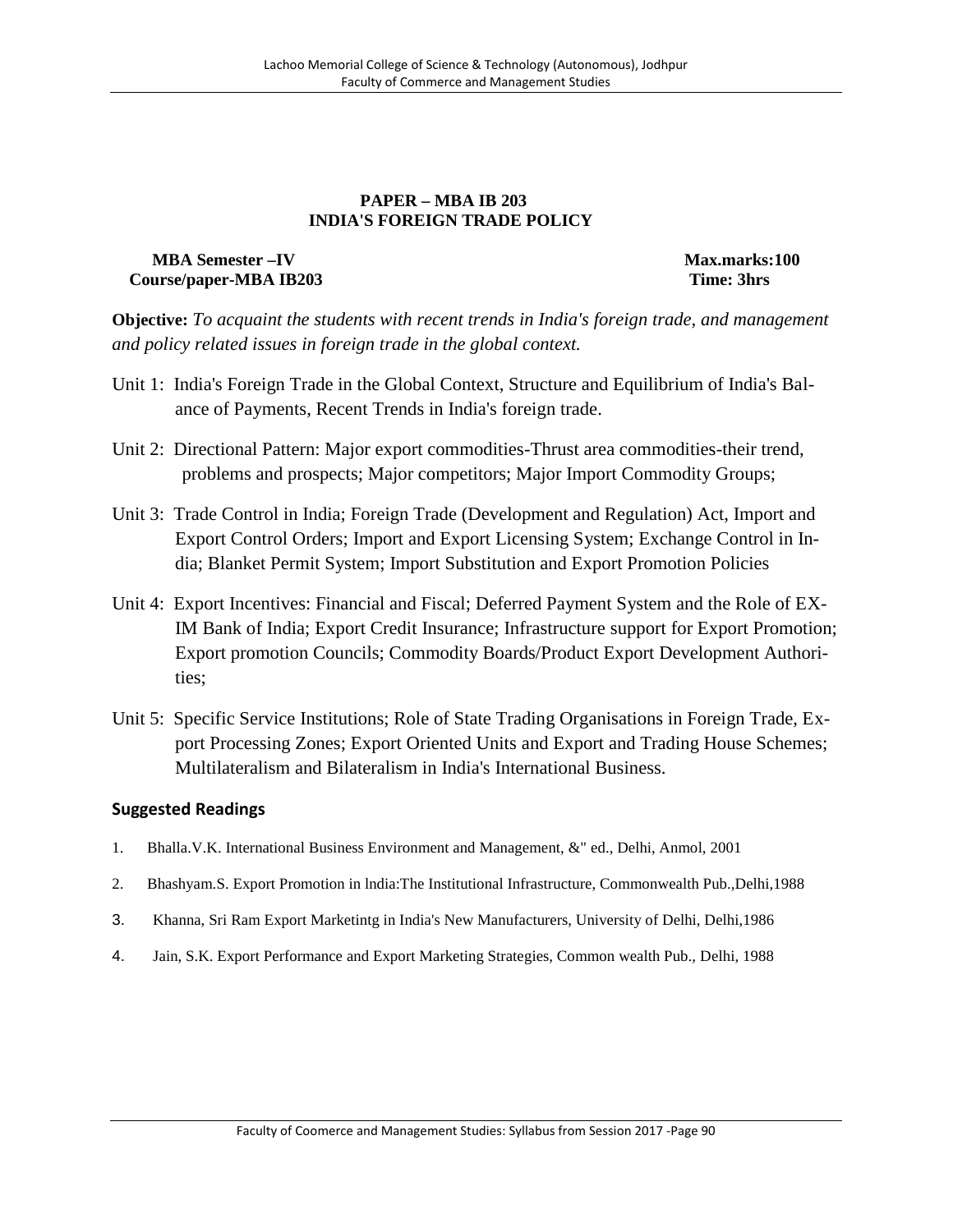## **PAPER – MBA IB 204**

## **GLOBAL HUMAN RESOURCE MANAGEMENT**

## **MBA Semester –IV Max.marks:100 Course/paper-MBA IB204 Time: 3hrs**

**Objective:** *The objective of this course is to develop a diagnostic and conceptual understanding of the cultural and related behavioural variables in the management of global organisations.*

- Unit 1: Global Business; Growth and Evolution; Environmental Variables in Global Business.
- Unit 2: Human and Cultural Variables in Global Organisations; Cross Cultural Differences and Managerial Implications;
- Unit 3: Cross Cultural Research Methodologies and Hofstede's Hermes Study.
- Unit 4 : Structural Evolution of Global Organisations; Cross Cultural Leadership and Decision Making; Cross Cultural Communication and Negotiation
- Unit 5: Human Resource Management in Global Organisations; Ethics in International Business; Western and Eastern Management Thoughts in the Indian Context.

- 1. Adler, N J. International Dimensions of Organizational Behaviour. Boston, Kent Publishing, 1991.
- 2. Bartlett, C and Ghoshal, S. Transnational Management: Text, Cases and Readings in Cross Border Management. Chicago, Irwin, 1995.
- 3. Dowling, P J. etc. International Dimensions of Human Resource Management. 2nd ed. California, Wadsworth, 1994.
- 4. Hofstede, G. Cultures Consequence: International Differences in Work Related Values. London, Sage, 1984.
- 5. Marcic, D and Puffer, S M. Management International: Cases, Exercises and Readings. St. Paul, West Publishing, 1994.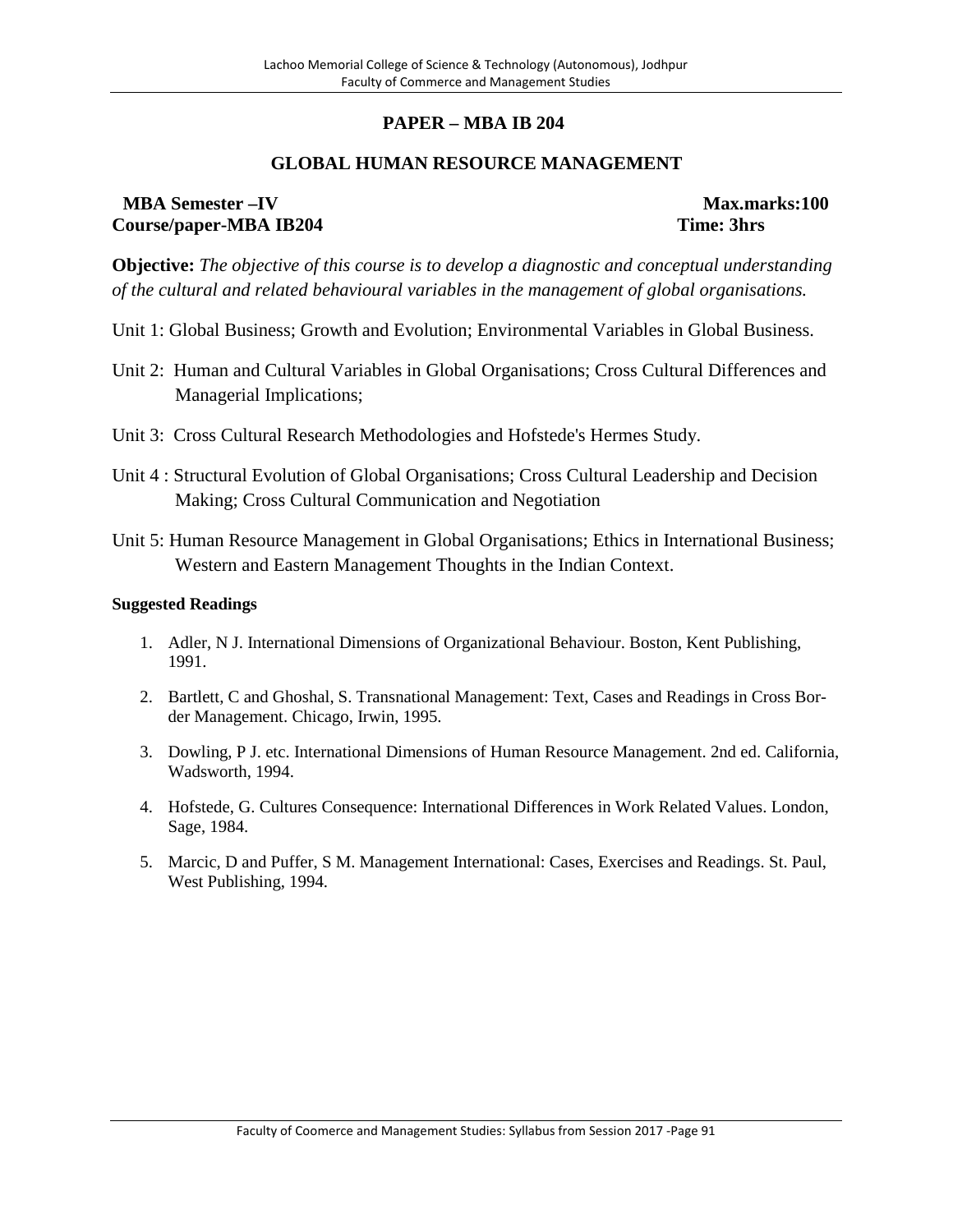#### **TOURISM AND HOTEL MANAGEMENT (GROUP H IV SEMESTER)**

#### **PAPER – MBA THM 103 HOTEL MANAGEMENT**

#### **MBA Semester –IV Max.marks:100 Course/paper-MBA THM103 Time: 3 hrs**

Objective: *The objective of this course is to familiarize students with evolutionary process of hotels as well as introduce them with various types of hotels that have emerged during last few decades during extraordinary growth of international and domestic tourism.*

- Unit 1: General Management: Introduction, general principles and functions of Management with special reference to Hotel Management
- Unit 2: Types of hotel, hotel chains in India and abroad, classification of hotels with special to star ranking, heritage, hotels Ownership and Management, Franchises, Hotel and Airlines.
- Unit 3: Relationship, Problems of hotel industry: Capital, Managerial, Manpower, Mechanization, And Computerization
- Unit 4: Brief introduction to management and operation of front office. Housekeeping, Restaurant and Bar services, Food and beverage Services, Service for Conference, Conventions and Marriages
- Unit 5: Marketing Management: Introduction; Principles and functions and their application to Hotel industry

- 1. Agarwal, R.D. : Organisation and Management, Tata McGraw-Hill, Bombay
- 2. Dayal. Ishwar: New Concept in Management, Lalwani Pub., Bombay,1970.
- 3. Doswell, R. and Gamble, P R. : Marketing and Planning Hotels and Tourism Projects, Barrie and Jenkins, London
- 4. Gray, W. and Ligouri, S.C. : Hotel and Hotel Management and Operation, Prentice Hall
- 5. Holloway, J C. and Plant, R.V., Marketing Tourism, Pitman Publishing, London 1988.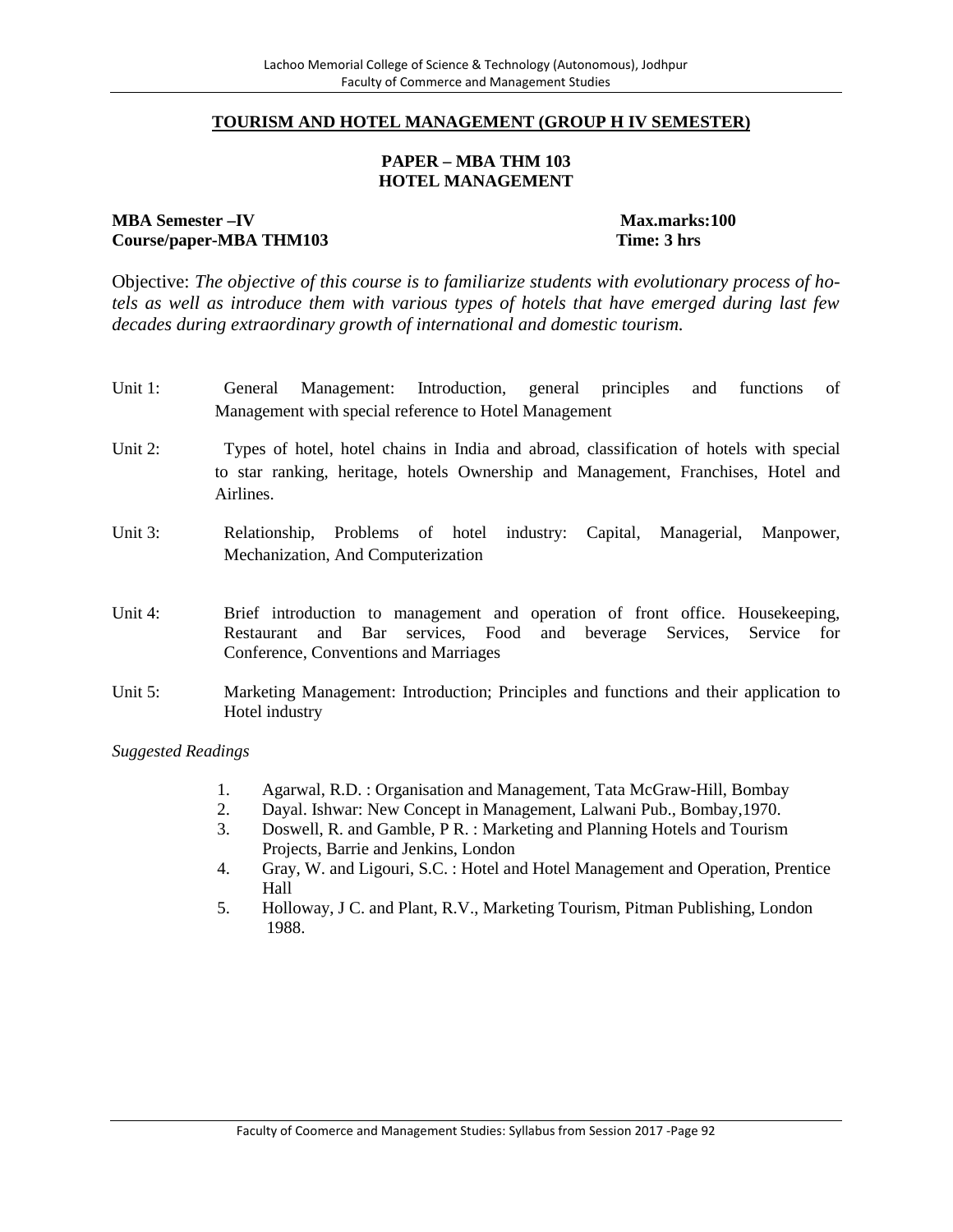#### **PAPER – MBA THM 104 MANAGEMENT OF TRAVEL AGENCY AND TOUR MANAGEMENT**

## **MBA Semester**  $-IV$  **Max.marks:100 Course/paper-MBA THM104 Time: 3 hrs**

**Objective:** *This course will familiarize students with key agencies linking potential tourists spread all over the world with tourism related activities. The students will learn processes as to how travel agencies and tour operators facilitate management of tourism related activities.*

- Unit 1**:** Definition of Travel Agency and Tour Operations, differentiation, Interrelationship. Origin and growth of travel agencies. An overview of the travel agents in India, local travel agents. Organization structure of travel agency and their profit and loss potential
- Unit 2: Various types of whole sellers and operators, planning, costing, budgeting & marketing; Documentation formalities: passport, health, visa, foreign exchange allowances for business and holiday; International Travel passes- VUSA, GURAIL, GREYHOUND, DISCOVER INDIA etc; International Sale Indicators; International Time Calculator; Baggage Allowance, Airline codes; International Credit Cards; Travel Insurance- Mediclaim
- Unit 3: Dealing with Principal Suppliers: Dealing with air travel, tourist transport and Accom modation Supplier challenges
- Unit 4: Incentives availability to entrepreneurs in travel business, modalities and systems of recognition clearances and approvals for travel agencies and operators
- Unit 5: The Changing nature of travel business: Introduction of high technology, managerial skill requirements and growing professionalization.

- 1. Negi,J M S.Travel Agency and Tour Operation, Concepts and Principles .
- 2. Chunk, James, Dexter & Boberg , Professional Travel Agency Management
- 3. Foster D L. The Business of Travel Agency Operations and Management
- 4. Tourist Guide and Tour Operations, Kanishka Publication, New Delhi.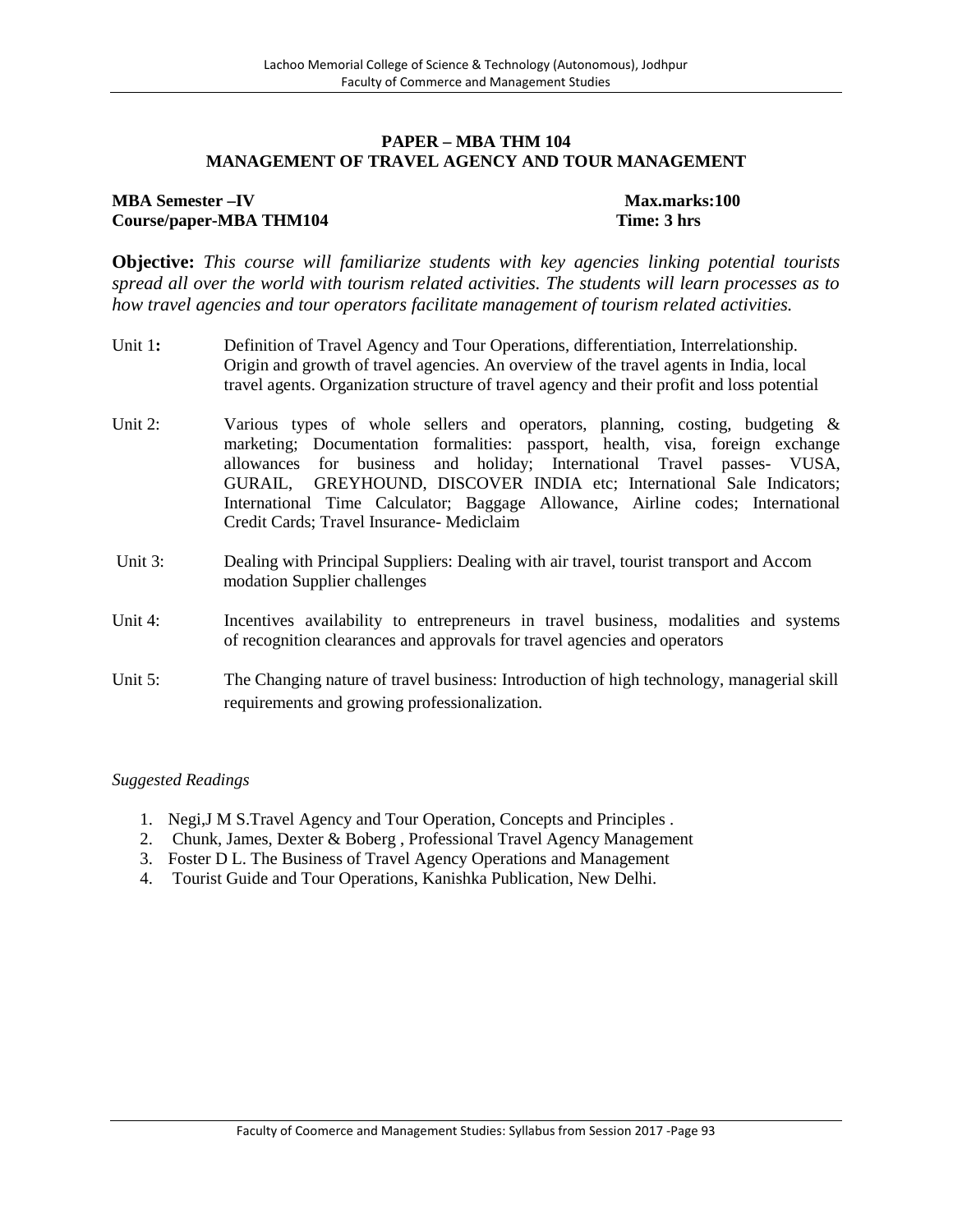#### **PAPER – MBA THM203 EVENT MANAGEMENT IN TOURISM**

## **MBA Semester**  $-\mathbf{IV}$  **Max.marks:100 Course/paper-MBA THM203 Time: 3 hrs**

**OBJECTIVE***: The purpose of this course is to acquire an in-depth knowledge about the specialized field of "Event Management" and to become familiar with management techniques and strategies required for successful planning, promotion, implementation and evaluation of special events.*

- Unit 1: Conceptual foundations of events; Major characteristics; Five C's of event management Conceptualization, Costing, Canvassing, Customization, Carrying out; Advantages of events- to the Organizer, Event Planner, Participants, Economy and Society; Broad classification of Events.
- Unit 2: Events venues: concept and types: Conference venues-facilities, check-in and check-out procedures, requirements; conference room lay-outs; Convention manager; inter-related venues; project planning and development. Introduction to conference facilities in India. Role and functions of ICPB and ICCA
- Unit 3: Trade shows and exhibitions/expositions: types of shows, benefits of exhibitions, participant decision-making process. Contract negotiations– principles; negotiation with hotels, airlines and ground handlers.
- Unit 4: Incentive tour-characteristics, its organizing and special requirements. Latest meeting technologies - Video conferencing and Information Communication Technology (ICT; Factors including ICT affecting future of events business. Human resource requirements.
- Unit 5: Case studies: Tourism festivals: Ellora Festival, Taj Festival, Khajuraho Festival, Konark festival, Trade Fairs: World Travel Mart, ITB, TTW, PTM (any one)

#### *Suggested Readings*

- 1. Coleman, Lee & Frankle (1991), Powerhouse Conferences. Educational Institute of AH & MA
- 2. Hoyle, Dorf & Jones (1995), Meaning conventions & Group business. Educational institute of AH & MA
- 3. Montogmery, R.J. 1994, "Meeting, Conventions and Expositions : VNR, New York
- 4. Hoyle, L.H., TJA Jones (1995) "Managing Conventions and Group Business", Educational Institute of AM & MA.

#### **PAPER – MBA THM204 TOURISM PRODUCT OF INDIA**

## **MBA Semester –IV Max.marks:100 Course/paper-MBA THM204 Time: 3 hrs**

**OBJECTIVE***: The main purpose of this paper is the incredible products of India and attract huge revenue in terms of foreign currency and the packages that can be put together to offer to the tourists. Express the rich heritage of India.*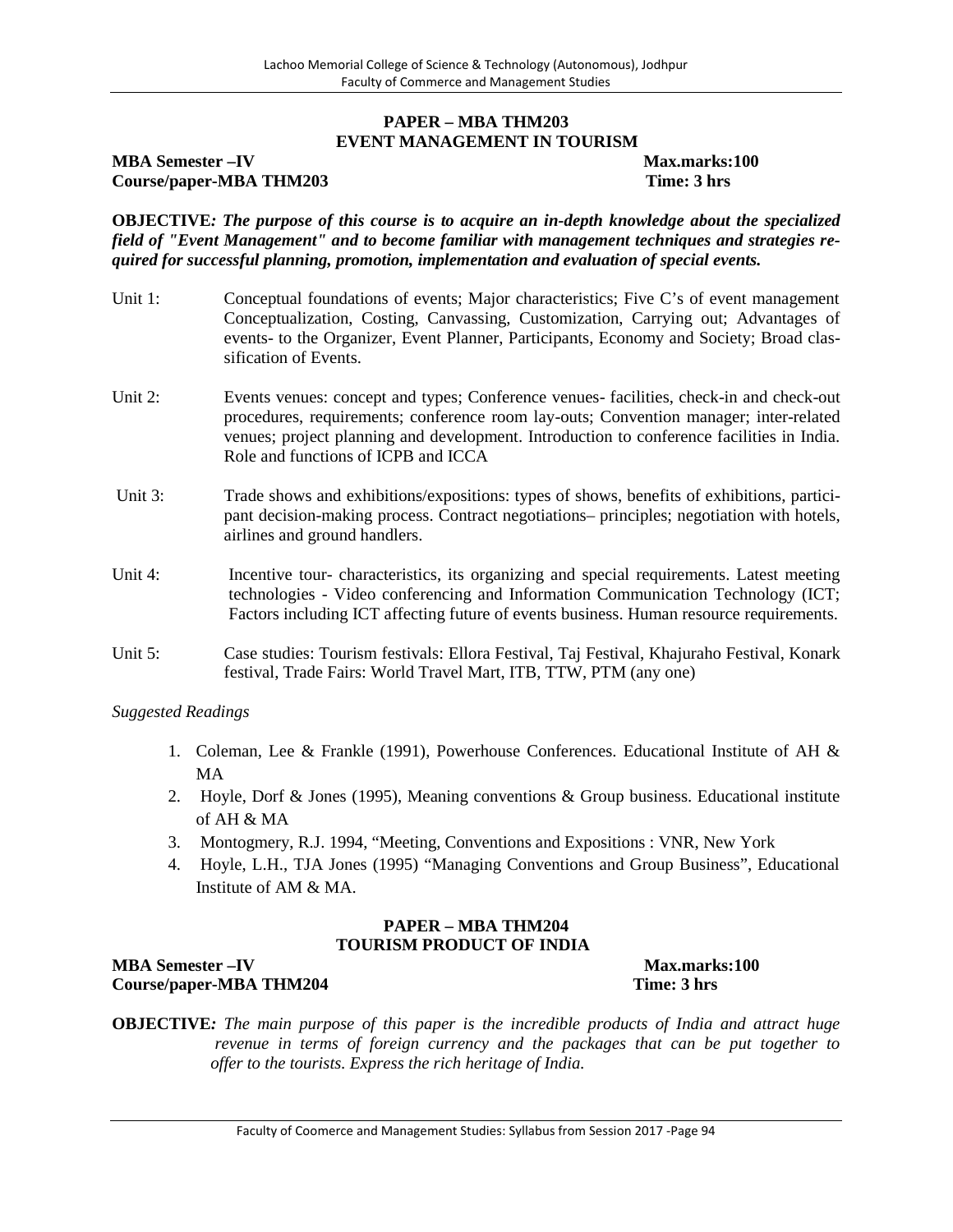- Unit 1: Tourism Products: Definition, Concept and classification. Cultural Heritage of India Stages of evolution, continuity. Heritage – Meaning, types, of Heritage Tourism, Heritage Management Organizations- UNESCO, ASI, ICOMOS, INTACH.
- Unit 2: Architectural Heritage of India: glimpses on the prominent architecture style flourished in different period. Different style of architecture in India - Hindu, Buddhist and Islamic. Selected case studies of World Heritage Sites in India
- Unit 3: Pilgrimage Destinations: Hindu- Charo Dham Yatra, Jyotirlinga Yatra, Devi Yatra Vindhyachal (U.P.) Kamakhya (Assam), Vaishnavadevi, Kashi, Prayag, Gaya, Ayodhya, Mathura–Vrindavana, Allahabad, Ujjain, Hardwar, Nasik, Gangasagar. Buddhist: Lumbini, Bodhgaya, Sarnath, Kushinagar, Sharavasti, Sankisa, Vaishali, Rajgriha, Kapilvastu, Nalanda, Sanchi, Ajanta. Jain: Kashi, Pavapuri, Shatrunjaya, Girnar, Mt. Abu, Sharavanbelgola, Palitana Muslim: Ajmer Sharif, Nizamuddin (Delhi), Fatehpur Sikri, and some important Mazars. Sikh: Patna, Nanded, Guru-kaTal (Agra), Amritsar.
- Unit 4: Natural Resources: Wildlife Sanctuaries, National Parks and Natural Reserves in India (Jim Corbett Tiger Reserve, Bharatpur Bird Sanctuary, Valley of Flowers, Kanha, Kaziranga, Sasan Gir, Dachigam, Ranthambhore and Keoladeo Ghana) Hill Stations: Study of Hill Station attractions and their environs with case studies of Mussoorie, Nainital,Munnar and Ooty. Beaches and Islands: Beaches in Goa, Kerala, Orissa. Andman Nicobar & Lakshdvip islands.
- Unit 5: Important Museum, Art Galleries and Libraries. Performing art of India: classical dances, folk dances and folk culture. Fairs and Festivals: Social, religious and commercial fairs of touristic significance. Handicrafts and textiles: important handicraft objects and centres, craft melas, souvenir industry. Indian cuisine (gastronomy), regional variation.

- 1. Gupta, SP, Lal, K, Bhattacharya, M. Cultural Tourism in India (DK Print 2002)
- 2. Dixit, M and Sheela, C. Tourism Products (New Royal Book, 2001)
- 3. Oki Morihiro, Fairs and Festivals, World Friendship Association, Tokyo, 1988.
- 4. Mitra, Devla, Buddhist Architecture, Calcutta.

## **ECONOMIC ENERGY MANAGEMENT (GROUP I IV SEMESTER)**

## **PAPER – MBA EEM 103 ENERGY TRADING LAB- I**

## **MBA Semester –IV Max.marks:100 Course/paper-MBA EEM103 Time: 3hrs**

*Objective: To impart practical knowledge about the trading, exchange and* energy transactions.

Unit 1: Commodity Trading & Functioning of Commodity Exchanges**:** Primary Commodities, Secondary Commodities (Including semi-manufactured Commodities)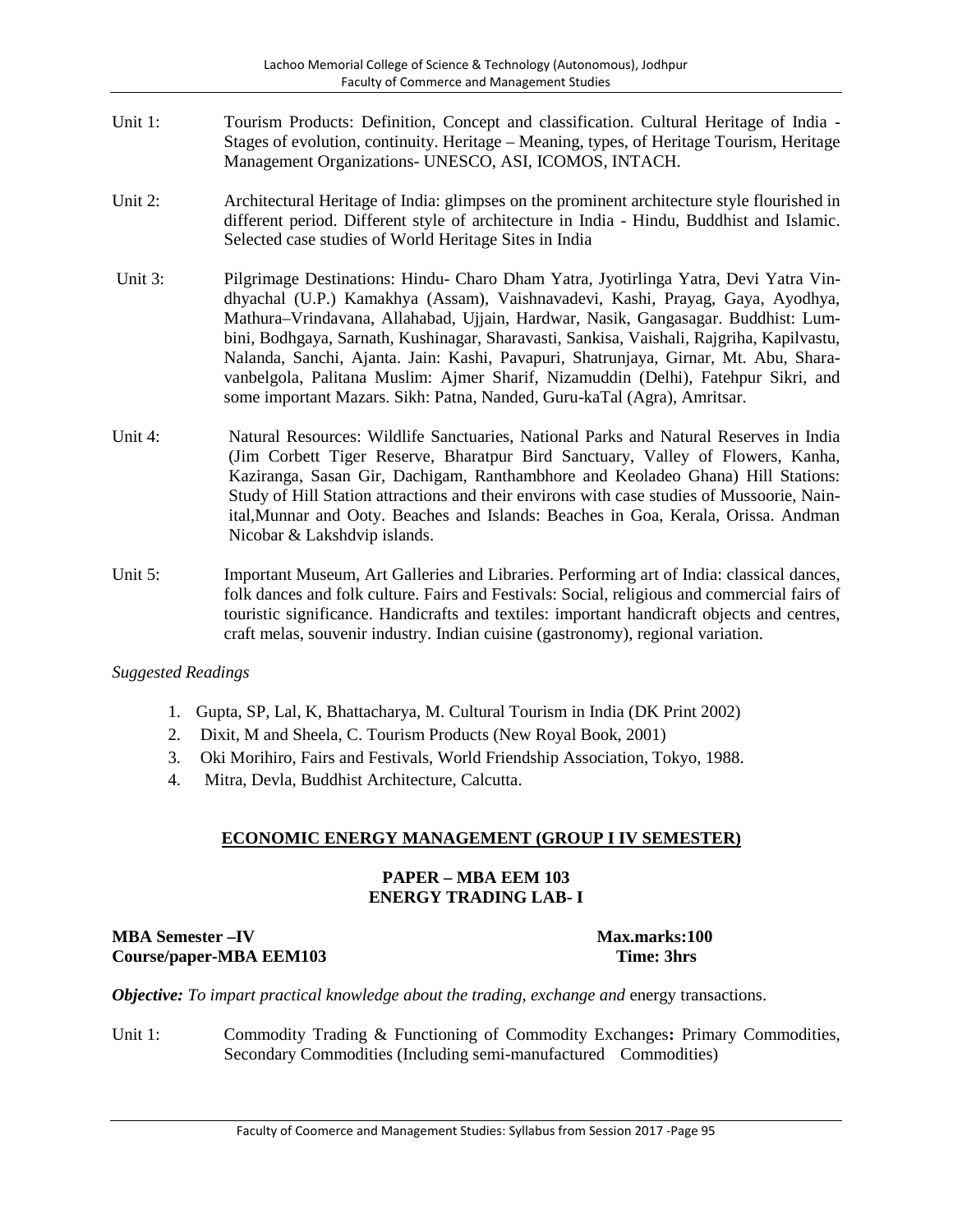| Unit $2$ : | Need for Exchange of Commodities, Trading Of Commodities before Globalization,<br>Trading of Commodities after Globalization, Impact of Commodity Trading on National<br>Economies |
|------------|------------------------------------------------------------------------------------------------------------------------------------------------------------------------------------|
| Unit $3$ : | Commodity Futures – Factoring for Valuation, Evolution of Markets, Myths of Commod-<br>ity Exchange, Market Structure- Futures and Spot                                            |
| Unit $4$ : | Regulatory Structure, Structure of Indian Markets, Global Potential of Commodity Mar-<br>kets, Commodity Exchanges and their Operations, Functions of Exchanges                    |
| Unit $5$ : | Major International Exchanges - NYMEX, TOCOM, IPE, CME, Main Indian Exchang-<br>es- MCX, NCDEX, Trading of Metals, Bullion, Commodities, Oil & Gas, Petrochemi-<br>cals            |

- 1. Energy Futures : Trading Opportunities; Author John Elting& Treat; Publisher Pennwell
- 2. Fundamental of Petroleum Trading; Author HosseinRazavi&FereidunFesharaki; Publisher Praegen London.

## **PAPER – MBA EEM 104 ENERGY TRADING LAB - II**

#### **MBA Semester –IV Max.marks:100 Course/paper-MBA EEM104 Time: 3hrs**

- *Objective: To provide knowledge about power trading, electricity market, supply and financial risk about energy trading.*
- Unit 1: Power Trading: General overview of trading, Concept and objective of power trading, Role of it/e-commerce in power trading, Financial and technical aspects of power trading, Legal and regulatory framework relevant to power trading, Indian and international scenario of power trading, Power pools, wholesale electricity trading hubs and power exchanges, Power trading audit, Open access – regulatory and technical challenges, Risk mgmt. And payment security mechanism
- Unit 2: Electricity Markets and Their Regulation: Introduction, Development of Derivative Markets, Trading Environments, Regulation of Exchange-Traded Derivatives, Regulation of OTC Derivatives, Electricity Trading & Futures Markets, Power Markets Fundamentals & Structures
- Unit 3: Trading Weather: Weather Measures (Hdds, Cdds), Trading Instruments Recent Market Developments, Weather Derivatives Pricing Approaches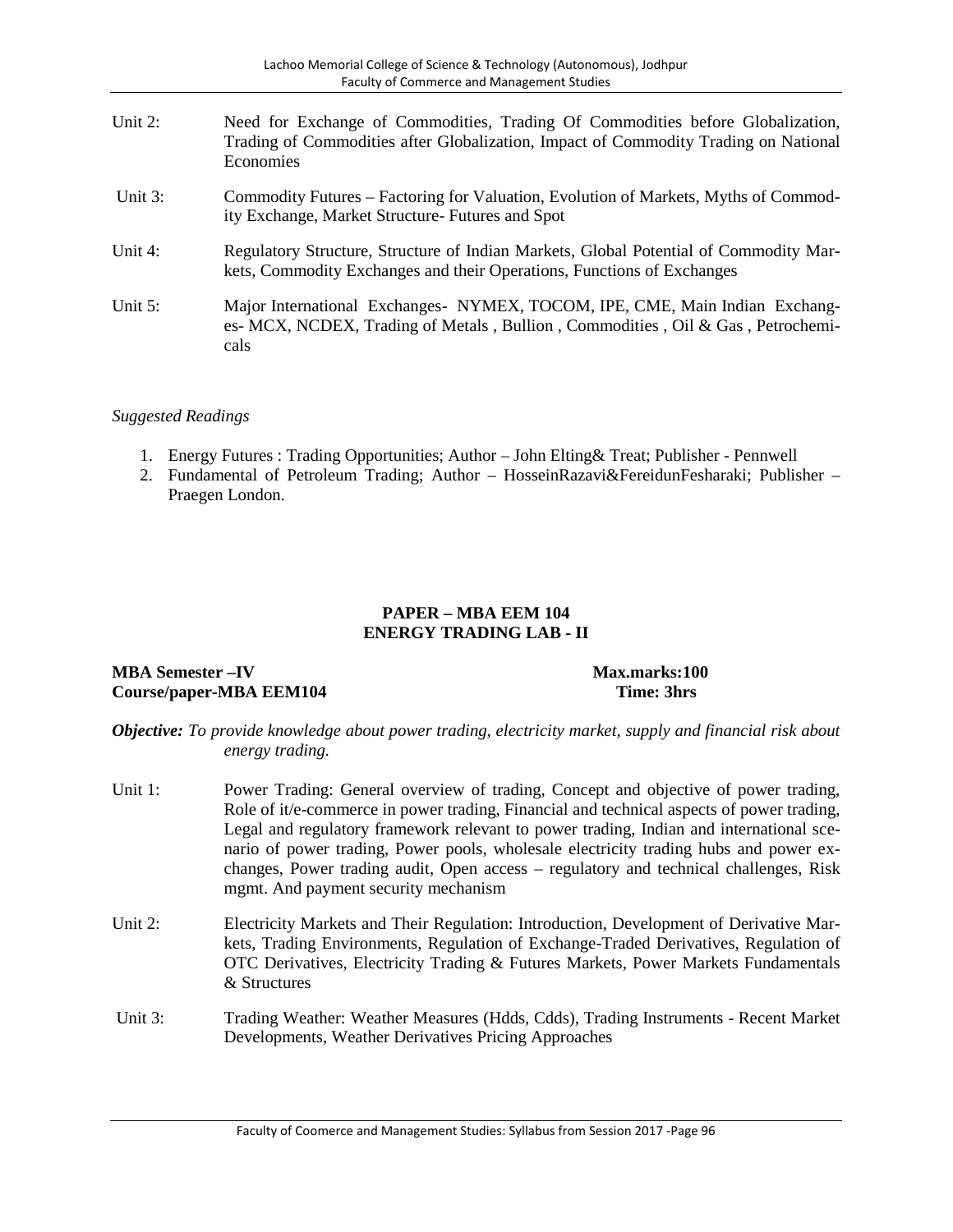- Unit 4: Trading Shipping: Shipping Supply & Trading, Trading Shipping Futures, The Baltic Exchange (Bfi/ Bhi ), Derivatives In Shipping, Shipping Trading – Terms & Conditions, Delivery Systems- Shipping Future Contract
- Unit 5: Emission Trading: The Birth Of Global Emission Market, Green Trading & Global Trading Schemes, Market Mechanisms For Reducing Emission, Legal Agreement For Emission Trading, Managing Financial Risk For The Environment, Investment Opportunities In Emission

- 1. Energy Trading; Author Diwan&Goel; Publisher Pentagon Energy Press
- 2. Energy Price Risk; Author Tom James; Publisher Palgrave McMillan
- 3. Modeling Price in Competitive Electricity Market; Author Derek W Bunn; Publisher John **Wiley**
- 4. Energy Security; Author Diwan&Sarakar; Publisher Pentagon Energy Press.

## **PAPER – MBA EEM 203**

## **ELECTRICITY INDUSTRY STRUCTURE AND REGULATIONS**

**MBA Semester**  $-$  **IV Max.marks:100 Course/paper-MBA EEM203 Time: 3hrs**

**Objective**- *To impart knowledge about the structure and regulation of electricity sector*

Unit 1 Introduction to the Power Scenario, Overview of the Indian Electricity Act 1910, Electricity Supply Act 1948, Electricity Regulatory Commissions Act 1998,

Unit 2. Energy Conservation Act 2001, The Electricity Act 2003 and Amendments in the Pipeline, CERC, Tribunal, Electricity Regulatory and Industry Structure in India

Unit 3 National Electricity Policies, National Tariff Policy, Rural Electrification Policy, Captive Power Policy, Renewable Energy Policy, Policy on Small Hydro

Unit 4 Restructuring and Reforms of Power Sector, Privatization and Implication, National and International Experience in Regulation, Multiyear tariff regulations, Availability Based Tariff

Unit 5 Tariff Regulations, Open access Regulations, Trading regulations and Performance standards for Distribution Utilities, Guidelines for Rural Franchise – Entrepreneurship -Emerging trends

- Indian Electricity Act, 1910
- Indian Electricity (Supply) Act, 1948
- Electricity Act 2003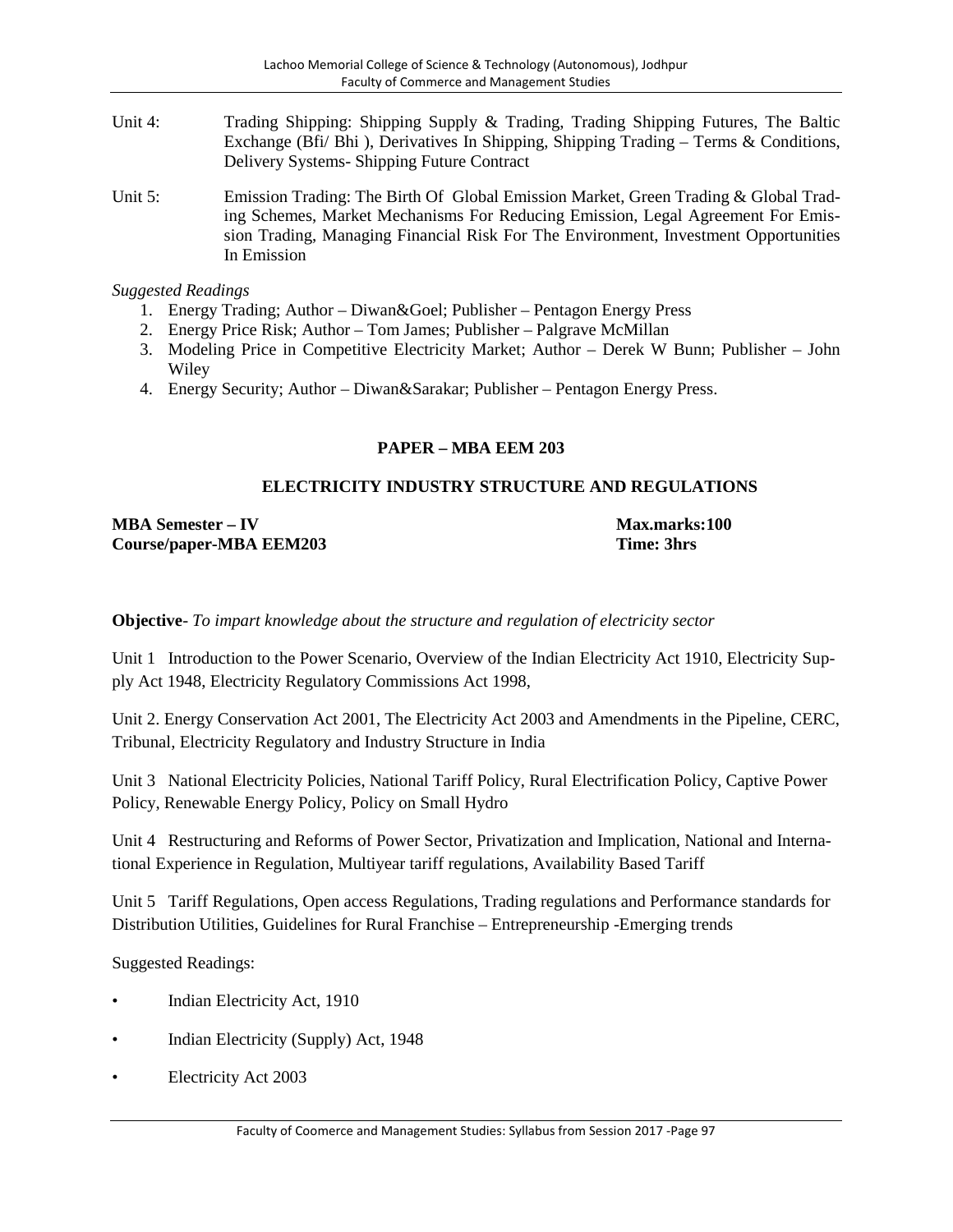- Central Regulatory Commission Act, 1998
- Energy Conservation Act 2001
- Electricity Law Raj Singh Niranjan , Universal Publishing

# **PAPER – MBA EEM 204 RENEWABLE ENERGY RESOURCES**

## **MBA Semester – IV Max.marks:100 Course/paper-MBA EEM204 Time: 3hrs**

**Objective-** *The resource that supplies energy is essential to human survival. A living harmony between equitable availability of energy services to people about prevention of the earth for future generations. This subject presents an overview of the available energy source viz. conventional and non conventional source of energy.*

| Unit 1 | Renewable energy sources and key elements, Wind energy technology, wind en-<br>ergy potential measurement and economics, Systems and regional strategies                                                                                      |
|--------|-----------------------------------------------------------------------------------------------------------------------------------------------------------------------------------------------------------------------------------------------|
| Unit 2 | Solar thermal power, photovoltaic technology, Biomass Power, Dual fuel cycles,<br>CO <sub>2</sub> reduction potential of Renewable Energy                                                                                                     |
| Unit 3 | Ocean power, geothermal energy, Fuel Cell, Mini and Micro Hydel Projects                                                                                                                                                                      |
| Unit 4 | Social Considerations, Economics and Financing of Renewable Energy systems -<br>Economic Growth, characteristics of developing countries, structural changes in<br>the process of development, relationship between agriculture and Industry, |
| Unit 5 | Energy planning, input output model, financial and economic evaluation of non-<br>conventional energy systems.                                                                                                                                |

## *Suggested Readings:*

• Biomass Energy Projects Louis J. Godman, Pergamon Press